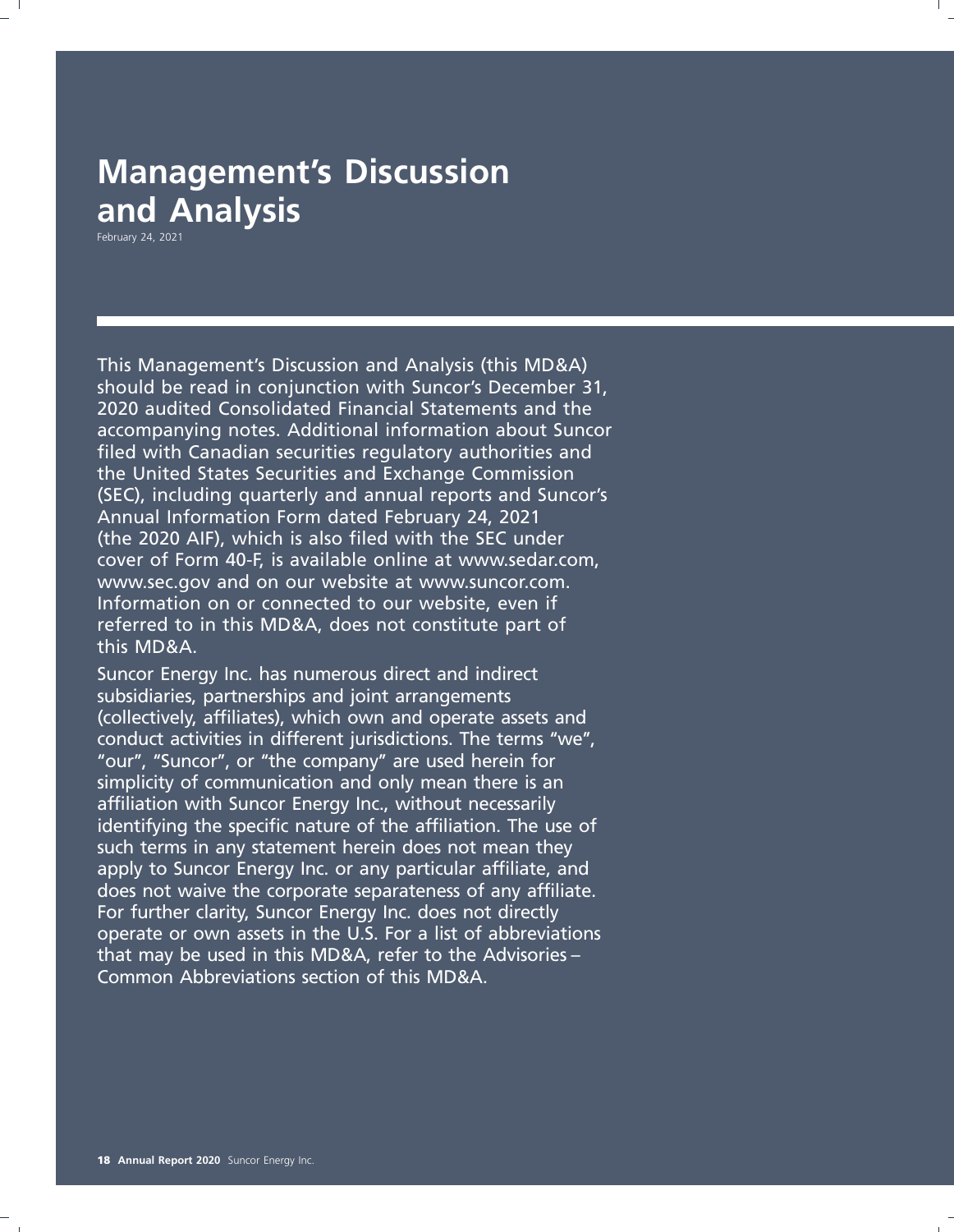### **MD&A – Table of Contents**

- 20 Financial and Operating Summary
- 22 Suncor Overview
- 25 Financial Information
- 30 Segment Results and Analysis
- 46 Fourth Quarter 2020 Analysis
- 49 Quarterly Financial Data
- 52 Capital Investment Update
- 54 Financial Condition and Liquidity
- 59 Accounting Policies and Critical Accounting Estimates
- 62 Risk Factors
- 74 Other Items
- 
- 75 Advisories

Accounting Standards Board (IASB) and Canadian generally accepted accounting the Advisories – Non-GAAP Financial Measures section of this MD&A. principles (GAAP) as contained within Part 1 of the Canadian Institute of Chartered **Measurement Conversions** Professional Accountants Handbook.

for production volumes from the company's Libya operations, which are on an Conversions section of this MD&A.<br>economic basis.

cash operating costs, Fort Hills cash operating costs, Syncrude cash operating costs,<br>
refining operating costs, This MD&A contains forward-looking information based on Suncor's current<br>
refining and marketing margin, refi this MD&A and reconciled to the most directly comparable GAAP measures in the and Advisories – Forward-Looking Information section of this MD&A for information on<br>Financial Information and Segment Results and Analysis sect

**Basis of Presentation** Roce, funds from (used in) operations, free funds flow, discretionary free funds flow Unless otherwise noted, all financial information has been prepared in accordance (deficit), refining and marketing margin, and refining operating expense are defined<br>with International Financial Reporting Standards (IFRS)

Crude oil and natural gas liquids volumes have been converted to mcfe on the basis of one bbl to six mcf in this MD&A. Also, certain natural gas volumes have been converted to boe or mboe on the same basis. Refer to the Ad

**Non-GAAP Financial Measures**<br>The company's business, reserves, financial condition and results of operations may be<br>Certain financial measures in this MD&A – namely operating earnings (loss), funds<br>from (used in) operatio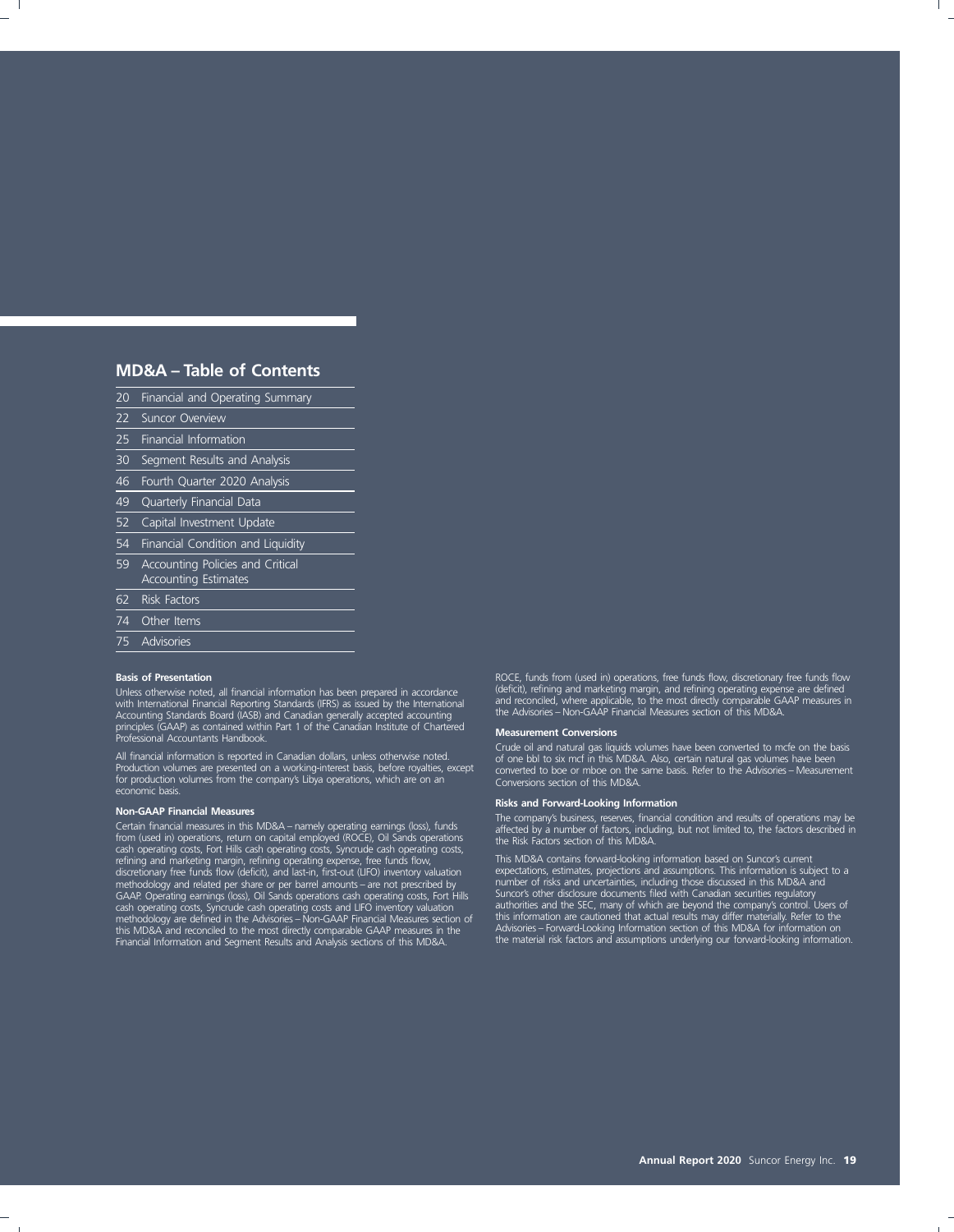### **1. Financial and Operating Summary**

### **Financial Summary**

| Year ended December 31 (\$ millions, except per share amounts)     | 2020    | 2019    | 2018    |
|--------------------------------------------------------------------|---------|---------|---------|
| <b>Gross revenues</b>                                              | 24 900  | 39 866  | 39 592  |
| Royalties                                                          | (238)   | (1522)  | (1050)  |
| Operating revenues, net of royalties                               | 24 662  | 38 344  | 38 542  |
| Net (loss) earnings                                                | (4319)  | 2899    | 3 2 9 3 |
| per common share – basic                                           | (2.83)  | 1.86    | 2.03    |
| per common share - diluted                                         | (2.83)  | 1.86    | 2.02    |
| Operating (loss) earnings <sup>(1)</sup>                           | (2 242) | 4 3 5 8 | 4 3 1 2 |
| per common share – basic                                           | (1.47)  | 2.80    | 2.65    |
| Funds from operations <sup>(1)</sup>                               | 3876    | 10818   | 10 172  |
| per common share - basic                                           | 2.54    | 6.94    | 6.27    |
| Cash flow provided by operating activities                         | 2675    | 10 421  | 10 580  |
| per common share - basic                                           | 1.75    | 6.69    | 6.54    |
| Dividends paid on common shares                                    | 1670    | 2614    | 2 3 3 3 |
| per common share - basic                                           | 1.10    | 1.68    | 1.44    |
| Weighted average number of common shares in millions -<br>basic    | 1 5 2 6 | 1559    | 1 623   |
| Weighted average number of common shares in millions -<br>diluted  | 1 5 2 6 | 1561    | 1629    |
| ROCE <sup>(1)</sup> $(\% )$                                        | (6.9)   | 4.9     | 8.0     |
| $\mathsf{ROCE}^{(1)(2)}$ (%), excluding major projects in progress | (7.4)   | 5.1     | 8.2     |
| Capital expenditures <sup>(3)</sup>                                | 3806    | 5436    | 5 2 5 0 |
| Asset sustainment and maintenance                                  | 2 3 8 8 | 3 227   | 3 3 4 7 |
| Economic investment                                                | 1418    | 2 2 0 9 | 1 903   |
| Discretionary free funds flow (deficit) <sup>(1)</sup>             | (228)   | 4914    | 4 4 3 2 |
| Balance sheet (at December 31)                                     |         |         |         |
| Total assets                                                       | 84 616  | 89 435  | 89 579  |
| Net debt <sup>(4)(5)</sup>                                         | 19 814  | 16 010  | 15 129  |
| <b>Total liabilities</b>                                           | 48 859  | 47 393  | 45 574  |

(1) Non-GAAP financial measures. See the Advisories – Non-GAAP Financial Measures section of this MD&A.

(2) Excludes capitalized costs related to major projects in progress. ROCE excluding major projects in progress would have been (3.0%) in 2020, excluding the impacts of impairments of \$2.221 billion. ROCE excluding major projects in progress would have been 8.6% in 2019, excluding the impacts of impairments of \$3.352 billion and the impacts of a \$1.116 billion deferred tax recovery relating to a change in the Alberta corporate income tax rate.

(3) Excludes capitalized interest of \$120 million in 2020, \$122 million in 2019, and \$156 million in 2018.

(4) Net debt is equal to total debt less cash and cash equivalents. Total debt includes short-term debt, current portion of long-term debt, current portion of long-term lease liabilities, long-term debt, and long-term lease liabilities.

(5) 2018 excludes the impact of IFRS 16 *Leases* (IFRS 16), which was prospectively adopted on January 1, 2019, in accordance with the standard, adding \$1.792 billion to net debt at December 31, 2019.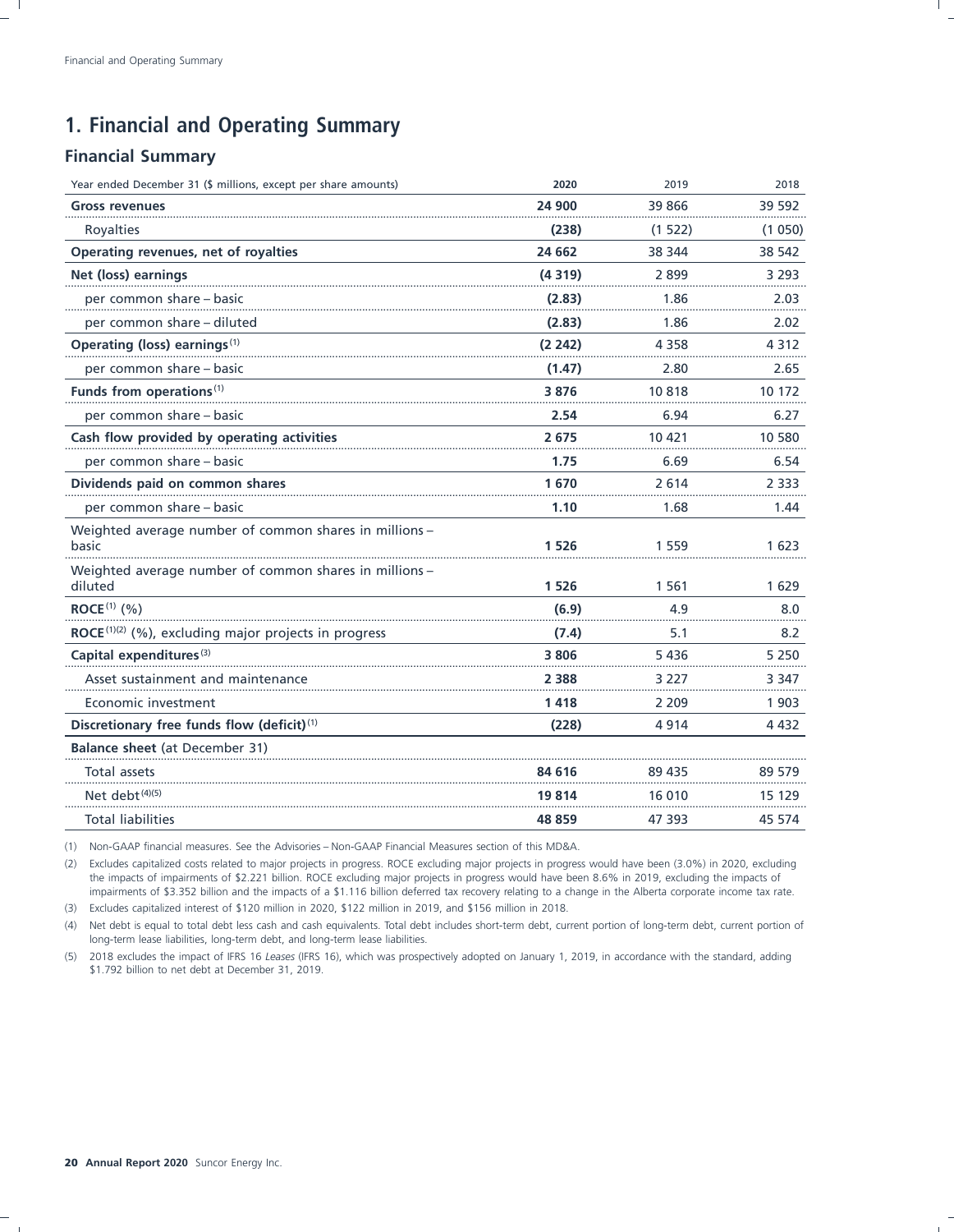### **Operating Summary**

| Year ended December 31                                          | 2020  | 2019  | 2018  |
|-----------------------------------------------------------------|-------|-------|-------|
| <b>Production volumes</b>                                       |       |       |       |
| Oil Sands - SCO (mbbls/d)                                       | 466.2 | 485.6 | 424.5 |
| Oil Sands - Non-upgraded bitumen (mbbls/d)                      | 127.2 | 184.8 | 204.1 |
| Exploration and Production (mboe/d)                             | 101.7 | 106.8 | 103.4 |
| Total                                                           | 695.1 | 777.2 | 732.0 |
| Average price realizations <sup>(1)(2)</sup> (\$/boe)           |       |       |       |
| SCO and diesel                                                  | 43.83 | 70.68 | 68.32 |
| Non-upgraded bitumen <sup>(3)</sup>                             | 22.37 | 45.71 | 32.67 |
| Crude sales basket (all products)                               | 39.29 | 63.70 | 57.37 |
| <b>Exploration and Production</b>                               | 49.96 | 82.92 | 86.96 |
| Refinery crude oil processed (mbbls/d)                          | 407.0 | 438.9 | 430.8 |
| Refinery utilization <sup>(4)</sup> $(%)$                       |       |       |       |
| Eastern North America                                           | 91    | 92    | 94    |
| Western North America                                           | 86    | 98    | 93    |
| Total                                                           | 88    | 95    | 93    |
| Refining and marketing margin - FIFO <sup>(5)(6)</sup> (\$/bbl) | 25.30 | 40.45 | 42.80 |
| Refining and marketing margin – LIFO $(5)(6)$ (\$/bbl)          | 28.65 | 36.80 | 46.60 |

(1) Net of transportation costs, but before royalties.

(2) Beginning in 2020, the company revised the presentation of its price realizations to aggregate price realizations from each asset into the categories of "SCO and diesel" and "Non-upgraded bitumen" to better reflect the realizations. Comparative periods have been updated to reflect this change.

(3) Beginning in 2020, the company revised its Non-upgraded bitumen price realization to include midstream activities employed to optimize its logistics capacity and more accurately reflect the performance of the product stream. Comparative periods have been restated to reflect this change.

(4) Refinery utilization is the amount of crude oil run through crude distillation units, expressed as a percentage of the nameplate capacity of these units.

(5) Beginning in 2020, refining and marketing margins have been revised to better reflect the refining, product supply and rack forward businesses. Prior periods have been restated to reflect this change.

(6) Non-GAAP financial measures. See the Advisories - Non-GAAP Financial Measures section of this MD&A.

### **Segment Summary**

| Year ended December 31 (\$ millions)           | 2020    | 2019    | 2018    |
|------------------------------------------------|---------|---------|---------|
| Net (loss) earnings                            |         |         |         |
| Oil Sands                                      | (3796)  | (427)   | 945     |
| <b>Exploration and Production</b>              | (832)   | 1 0 0 5 | 807     |
| Refining and Marketing                         | 866     | 3 000   | 3 1 5 4 |
| Corporate and Eliminations                     | (557)   | (679)   | (1613)  |
| Total                                          | (4319)  | 2899    | 3 2 9 3 |
| Operating (loss) earnings <sup>(1)</sup>       |         |         |         |
| Oil Sands                                      | (2278)  | 1622    | 885     |
| <b>Exploration and Production</b>              | 13      | 1 141   | 897     |
| Refining and Marketing                         | 866     | 2912    | 3 1 5 4 |
| Corporate and Eliminations                     | (843)   | (1317)  | (624)   |
| Total                                          | (2 242) | 4 3 5 8 | 4 3 1 2 |
| Funds from (used in) operations <sup>(1)</sup> |         |         |         |
| Oil Sands                                      | 1986    | 6061    | 4 9 6 4 |
| <b>Exploration and Production</b>              | 1 054   | 2 1 4 3 | 1779    |
| Refining and Marketing                         | 1 708   | 3863    | 3798    |
| Corporate and Eliminations                     | (872)   | (1249)  | (369)   |
| Total funds from operations                    | 3876    | 10818   | 10 172  |
| Change in non-cash working capital             | (1 201) | (397)   | 408     |
| Cash flow provided by operating activities     | 2675    | 10 421  | 10 580  |

(1) Non-GAAP financial measures. See the Advisories - Non-GAAP Financial Measures section of this MD&A.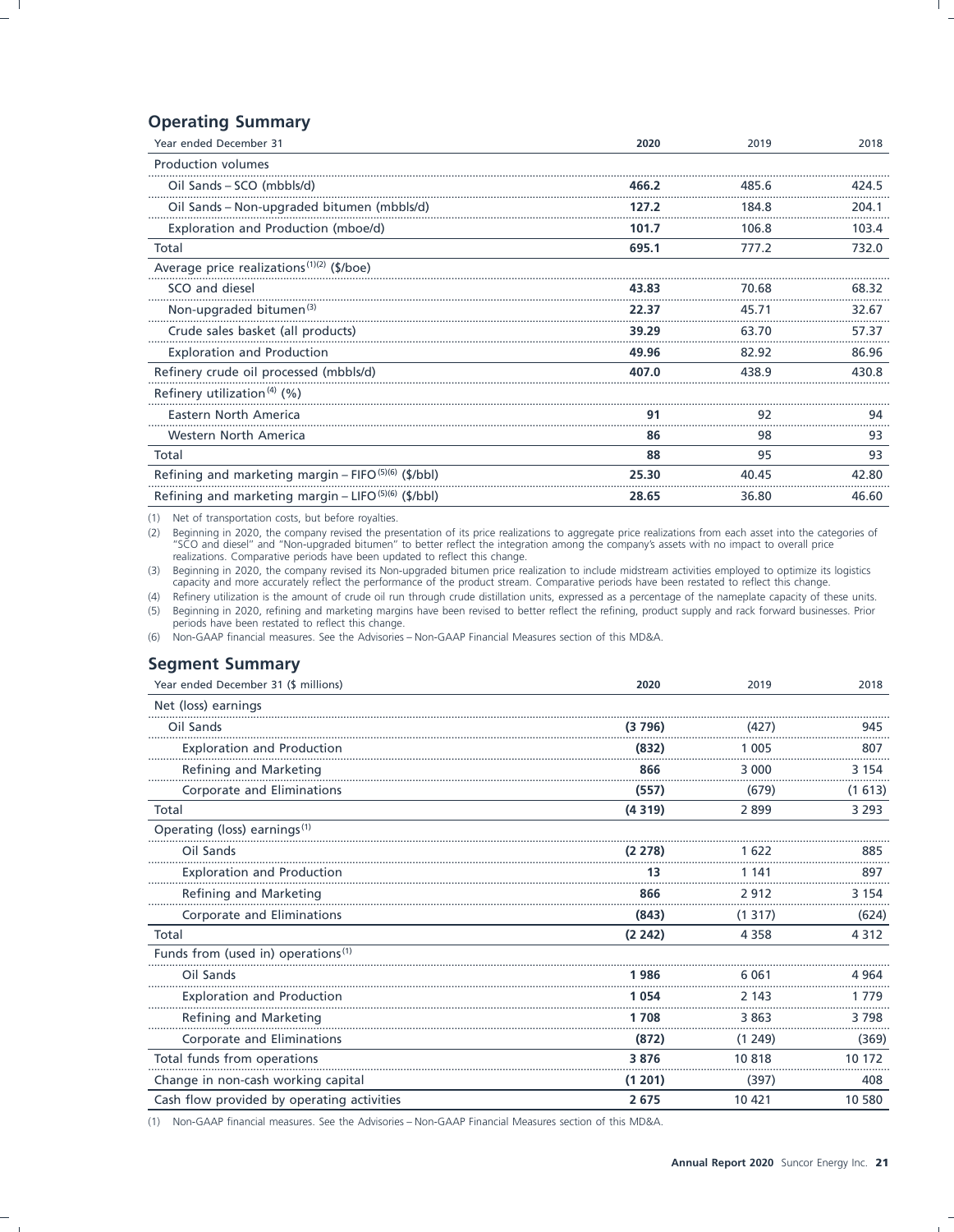### **2. Suncor Overview**

Suncor is an integrated energy company headquartered in Calgary, Alberta, Canada. The company is strategically focused on developing one of the world's largest petroleum resource basins – Canada's Athabasca oil sands. In addition, Suncor explores for, acquires, develops, produces and markets crude oil in Canada and internationally; the company transports and refines crude oil, and markets petroleum and petrochemical products primarily in Canada. Suncor also operates a renewable energy business and conducts energy trading activities focused principally on the marketing and trading of crude oil, natural gas, byproducts, refined products, and power.

For a description of Suncor's business segments, refer to the Segment Results and Analysis section of this MD&A.

### **Suncor's Strategy**

We aim to maximize shareholder returns by focusing on our operational excellence, capital discipline through investment in high-value projects, and our commitment to environmental stewardship and sustainability. We believe that our balance sheet strength and financial health provide the foundation for our capital allocation framework, supporting long-term value creation and return to shareholders. We believe that Suncor is well positioned to succeed due to the company's competitive advantages: financial strength, a highly efficient, tightly integrated suite of assets, an industry-leading long-life, low-decline oil sands reserves base, and our investment in sustainability, technology and innovation.

Key components of Suncor's strategy include:

- Free funds flow growth through high-return/value investments Suncor's growth and development plan is focused on projects and initiatives that are expected to create long-term value for the company through free funds flow growth. The company's significant long-life, low-decline reserves base combined with our industry expertise allows the company to execute improvement strategies at existing assets, such as debottlenecks, the deployment of autonomous haul trucks across our Oil Sands assets, and the interconnecting pipelines between Oil Sands Base and Syncrude. Further structural cost savings are being realized through supply chain optimization initiatives and investments in technology for our marketing and trading business and core business systems, aimed at improving operational efficiencies. In addition, we believe that the company's regional oil sands advantage provides the company with the economies of scale required to realize synergies between assets. This is further enhanced by the agreement in principle by the Syncrude joint venture owners for Suncor to take over as operator, by the end of 2021 which will capitalize on the collective strength of our regional operations and drive operating efficiencies and improve performance.
- Optimize value through integration and secured market access From the ground to the gas station, Suncor optimizes profit along each step of the value chain through integration of the company's oil sands assets with its midstream and refining assets. Our broad asset base and operational flexibility allows us to optimize the production of higher value SCO in the upstream, while our extensive logistics assets and sales channels, enhanced by our trading and marketing expertise, drives additional value as equity barrels move down the value chain. Through this midstream and marketing network and our geographical diversity, the company is able to maximize crude production and refinery utilization by securing sales outlets while receiving global-based pricing for the majority of its production.
- Industry-leading unit costs through operational excellence and reliability Suncor aims to get the most out of its assets through a focus on operational excellence, which means operating in a way that is safe, reliable, cost-efficient and environmentally responsible. Driving down costs and a continued focus on improved productivity and reliability are expected to help us achieve maximum value from our operations. The company's acceleration of the digital transformation strategy and the implementation of process and technology improvements are foundational to building on our cost reduction targets achieved in 2020.
- Be an industry leader in sustainable development Suncor is focused on triple bottom line sustainability, which means leadership and industry collaboration in environmental performance, social responsibility and creating a strong economy. We believe that Suncor's growth will be enhanced by investments in lower carbon energy, and we have made such investments a key priority in achieving our sustainable development goals.
- Technology and people-enabled Suncor is focused on shifting our culture and leveraging technology to improve performance and reliability, which are central to our operational excellence journey. Unleashing the full potential of our people and technology will be critical in achieving our environmental, operational and financial goals.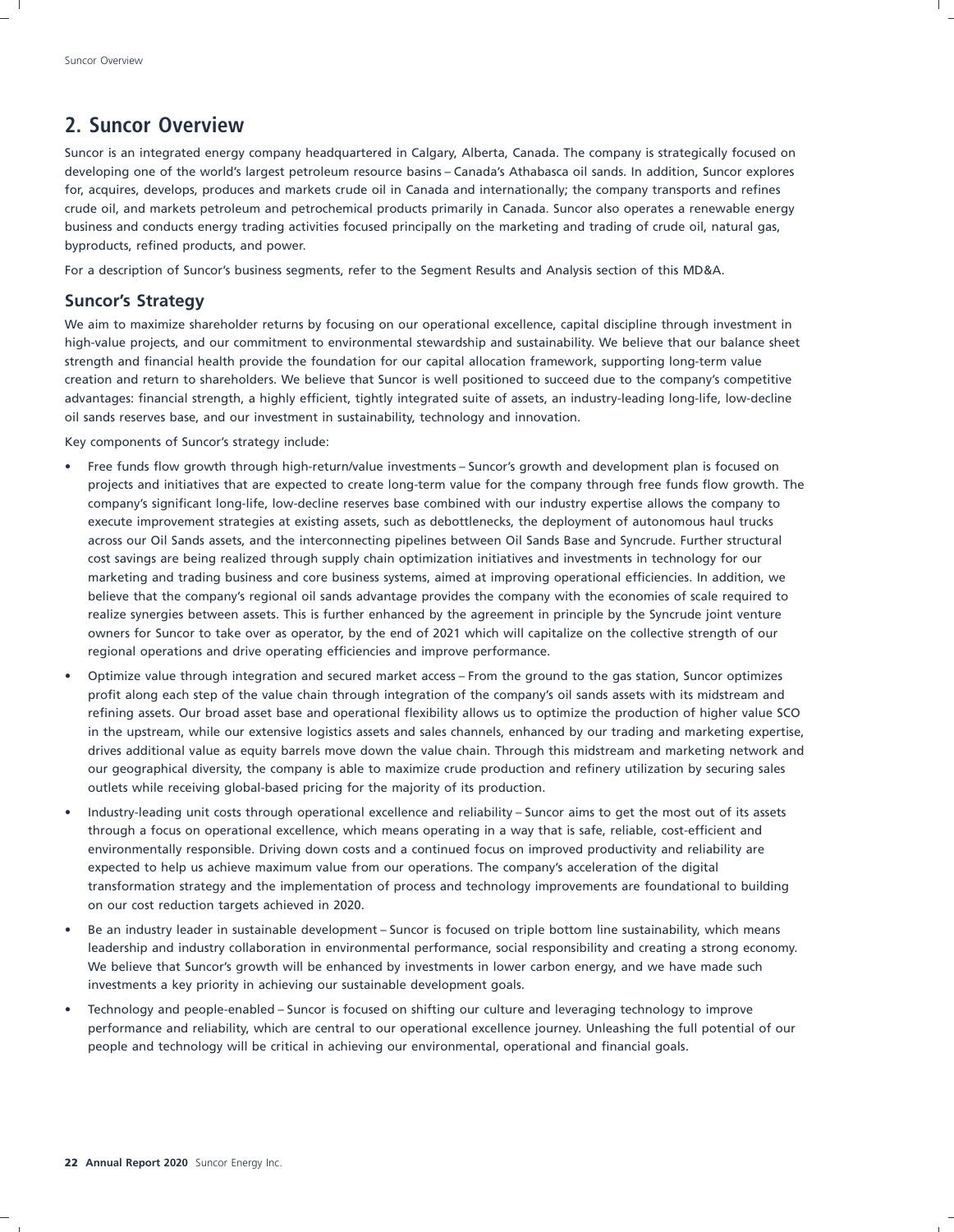### **2020 Highlights**

**Suncor delivered on annual cost reduction targets, reducing** shares in 2021, highlighting the company's ability to **annual operating costs by \$1.3 billion (approximately 12%)** generate cash flow and confidence in the underlying **in 2020, compared to 2019 levels, and reduced annual capital** value of the company. Subsequent to the end of the **expenditures by \$1.9 billion (approximately 33%) in 2020,** year, the Toronto Stock Exchange (TSX) accepted a notice **compared to the original 2020 capital guidance midpoint.** to commence a normal course issuer bid (NCIB) for up to

- Suncor exceeded its previously announced \$1.0 billion 44,000,000 common shares. operating cost reduction target by \$300 million, or 30%, • Subsequent to 2020, the company reached an agreement reduction initiatives, including supply chain savings Area Development (GEAD) for US\$325 million and initiatives, lower operating costs at Fort Hills as the contingent consideration up to US\$50 million. The company reduced production to keep pace with effective date of the sale is lanuary 1, 2021 and is downstream demand, including temporarily transitioning expected to close no later than the third quarter of to a one train operation, and relief provided by the 2021, subject to purchaser financing and shareholder
- 2020, reducing its capital expenditures to  $$3.8$  billion, which was approximately 33% less than the original 2020 **In 2020, the company managed the significant volatility**<br>capital quidance midpoint. Targeted capital reductions in **According the COVID 10 pondamis by lowsgrips the** capital guidance midpoint. Targeted capital reductions in **caused by the COVID-19 pandemic by leveraging the**<br>2020 included the deferral and cancellation of projects, *Alouibility of its integrated asset hase with a senti* the reduction in spending across various assets and **on value over volume across the company's assets.**

returns and, at the onset of the COVID-19 pandemic, resulted in combined upgrader utilization of 85%. **responded decisively to maintain its financial strength** • The company was able to maximize its refined product<br>and liquidity.

- In 2020, the company secured \$2.8 billion in additional to rapidly shifting demand. credit facilities and issued \$1.25 billion of 5.00% senior<br>
unsecured medium term notes due 2030, US\$450 million<br>
of 2.80% senior unsecured notes due 2023 and<br>
US\$550 million of 3.10% senior unsecured notes due<br>
2025. As o
- shareholders and, prior to the onset of the COVID-19<br>**outperforming Canadian refining industry averages** of the one of the own common **b** Suncor leveraged its refinery product mix, midstream pandemic, repurchased \$307 million of its own common shares for cancelation. logistics flexibility, strong domestic sales network
- Suncor remains disciplined in its capital allocation and, at current commodity prices, plans to pay down between<br>
\$1.0 billion and \$1.5 billion of debt and repurchase<br>
between \$500 million and \$1.0 billion of the company

through base business reductions and delivering on cost to sell its 26.69% working interest in the Golden Eagle effective date of the sale is January 1, 2021 and is 2021, subject to purchaser financing and shareholder Government of Canada's Emergency Wage Subsidy approval along with other closing conditions and certain<br>(CEWS) program, partially offset by COVID-19 requlatory approvals. The sale reinforces Suncor's requiatory approvals. The sale reinforces Suncor's response costs. continued focus on capital discipline and enables the • Suncor also met its \$1.9 billion capital reduction target in company to allocate resources to core assets and

2020 included the deferral and cancellation of projects, **flexibility of its integrated asset base with a continued focus**

- increased execution efficiency. The company delivered a<br>
number of strategic initiatives within this target that<br>
enhanced integration between Suncor and Syncrude,<br>
expanded the company's market reach, debottlenecked<br>
In S **Suncor entered the year with a strong investment grade** maximize price realizations by shifting its upstream **balance sheet and a proven track record of shareholder** product mix towards higher priced light crude, which
	- margins by optimizing refinery product mix in response
	-

approximately \$7.9 billion of liquidity. **Suncor's Refinery and Marketing (R&M) segment achieved** In 2020, the company paid \$1.670 billion in dividends to **refinery utilization of 88% in 2020, consistently**<br>
charabelders and prior to the const of the COVID 19 **outperforming Canadian refining industry averages**<sup>(1)</sup>.

<sup>(1)</sup> Source: Canadian Energy Regulator – https://www.cer-rec.gc.ca/en/data-analysis/energy-commodities/crude-oil-petroleum-products/statistics/weeklycrude-run-summary-data.html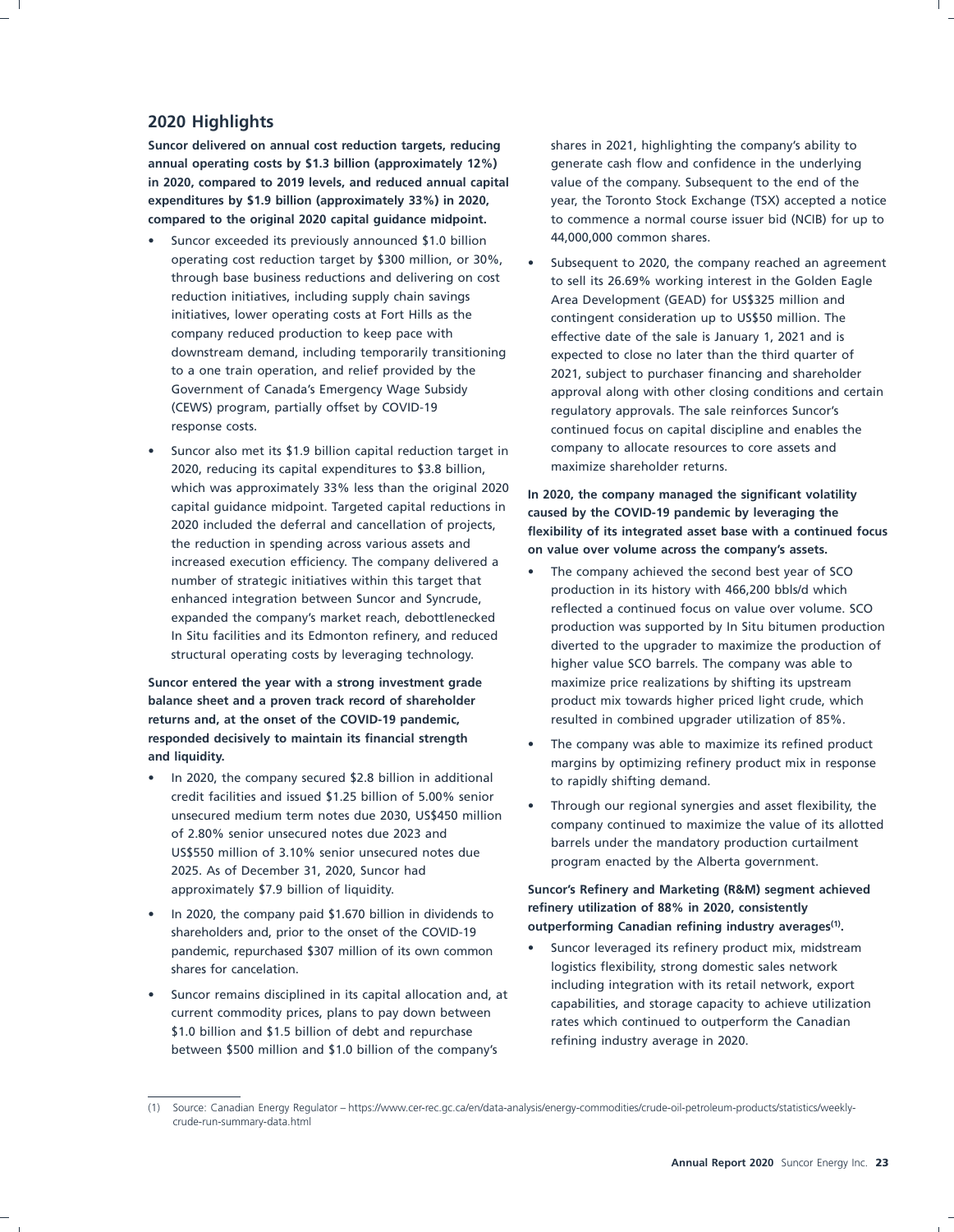- opportunities to expand the company's market reach and the fourth quarter of 2020. strengthen the company's sales channels, including the • Through the deployment of the Autonomous Haulage<br>expansion of its Burrard product terminal, increased<br>expansion of its Burrard product terminal, increased marine vessel activity and additional pipeline operations and expects AHS to further enhance safety,<br>arrangements which provide feedstock optionality to our and environmental and encertional performance. refineries. These actions have further enabled the demand due to the impacts of the COVID-19 pandemic.
- Effective January 1, 2021, the company increased 142,000 bbls/d to 146,000 bbls/d as a result of **lower emissions and provide new sustainable** debottlenecking activities. **energy sources.**

and Syncrude. The pipelines provide increased operational flexibility through the ability to transfer bitumen and sour SCO between the two plants, enabling

• Suncor also continues to invest in midstream higher utilization. The asset was brought into service in

- expansion of its Burrard product terminal, increased System (AHS) at Fort Hills, the company has optimized its<br>marine vessel activity and additional pipeline state of a possible connects AHS to further ophance safety and environmental and operational performance.
- e At Firebag, work to expand the capacity of the facility by<br>
reduction rates throughout 2020, despite weakened<br>
12,000 bbls/d was completed, in the fourth quarter of production rates throughout 2020, despite weakened<br>demand due to the impacts of the COVID-19 pandemic<br>2020, enabling the asset to exit the year producing near its new nameplate capacity of 215,000 bbls/d.

# nameplate capacity of its Edmonton refinery from **Investments in new technologies and renewable energy that**

Advancement of late stage, high-value and low capital<br>
economic investments in clean<br>
technology, including LanzaJet, Inc., a company working<br>
to bring sustainable aviation fuel and renewable diesel<br>
by 2025.<br>
by 2025.<br>
by In 2020, construction continued on the interconnecting that is designed to convert commercial and industrial pipelines between Suncor's Oil Sands Base operations non-recyclable waste into biofuels and renewable

<sup>(1)</sup> Free funds flow is a Non-GAAP financial measure. See the Advisories – Non-GAAP Financial Measures section of this MD&A.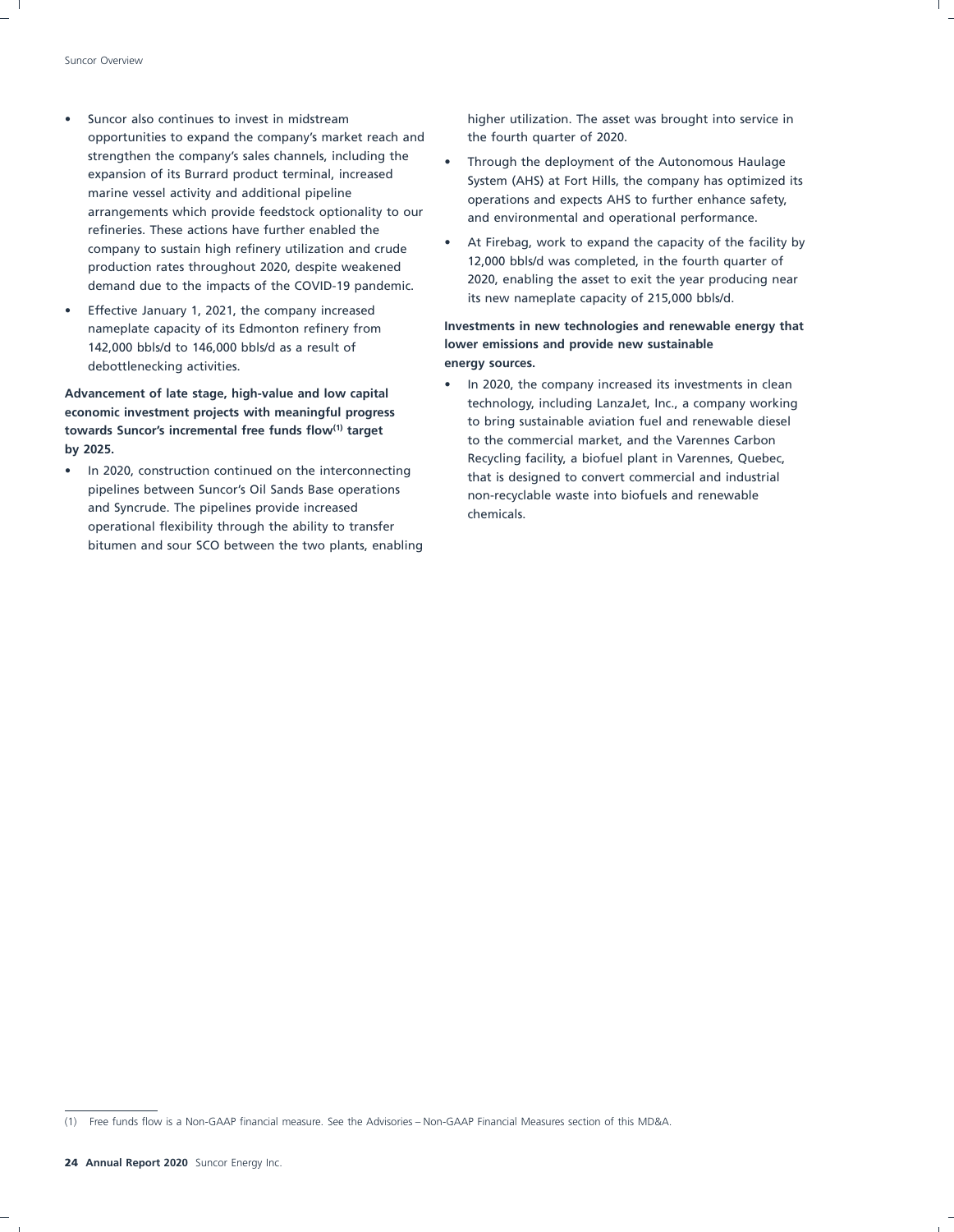Suncor's net loss in 2020 was \$4.319 billion, compared to net pipeline project. earnings of \$2.899 billion in 2019. Net (loss) earnings were • During 2019, the company recorded non-cash after-tax impacted by the same factors that influenced operating (loss) impairment charges of \$2.803 billion on its share of the earnings, which are described below. Other items affecting Fort Hills assets, in the Oil Sands segment, due to a net (loss) earnings in 2020 and 2019 included: decline in forecasted heavy crude oil prices and

- impairment charges of \$1.376 billion on its share of the and the Rose Project.<br>Fort Hills assets in the Oil Sands segment, and and Rose Project. Fort Hills assets, in the Oil Sands segment, and \$845 million against its share of the White Rose and • In 2019, Suncor sold its 37% interest in Canbriam prices as a result of decreased global demand due to the (\$139 million after-tax), in the E&P segment. impacts of the COVID-19 pandemic, the high degree of the 2019, the company recorded an after-tax gain of uncertainty surrounding the future of the West White<br>Rose Project and changes to their respective capital,<br>Rose Proje operating and production plans.
- The after-tax unrealized foreign exchange gain on the revaluation of U.S. dollar denominated debt was<br>
\$286 million in 2020, compared to an after-tax gain of<br>
\$590 million in 2019.

### **Operating (Loss) Earnings**

**Consolidated Operating (Loss) Earnings Reconciliation**(1)

- **3. Financial Information 3. Financial Information 1. In 2020** in the Oil Sands segment the company recorded a provision to transportation expense for \$186 million **Net (Loss) Earnings Constant Constant Constant Constant Constant Constant Constant Constant Constant Constant Constant Constant Constant Constant Constant Constant Constant Constant Constant Constant Constant Constant C** 
	- In 2020, the company recorded non-cash after-tax<br>impairment charges of \$1.376 billion on its share of the due to increased capital cost estimates at the West White
	- Terra Nova assets, in the Exploration and Production Energy Inc. (Canbriam), a private natural gas company, (E&P) segment, due to a decline in forecasted crude oil for total proceeds and an equivalent gain of \$151 million
		-
		-

| Year ended December 31 (\$ millions)                                         | 2020    | 2019  | 2018  |
|------------------------------------------------------------------------------|---------|-------|-------|
| Net (loss) earnings                                                          | (4 319) | 2.899 | 3 293 |
| Asset impairments                                                            | 2 2 2 1 | 3352  |       |
| Unrealized foreign exchange (gain) loss on U.S. dollar denominated debt      | (286)   | (590) |       |
| Provision for Keystone XL pipeline project                                   | 142     |       |       |
| (Gain) on significant disposals and loss on equity investment <sup>(2)</sup> |         |       |       |
| Impact of income tax adjustments on deferred income taxes                    |         | 116)  |       |
| Operating (loss) earnings $(1)$                                              |         |       |       |

(1) Non-GAAP financial measure. See the Advisories – Non-GAAP Financial Measures section of this MD&A.

(2) In 2018, the company recorded a net non-cash loss of \$90 million, after-tax, in the E&P segment related to an asset exchange with Canbriam, as a result of the decline in benchmark natural gas prices in B.C., and an after-tax gain of \$60 million in the Oil Sands segment on the sale of the company's interest in the Joslyn oil sands mining project.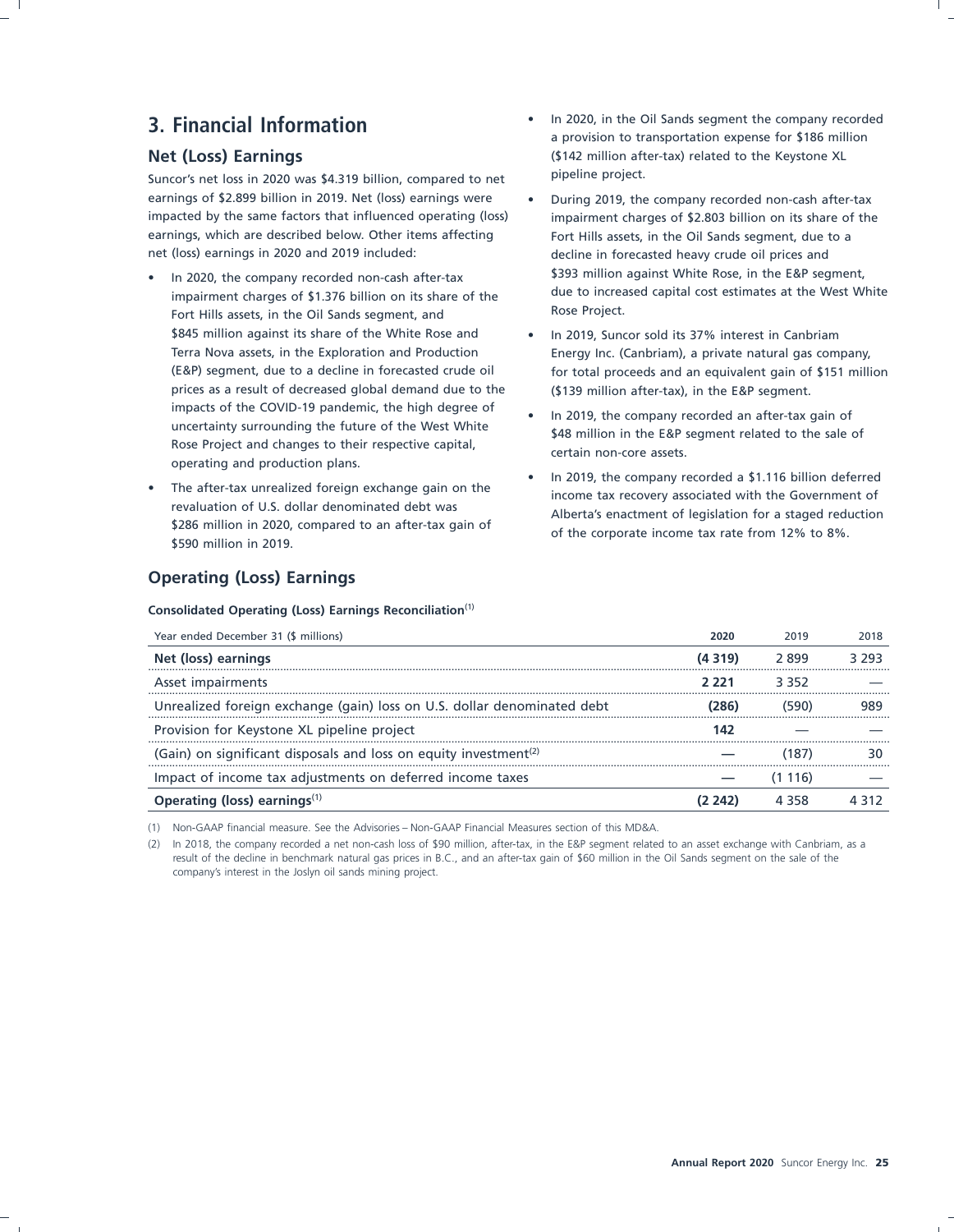



(1) For an explanation of the construction of this bridge analysis, see the Advisories – Non-GAAP Financial Measures section of this MD&A.

The bridge factor for Inventory Valuation is comprised of changes in the first-in, first out (FIFO) inventory valuation and short-term commodity risk management activities reported in the R&M segment, and changes in the intersegment elimination of profit reported in the Corporate and Eliminations segment.

\$2.242 billion, compared to operating earnings of carry-back of tax losses, which is expected to be received in \$4.358 billion in the prior year. In 2020, crude oil and refined late 2021. product realizations decreased significantly, with crude oil and crack spread benchmarks declining by more than 30% **Results for 2019 Compared with 2018** compared to the prior year due to the impacts of the Net earnings in 2019 were \$2.899 billion, compared to COVID-19 pandemic and OPEC+ supply issues. The decline in \$3.293 billion in 2018. Net earnings were impacted by the consumer demand for refined products resulted in lower same factors impacting operating earnings described below, crude oil demand and lower overall upstream production as well as the net earnings adjustments impacting 2019 and volumes and refinery crude throughput as the company 2018, which are described in detail above. managed its operations to meet demand levels. 2020 results suncor's operating earnings in 2019 were \$4.358 billion,<br>were also impacted by a FIFO inventory valuation loss on the compared to \$4.312 billion in 2018. The incre were also impacted by a FIFO inventory valuation loss on the compared to \$4.312 billion in 2018. The increase was<br>decline in value of refinery feedstock. Operating losses were comparily a result of improved western Capadia decline in value of refinery feedstock. Operating losses were primarily a result of improved western Canadian crude oil<br>minimized by the decrease in costs associated with lower alternatials including a substantial narrowin minimized by the decrease in costs associated with lower differentials, including a substantial narrowing of heavy<br>production as well as cost reduction initiatives executed in erude and SCO differentials, which more than o production as well as cost reduction initiatives executed in errude and SCO differentials, which more than offset lower<br>2020. Operating earnings in 2019 included insurance benchmark pricing from the prior vear. This led to 2020. Operating earnings in 2019 included insurance benchmark pricing from the prior year. This led to an proceeds related to the company's assets in Libya.

compared to \$10.818 billion in 2019 and were impacted by overall upstream production, attributed to improved the same factors as operating (loss) earnings described reliability at Syncrude and the ramp up of Fort Hills and above. Hebron throughout 2019, partially offset by the impact of

changes in non-cash working capital, was \$2.675 billion in 2020, compared to \$10.421 billion in 2019, reflecting a larger These factors were partially offset by an increase in expenses use of cash in working capital, compared to the prior year, associated with Suncor's increased production in 2019. DD&A which was primarily due to a decrease in accounts payable expense was further impacted by the transition to IFRS 16, balances associated with lower operating costs and an which also increased financing expenses.

Suncor's consolidated operating loss in 2020 was increase in income tax receivable balances resulting from the

increase in Oil Sands price realizations and a net favourable **Cash Flow Provided by Operating Activities** inventory valuation change on crude feedstock costs,<br> **Cash Flow Provided by Operations** partially offset by increased deferral of profit on crude oil sales to R&M, and lower refining margins. Operating Funds from operations for 2020 were \$3.876 billion, earnings in 2019 were also positively impacted by higher Cash flow provided by operating activities, which includes the Government of Alberta's mandatory production cannos changes in pop-cash working canital was \$2.675 billion in curtailments.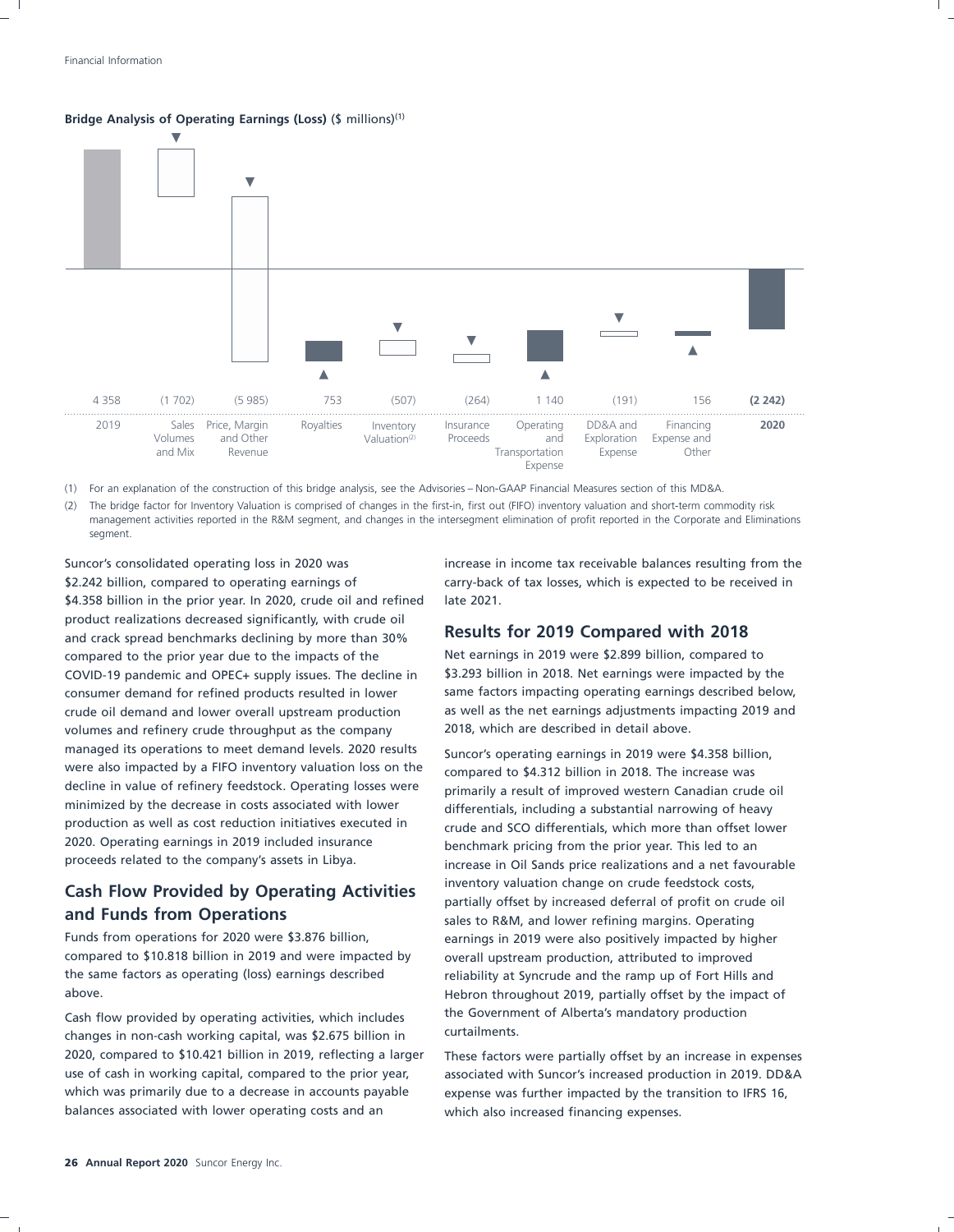Funds from operations for 2019 were \$10.818 billion, 2019, compared to \$10.580 billion in 2018, as 2019 included compared to \$10.172 billion in 2018, and were impacted by a use of cash in working capital, compared to a source of the same factors as operating earnings described above, cash in working capital in 2018 which was due to a decrease excluding the impact of DD&A expense. in accounts receivable balances and refinery inventory value

changes in non-cash working capital, was \$10.421 billion in

# Cash flow provided by operating activities, which includes associated with the declining price environment in the changes in non-cash working conital was \$10.421 billion in Second half of the year.

### **Business Environment**

Commodity prices, refining crack spreads and foreign exchange rates are important factors that affect the results of Suncor's operations.

| Average for the year ended December 31                                      | 2020    | 2019    | 2018    |
|-----------------------------------------------------------------------------|---------|---------|---------|
| WTI crude oil at Cushing (US\$/bbl)                                         | 39.40   | 57.05   | 64.80   |
| Dated Brent Crude (US\$/bbl)                                                | 41.65   | 64.30   | 71.05   |
| Dated Brent/Maya crude oil FOB price differential (US\$/bbl)                | 6.35    | 6.45    | 9.10    |
| MSW at Edmonton (Cdn\$/bbl)                                                 | 45.60   | 69.20   | 69.30   |
| WCS at Hardisty (US\$/bbl)                                                  | 26.85   | 44.25   | 38.50   |
| Light/heavy differential for WTI at Cushing less WCS at Hardisty (US\$/bbl) | (12.55) | (12.80) | (26.30) |
| SYN-WTI differential (US\$/bbl)                                             | (3.15)  | (0.60)  | (6.20)  |
| Condensate at Edmonton (US\$/bbl)                                           | 37.15   | 52.85   | 61.00   |
| Natural gas (Alberta spot) at AECO (Cdn\$/mcf)                              | 2.25    | 1.75    | 1.50    |
| Alberta Power Pool Price (Cdn\$/MWh)                                        | 46.70   | 54.90   | 50.35   |
| New York Harbor 2-1-1 crack <sup>(1)</sup> (US\$/bbl)                       | 11.75   | 19.90   | 19.40   |
| Chicago 2-1-1 crack $(1)$ (US\$/bbl)                                        | 8.05    | 17.05   | 17.35   |
| Portland 2-1-1 crack <sup>(1)</sup> (US\$/bbl)                              | 14.05   | 24.45   | 24.00   |
| Gulf Coast 2-1-1 crack <sup>(1)</sup> (US\$/bbl)                            | 9.90    | 19.15   | 17.90   |
| Exchange rate (US\$/Cdn\$)                                                  | 0.75    | 0.75    | 0.77    |
| Exchange rate (end of period) (US\$/Cdn\$)                                  | 0.78    | 0.77    | 0.73    |

(1) 2-1-1 crack spreads are indicators of the refining margin generated by converting two barrels of WTI into one barrel of gasoline and one barrel of diesel. The crack spreads presented here generally approximate the regions into which the company sells refined products through retail and wholesale channels.

The COVID-19 pandemic significantly lowered demand for at Hardisty decreased to US\$26.85/bbl in 2020 from crude oil and refined products in 2020, resulting in a US\$44.25/bbl in 2019. decrease in crude oil and crack spread benchmarks of more<br>than 30% compared to 2019.<br>with dilugat to facilitate delivery on pineling systems. Net

Suncor's sweet SCO price realizations are influenced primarily bitumen price realizations are therefore influenced by prices by the price of WTI at Cushing and by the supply and for Canadian heavy crude oil (WCS at Hardisty is a common demand of sweet SCO from Western Canada, which reference), prices for diluent (Condensate at Edmonton and influences SCO differentials. Price realizations for sweet SCO SCO) and pipeline tolls. Bitumen price realizations can also were unfavourably impacted by a decrease in WTI at Cushing be affected by bitumen quality and spot sales. Bitumen to US\$39.40/bbl in 2020, from US\$57.05/bbl in 2019, and the prices were favourably impacted by narrower heavy crude oil widening of SCO differentials.  $\qquad \qquad$  differentials in 2020 compared to 2019.

Suncor also produces sour SCO, the price realizations for Suncor's price realizations for production from East Coast and which can also be affected by prices negotiated for spot 2020, compared to US\$64.30/bbl in 2019. Due to the nature sales. Prices for MSW at Edmonton decreased to \$45.60/bbl of cargo shipments at the company's offshore assets, the in 2020 compared to \$69.20/bbl in 2019, and prices for WCS timing associated with bulk cargo sales can result in price

with diluent to facilitate delivery on pipeline systems. Net

which are influenced by various crude benchmarks including, Canada and E&P International assets are influenced primarily but not limited to, MSW at Edmonton and WCS at Hardisty, by the price for Brent crude, which averaged US\$41.65/bbl in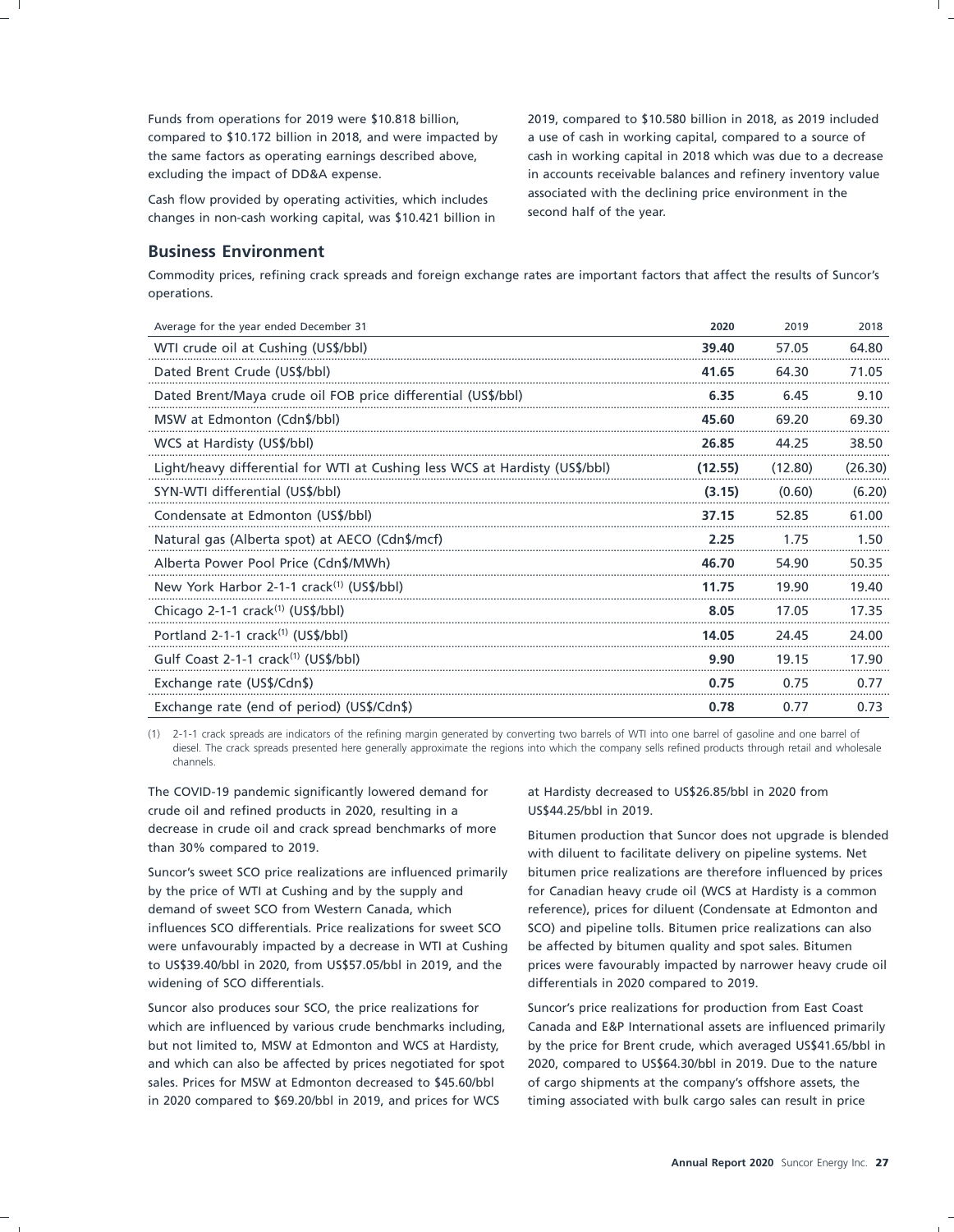realizations that deviate from the average benchmark price products. The company's realized refining and marketing over the period. margins are also presented on a LIFO basis, which is

influenced by 2-1-1 benchmark crack spreads, which are  $\frac{5-2-2-1}{2}$  index are calculated by 2-1-1 benchmark crack spreads, which are  $\frac{5-2-2-1}{2}$  index are calculated by 2-1-1 benchmark crack spreads, which are eval industry indicators approximating the gross margin on a barrel of crude oil that is refined to produce gasoline and In 2020, the 2-1-1 benchmark crack spreads declined distillate. Market crack spreads are based on quoted significantly compared to the prior year quarter due to near-month contracts for WTI and spot prices for gasoline decreased demand for transportation fuels. The Suncor and diesel and do not necessarily reflect the margins at a 5-2-2-1 index was US\$19.95/bbl in 2020, compared to margins are influenced by actual crude oil feedstock costs, margins and narrowing crude differentials. refinery configuration, product mix and realized market Natural gas used in Suncor's Oil Sands and Refining<br>
prices unique to Suncor's refining and marketing business. Approximations is primarily referenced to Alberta spot

publicly available pricing data to more accurately reflect in 2020, from \$1.75/mcf in the prior year. Suncor's realized refining and marketing margin. This Excess electricity produced in Suncor's Oil Sands operations<br>
internal index is a single value calculated based on a business is sold to the Alberta Electric System Ope internal index is a single value calculated based on a business is sold to the Alberta Electric System Operator, with notional five barrels of crude oil of varying grades refined to the proceeds netted against the Qil Sand notional five barrels of crude oil of varying grades refined to the proceeds netted against the Oil Sands operations cash<br>produce two barrels each of gasoline and distillate and one approxime sects nex bextel metric. The A produce two barrels each of gasoline and distillate and one operating costs per barrel metric. The Alberta power pool<br>barrel of secondary product to approximate Suncor's unique saries decreased to an avance of \$46,700,000b set of refinery configurations, overall crude slate and product  $\frac{1}{154.90}$ /MWh in the prior year. mix, and the benefit of its location, quality and grade differentials and marketing margins. The internal index is<br>
The majority of Suncor's revenues from the sale of oil and<br>
natural gas commodities are based on prices that are calculated by taking the product value of refined products<br>less that are cause of refinement foodsteek excluding the determined by or referenced to U.S. dollar benchmark prices. less the crude value of refinery feedstock excluding the<br>impact of EIEO inventory accounting methodology. The analogy of Suncor's expenditures are realized in Intermation of FIFO inventory accounting methodology. The international international control is expenditures are realized in impact of the Canadian control in impact of the Canadian control of the Canadian control of the product value incorporates the New York Harbor 2-1-1 crack, a conduct of the U.S. dollar will increase the revenues Chicago 2-1-1 crack, WTI benchmarks and seasonal factors.<br>The cossensi factor applies an incremental uses Forbhi in the crecived from the sale of commodities. An increase in the The seasonal factor applies an incremental US\$6.50/bbl in the The seasonal factor commodities. An increase in the The seasonal factor applies and LIGE COVI-LI in the seasonal grad value of the Canadian dollar relative to t first and fourth quarters and US\$5.00/bbl in the second and<br>third quarters and reflects the lecation quality and grade decrease revenues received from the sale of commodities. In third quarters and reflects the location, quality and grade<br>differentials for refined products cald in the company's care 2020, the Canadian dollar remained unchanged in relation to differentials for refined products sold in the company's core<br>the U.S. dollar as the average exchange rate for both 2020 markets during the winter and summer months, respectively.<br>The crude value incorporates the SVN WCS and and 2019 was US\$0.75 per one Canadian dollar. The crude value incorporates the SYN, WCS and WTI benchmarks. Conversely, some of Suncor's assets and liabilities, notably

whereas actual earnings are accounted for on a FIFO basis in and translated to Suncor's reporting currency (Canadian under the value of the value of our and translated for on a FIFO basis in and translated to Suncor's repo accordance with IFRS where a delay exists between the time and accordance sheet date. An increase in the value<br>of the Canadian dollar relative to the U.S. dollar from the of the Canadian dollar relative to the U.S. dollar from the that feedstock is purchased and when it is processed by the Canadian dollar relative to the U.S. dollar from the that form that first purchases the amount of and when products are sold to a third party. A FIFO loss and previous balance sheet date decreases the amount or<br>Canadian dollars required to settle U.S. dollar denominated normally reflects a declining price environment for crude oil Canadian denominations. and finished products, whereas FIFO gains reflect an increasing price environment for crude oil and finished

Suncor's refining and marketing margins are primarily<br>
S-2-2-1 index are calculated and with how management<br>
S-2-2-1 index are calculated and with how management

specific refinery. Suncor's realized refining and marketing US\$25.90/bbl in 2019, impacted by lower benchmark cracking

operations is primarily referenced to Alberta spot prices at Suncor has developed an indicative 5-2-2-1 index based on AECO. The average AECO benchmark increased to \$2.25/mcf

price decreased to an average of \$46.70/MWh in 2020 from

Grack spreads are based on current crude feedstock prices,<br>Crack spreads are based on current crude feedstock prices,<br>and translated to Suncor's reporting currency (Canadian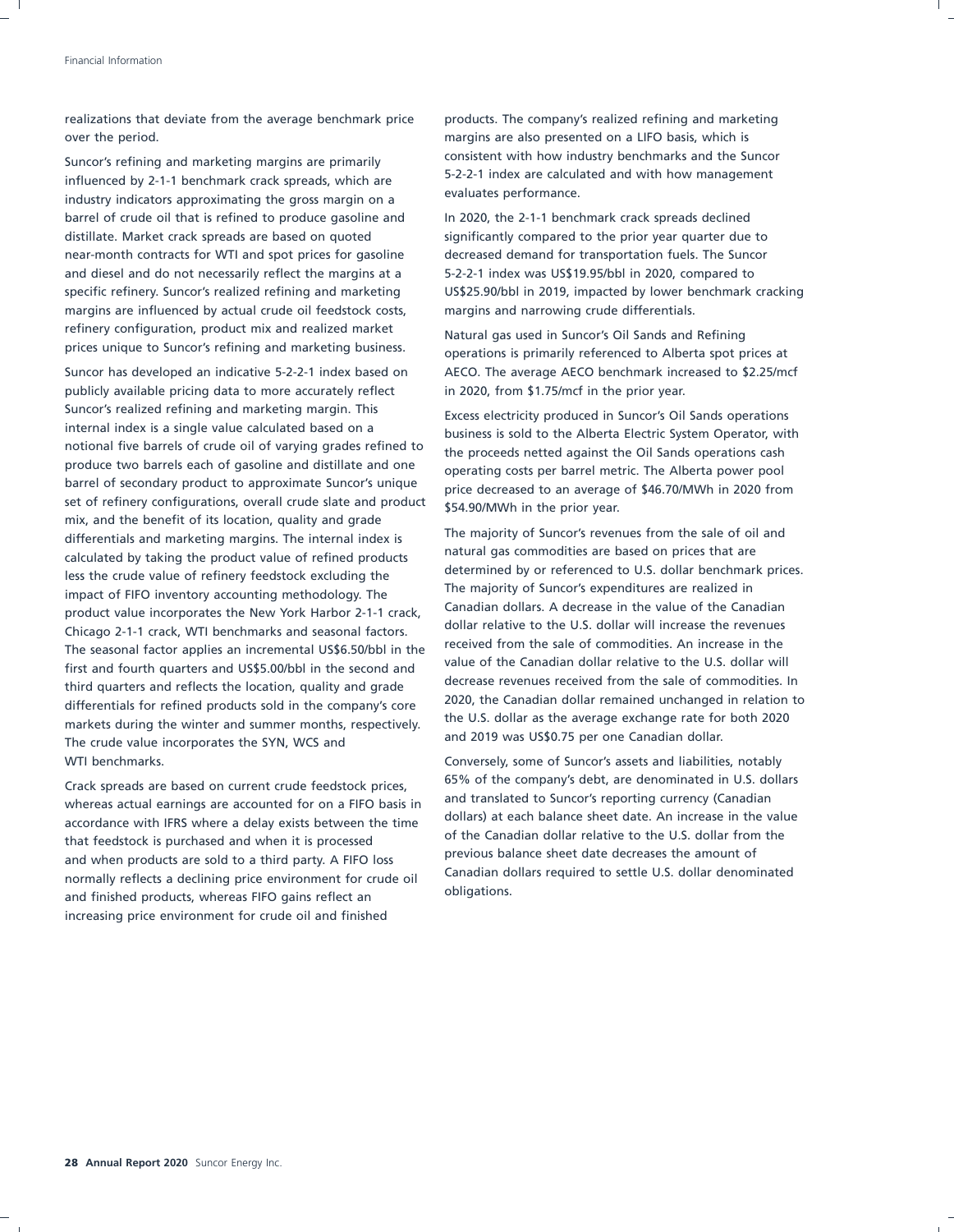### **Economic Sensitivities**(1)(2)

The following table illustrates the estimated effects that changes in certain factors would have had on 2020 net loss and funds from operations<sup>(3)</sup> if the listed changes had occurred.

|                                                                                          |          | Impact                    |
|------------------------------------------------------------------------------------------|----------|---------------------------|
|                                                                                          | Impact   | on                        |
|                                                                                          | on       | 2020                      |
|                                                                                          | 2020     | Funds from                |
| (Estimated change, in \$ millions)                                                       | Net Loss | Operations <sup>(3)</sup> |
| Crude oil +US\$1.00/bbl                                                                  | 210      | 210                       |
| Natural gas +Cdn\$0.10/mcf                                                               | (25)     | (25)                      |
| WTI - narrowing light/heavy<br>differential +US\$1.00/bbl                                | 35       | 35                        |
| 2-1-1 crack spreads<br>+US\$1.00/bbl                                                     | 125      | 125                       |
| Foreign exchange<br>+\$0.01 US\$/Cdn\$ related to<br>operating activities <sup>(4)</sup> | (125)    | (125)                     |
| Foreign exchange on U.S. dollar<br>denominated debt                                      |          |                           |
| +\$0.01 US\$/Cdn\$                                                                       | 175      |                           |

(1) Each line item in this table shows the effects of a change in that variable only, with other variables being held consistent.

- (2) Changes for a variable imply that all such similar variables are impacted, such that Suncor's average price realizations increase uniformly. For instance, "Crude oil +US\$1.00/bbl" implies that price realizations influenced by WTI, Brent, SCO, WCS, par crude at Edmonton and condensate all increase by US\$1.00/bbl.
- (3) Non-GAAP financial measure. See the Advisories Non-GAAP Financial Measures section of this MD&A.
- (4) Excludes the foreign exchange impact on U.S. dollar denominated debt.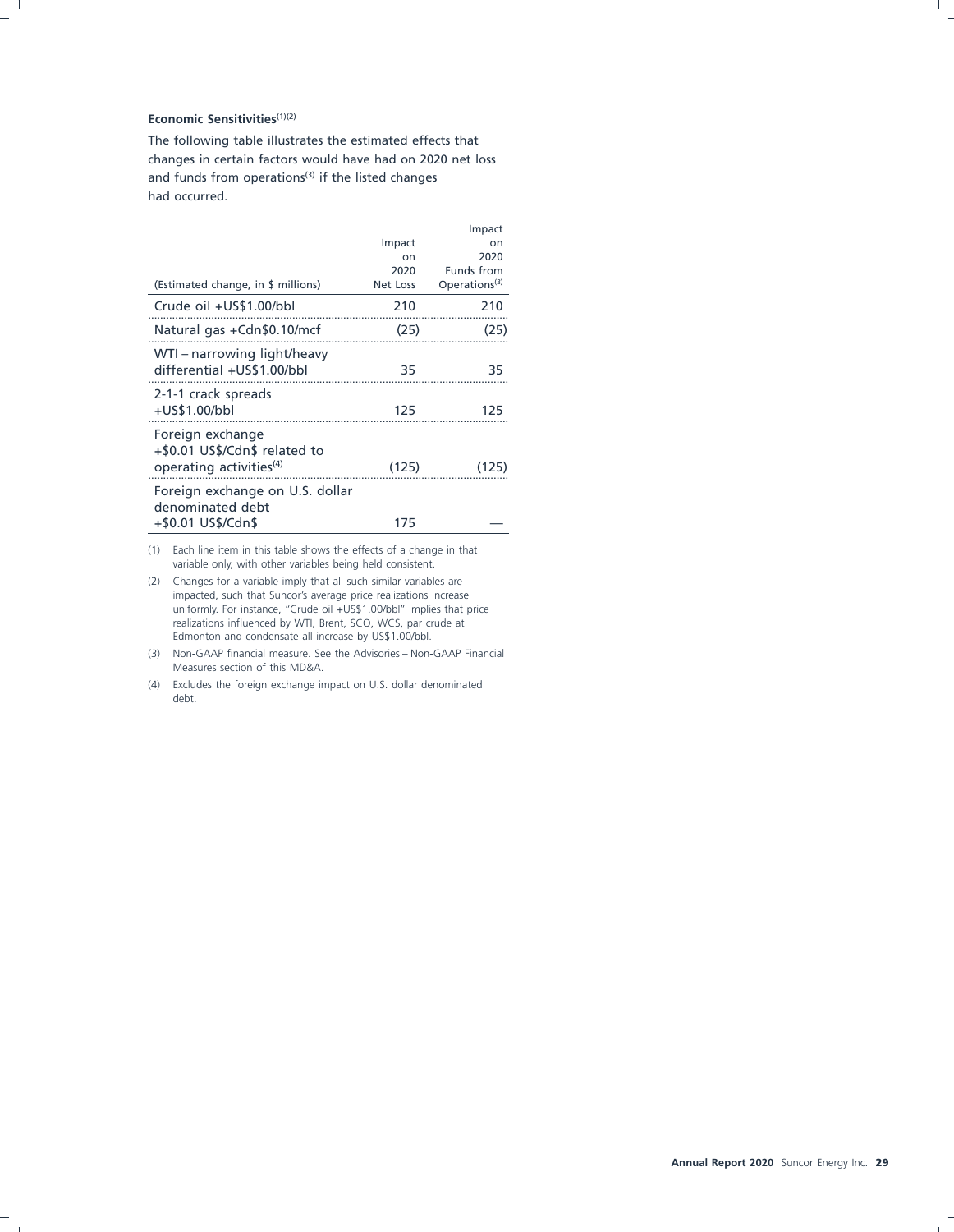### **4. Segment Results and Analysis**

Suncor has classified its operations into the following segments:

Suncor's Oil Sands segment, with assets located in the Suncor's E&P segment consists of offshore operations off the Athabasca oil sands of northeast Alberta, produces bitumen east coast of Canada and in the North Sea, the Norwegian from mining and in situ operations. Bitumen is either Sea and the Norwegian North Sea and onshore assets in upgraded into SCO for refinery feedstock and diesel fuel, or Libya and Syria. This segment also includes the marketing blended with diluent for refinery feedstock or direct sale to and risk management of crude oil and natural gas. market through the company's midstream infrastructure and **• E&P Canada** operations include Suncor's 37.675%<br>its marketing activities. The segment includes the marketing, **• The construction of the sunce of the suncer** ope supply, transportation and risk management of crude oil,<br>
natural gas, power and byproducts. The Oil Sands segment<br>
fourth quarter of 2019 and the company is qualuatively natural gas, power and byproducts. The Oil Sands segment fourth quarter of 2019 and the company is evaluating<br>includes:<br>inith all stakeholders an aconomically viable path

- - operations, integrated upgrading facilities known as Upgrader 1 and Upgrader 2, and the associated • **E&P International** operations include Suncor's the utilities, energy, reclamation and storage Golden Eagle, and Rosebank are located in the
	- blending facility. In Situ also includes development production, including Meadow Creek (75%), Lewis and the uncertain. Suncor also owns, pursuant to a production, including Meadow Creek (75%), Lewis sharing contract (PSC), an interest in the Ebla gas sharing contract (PSC), an interest in the Ebla gas (100%), OSLO (77.78%), Gregoire (100%), various upgraded by Oil Sands Base or blended with diluent
- which the company operates, and the East Tank Farm quarter of 2021, subject to purchaser financing and<br>Development (ETFD) in which Suncor holds a 51% and a shareholder annoual along with ather design sond
- **Syncrude** refers to Suncor's 58.74% non-operated interest in the oil sands mining and upgrading operation. **Refining and Marketing**

### **Oil Sands Exploration and Production**

- working interest in Terra Nova, which Suncor operates. with all stakeholders an economically viable path **Oil Sands operations** refer to Suncor's owned and forward with a safe and reliable return to operations. operated mining, extraction, upgrading, in situ and Suncor also holds non-operated interests in Hibernia related logistics, blending and storage assets in the (20% in the base project and 19.190% in the Hibernia Athabasca oil sands region. Oil Sands operations Southern Extension Unit (HSEU)), White Rose (27.5% in consist of: the base project and 26.125% in the extensions), and Hebron (21.034%). In addition, the company holds • **Oil Sands Base** operations include the Millennium and North Steepbank mining and extraction<br>discovery licences offshore Newfoundland and Labrador.
- infrastructure for these assets including the non-operated interests in Buzzard (29.89%), the GEAD bi-directional interconnecting pipelines between (26.69%), Oda (30%), the Fenja project (17.5%), and the Suncor's Oil Sands Base operations and Syncrude and Rosebank future development project (40%). Buzzard, facilities. U.K. sector of the North Sea, while Oda and the Fenja In Situ operations include oil sands bitumen **Figure 10** project are located in the Norwegian North Sea and the production from Firebag and MacKay River and<br>
pursuant to exploration and production sharing<br>
pursuant to exploration and production sharing supporting infrastructure, including central support pursuant to exploration and production sharing<br>agreements (EPSAs), working interests in the exploration processing facilities, cogeneration units, product<br>transportation infrastructure, dilust import and development of oilfields in the Sirte Basin in Libya, transportation infrastructure, diluent import<br>although production in Libya remained partially shut in<br>although production in Libya remained partially shut in capabilities, storage assets and a cooling and<br>throughout 2020 due to continued political unrest. The<br>capabilities, storage assets and a cooling and<br>throughout 2020 due to continued political unrest. The opportunities which may support future in situ timing of a return to normal operations in Libya remains<br>uncertain. Suncor also owns, pursuant to a production interests in Chard (25% to 50%), and a non-operated and development in Syria, which has been suspended, in Kirky (10%), lp City production is either in indefinitely, since 2011 due to political unrest in the interest in Kirby (10%). In Situ production is either interest in the interest in Kirby (10%). In Situ production is either interest in Country. Subsequent to the end of the year, the company reached an agreement to sell its 26.69% working interest and marketed directly to customers. in the GEAD. The effective date of the sale is January 1, **Fort Hills** includes Suncor's 54.11% interest in Fort Hills, 2021 and is expected to close no later than the thirding<br>which the company operates, and the East Tank Farm 2021 and is expected to close no later than the thir Development (ETFD) in which Suncor holds a 51% shareholder approval along with other closing conditions interest and operates. and certain regulatory approvals.

Buring 2020, the syncrude joint venture owners reached<br>an agreement in principle for Suncor to take over as<br>operator of the Syncrude asset by the end of 2021.<br>operations discussed below, as well as the infrastructure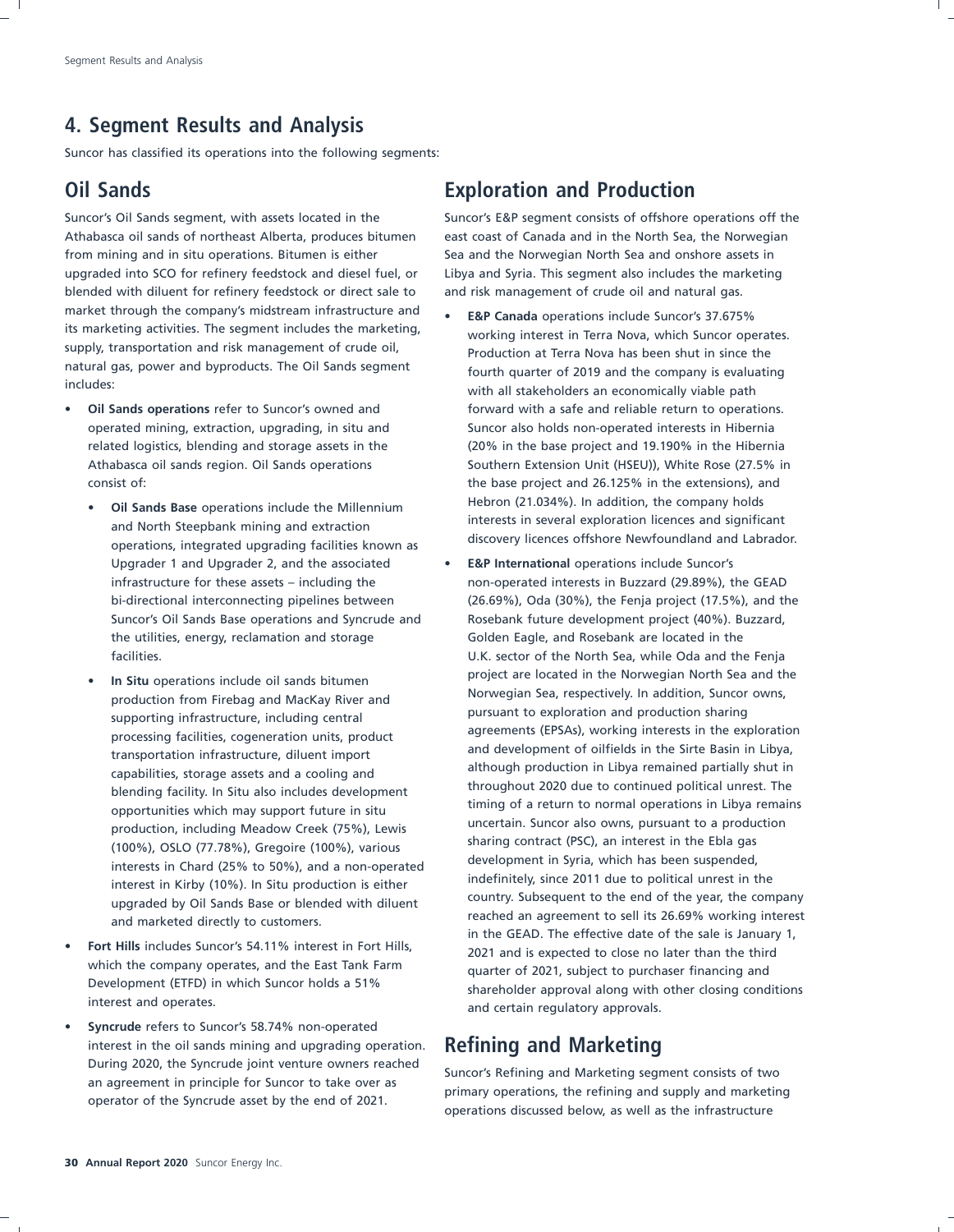byproducts. This segment also includes the trading of crude includes the sale of product between the company's oil, refined products, natural gas and power. seements, primarily relating to crude refining feedstock

- sold from Oil Sands to Refining and Marketing. **Refining and Supply** operations refine crude oil and intermediate feedstock into a wide range of petroleum and petrochemical products. Refining and Supply **Oil Sands** consists of: **2020 Highlights**
	- **Eastern North America** operations include a **•** The company achieved the second best year of SCO<br>137 mbbls/d refinery located in Montreal, Quebec  **Production in its bistory with 466.200 bbls/d** which
	-
	-
- branded dealers in Canada and company owned and the state with downstream demand, including temporarily branded transitioning operations to one primary extraction train. brands. The company's marketing operations also sells • The company met its capital cost reduction targets, to other commercial and industrial customers, including year. This was achieved by shifting the focus to other retail sellers, in Canada and the U.S. sustaining projects designed to maintain safe and

company's investments in renewable energy projects and and Syncrude. The pipelines provide increased<br>
company's investments in renewable energy projects and properational flexibility through the ability to transfer other activities not directly attributable to any other

- higher utilization. The asset was brought into service in **Properations in Ontario and Western Canada:** Adelaide,<br>
This Chute Magrath and Suphridge as well as the Forty During 2020, the Syncrude joint venture owners re Mile Wind Power Project, which was restarted in early an agreement in principle for Suncor to take over a<br>2021 and is currently planned for completion in late operator of the Syncrude asset by the end of 2021. 2021 and is currently planned for completion in late
- Corporate activities include stewardship of Suncor's debt<br>
and borrowing costs, expenses not allocated to the<br>
company's businesses, and investments in clean<br>
technology such as Suncor's investment in Enerkem Inc. At Fireb technology, such as Suncor's investment in Enerkem Inc. Comes the Facility by the facility of the facility of<br>(Enerkem) Lanzalet, Inc. and the Varennes Carbon [12,000 bbls/d was completed, enabling the asset to (Enerkem), LanzaJet, Inc., and the Varennes Carbon Recycling facility. The recoverage of the recover of the recycling facility of Recycling facility.

supporting the marketing, supply and risk management of  $\bullet$  Intersegment revenues and expenses are removed from refined products, crude oil, natural gas, power and consolidated results in **Eliminations**. Intersegment activity

- 137 mbbls/d refinery located in Montreal, Quebec production in its history with 466,200 bbls/d, which<br>and an 85 mbbls/d refinery located in Sarnia, enter a production in its history with 466,200 bbls/d, which and an 85 mbbls/d refinery located in Sarnia, and are reflected its continued focus on value over volume. SCO<br>Ontario, and are supported by In Situ bitumen production production was supported by In Situ bitumen production • **Western North America** operations include a diverted to the upgrader to maximize the production of 146 mbbls/d refinery located in Edmonton, Alberta higher value SCO barrels. The company was able to (increased from 142 mbbls/d at December 31, 2020) maximize price realizations by shifting its upstream and a 98 mbbls/d refinery in Commerce entity and a product mix towards higher priced light crude, which City, Colorado. **Resulted in combined upgrader utilization of 85%**.
- Other Refining and Supply assets include interests in The company exceeded its company-wide operating cost a petrochemical plant and a sulphur recovery facility reduction targets, achieving a reduction in Oil Sands in Montreal, Quebec, product pipelines and terminals operating costs of approximately \$850 million or 11% throughout Canada and the U.S., and the St. Clair from the prior year, primarily as a result of base business ethanol plant in Ontario. The reductions and delivering on cost reduction initiatives. **Marketing** operations sell refined petroleum products to<br>
retail customers through a combination of company<br>
operation of company<br>
Fort Hills as the company reduced production to keep<br>
pace with downstream demand, includ
- refined petroleum products through a nationwide which included a reduction in capital spend at Oil Sands commercial road transportation network in Canada, and of approximately \$800 million or 23% from the prior reliable operations and reducing economic spend.
- **Corporate and Eliminations** In 2020, construction continued on the interconnecting The **Corporate and Eliminations** segment includes the pipelines between Suncor's Oil Sands Base operations company's investments in renewable energy projects and **Synchland** Syncrude. The pipelines provide increased operating segment.<br>
bitumen and sour SCO between the two plants, enabling by the two plants, enabling by the two plants of the two<br>
higher utilization. The asset was brought into service in
	- Chin Chute, Magrath and Sunbridge as well as the Forty  $\cdot$  During 2020, the Syncrude joint venture owners reached Chin Chute, Magrath and Sunbridge as well as the Forty an agreement in principle for Suncor to take over as Suncor, together with the other Syncrude joint venture 2022 after it was temporarily paused during 2020.<br>
	owners, will continue to drive operating efficiencies,
		- 215,000 bbls/d exiting the year.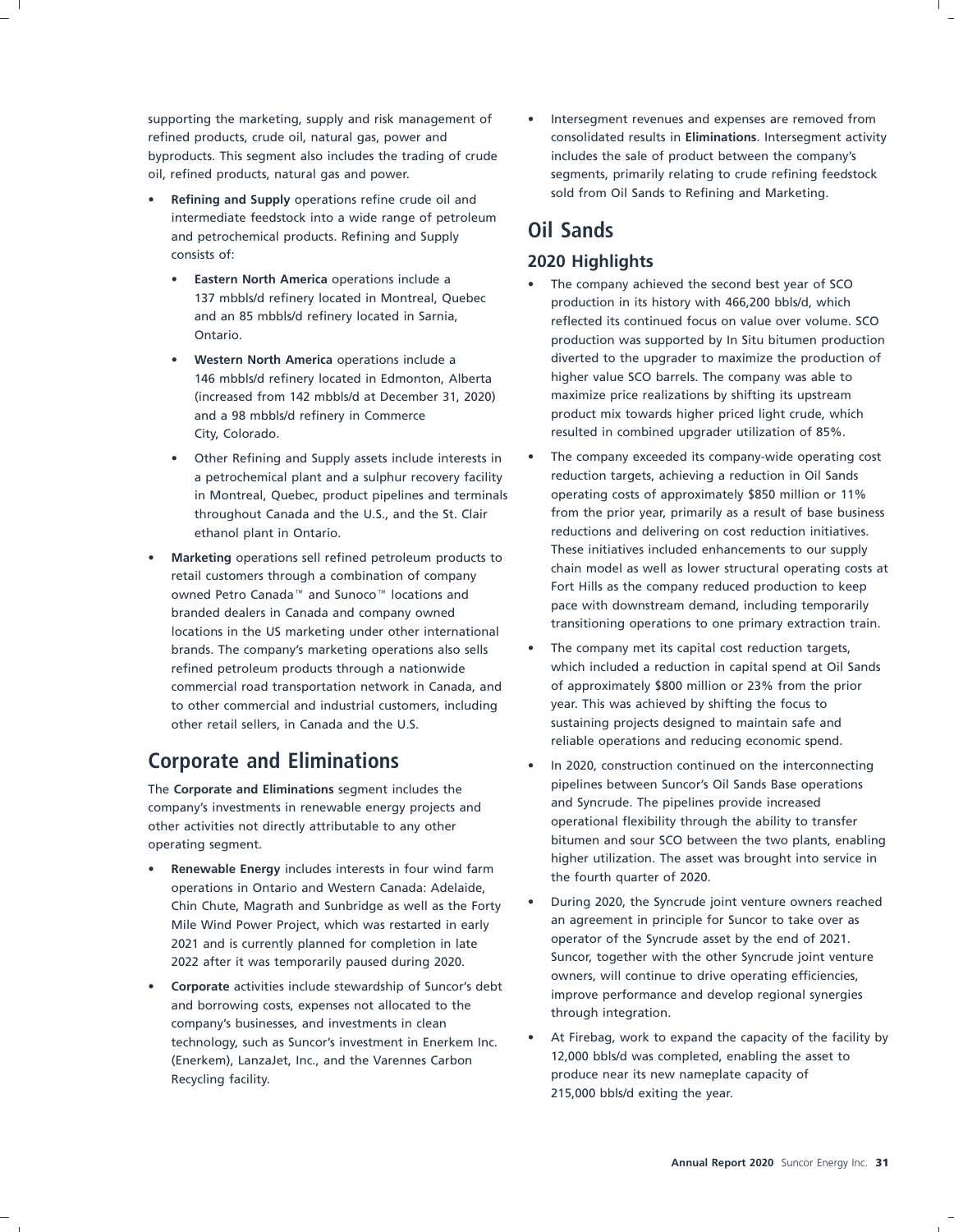Suncor holds one of the largest resource positions in the  $\frac{C}{2}$  contribute in Athabasca oil sands. The company has developed a unique  $\frac{C}{2}$  flow(1) target. asset base within the Athabasca oil sands and has established The company's ability to leverage technology and innovation a regional advantage given the close proximity of the is at the core of our strategy supporting our financial, social company's assets to one another, which the company can and environmental goals. The investments to replace the leverage to maximize the value of its production volumes. coke-fired boilers with a cogeneration facility at Oil Sands Management is committed to delivering safe, reliable, Base is expected to provide reliable steam generation low-cost production, while moving forward in the areas of required for Suncor's extraction and upgrading, at a lower technology and innovation and environmental sustainability. cost and with significantly lower carbon emissions. The The Oil Sands regional advantage is strengthened by the facility is also expected to generate electricity that will be company's marketing and trading expertise, including the transmitted to Alberta's power grid, lower the carbon marketing of crude oil, byproducts and natural gas supply, Base was placed on hold in 2020 but has been restarted manages inventory levels, and limits the impacts of external in 2021. market factors, including pipeline disruptions, lack of egress At Syncrude, planned economic spend in 2021 includes the<br>At Syncrude, planned economic spend in 2021 includes the original spendid of the Extension project, wh

discipline in 2021 will be to continue efforts to sustainably the North Mine using existing extraction and upgrading reduce controllable operating costs through implementation facilities while minimizing the environmental impacts of the workplace of the future, bolster operational excellence online in 2025. and drive additional value. Through the acceleration of suncor remains committed to increasing reliability and<br>Suncor's transformation, the company continues to work to appropriate the integration of our ovirting accete. D Suncor's transformation, the company continues to work to enhancing the integration of our existing assets. During reduce the cost structure of running its business while reduce the cost structure of running its business while 2020, the Syncrude joint venture owners reached an<br>increasing productivity. Capital allocation continues to focus agreement in principle for Suncer to take over as an increasing productivity. Capital allocation continues to focus agreement in principle for Suncor to take over as operator<br>on asset sustainment and maintenance projects designed to and the Suncrude asset by the end of 2021, on asset sustainment and maintenance projects designed to of the Syncrude asset by the end of 2021. Suncor, together<br>maintain safe and reliable operations, as well as advancing with the other Syncrude joint venture owners maintain safe and reliable operations, as well as advancing with the other Syncrude joint venture owners, will continue<br>high-value economic investment projects.

economically robust, sustainably minded and technologically further support Syncrude's ability to achieve its cost and progressive. Looking ahead, Suncor expects to continue to productivity targets. In addition, in 2021, the joint venture advance incremental debottlenecks to maximize the value of owners intend to focus on optimizing transfers on the the Firebag asset. Debottlenecking capacity and timing will interconnecting pipelines between Suncor's Oil Sands Base depend on economic conditions, supported by integrated and Syncrude. well pad development and Solvent SAGD technologies. The Oil Sands capital program in 2021 is heavily weighted<br>Additional technology projects, including the continued<br>Additional technology projects, including the continued Additional technology projects, including the continued towards asset sustainment and maintenance, which includes deployment of AHS, and innovative tailings technology deployment of AHS, and innovative tailings technology significant planned maintenance at both Oil Sands<br>advancements, including Permanent Aquatic Storage subsequently consections including a five-year turnaround at Oil advancements, including Permanent Aquatic Storage operations, including a five-year turnaround at Oil Sands<br>Structure, demonstrate the importance technology and space Ungrader 2, and Syncrude with maintenance at its innovation have in increasing efficiency and lowering largest coker. operating costs while improving our environmental and safety performance. These initiatives, combined with

**Strategy and Investment Update** continued advancement of digital technologies, will<br>contribute in part to the company's incremental free funds

midstream and logistics network which secures market intensity of the Alberta power grid while delivering value to access, optimizes price realizations associated with the Suncor. Construction of the cogeneration facility at Oil Sands

Mildred Lake Extension project, which is expected to sustain The primary focus for both cost management and capital Syncrude's current production levels by extending the life of of digital technologies that will facilitate the transition to building new infrastructure. The project is expected to come

to drive operating efficiencies, improve performance and The company continues to invest in projects that are develop regional synergies through integration, which will

Base Upgrader 2, and Syncrude, with maintenance at its

<sup>(1)</sup> Free funds flow is a Non-GAAP financial measure. See the Advisories – Non-GAAP Financial Measures section of this MD&A.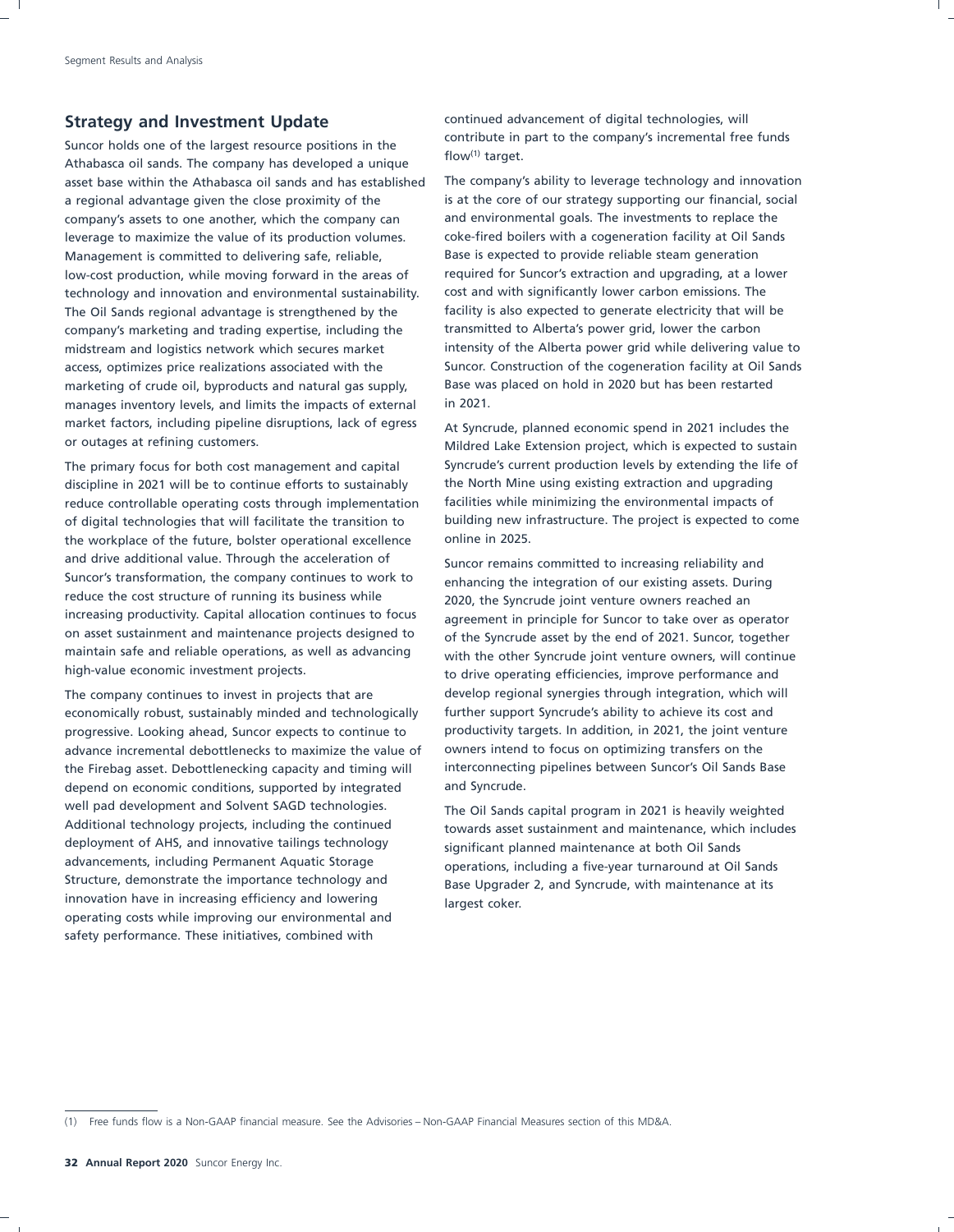### **Financial Highlights**

| Year ended December 31 (\$ millions)                                  | 2020    | 2019    | 2018   |
|-----------------------------------------------------------------------|---------|---------|--------|
| Gross revenues                                                        | 10 617  | 18 347  | 15 743 |
| Less: Royalties                                                       | (95)    | (917)   | (398)  |
| Operating revenues, net of royalties                                  | 10 522  | 17430   | 15 345 |
| Net (loss) earnings                                                   | (3796)  | (427)   | 945    |
| Adjusted for:                                                         |         |         |        |
| Asset impairment <sup>(1)</sup>                                       | 1 3 7 6 | 2959    |        |
| Provision for Keystone XL pipeline project                            | 142     |         |        |
| Gain on significant disposal <sup>(2)</sup>                           |         |         | (60)   |
| Impact of income tax rate adjustment on deferred taxes <sup>(3)</sup> |         | (910)   |        |
| Operating (loss) earnings $(4)$                                       | (2 278) | 1 622   | 885    |
| Funds from operations <sup>(4)</sup>                                  | 986 ا   | 6 0 6 1 | 4 964  |

(1) In 2019, the company recorded after-tax impairment charges of \$2.803 billion on its share of the Fort Hills assets due to continued volatility in the crude oil price environment, resulting in a decline in forecasted long-term heavy crude oil prices.

(2) In 2018, the company recorded an after-tax gain of \$60 million on the sale of the company's interest in the Joslyn oil sands mining project.

(3) In 2019, the company recorded a \$910 million deferred income tax recovery in the Oil Sands segment associated with the Government of Alberta's substantive enactment of legislation for the staged reduction of the corporate income tax rate from 12% to 8%.

(4) Non-GAAP financial measures. See the Advisories – Non-GAAP Financial Measures section of this MD&A.

### **Bridge Analysis of Operating Earnings (Loss)** (\$ millions)(1)



(1) For an explanation of the construction of this bridge analysis, see the Advisories – Non-GAAP Financial Measures section of this MD&A.

The Oil Sands segment had an operating loss of impacted by lower production volumes, as the company \$2.278 billion in 2020, compared to operating earnings of maximized volumes to the upgrader, reduced production to \$1.622 billion in 2019. The decrease was primarily due to keep pace with downstream demand, and incurred higher lower realized crude prices, as crude benchmarks decreased unplanned maintenance compared to the prior year. These by approximately 30% compared to the prior year as a result factors were partially offset by the decrease in operating, of the COVID-19 pandemic. Operating earnings were also selling and general expenses, associated with lower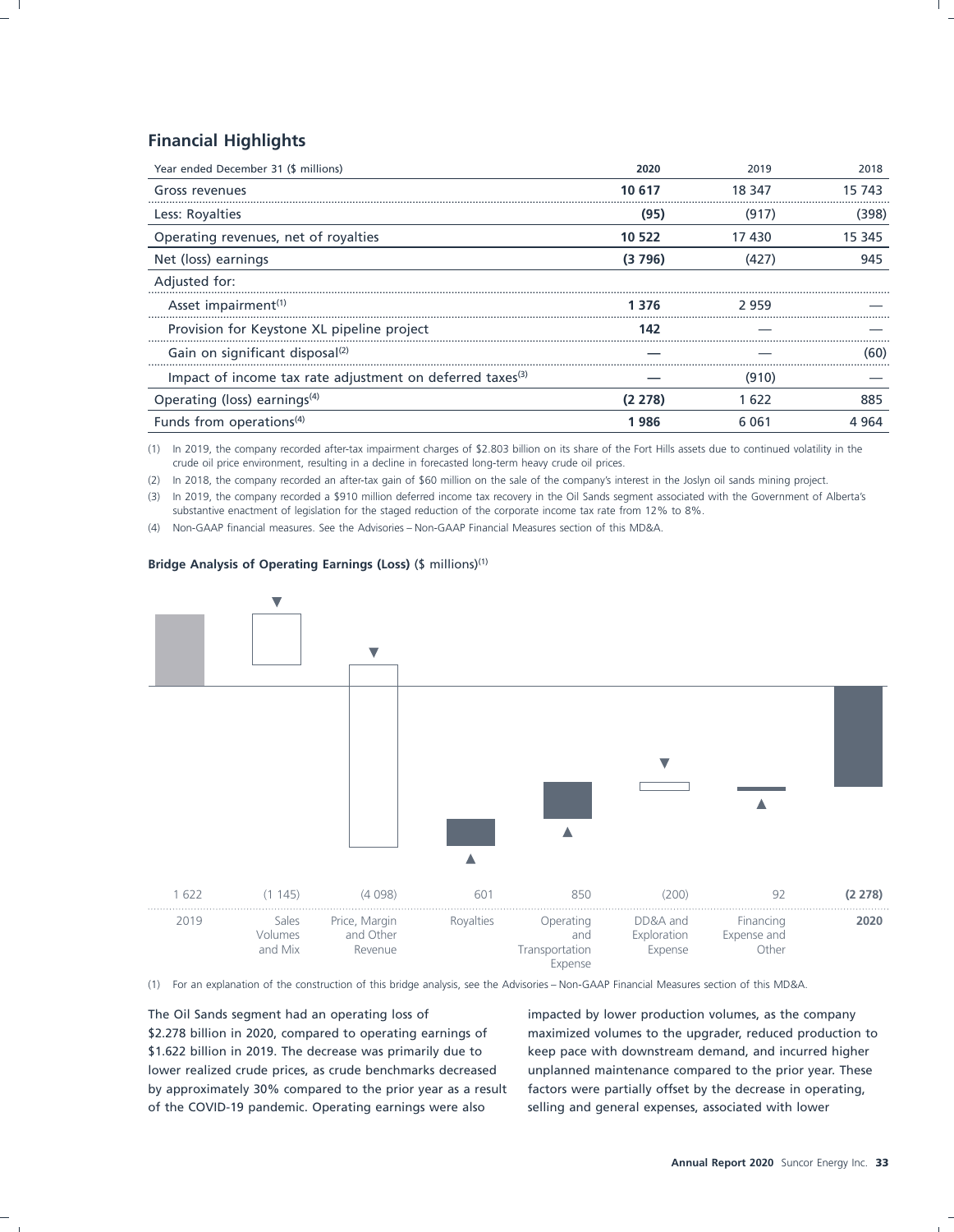production and the company's continued cost reduction impacted by an operational incident at the secondary

to the upgrader to maximize the production of higher value to the upgrader to maximize the production of higher va<br>SCO barrels. As a result, overall Oil Sands production was SCO barrels. As a result, overall Oil Sands production was<br>reduced by the yield loss associated with upgrading In Situ reduced by the yield loss associated with upgrading in Situ and Indian and Indian Situ and Indian Situ and the impact of a same cash of the impact on our production bitumen to SCO. Despite the impact on our production<br>charge of the Fert Hills areate due to a decline in forecasted volumes and cost per barrel metrics, the result of this share of the Fort Hills assets due to a decline in forecasted<br>strategy had a positive impact on overall funds flow and<br>strategy had a positive impact on overall funds flow and crude oil prices as a result of decreased global demand due<br>to the COVID 10 pandamic and changes to its senital reflects our value over volume approach. to the COVID-19 pandemic and changes to its capital, operating and production plans. In 2020, the company also Non-upgraded bitumen production decreased to recorded a provision to transportation expense for 127,200 bbls/d in 2020 from 184,800 bbls/d in 2019, as Fort \$186 million (\$142 million after-tax) related to the Keystone Hills temporarily transitioned to one primary extraction train, XL pipeline project. 2019 net earnings included the impact of bitumen production from Firebag was diverted to the a non-cash impairment charge of \$2.803 billion after-tax on upgrader to maximize value over volume, maintenance the company's share of the Fort Hills assets, partially offset activities were completed at Firebag to increase the by a one-time deferred income tax recovery of \$910 million nameplate capacity of the facility and lower production at associated with a staged reduction to the Alberta corporate MacKay River as a result of an outage that occurred in late income tax rate. 2019. MacKay River returned to operations early in the

\$1.986 billion in 2020, compared to \$6.061 billion in 2019,<br>and were influenced by the same factors that impacted fourth quarter of 2020, Fort Hills commenced the phased and were influenced by the same factors that impacted ramp up to two primary extraction trains providing operating earnings (loss).

| Year ended December 31<br>(mbbls/d)                  | 2020   | 2019   | 2018   |
|------------------------------------------------------|--------|--------|--------|
| SCO and diesel production                            | 477.5  | 497.0  | 437.4  |
| Internally consumed diesel<br>and internal transfers | (11.3) | (11.4) | (12.9) |
| Upgraded production                                  | 466.2  | 485.6  | 424.5  |
| Non-upgraded bitumen<br>production                   | 127.2  | 184.8  | 204.1  |
| Total Oil Sands production                           | 593.4  | 670.4  | 628.6  |

processes are approximately 85% of bitumen feedstock input.

(2) Beginning in 2020, the company revised the presentation of its December 2020. production volumes to aggregate production from each asset into the categories of ''Upgraded production'' and ''Non-upgraded bitumen **Sales Volumes and Mix(1)** production'' to better reflect the integration among the company's assets with no impact to overall production volumes. Comparative Year ended December 31 periods have been updated to reflect this change.

SCO production decreased to 466,200 bbls/d in 2020 from 485,600 bbls/d in 2019, marking the second best year of SCO production in the company's history. During 2020, the company achieved a combined upgrader utilization rate of (1) Beginning in 2020, the company revised the presentation of its sales 85% compared to 88% in the prior year, reflecting lower volumes to aggregate sales from each asset into the categories of volumes to aggregate sales from each asset into the categories of variancy and version of variancy o ''SCO and diesel'' and ''Non-upgraded bitumen'' to better reflect the volumes at Syncrude as planned maintenance activities were integration among the company's assets with no impact to overall sales optimized in response to a weaker business environment volumes. Comparative periods have been updated to reflect resulting in reduced production. 2020 production was also this change.

initiatives, and lower royalties. extraction facilities at Oil Sands Base, which was partially Oil Sands had a net loss of \$3.796 billion in 2020, compared mitigated by increased In Situ bitumen production diverted<br>
to the upgrader to maximize the production of higher value

Funds from operations for the Oil Sands segment were second quarter of 2020, and was fully ramped up to<br>\$1.986 billion in 2020, compared to \$6.061 billion in 2019 ameplate capacity in the fourth quarter of 2020. In the additional volumes at low incremental operating costs and **Production Volumes**<sup>(1)(2)</sup> expects to be operating at full rates by the end of 2021. Building on Suncor's commitment to operational excellence, the company exited the year with strong In Situ bitumen production, with both Firebag and MacKay River operating<br>at near nameplate capacity.

Throughout 2020, Suncor continued to maintain its focus on value over volume, leveraging its broad asset base and<br>operational flexibility to maximize the value of its allotted<br>barrels under the Province of Alberta's mandatory<br>curtailment program. The company optimized the transfer its allotted curtailment credits among the company's assets, (1) Bitumen from Oil Sands Base operations is upgraded, while bitumen which helped the company achieve the second best year of from In Situ operations is upgraded or sold directly to customers. Yields **SCO production in its history. Late in 2020, the Alberta** of SCO from Suncor's upgrading processes are approximately 79% of bitumen feedstock input

| (mbbls/d)            | 2020  | 2019  | 2018  |
|----------------------|-------|-------|-------|
| SCO and diesel       | 467.9 | 483.6 | 431.7 |
| Non-upgraded bitumen | 125.6 | 187.5 | 191.3 |
| Total                | 593.5 | 671.1 | 623.0 |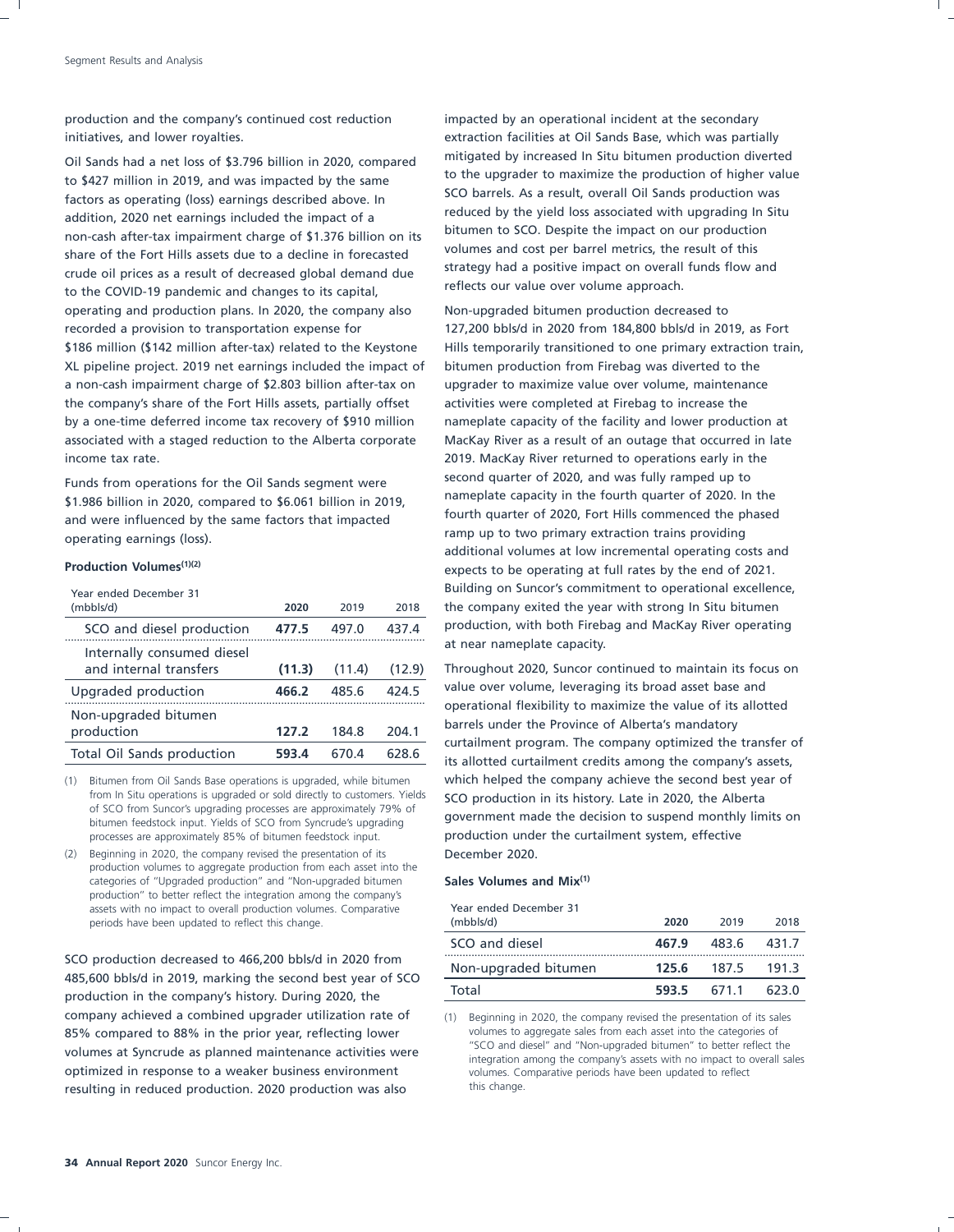SCO and diesel volumes decreased to 467,900 bbls/d in 2020, **Expenses and Other Factors** compared to 483,600 bbls/d in 2019, reflecting the same Total operating and transportation expenses for 2020 were factors impacting production volumes. lower relative to 2019, as described in detail below. See the

Non-upgraded bitumen decreased to 125,600 bbls/d in 2020, Cash Operating Costs section below for further details. from 187,500 bbls/d in the prior year, consistent with the In 2020, the relief provided under the Government of CEWS decrease in production. **program**, safe-mode costs associated with the deferral of

| Year ended December 31<br>Net of transportation costs, but<br>before royalties (\$/bbl) | 2020    | 2019    | 2018    |
|-----------------------------------------------------------------------------------------|---------|---------|---------|
| SCO and diesel                                                                          | 43.83   | 70.68   | 68.32   |
| Non-upgraded bitumen                                                                    | 22.37   | 45.71   | 32.67   |
| Crude sales basket<br>(all products)                                                    | 39.29   | 63.70   | 57.37   |
| Crude sales basket, relative to<br><b>WTI</b>                                           | (13.51) | (12.00) | (26.60) |

(2) Beginning in 2020, the company revised its ''Non-upgraded bitumen'' its logistics capacity and more accurately reflect the performance of the **prior year, primarily due to cost reduction initiatives and** product stream. Comparative periods have been restated to reflect **lower planned maint** 

In 2020, Oil Sands price realizations were impacted by a prior year, primarily due to lower sales volumes. significant decline in demand due to the impacts of the<br>COVID-19 pandemic and OPEC+ supply issues at the<br>beginning of 2020. Price realizations stabilized through the<br>year as benchmarks improved following increased demand,<br> management.

### **Royalties**

Royalties were lower in 2020 relative to 2019, primarily due to lower crude price realizations and sales volumes.

capital projects and additional costs incurred in response to **Price Realizations**(1)(2) the COVID-19 pandemic have been included in operating and transportation expenses by asset. These recoveries and costs, however, have been excluded from the company's cash operating costs per barrel metrics for comparability purposes.

> At Oil Sands operations, operating costs decreased compared<br>to the prior year, primarily due to lower sales volumes, cost reduction initiatives and lower planned maintenance costs, partially offset by an increase in natural gas prices.

At Fort Hills, operating costs in 2020 decreased when<br>compared to the prior year, primarily due to structural and (1) Beginning in 2020, the company revised the presentation of its price variable cost savings associated with the temporary transition realizations to aggregate price realizations from each asset into the the one primary realizations to aggregate price realizations from each asset into the<br>categories of "SCO and diesel" and "Non-upgraded bitumen" to better<br>reflect the integration among the company's assets with no impact to The structural overall price realizations. Comparative periods have been updated to completed its phased ramp up to two primary extraction reflect this change. trains in the fourth quarter of 2020.

price realization to include midstream activities employed to optimize Syncrude operating costs in 2020 decreased compared to the

Oil Sands transportation costs in 2020 decreased from the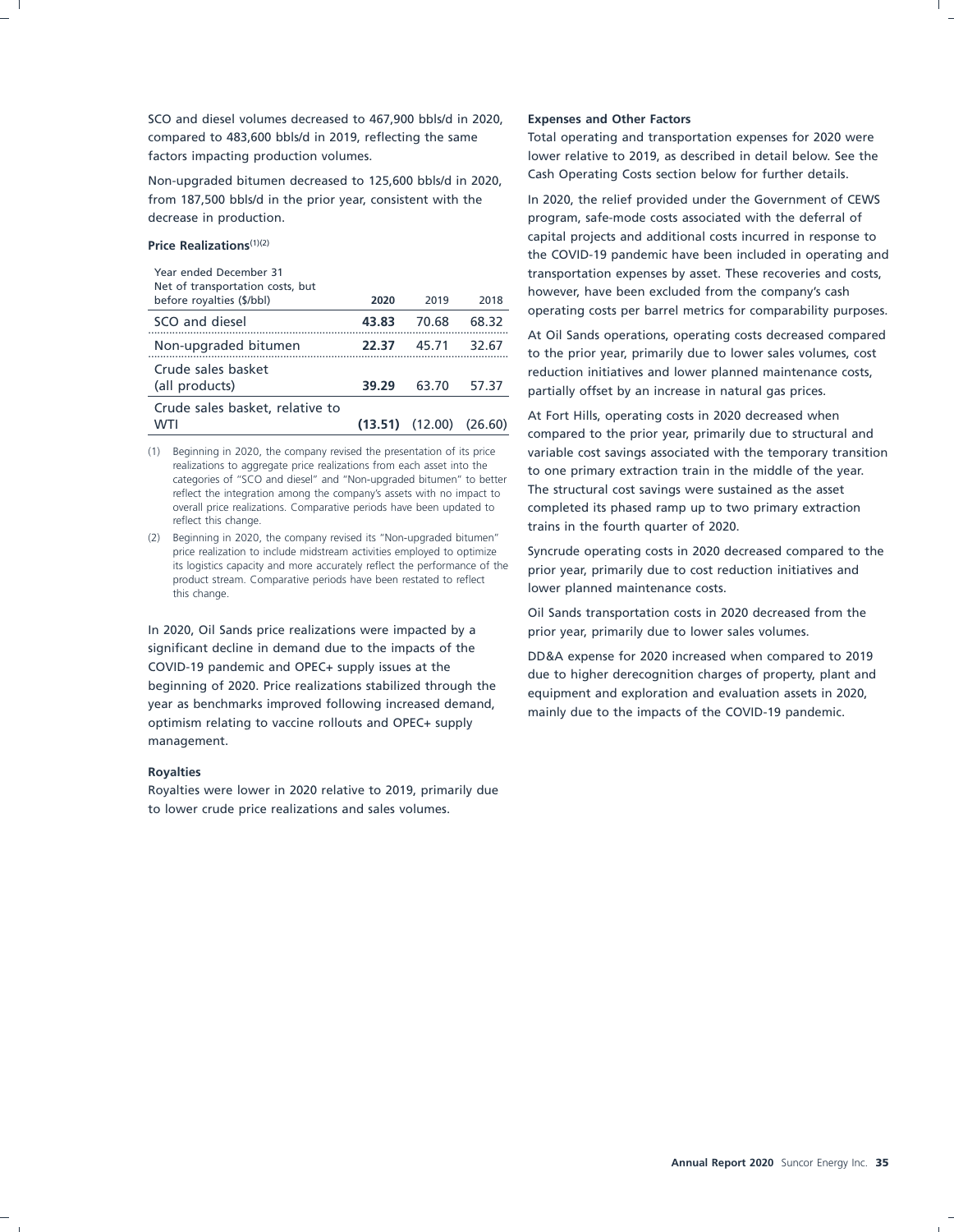| Year ended December 31                                                    | 2020    | 2019    | 2018     | power revenue nom cogeneration units and an adjustment to renect<br>internally produced diesel from Oil Sands operations at the cost                                                                                                                                                        |  |
|---------------------------------------------------------------------------|---------|---------|----------|---------------------------------------------------------------------------------------------------------------------------------------------------------------------------------------------------------------------------------------------------------------------------------------------|--|
| Oil Sands operating, selling<br>and general expense (OS&G)                | 7 1 6 9 | 8 0 2 7 | 7577     | of production.<br>Oil Sands operations excess power capacity and other includes, but is<br>(3)                                                                                                                                                                                              |  |
| Oil Sands operations cash<br>operating costs <sup>(1)</sup>               |         |         |          | not limited to, the operational revenue impacts of excess power from<br>cogeneration units and the natural gas expense recorded as part of a<br>non-monetary arrangement involving a third-party processor.<br>Both Oil Sands operations and Syncrude produce diesel, which is<br>(4)       |  |
| reconciliation                                                            |         |         |          | internally consumed in mining operations, and Fort Hills and Syncrude                                                                                                                                                                                                                       |  |
| Oil Sands operations OS&G                                                 | 4 292   | 4 639   | 4 222    | use internally produced diesel from Oil Sands Base within their mining<br>operations. In 2020, Oil Sands operations production volumes included                                                                                                                                             |  |
| Non-production costs <sup>(2)</sup>                                       | (107)   | (179)   | (100)    | 8,600 bbls/d of internally consumed diesel, of which 7,000 bbls/d was<br>consumed at Oil Sands Base, 1,300 bbls/d was consumed at Fort Hills                                                                                                                                                |  |
| Excess power capacity and<br>other <sup>(3)</sup>                         | (248)   | (241)   | (237)    | and 300 bbls/d was consumed at Syncrude. Syncrude production<br>volumes included 2,600 bbls/d of internally consumed diesel. In                                                                                                                                                             |  |
| Inventory changes                                                         | (3)     | 48      | (14)     | addition, Oil Sands operations includes 80 bbls/d of SCO that was<br>transferred to Suncor's share of Syncrude through the interconnecting                                                                                                                                                  |  |
| Oil Sands operations cash<br>operating costs <sup>(1)</sup> (\$ millions) | 3 9 3 4 | 4 2 6 7 | 3871     | pipelines.<br>(5)<br>Beginning in 2020, Oil Sands operations cash operating costs are                                                                                                                                                                                                       |  |
| Oil Sands operations<br>production volumes <sup>(4)(5)</sup><br>(mbbls/d) | 380.9   | 414.5   | 420.3    | based on production volumes, which include internally consumed diese<br>produced at Oil Sands Base and consumed at Fort Hills, Syncrude and<br>Oil Sands Base, while all the prior periods presented exclude internally<br>consumed diesel at Oil Sands Base from production volumes. Prior |  |
| Oil Sands operations cash<br>operating costs <sup>(1)</sup> (\$/bbl)      | 28.20   | 28.20   | 25.25    | periods were not restated due to the immaterial impact of the change<br>in presentation. Also, beginning in 2020, Syncrude cash operating<br>costs are based on production volumes, which include internally                                                                                |  |
| Fort Hills cash operating<br>costs <sup>(1)</sup> reconciliation          |         |         |          | consumed diesel, while all the prior periods presented here exclude<br>internally consumed diesel from production. Prior periods were not<br>restated due to the immaterial impact of the change in presentation.                                                                           |  |
| Fort Hills OS&G                                                           | 761     | 921     | 832<br>. | Beginning in 2020, the company revised the methodology for<br>(6)                                                                                                                                                                                                                           |  |
| Non-production costs <sup>(2)</sup>                                       | (52)    | (115)   | (120)    | calculating Syncrude cash operating costs to better align with the Oil<br>Sands operations and Fort Hills cash operating costs methodology. Prior                                                                                                                                           |  |
| Inventory changes                                                         | (11)    | 9       | 55       | period Syncrude cash operating costs had previously included future<br>development costs and have been restated to reflect this change.                                                                                                                                                     |  |
| Fort Hills cash operating<br>$costs^{(1)}$ (\$ millions)                  | 698     | 815     | 767      | Oil Sands operations cash operating costs per barrel <sup>(1)</sup> in 2020                                                                                                                                                                                                                 |  |
| Fort Hills production volumes                                             |         |         |          | were comparable to the prior year as lower maintenance                                                                                                                                                                                                                                      |  |
| (mbbls/d)                                                                 | 58.1    | 85.3    | 67.4     | costs and cost reduction initiatives were offset by lower                                                                                                                                                                                                                                   |  |
| Fort Hills cash operating<br>costs <sup>(1)</sup> (\$/bbl)                | 32.80   | 26.15   | 31.20    | production volumes and higher natural gas costs. Total Oil<br>Sands operations cash operating costs decreased to                                                                                                                                                                            |  |
| Syncrude cash operating<br>costs <sup>(1)</sup> reconciliation            |         |         |          | \$3.934 billion from \$4.267 billion in the prior year.<br>Fort Hills cash operating costs per barrel <sup>(1)</sup> averaged \$32.80 ir                                                                                                                                                    |  |
| Syncrude OS&G                                                             | 2 1 1 6 | 2 4 6 7 | 2 523    | 2020, compared to \$26.15 in 2019, reflecting lower                                                                                                                                                                                                                                         |  |
| Non-production costs <sup>(2)</sup>                                       | (66)    | (156)   | (95)     | production as Fort Hills temporarily moved to one primary                                                                                                                                                                                                                                   |  |
| Syncrude cash operating<br>$costs^{(1)(6)}$ (\$ millions)                 | 2 0 5 0 | 2 3 1 1 | 2 4 2 8  | extraction train in the middle of the year, as the company<br>managed production to keep pace with reduced downstream<br>demand, partially offset by a reduction in costs.                                                                                                                  |  |
| Syncrude production<br>volumes <sup>(4)(5)</sup> (mbbls/d)                | 165.7   | 172.3   | 144.2    | Syncrude cash operating costs per barrel <sup>(1)</sup> decreased to                                                                                                                                                                                                                        |  |
| Syncrude cash operating<br>$costs^{(1)}$ (\$/bbl)                         | 33.80   | 36.75   | 46.15    | \$33.80 in 2020, compared to \$36.75 in the previous year, due<br>to cost reduction initiatives and lower maintenance costs.<br>Suncor's share of total Syncrude cash operating costs                                                                                                       |  |
|                                                                           |         |         |          |                                                                                                                                                                                                                                                                                             |  |

Measures section of this MD&A.

based compensation expense and research expenses. In addition, for excluded from cash operating costs, were lower than the 2020, non-production costs include safe-mode costs associated with<br>the deferral of capital projects and additional costs incurred in response<br>to the COVID-19 pandemic. Non-production costs in 2020 also include<br>**COMPEDIAM C** the relief provided under the CEWS program. Non-production costs at COVID-19 response costs.

**Cash Operating Costs** Fort Hills and Syncrude also include, but are not limited to, excess power revenue from cogeneration units and an adjustment to reflect internally produced diesel from Oil Sands operations at the cost

- of production.<br>(3) Oil Sands operations excess power capacity and other includes, but is<br>not limited to, the operational revenue impacts of excess power from cogeneration units and the natural gas expense recorded as part of a non-monetary arrangement involving a third-party processor.
- (4) Both Oil Sands operations and Syncrude produce diesel, which is internally consumed in mining operations, and Fort Hills and Syncrude use internally produced diesel from Oil Sands Base within their mining addition, Oil Sands operations includes 80 bbls/d of SCO that was transferred to Suncor's share of Syncrude through the interconnecting
- (5) Beginning in 2020, Oil Sands operations cash operating costs are based on production volumes, which include internally consumed diesel produced at Oil Sands Base and consumed at Fort Hills, Syncrude and Oil Sands Base, periods were not restated due to the immaterial impact of the change<br>in presentation. Also, beginning in 2020, Syncrude cash operating costs are based on production volumes, which include internally consumed diesel, while all the prior periods presented here exclude internally consumed diesel from production. Prior periods were not restated due to the immaterial impact of the change in presentation.
- (6) Beginning in 2020, the company revised the methodology for<br>calculating Syncrude cash operating costs to better align with the Oil Sands operations and Fort Hills cash operating costs methodology. Prior period Syncrude cash operating costs had previously included future development costs and have been restated to reflect this change.

Syncrude cash operating costs per barrel<sup>(1)</sup> decreased to<br>\$33.80 in 2020, compared to \$36.75 in the previous year, due<br>to cost reduction initiatives and lower maintenance costs. Suncor's share of total Syncrude cash operating costs (1) Non-GAAP financial measures. See the Advisories – Non-GAAP Financial decreased to \$2.050 billion from \$2.311 billion in 2019.

(2) Significant non-production costs include, but are not limited to, share-<br>In 2020, non-production costs include, but are not limited to, share-

<sup>(1)</sup> Oil Sands operations cash operating costs, Fort Hills cash operating costs and Syncrude cash operating costs are a non-GAAP financial measure. See the Advisories – Non-GAAP Financial Measures section of this MD&A.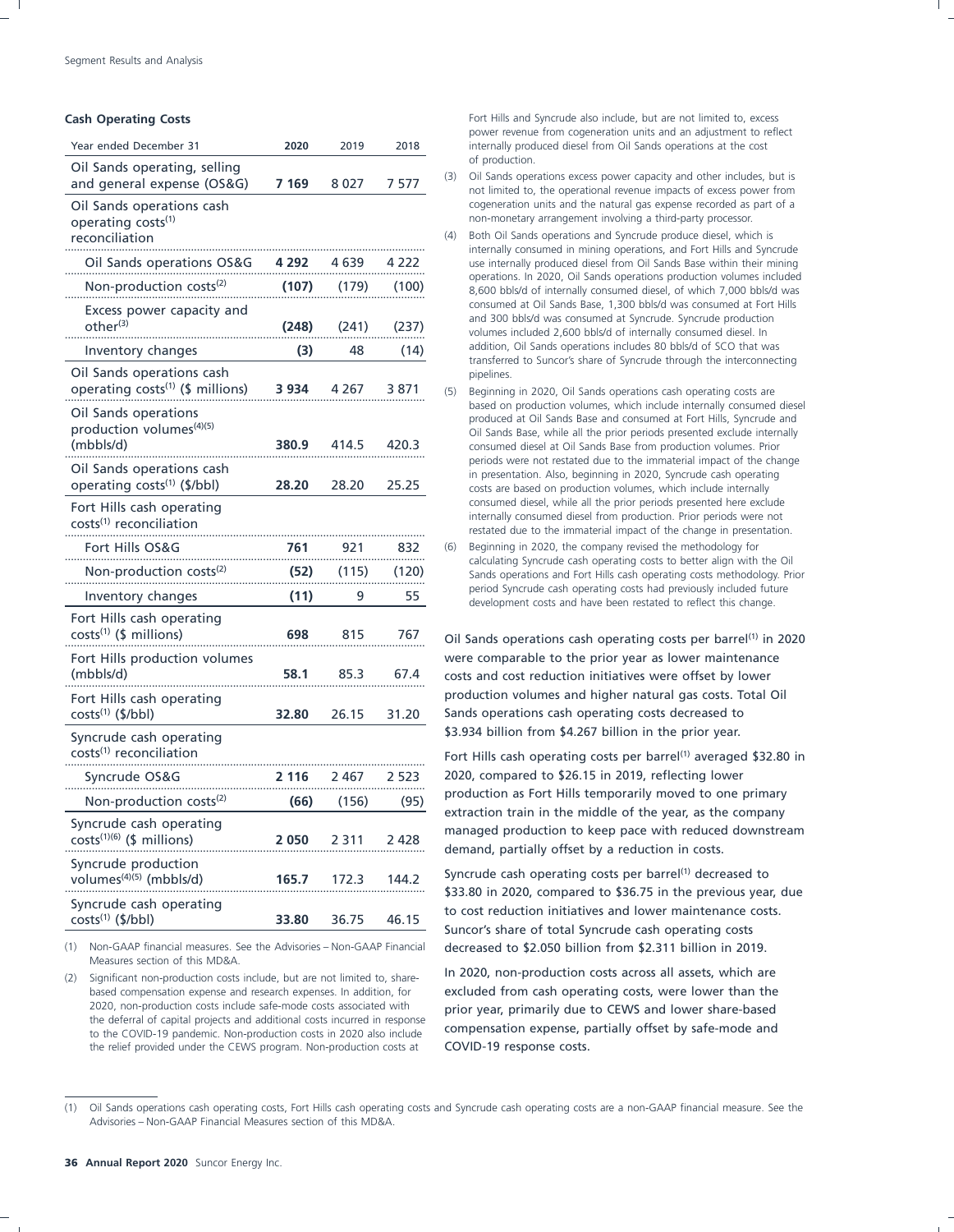### **Non-Cash Asset Impairment Planned Maintenance**

During the first quarter of 2020, the company recorded an The company plans to commence maintenance at Upgrader 1 impairment of \$1.376 billion (net of taxes of \$0.445 billion) late in the first quarter of 2021. Additional maintenance at on its share of Fort Hills due to a decline in forecasted crude Oil Sands Base Upgrader 1 is scheduled for the second and oil prices as a result of decreased global demand due to the third quarters of 2021. The five-year planned maintenance quarter of 2020, the Fort Hills partners approved the phased largest Syncrude coker. The anticipated impact of these restart of the second primary extraction train, which maintenance events has been reflected in the company's restarted earlier than what was assumed in the first quarter 2021 guidance. impairment test. As such, the company performed an impairment reversal assessment as at December 31, 2020. **Exploration and Production** Based on the following asset-specific assumptions an **2020 Highlights** impairment reversal was not required:

- WCS price forecast of US\$32.00/bbl in 2021, US\$41.15/bbl E&P production was 101,700 bbls/d in 2020 compared to<br>
in 2022, US\$47.50/bbl in 2023 and US\$49.50/bbl in 2024,<br>
escalating at approximately 2% per year thereafte
- 
- cash operating costs averaging \$25.50/bbl through 2022 Nova asset life extension (ALE).<br>while the Fort Hills Project operates on two primary while the Fort Hills Project operates on two primary<br>extraction trains but at a reduced capacity, and then<br>ranging from \$19.00/bbl to \$23.00/bbl thereafter as the<br>project returns to full capacity over the remaining life of
- 
- 

extraction train, improved WCS price forecast in the next and certain regulatory approvals. The sale reinforces two years, and lower operating costs were offset by lower Suncor's continued focus on capital discipline and strengthening Canadian dollar. The recoverable amount of and maximize shareholder returns. the Fort Hills cash generating unit (CGU) was \$5.7 billion as **Strategy and Investment Update** at December 31, 2020, which indicated that no impairment **Strategy and Investment Update** reversal was required. The E&P segment delivers geographically diversified cash

The recoverable amount estimate is most sensitive to price<br>and discount rate. A 5% average increase in price over the<br>life of the project would have resulted in an impairment<br>reversal amount of approximately \$1.0 billion ( reversal amount of approximately \$0.9 billion (after-tax) on The company continues to exercise capital discipline,

impacts of the COVID-19 pandemic and changes to its turnaround at Oil Sands Base Upgrader 2 is scheduled for the capital, operating and production plans. In the fourth second quarter of 2021 as is the planned maintenance at the

- 
- the company's share of production averaging<br>
74,000 bbls/d through 2022 while the Fort Hills Project<br>
operates on two primary extraction trains but at a<br>
reduced capacity, and then ranging from 97,000 to<br>
105,000 bbls/d
	-
- foreign exchange rate of US\$0.76 per one Canadian dollar to 2020, the company reached an agreement dollar in 2021, and US\$0.80 per one Canadian dollar thereafter; and thereafter; and thereafter; and thereafter and therea • risk-adjusted discount rate of 7.5% (after-tax). 2021 and is expected to close no later than the third Positive factors, including an increase to forecasted quarter of 2021, subject to purchaser financing and production as a result of the restart of the second primary shareholder approval along with other closing conditions long-term prices and the negative impact from a enables the company to allocate resources to core assets

the company's share of the Fort Hills assets. carefully evaluating future projects and being disciplined in the deployment of capital in a constrained environment. At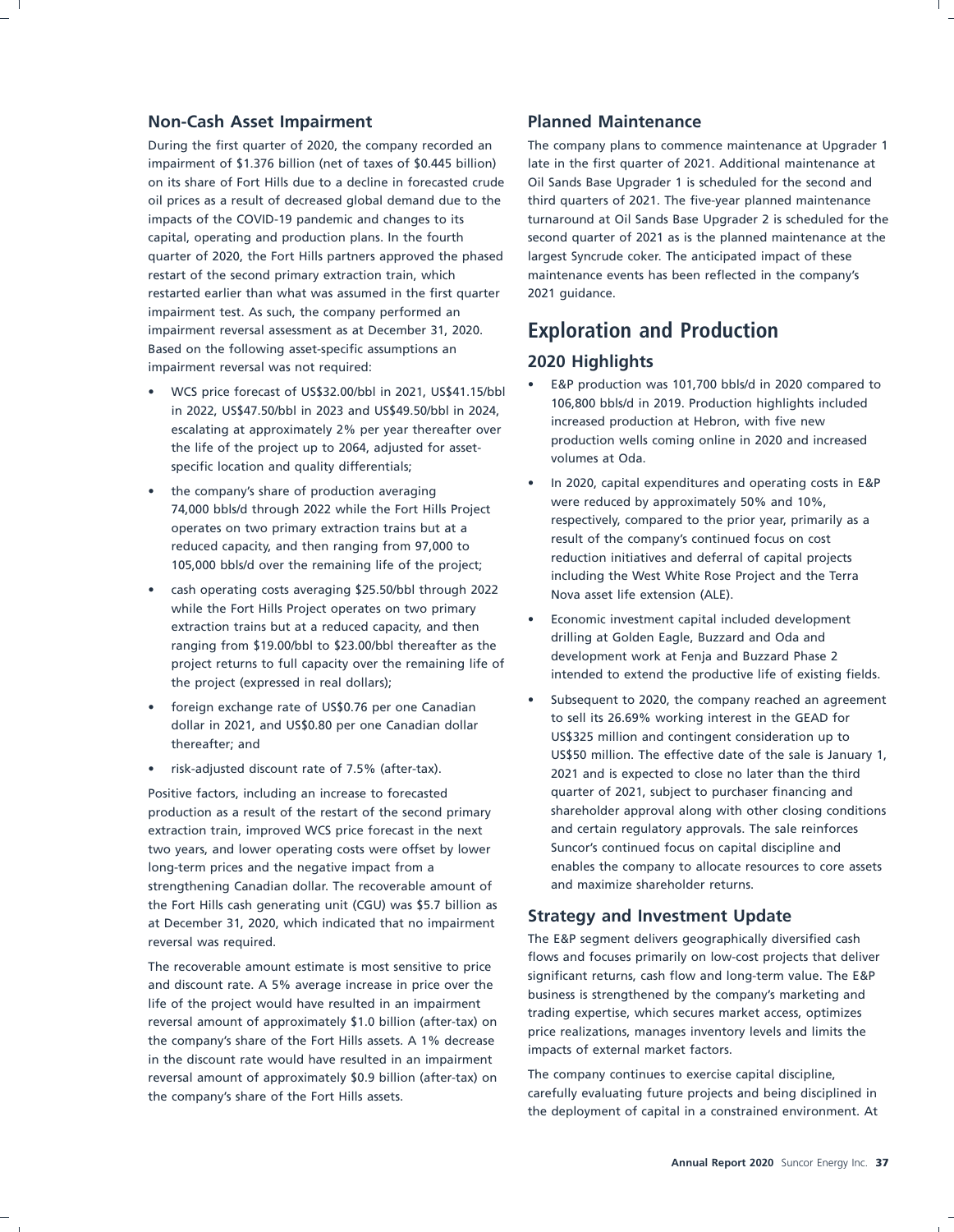Terra Nova, the ALE project was deferred in 2020 and the of government to determine the future of the project. The company safely preserved the floating production storage Government of Newfoundland and Labrador has agreed to and offloading unit quayside until an economically viable provide some support for the West White Rose Project path forward with a safe and reliable return to operations in 2021. can be determined. Subsequent to the end of the year,<br>Suncor and the Terra Nova joint venture partners, together<br>Also set seest as foreads and in the U.K. Namb See intend with the Government of Newfoundland and Labrador, to leverage existing facilities and infrastructure to provide<br>agreed to a non-binding Memorandum of Understanding, and presented are during and ortard the areductive life o agreed to a non-binding Memorandum of Understanding, incremental production and extend the productive life of<br>which provides for a financial commitment by the suiting fields. These estimities are planned to sentinue in which provides for a financial commitment by the existing fields. These activities are planned to continue in<br>government, including a modified royalty regime, in support and that are avancted to be limited to development d of continued operations. The ALE project is currently being at Hebron and Oda, with continued development work at evaluated with owners and all stakeholders to determine the processed phase 2 and the Femine project in Newt evaluated with owners and all stakeholders to determine the Buzzard Phase 2 and the Fenja project in Norway. The best option that best option that the Sanction phase recover the remaining resources from the Terra Nova project.

In 2020, the operator of the West White Rose Project sell its 26.69% working interest in the GEAD for announced a full project review given the continued market US\$325 million and contingent consideration up to uncertainty caused by the COVID-19 pandemic and has uncertainty caused by the COVID-19 pandemic and has US\$50 million. The effective date of the sale is January 1,<br>moved the project into safekeeping mode, along with 2001 and is avported to close no later than the third qual moved the project into safekeeping mode, along with 2021 and is expected to close no later than the third quarter<br>cancelling the 2021 construction season. While the White 6.1.2021 cubiest to purchase financing and charabol cancelling the 2021 construction season. While the White of 2021, subject to purchaser financing and shareholder<br>Rose asset is currently producing, there is considerable doubt approval along with other closing conditions a regarding the future of the West White Rose Project. regulatory approvals. Discussions are ongoing with the operator and various levels

Suncor and the Terra Nova Joint venture partners, together the east coast of Canada and in the U.K. North Sea, intended<br>With the Government of Newfoundland and Labrador, government, including a modified royalty regime, in support 2021, but are expected to be limited to development drilling<br>of continued operations. The ALE project is currently being at Hobron and Oda, with continued develop Rosebank project is currently in the pre-sanction phase.

> Subsequent to 2020, the company reached an agreement to approval along with other closing conditions and certain

### **Financial Highlights**

| Year ended December 31 (\$ millions)                                          | 2020  | 2019  | 2018  |
|-------------------------------------------------------------------------------|-------|-------|-------|
| Gross revenues <sup>(1)</sup>                                                 | 1851  | 3.372 | 3 474 |
| Less: Royalties <sup>(1)</sup>                                                | (95)  | (302) | (257) |
| Operating revenues, net of royalties                                          | 1756  | 3070  | 3 217 |
| Net (loss) earnings                                                           | (832) | 1 005 | 807   |
| Adjusted for:                                                                 |       |       |       |
| Asset Impairment <sup>(2)</sup>                                               | 845   | 393   |       |
| (Gain) on significant disposals and loss on equity investment <sup>(3)</sup>  |       | (187) |       |
| Impact of income tax rate adjustments on deferred income taxes <sup>(4)</sup> |       | (70)  |       |
| Operating earnings <sup>(5)</sup>                                             | 13    | 1 141 | 897   |
| Funds from operations <sup>(5)</sup>                                          | 054   | 2 143 | 79    |

(1) Production, revenues and royalties from the company's Libya operations have been presented in the E&P section of this MD&A on an economic basis and exclude an equal and offsetting gross up of revenues and royalties of \$48 million in 2020 and \$303 million in 2019, which is required for presentation purposes in the company's financial statements under the working-interest basis.

(2) In 2019, the company recorded an after-tax impairment charge of \$393 million against White Rose due to increased capital cost estimates at the West White Rose Project.

(3) 2019 included an after-tax gain of \$48 million in the E&P segment related to the sale of certain non-core assets. Also in 2019, Suncor sold its 37% interest in Canbriam for total proceeds and an equivalent gain of \$151 million (\$139 million after-tax), which had previously been written down to nil in 2018 following the company's assessment of forward natural gas prices and the impact on estimated future cash flows. In 2018, the company recorded a net non-cash loss of \$90 million, after-tax, related to an asset exchange with Canbriam.

(4) In 2019, the company recorded a \$70 million deferred income tax recovery in the E&P segment associated with the Government of Alberta's substantive enactment of legislation for the staged reduction of the corporate income tax rate from 12% to 8%.

(5) Non-GAAP financial measures. See the Advisories – Non-GAAP Financial Measures section of this MD&A.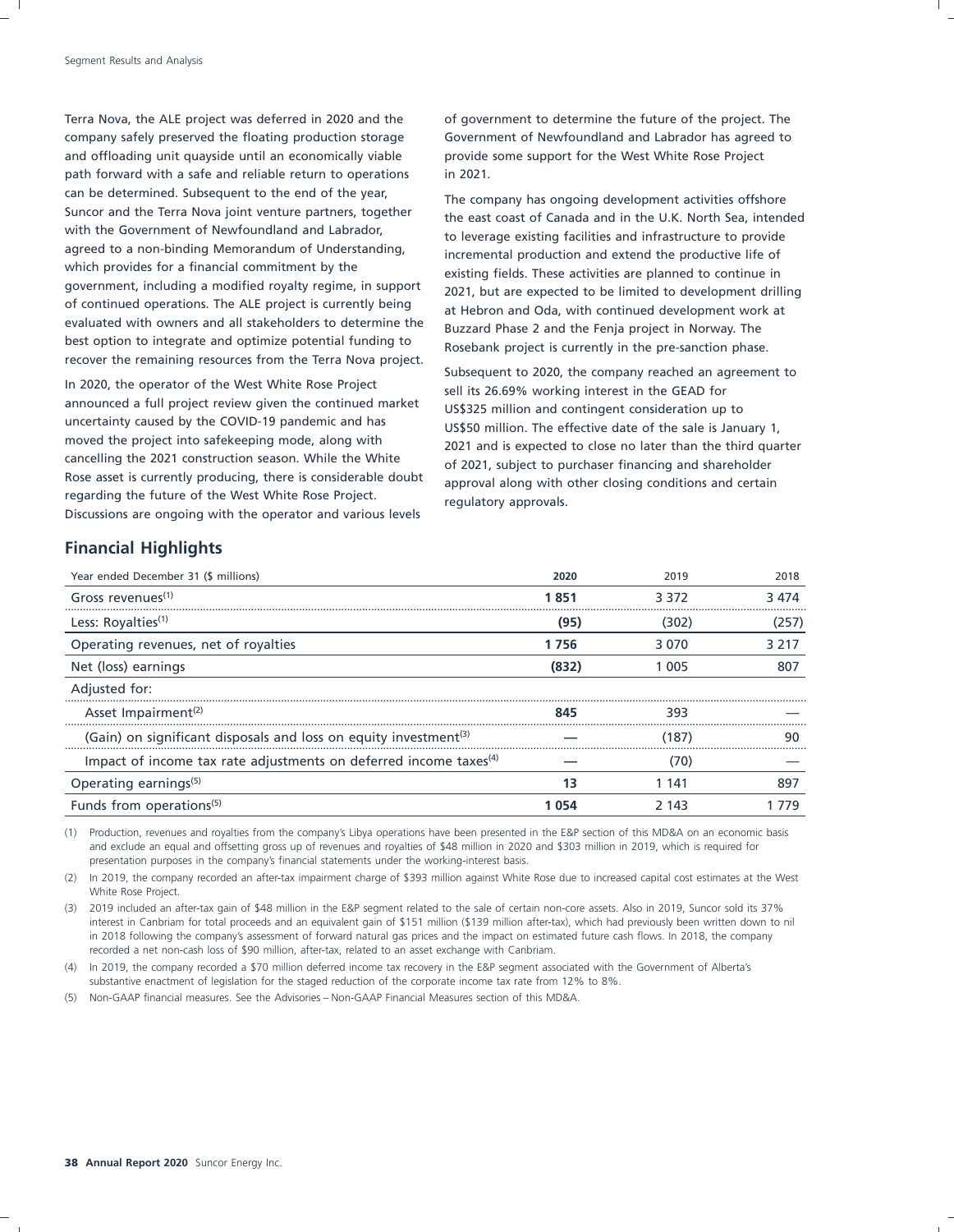**Bridge Analysis of Operating Earnings** (\$ millions)(1)



(1) For an explanation of the construction of this bridge analysis, see the Advisories – Non-GAAP Financial Measures section of this MD&A.

Operating earnings were \$13 million for E&P in 2020, **Production Volumes(1)** compared to \$1.141 billion in the prior year, with the decrease due to significantly lower realized crude prices due to the impacts of the COVID-19 pandemic, which resulted in crude oil benchmarks decreasing by more than 30%, and lower sales volumes, partially offset by the decrease in costs associated with lower production as well as cost reduction initiatives executed in 2020. Operating earnings in 2019 included insurance proceeds related to the company's assets in Libya. (mboe/d) **102.6** 106.0 102.8

E&P had a net loss of \$832 million in 2020, compared to net (1) Beginning in 2020, the company revised the presentation of its<br>
production volumes to aggregate production from each asset into the earnings of \$1.005 billion in 2019, and was impacted by the production volumes to aggregate production from each asset into the<br>same factors as operating earnings described above. In example presentation. Comparative perio addition, the net loss in 2020 included non-cash after-tax this change. impairment charges of \$845 million against its share of the White Rose and Terra Nova assets due to a decline in E&P Canada production volumes in 2020 were comparable to forecasted crude oil prices as a result of decreased global the prior year as increased production at Hebron and demand due to the COVID-19 pandemic, the high degree of Hibernia was offset by a decrease in production at Terra uncertainty surrounding the future of the West White Rose Nova as it continues to remain offline. Project and changes to their respective capital, operating and The company continues to exercise capital discipline,<br>production plans. carefully evaluating future projects and being disciplined in

to \$2.143 billion in 2019. The decrease was largely due to was deferred in 2020 and the company safely preserved the the same factors that impacted operating earnings described floating production storage and offloading unit quayside above. until an economically viable path forward with a safe and

| Year ended December 31                   | 2020  | 2019  | 2018  |
|------------------------------------------|-------|-------|-------|
|                                          |       |       |       |
| E&P Canada (mbbls/d)                     | 59.7  | 59.9  | 53.9  |
| <b>F&amp;P</b> International<br>(mboe/d) | 42.0  | 46.9  | 49.5  |
| <b>Total Production</b><br>(mboe/d)      | 101.7 | 106.8 | 103.4 |
| <b>Total Sales Volumes</b><br>(mboe/d)   | 102.6 | 106.0 | 102.8 |

Funds from operations were \$1.054 billion in 2020, compared the deployment of capital. At Terra Nova, the ALE project reliable return to operations can be determined. Subsequent to the end of the year, Suncor and the Terra Nova joint venture partners, together with the Government of Newfoundland and Labrador, agreed to a non-binding Memorandum of Understanding, which provides for a financial commitment by the government, including a modified royalty regime, in support of continued operations. The ALE project is currently being evaluated with owners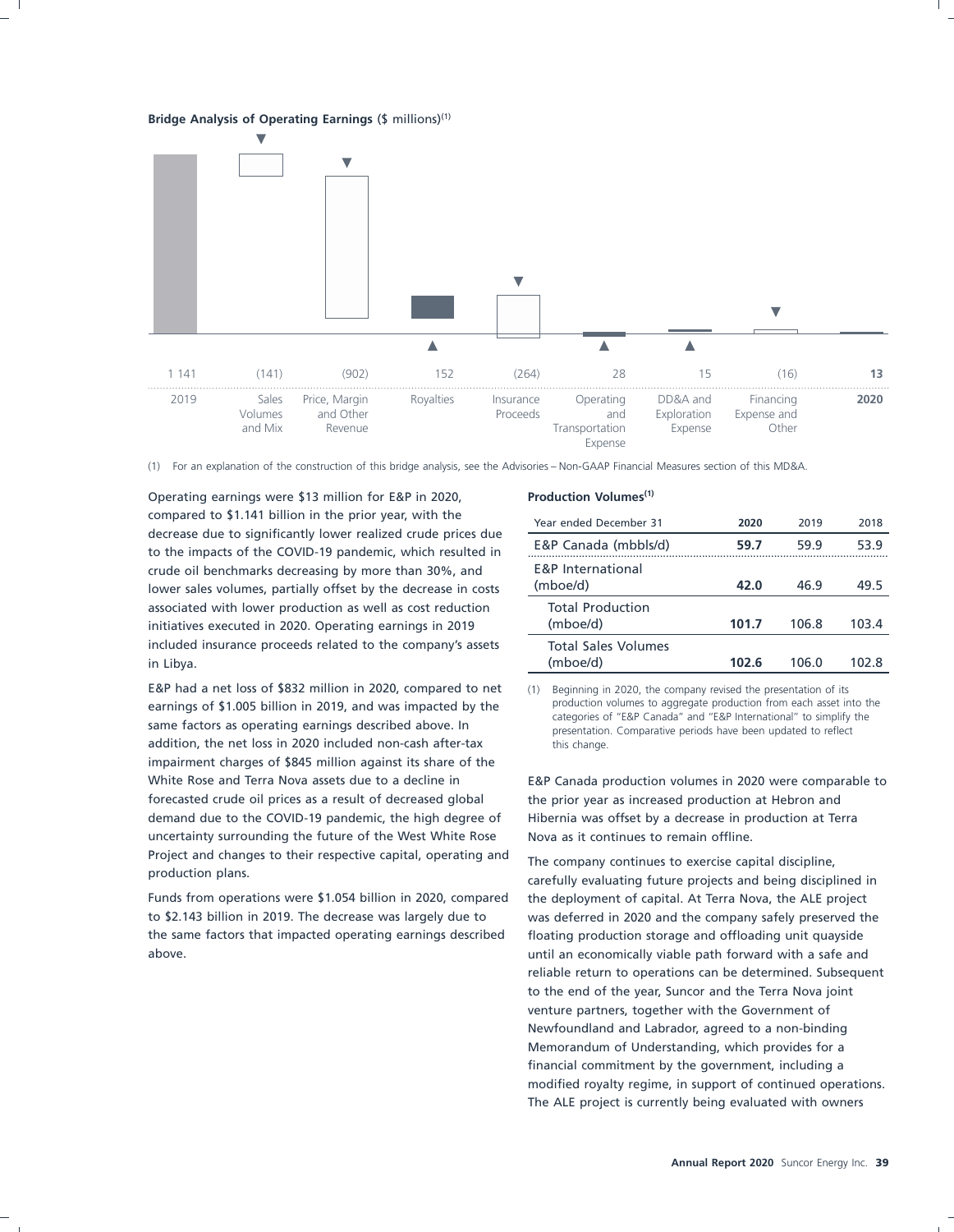integrate and optimize potential funding to recover the capital, operating and production plans. In the fourth

in 2020, compared to 46,900 boe/d in 2019, with the massessment, the company performed an impairment test of i<br>the White Rose CGU. While the base White Rose asset is decrease primarily related to natural declines in the U.K.,<br>expected to continue to produce into the future, the partially offset by an increase in production from Oda, which company has removed the reserves and forecasted revenues began production in 2019.

| Year ended December 31<br>Net of transportation costs, but<br>before royalties | 2020  | 2019  | 2018  |
|--------------------------------------------------------------------------------|-------|-------|-------|
| <b>Exploration and Production</b>                                              |       |       |       |
| E&P Canada – Crude oil and<br>natural gas liquids (\$/bbl)                     | 49.69 | 84.86 | 87.82 |
| E&P Canada – Natural gas<br>$(\frac{1}{2})$                                    |       |       | 1 94  |
| E&P International (\$/boe)                                                     | 50.28 | 81.09 | 86.77 |
| E&P average price (\$/boe)                                                     | 49.96 | 82.92 | 86.96 |

impacted by a significant decline in demand due to the 2020, US\$35.00/bbl in 2021, US\$50.00/bbl in 2022 and<br>impacts of the COVID-19 pandemic and OPEC+ supply issues US\$69.00/bbl in 2023, escalating at 2% per year impacts of the COVID-19 pandemic and OPEC+ supply issues at the beginning of 2020. Price realizations stabilized thereafter over the life of the project to 2031 and through the year as benchmarks improved following adjusted for asset- specific location and quality increased demand, optimism relating to vaccine rollouts and differentials; OPEC+ supply management.  $\bullet$  the company's share of production of approximately

E&P royalties were lower in 2020 primarily due to the decrease in price realizations. • **•** risk-adjusted discount rate of 9.0% (after-tax).

Operating expenses were lower in 2020, compared to 2019,

identified as at December 31, 2020. DD&A and exploration expenses in 2020 decreased from the prior year due to lower DD&A expense on lower **Planned Maintenance of Operated Assets**<br>sales volumes.

### **Non-Cash Asset Impairment** Suncor's operated assets.

### **White Rose assets:**

During the first quarter of 2020, the company recorded an impairment of \$137 million (net of taxes of \$45 million) on

and all stakeholders to determine the best option to its share of the White Rose assets due to changes to its remaining resources from the Terra Nova project. quarter of 2020, the company reassessed the likelihood of E&P International production volumes averaged 42,000 boe/d completing the West White Rose Project. As a result of this<br>Eassessment, the company performed an impairment test of for the West White Rose Project. The impact of this change **Price Realizations** has reduced planned production from the CGU and increased the expected closure costs, no longer supporting a positive recoverable amount for the CGU. An after-tax impairment charge of \$423 million (net of taxes of \$136 million) was recognized and the White Rose CGU was fully impaired as at December 31, 2020 to reflect significant uncertainty around the future of the asset.

### E&P Canada – Natural gas **Terra Nova assets:**

During the first quarter of 2020, the company recorded an impairment of \$285 million (net of taxes of \$93 million) on its share of the Terra Nova assets using the following assetspecific assumptions:

- Price realizations at E&P Canada and E&P International were Brent price forecast of US\$30.00/bbl for the remainder of
- Royalties<br>
Factor and the project, including the project, including the **Royalties**<br> **Royalties**<br> **Royalties**<br> **Royalties**<br> **Royalties**<br> **Royalties**<br> **Royalties**<br> **Royalties**<br> **Royalties**<br> **Royalties** 
	-

The recoverable amount of the Terra Nova CGU was **Expenses and Other Factors**

primarily due to reduced operating activity in E&P Canada. No indicators of impairment or reversals of impairment were

There are no planned maintenance activities planned for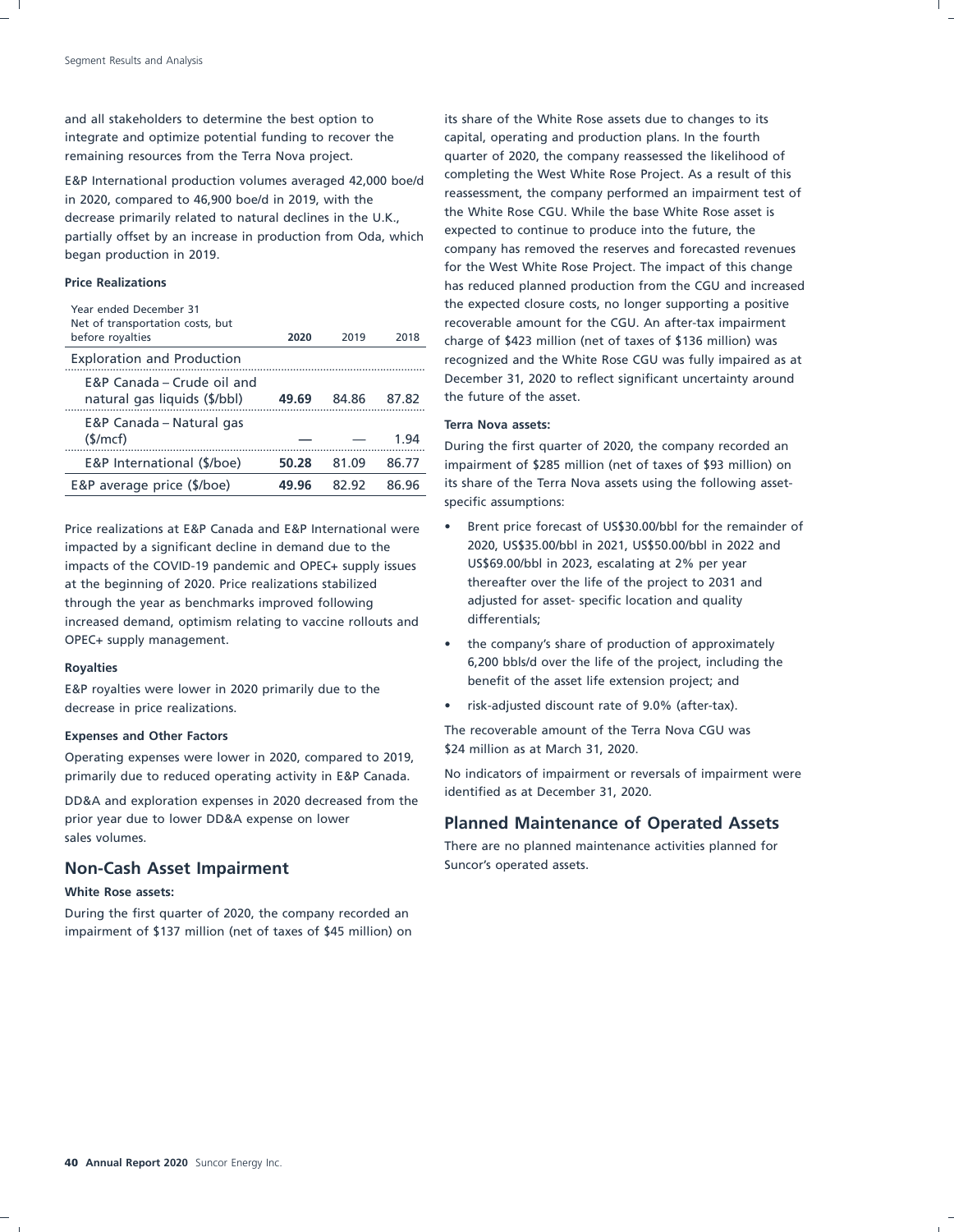- 407,000 bbls/d in 2020, compared to 438,900 bbls/d in the Oil Sands segment. The R&M business is strengthened to 438,900 bbls/d in the company's marketing and trading expertise, by  $\frac{1}{2019}$  reflecting reduced demand as 2019. Suncor leveraged its strong domestic sales network inventory levels during refinery turnarounds and perio<br>And export channels including integration with its retail unplanned maintenance, as well as managing external and export channels, including integration with its retail unplanned maintenance, as well as managing externa<br>network, to achieve higher utilization rates which impacts from pipeline disruptions. The marketing and outperformed the Canadian refining industry average
- On a FIFO basis, Suncor's refining and marketing<br>margin<sup>(1)</sup> declined to \$25.30/bbl in 2020, from \$40.45/bbl<br>in the prior year due to lower demand and benchmarks<br>as a result of the impacts of the COVID-19 pandemic in Suncor's refining and marketing margin decreased<br>annroximately 38% compared to the prior year and the business, including the decision to relocate the approximately 38% compared to the prior year,<br>compared to a decrease of approximately 45% in crack downstream organization to the company's head office compared to a decrease of approximately 45% in crack downstrea<br>spreads for the same period. This relative in Calgary. spreads for the same period. This relative enabling the company to process discounted heavier expand the company's market reach and strengthen the crude oil, its marketing and logistics expertise, and company's sales channels, including the expansion of its wholesale network. **and a support in the act of the and additional pipeline arrangements which provide**
- costs were reduced by approximately \$300 million or levels and limits the impacts of external market factors. approximately 40%.
- expansion of its Burrard product terminal, increased arrangements which provide feedstock optionality to
- 146,000 bbls/d, subsequent to the end of the year, as a result of debottlenecking activities. **Electric Highway™** and through the *Petro-Canada*

### **Strategy and Investment Update**

The R&M business serves to maximize Suncor's integrated returns by extending the value chain from oil sands

**Refining and Marketing Refining and Marketing Suncor's integrated business model.** The company aims to **2020 Highlights 1020 Highlights 1020 Highlights operate its refineries at optimal levels of utilization to** R&M delivered refinery crude throughput of provide reliable offtake for a portion of the production from<br>107,000 bble/d in 2020, compared to 438,900 bble/d in the Oil Sands segment. The R&M business is strengthened by 2019, reflecting reduced demand as a result of the the company's marketing and trading expertise, by<br>2019, reflecting reduced demand as a result of the company's marketing and trading expertise, by<br>2019, reflecting reduced impacts of the COVID-19 pandemic. Average refinery optimizing the supply of crude and natural gas liquids (NGL<br>
intilization was 88% in 2020, compared with 95% in feedstock to the company's four refineries, managing crude utilization was 88% in 2020, compared with 95% in a steedstock to the company's four refineries, managing crude<br>2019, Suncer leveraged its strong domestic sales network inventory levels during refinery turnarounds and peri network, to achieve higher utilization rates which methods in match impacts from pipeline disruptions. The marketing and network, to achieve higher utilization rates which also impacts from pipeline disruptions. The market to market and ensures supply to Suncor's branded retail and<br>wholesale marketing channels. The business provides reliable

addition to the impact of FIFO inventory valuation. Through the acceleration of Suncor's transformation, the acceleration to the impact of FIFO inventory valuation.

outperformance reflected Suncor's feedstock advantage, Suncor continues to invest in midstream opportunities which strong sales channels within its integrated retail and Burrard product terminal, increased marine vessel activity In support of the company's operating and capital cost<br>
reduction targets operating costs were reduced by midstream and logistics network, the company secures reduction targets, operating costs were reduced by midstream and logistics network, the company secures<br>\$280 million or 13% compared to 2019 while capital market access, optimizes price realizations associated with \$280 million or 13% compared to 2019 while capital and market access, optimizes price realizations associated with \$200 million or 19% context access, optimizes price realizations associated with  $\frac{1}{2}$  costs were reduc

Suncor continues to invest in midstream opportunities Suncor remains committed to supporting the transition to a<br>
low-carbon future through sustainability and technology which expand the company's market reach and low-carbon future through sustainability and technology<br>strongthen the company's cales channels, including the limitiatives. Canada's Electric Highway<sup>TM</sup>, the coast-to-coast strengthen the company's sales channels, including the and initiatives. Canada's Electric Highway'", the coast-to-coast<br>Announce of the Purrard product terminal increased and the metwork of fast-charging electric vehicle s marine vessel activity and additional pipeline Canada, is one way that we are supporting consumers'<br>
care are supporting consumers' transition to a low-carbon future.

our refineries. Suncor continues to leverage its strong consumer position The company increased the nameplate capacity of the brandgh the *Petro-Canada*™ brand, demonstrating our Edmonton refinery, from 142,000 bbls/d to commitment to Canadians through our *Live by the Leaf*<sup>™</sup><br>146,000 bbls/d subsequent to the end of the vear as a platform, introducing purposeful innovation with Canada's *CareMakers Foundation*.

<sup>(1)</sup> Non-GAAP financial measure. See the Advisories – Non-GAAP Financial Measures section of this MD&A.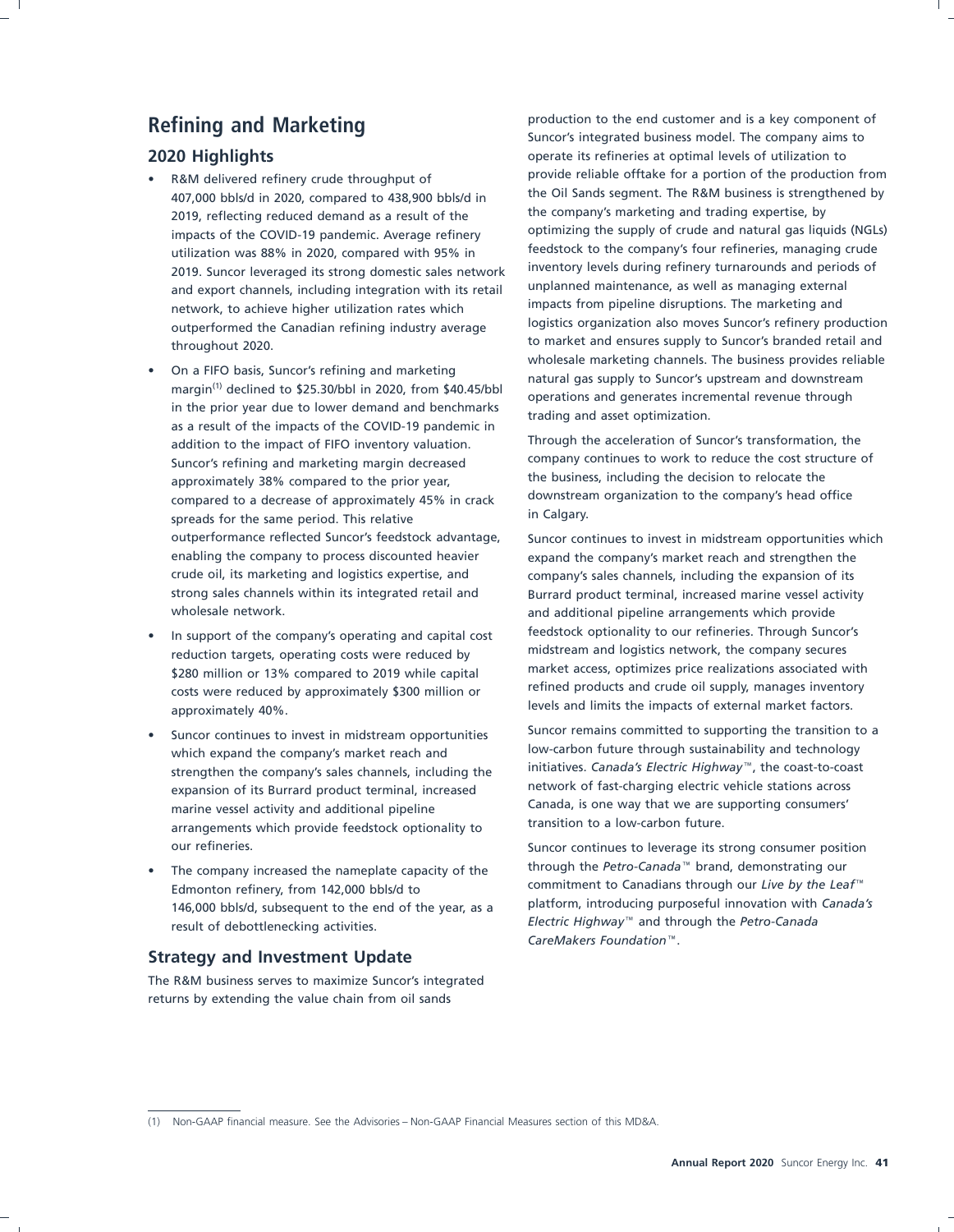### **Financial Highlights**

| Year ended December 31 (\$ millions)                                       | 2020   | 2019   | 2018    |
|----------------------------------------------------------------------------|--------|--------|---------|
| Operating revenues                                                         | 15 272 | 22.304 | 23 778  |
| Net earnings                                                               | 866    | 3 000  | 3 1 5 4 |
| Adjusted for:                                                              |        |        |         |
| <br>Impact of income tax rate adjustments on deferred taxes <sup>(1)</sup> |        | (88)   |         |
| Operating earnings <sup>(2)</sup>                                          | 866    | 2912   | 3 1 5 4 |
| Funds from operations <sup>(2)</sup>                                       | 1 708  | 3 863  | 3798    |

(1) In 2019, the company recorded an \$88 million deferred income tax recovery in the R&M segment associated with the Government of Alberta's substantive enactment of legislation for the staged reduction of the corporate income tax rate from 12% to 8%.

(2) Non-GAAP financial measures. See the Advisories – Non-GAAP Financial Measures section of this MD&A.

### **Bridge Analysis of Operating Earnings** (\$ millions)(1)



(1) For an explanation of the construction of this bridge analysis, see the Advisories – Non-GAAP Financial Measures section of this MD&A.

R&M contributed annual operating earnings of \$866 million Net earnings in 2020 were \$866 million, compared to net was primarily due to lower refining and marketing margins same factors as operating earnings described above. and a FIFO inventory loss as a result of significantly lower<br>crude benchmarks as well as lower crude throughput and<br> $\frac{41.709 \text{ billion}}{4.1.709 \text{ billion}}$  in 2020, compared to \$2.862 billion in crude benchmarks as well as lower crude throughput and \$1.708 billion in 2020, compared to \$3.863 billion in 2019, compared to \$3.863 billion in 2019, transportation fuels due to the impacts of the earnings described above. COVID-19 pandemic, partially offset by lower operating expenses.

in 2020, compared with \$2.912 billion in 2019. The decrease earnings of \$3.000 billion in 2019, and were impacted by the

due primarily to the same factors that impacted operating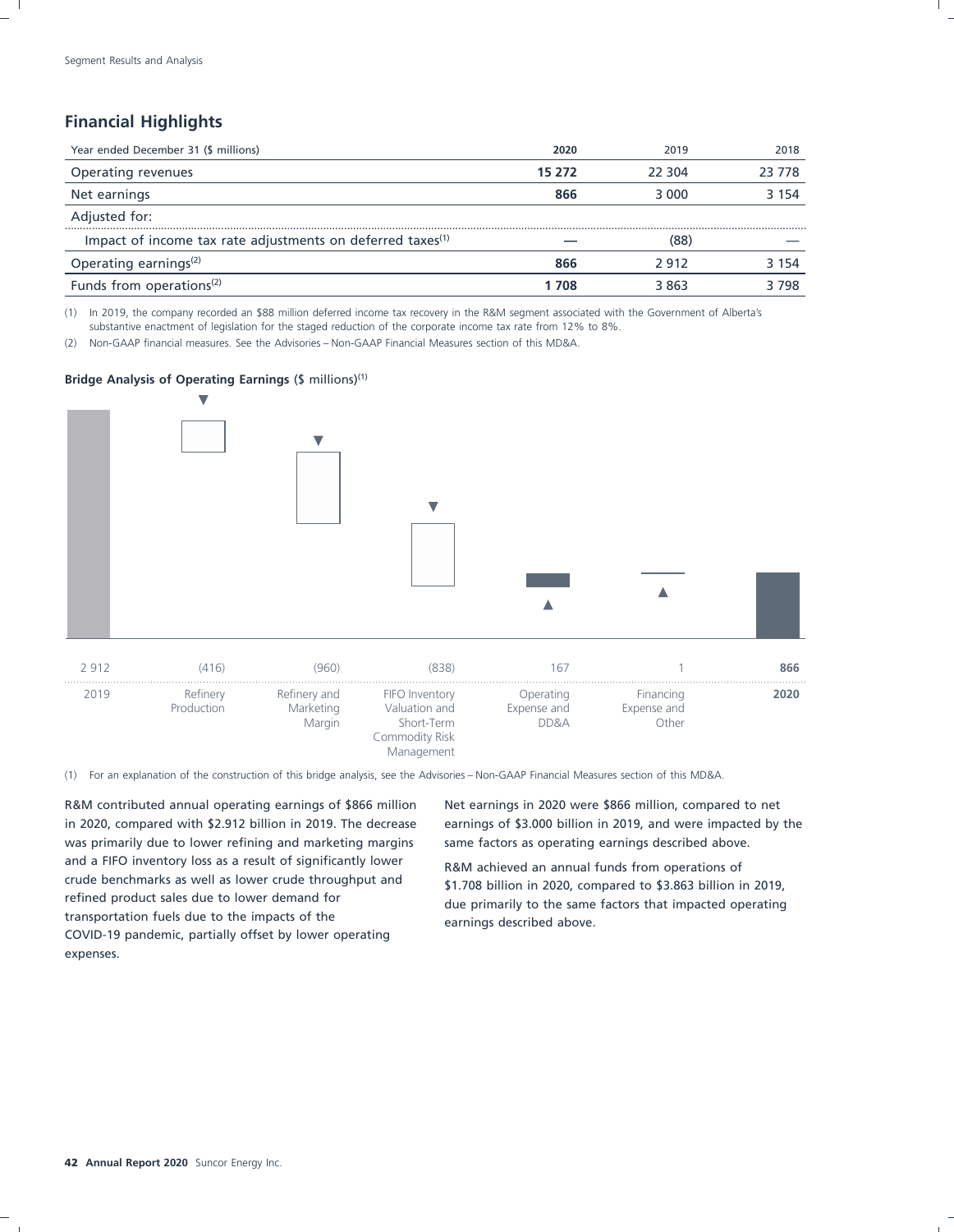| Year ended December 31                                    | 2020  | 2019  | 2018  | ZUZU, COIII            |
|-----------------------------------------------------------|-------|-------|-------|------------------------|
| Crude oil processed (mbbls/d)                             |       |       |       | reduced a<br>the COVID |
| Eastern North America                                     | 201.0 | 203.3 | 208.1 | Refining a             |
| Western North America                                     | 206.0 | 235.6 | 222.7 | Refining a             |
| Total                                                     | 407.0 | 438.9 | 430.8 | following:             |
| Refinery utilization <sup>(1)</sup> (%)                   |       |       |       | On a I                 |
| Eastern North America                                     | 91    | 92    | 94    | margi                  |
| Western North America                                     | 86    | 98    | 93    | the pr                 |
| Total                                                     | 88    | 95    | 93    | a resu                 |
| Refined Product Sales (mbbls/d)                           |       |       |       | Sunco<br>appro         |
| Gasoline                                                  | 214.1 | 246.6 | 245.6 | compa                  |
| Distillate <sup>(2)</sup>                                 | 215.7 | 218.1 | 203.4 | bench                  |
| Other                                                     | 73.6  | 74.7  | 78.4  | relativ<br>advan       |
| Total                                                     | 503.4 | 539.4 | 527.4 | heavie                 |
| Refining and marketing<br>margin – FIFO $(3)(4)$ (\$/bbl) | 25.30 | 40.45 | 42.80 | and st<br>whole        |
| Refining and marketing<br>margin - LIFO $(3)(4)$ (\$/bbl) | 28.65 | 36.80 | 46.60 | On a I<br>declin       |
| Refining operating<br>expense $(4)$ (\$/bbl)              | 5.50  | 5.35  | 5.35  | prior y<br>additi      |

liquids run through crude distillation units, expressed as a percentage valuation, relative to an estimated LIFO accounting of the capacity of these units.

product sales volumes to include Oil Sands diesel that is purchased and

(4) Non-GAAP financial measures. See the Advisories – Non-GAAP Financial activities. Measures section of this MD&A.

95% in 2019, as the company reduced refinery throughput as the prior year, primarily due to the impact of the<br>Company's cost reduction initiatives, relief provided under a result of a decrease in consumer demand for<br>the CEWS program, a decrease in variable costs associated<br>the CEWS program, a decrease in variable costs associated transportation fuels due to the impacts of the transportation fuels due to the impacts of the terms in the CEWS program, a decrease in variable costs associated to the impacts of the second and the second with the decrease COVID-19 pandemic. As market conditions evolved and the with the decrease in crude throughput and sales volume<br>demand prefile chifted, the company was able to lowered its and lower share-based compensation expense. Refinin demand profile shifted, the company was able to leverage its midstream storage capacity and diversified sales channels to operating expense." per parrel was \$5.50 in 2020, compared<br>respond quickly to changing consumer demand and optimize to \$5.35 in the prior year, with the increase to \$5.35 in the prior year, respond quickly to changing consumer demand and optimize<br>its product mix. The company also lower and its ctrong. its product mix. The company also leveraged its strong domestic sales network and export channels, including DD&A expense in 2020 was comparable to the prior year. integration with the retail network, within its downstream business to achieve higher utilization rates which continued **Planned Maintenance** to outperform the Canadian refining average through 2020. Planned maintenance is scheduled for the Edmonton, 146,000 bbls/d as a result of debottlenecking activities. has been reflected in the company's 2021 guidance.

**Volumes** Total refined product sales decreased to 503,400 bbls/d in 2020, compared to 539,400 bbls/d in 2019, as a result of reduced average consumer demand due to the impacts of the COVID-19 pandemic.

### **Refining and Marketing Margins**

Refining and marketing margins were influenced by the

- On a LIFO<sup>(1)</sup> basis, Suncor's refining and marketing margin declined to \$28.65/bbl in 2020, from \$36.80/bbl in the prior year due to lower demand and benchmarks as a result of the impacts of the COVID-19 pandemic. Suncor's refining and marketing margin decreased approximately 20% compared to the prior year, compared to a decrease of approximately 45% in<br>benchmark crack spreads for the same period. This relative outperformance reflects Suncor's feedstock<br>advantage, enabling the company to process discounted heavier crude oil, its marketing and logistics capabilities, and strong sales channels within its integrated retail and wholesale network.
- On a FIFO basis, Suncor's refining and marketing margin<br>declined to \$25.30/bbl in 2020, from \$40.45/bbl in the prior year due to the same factors noted above, in addition to the impact of FIFO inventory valuation. In (1) Refinery utilization is the amount of crude oil and natural gas plant **2020, the impact of the FIFO method of inventory**<br>liquids run through crude distillation units, expressed as a percentage **valuation, relative to a** of the capacity of these units.<br>(2) Beginning in 2020, to better reflect the increasing integration of the **the company's**<br>(2) Beginning in 2020, to better reflect the increasing integration of the **the secults of \$284 mil** beginning in 2020, to better reflect the increasing integration of the results of \$384 million, after-tax. FIFO had a positive company's assets, the company's assets, the company revised the presentation of its refined and marketed by the Refining and Marketing segment.<br>in the prior year, for an overall unfavourable<br>year-over-year impact of \$838 million after-t. Beginning in 2020, refining and marketing margins have been revised<br>to better reflect the refining, product supply and rack forward<br>businesses. Prior periods have been restated to reflect this change.<br>businesses. Prior per

### **Expenses and Other Factors**

Refinery utilization averaged 88% in 2020, compared with Operating and transportation expenses decreased compared<br>Refinery utilization averaged 88% in 2020, compared with Operating and transportation expenses decreased com operating expense<sup>(1)</sup> per barrel was \$5.50 in 2020, compared

Subsequent to 2020, the nameplate capacity of the Montreal and Commerce City refineries in the second quarter Edmonton refinery increased from 142,000 bbls/d to of 2021. The anticipated impact of these maintenance events

<sup>(1)</sup> Non-GAAP financial measures. See the Advisories – Non-GAAP Financial Measures section of this MD&A.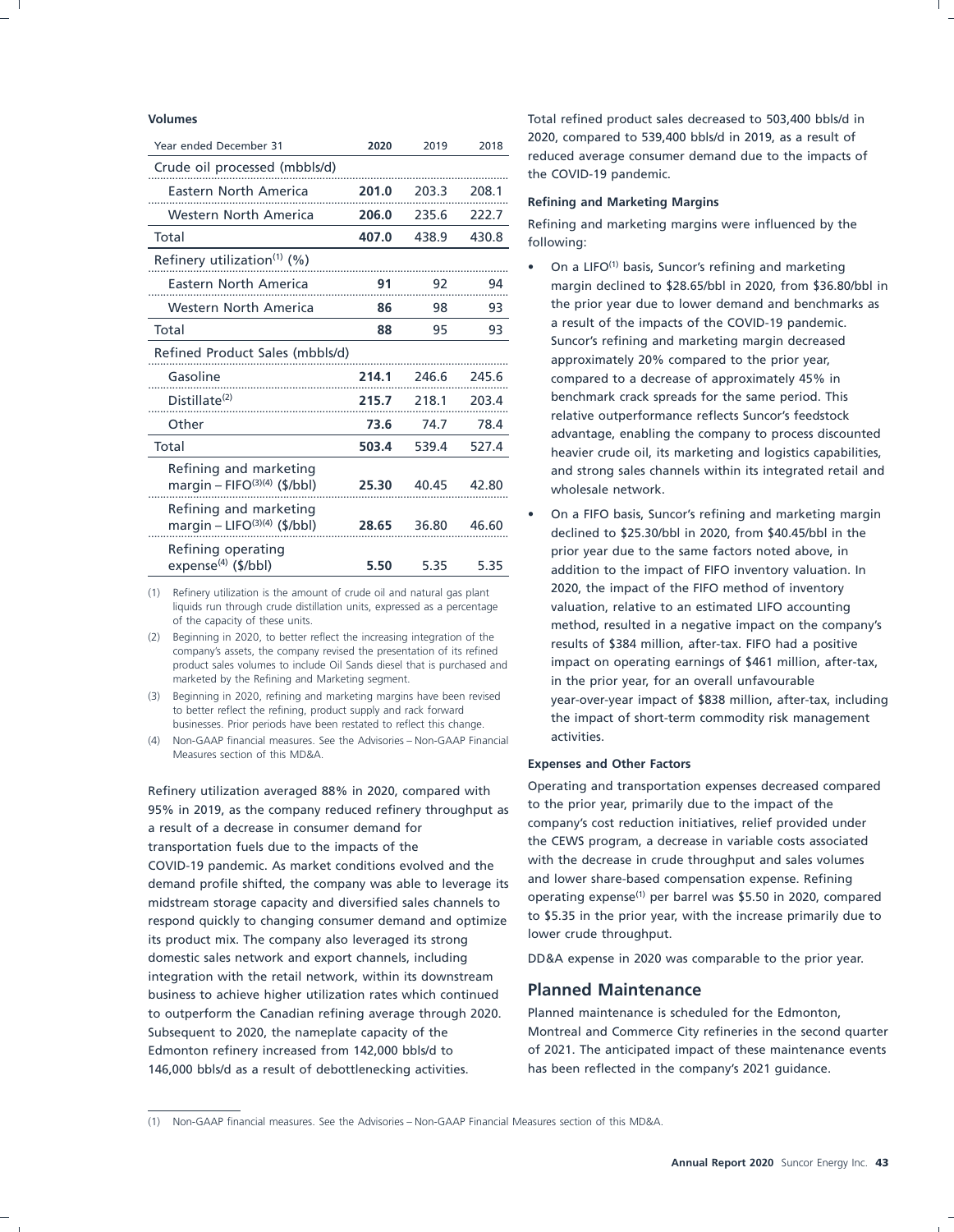- credit facilities and issued \$1.25 billion of 5.00% senior Investment in low carbon power and being a part of the 2025. As of December 31, 2020, Suncor had \$7.9 billion power project in southern Alberta that is expected to of liquidity. generate significant value through sustainable power
- COVID-19 pandemic, repurchased \$307 million of its own
- In 2020, the company increased its investments in clean<br>technology, including Lanzalet, Inc., a company working<br>to bring sustainable aviation fuel and renewable diesel<br>to the commercial market and the Varennes Carbon<br>the d In addition, the company continues to make investment<br>Recycling facility a biofuel plant in Varennes Quebec new technologies and renewable energy that lower its that is designed to convert commercial and industrial
- 
- Suncor will remain disciplined in its capital allocation renewable chemicals. Suncor believes this investment company's shares in 2021, signifying the company's that are aligned with our current business.

and \$1.0 billion of the company's shares in 2021, signifying

**Corporate and Eliminations Corporate and Eliminations in the company's ability to generate cash flow and confidence**<br>in the underlying value of the company. Subsequent to the **2020 Highlights EX Highlights** end of the year, the TSX accepted Suncor's notice to In 2020, the company secured \$2.8 billion in additional commence a new NCIB for up to 44,000,000 common shares.

unsecured medium term notes due 2030, US\$450 million emerging biofuel industry is a key component of Suncor's of 2.80% senior unsecured notes due 2023 and climate change action plan. In 2019, Suncor sanctioned the US\$550 million of 3.10% senior unsecured notes due Forty Mile Wind Power Project, a 200 MW renewable energy In 2020, the company paid \$1.670 billion in dividends to generation and retention of the generated carbon credits for shareholders and, prior to the onset of the shareholders utilization in Suncor's upstream business. The project was<br>COVID-19 pandemic repurchased \$307 million of its own deferred in 2020 due to capital reductions in respon COVID-19 pandemic and is currently under construction. This common shares for cancellation.

Recycling facility, a biofuel plant in Varennes, Quebec,<br>That is designed to convert commercial and industrial and penissions and provide new sustainable energy sources. This non-recyclable waste into biofuels and renewable **includes equity investments in Enerkem.**, a waste-to-biofuels and chemicals producer, and LanzaJet, Inc., a company chemicals. • The company continues to progress on Suncor 4.0<br>
through investments to improve the productivity,<br>
reliability, safety and environmental performance of our<br>
operations and contribute to the company's incremental<br>
free fu and, at current commodity prices, plans to pay down complements Suncor's existing renewable fuels and power between \$1.0 billion and \$1.5 billion of debt and portfolio and further demonstrates Suncor's involvement in repurchase between \$500 million and \$1.0 billion of the the global energy transition with low-carbon investments

ability to generate cash flow and confidence in the<br>
underlying value of the company. Subsequent to the end<br>
of the year, the TSX accepted Suncor's notice to<br>
commence a new NCIB for up to<br>
44,000,000 common shares.<br>
Help **Strategy and Investment Update**<br>
Returning value to shareholders continues to be a top<br>
priority for Suncor. Suncor entered the year with a strong<br>
investment grade balance sheet and a proven track record of<br>
shareholder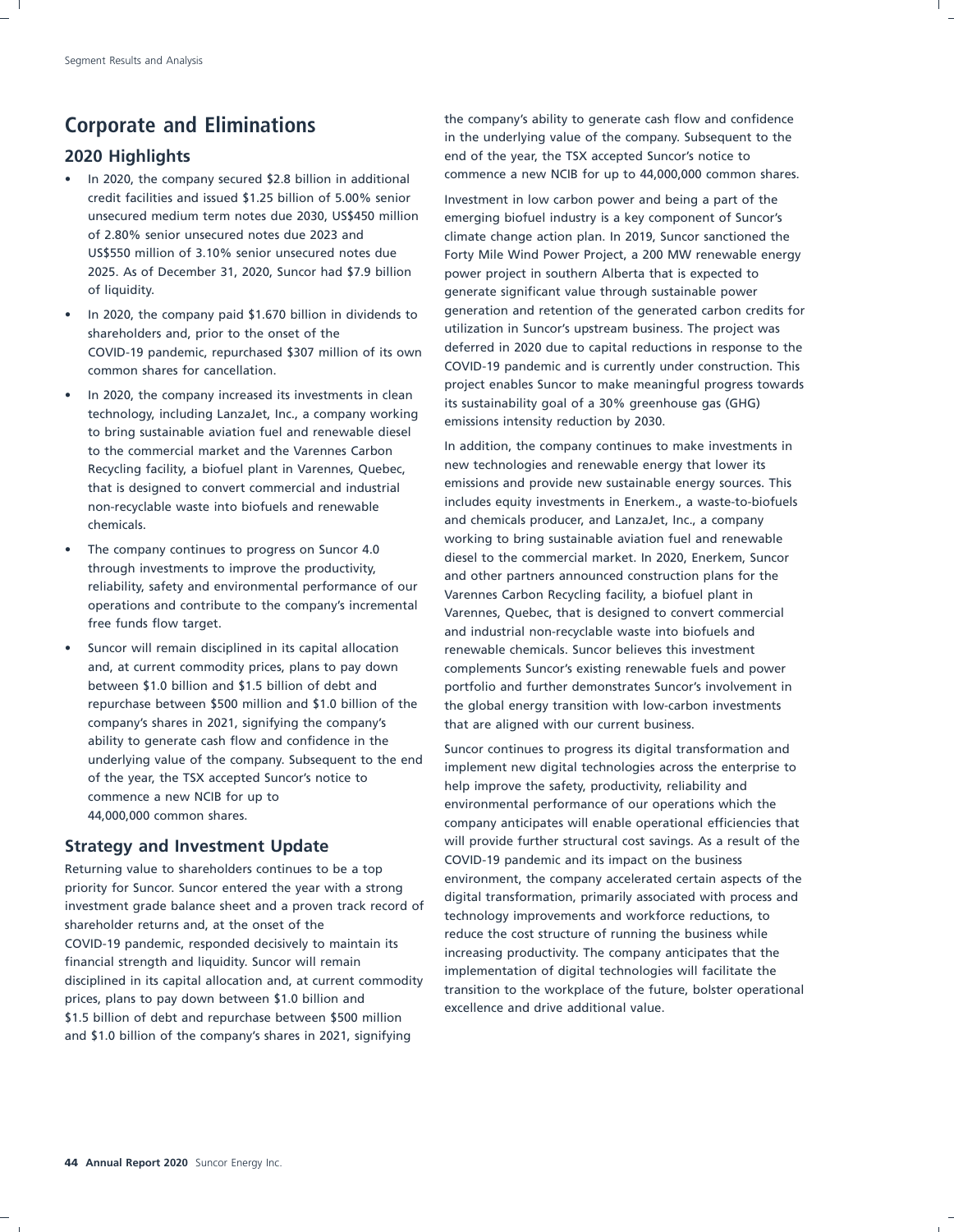### **Financial Highlights**

| Year ended December 31 (\$ millions)                                             | 2020  | 2019    | 2018    |
|----------------------------------------------------------------------------------|-------|---------|---------|
| Net loss                                                                         | (557) | (679)   | (1 613) |
| Adjusted for:                                                                    |       |         |         |
| Unrealized foreign exchange (gain) loss on U.S. dollar<br>denominated debt       | (286) | 1590    | 989     |
| Impact of income tax rate adjustments on deferred income<br>$\text{taxes}^{(1)}$ |       | (48)    |         |
| Operating loss <sup>(2)</sup>                                                    | (843  | -317    |         |
| Corporate and Renewables                                                         | (936) | (1 113) | (876)   |
| Eliminations – Intersegment profit realized (eliminated)                         | 93    | (204    | 252     |
| Funds used in operations <sup>(2)</sup>                                          |       | 249     | 369)    |

(1) In 2019, the company recorded a \$48 million deferred income tax recovery associated with the Government of Alberta's substantive enactment of legislation for the staged reduction of the corporate income tax rate from 12% to 8%.

(2) Non-GAAP financial measures. See the Advisories – Non-GAAP Financial Measures section of this MD&A.

Corporate incurred an operating loss of \$936 million in 2020, Eliminations reflect the deferral or realization of profit on compared with an operating loss of \$1.113 billion in 2019, crude oil sales from Oil Sands to R&M. Consolidated profits with the decreased operating loss primarily due to lower are only realized when the refined products produced from share-based compensation expense, favourable income tax internal purchases of crude feedstock have been sold to third settlements and relief provided under the CEWS program parties. In 2020, the company realized \$93 million of partially offset by an increase in interest expense associated after-tax intersegment profit, compared to an elimination of with increased debt in 2020. Suncor capitalized \$120 million profit of \$204 million in the prior year. The change of its borrowing costs in 2020, compared to \$122 million in year-over-year was primarily due to the decrease in Oil Sands 2019, as part of the cost of major development assets and crude margins in 2020, as higher margin crude feedstock construction projects in progress. inventory sourced internally from Oil Sands was sold and

| Year ended December 31                                                  | 2020 | 2019 | 2018 |
|-------------------------------------------------------------------------|------|------|------|
| Renewable Energy power<br>generation marketed<br>(gigawatt hours) $(1)$ | 200  | 184  | 183  |

### **Corporate and Renewables Eliminations – Intersegment profit realized (eliminated)**

replaced by lower margin crude feedstock inventory, resulting in a realization of profit at the enterprise level.

Funds used in operations for the Corporate and Eliminations segment were \$872 million in 2020, compared to \$1.249 billion in 2019, and were influenced by the same (1) Power generated includes curtailed production for which the company factors that impacted operating earnings, adjusted for the non-cash component of share-based compensation expense.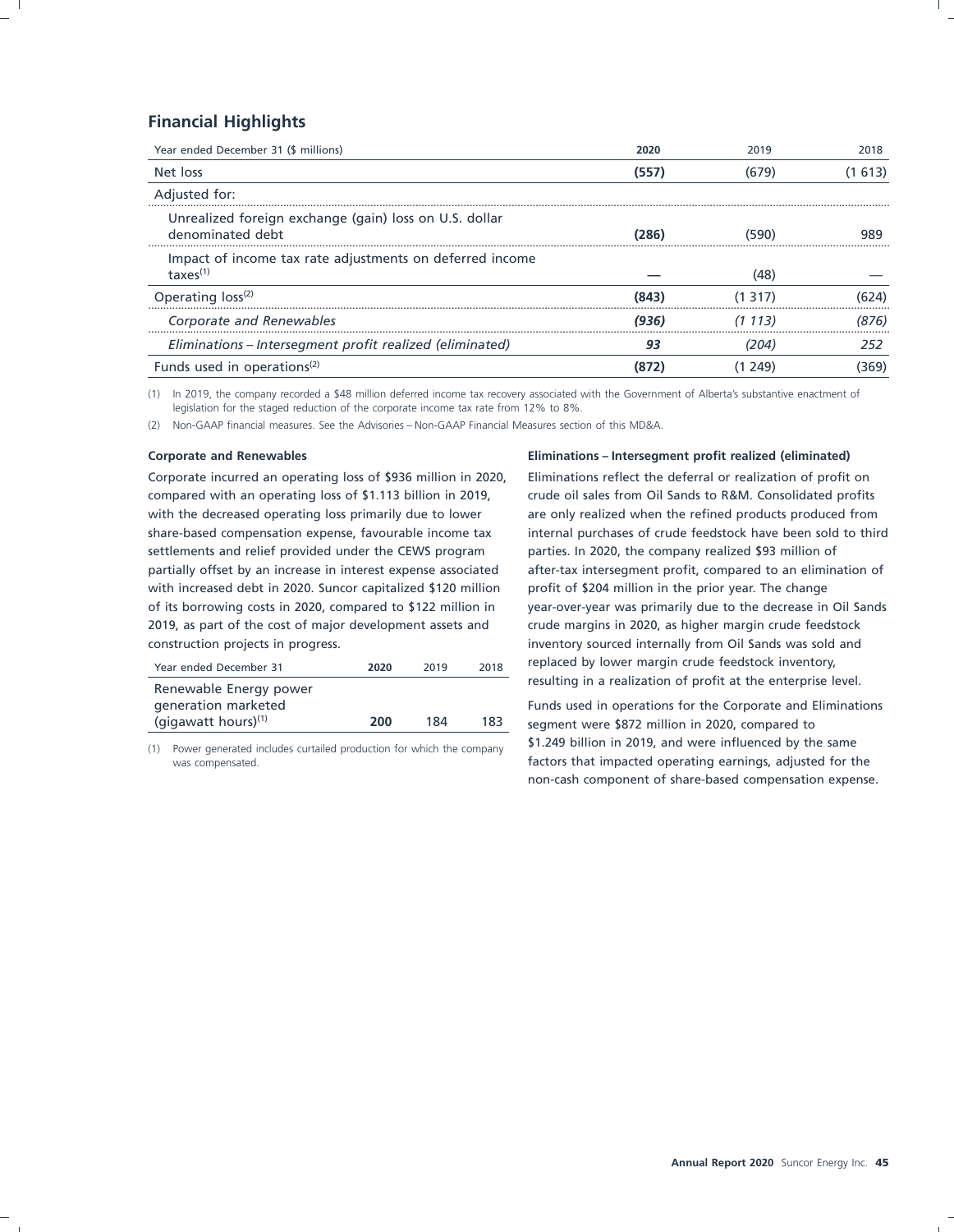### **5. Fourth Quarter 2020 Analysis Financial and Operational Highlights** • During the fourth quarter of 2020, the company

|  | Three months ended December 31 |  |
|--|--------------------------------|--|

| (\$ millions, except as noted)                 | 2020  | 2019    |
|------------------------------------------------|-------|---------|
| Net (loss) earnings                            |       |         |
| Oil Sands                                      | (293) | (2682)  |
| <b>Exploration and Production</b>              | (379) | (162)   |
| Refining and Marketing                         | 268   | 558     |
| Corporate and Eliminations                     | 236   | (49)    |
| Total                                          | (168) | (2335)  |
| Operating (loss) earnings <sup>(1)</sup>       |       |         |
| Oil Sands                                      | (151) | 277     |
| <b>Exploration and Production</b>              | 44    | 231     |
| Refining and Marketing                         | 268   | 558     |
| Corporate and Eliminations                     | (303) | (284)   |
| Total                                          | (142) | 782     |
| Funds from (used in) operations <sup>(1)</sup> |       |         |
| Oil Sands                                      | 729   | 1 4 0 5 |
| <b>Exploration and Production</b>              | 312   | 555     |
| Refining and Marketing                         | 415   | 793     |
| Corporate and Eliminations                     | (235) | (200)   |
| Total funds from operations                    | 1 221 | 2 553   |
| Changes in non-cash working<br>capital         | (407) | (249)   |
| Cash flow provided by operating<br>activities  | 814   | 2 3 0 4 |
| Production volumes (mboe/d)                    |       |         |
| Oil Sands - SCO and diesel                     | 514.3 | 456.3   |
| Oil Sands – Non-upgraded<br>bitumen            | 157.2 | 206.0   |
| <b>Exploration and Production</b>              | 97.7  | 115.9   |
| Total                                          | 769.2 | 778.2   |
|                                                |       |         |

### balances. **Net Loss**

Suncor had a consolidated net loss for the fourth quarter of **Segmented Analysis** 2020 of \$168 million, compared to a net loss of \$2.335 billion **Oil Sands**

• The after-tax unrealized foreign exchange gain on the crude benchmarks decreased by approximately 25% \$539 million for the fourth quarter of 2020, compared to of the COVID-19 pandemic, partially offset by lower<br>a gain of \$235 million for the fourth quarter of 2019. Congrating expenses a bigher proportion of higher y

- recorded non-cash after-tax impairment charges of \$423 million against its share of the White Rose assets, in the E&P segment, as a result of the high degree of uncertainty surrounding the future of the West White
- In the fourth quarter of 2020, the company recorded a provision to transportation expense for \$186 million (\$142 million after-tax) related to the Keystone XL<br>pipeline project, in the Oil Sands segment.
- During the fourth quarter of 2019, the company recorded after-tax impairment charges of \$2.803 billion on its share of the Fort Hills assets, in the Oil Sands<br>segment, due to a decline in forecasted long-term heavy crude oil prices, and \$393 million against White Rose, in<br>the E&P segment, due to increased capital cost estimates at the West White Rose Project.

# **Cash Flow provided by Operating Activities and Funds from Operations**

Funds from operations were \$1.221 billion in the fourth<br>quarter of 2020, compared to \$2.553 billion in the fourth quarter of 2019, and included a \$186 million transportation provision related to the Keystone XL pipeline project. Funds

Cash flow provided by operating activities, which includes changes in non-cash working capital, was \$814 million for the fourth quarter of 2020, compared to  $$2.304$  billion in the prior year quarter, and was influenced by the same factors impacting operating (loss) earnings noted below. In addition, cash flow provided by operating activities was further impacted by a higher use of cash associated with the company's working capital balances, as compared to the prior year quarter. The use of cash in the company's non-cash working capital balances was primarily due to an increase in (1) Non-GAAP financial measures. See the Advisories – Non-GAAP Financial production and commodity prices at the end of the quarter,<br>resulting in an increase in accounts receivable and inventory

for the prior year quarter. The net loss was affected by the<br>same factors that influenced operating earnings described<br>subsequently in this section of this MD&A. Other items<br>affecting the net losses over these periods incl revaluation of U.S. dollar denominated debt was compared to the prior year quarter as a result of the impacts<br>\$539 million for the fourth quarter of 2020, compared to of the COVID-19 pandemic partially offset by lower operating expenses, a higher proportion of higher value SCO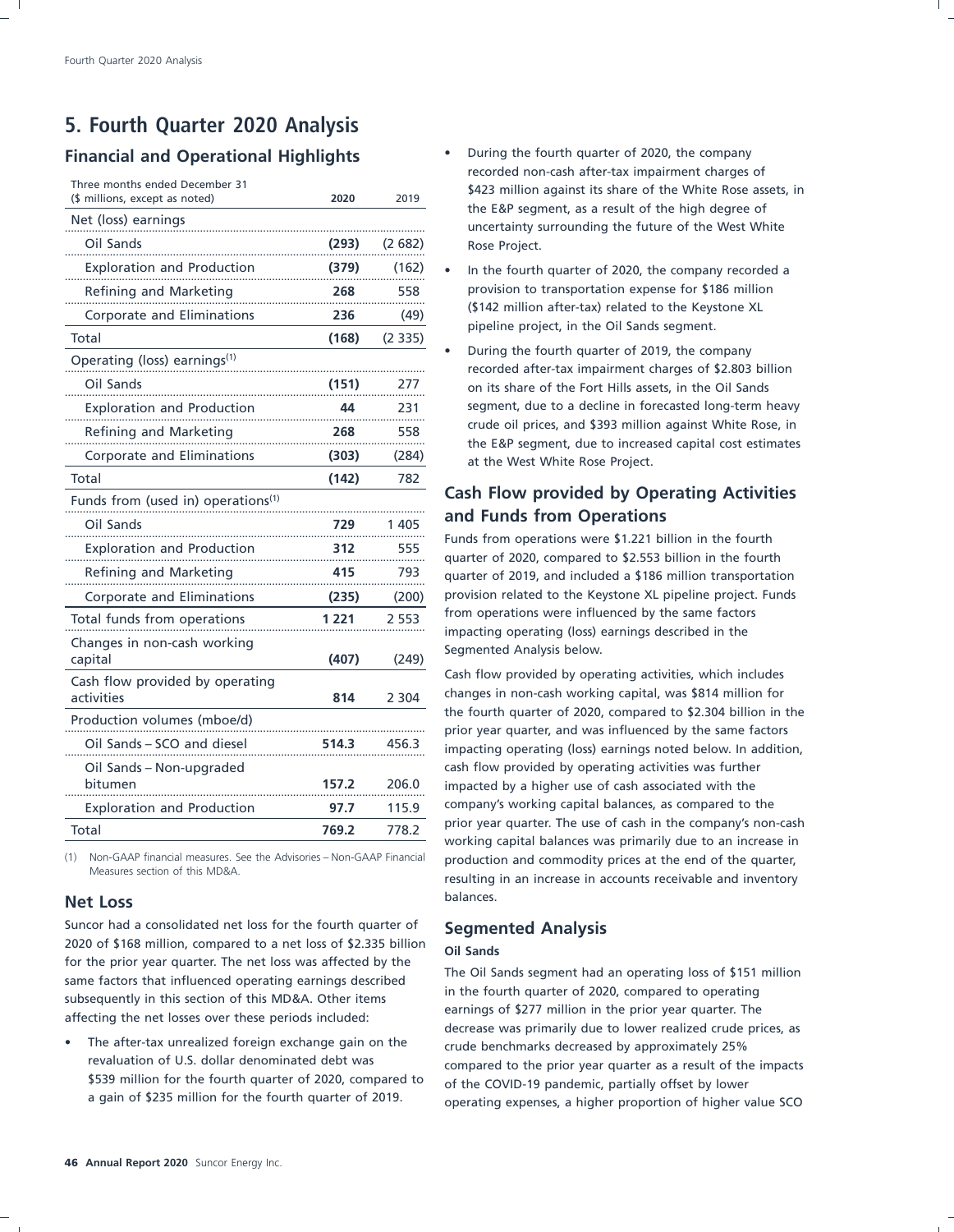barrels in the product mix, enabled by strong reliability, and in addition to a build of inventory as increased sales were lower royalties, DD&A and exploration expenses. The stransported to customers extending down to the

U.S. Gulf Coast. SCO production increased to 514,300 bbls/d in the fourth quarter of 2020 from 456,300 bbls/d in the fourth quarter of **Exploration and Production**<br>2019, marking the second best quarter of SCO production in **Conception comings for the** 2019, marking the second best quarter of SCO production in Operating earnings for the E&P segment in the fourth the company's history and resulted in a combined upgrader the company's history and resulted in a combined upgrader quarter of 2020 decreased to \$44 million, from \$231 million<br>utilization rate of 95% in the fourth quarter of 2020 utilization rate of 95% in the fourth quarter of 2020 in the prior year quarter, with the decline primarily due to<br>compared to 83% in the prior year quarter. Increased consistently lower realized crude prices due to the im compared to 83% in the prior year quarter. Increased significantly lower realized crude prices due to the impacts production in the fourth quarter of 2020 was primarily due production in the fourth quarter of 2020 was primarily due of the COVID-19 pandemic, which resulted in crude oil<br>to strong reliability at Syncrude and Oil Sands Base ramping benchmarks dessering by mess than 25% and lower to strong reliability at syncrude and Oil Sands Base ramping benchmarks decreasing by more than 25%, and lower<br>up to full operating rates. Following the completion of a production volumes partially offert by lower royaltio up to full operating rates. Following the completion of production volumes, partially offset by lower royalties, DD&A maintenance activities early in the quarter, the company achieved combined upgrader utilization of 102% in Production volumes for E&P Canada were 56,800 bbls/d in<br>
November and December of 2020 and Quarters were the fourth quarters were impacted by planned points and Dil Canda positions the fourth quarter of 2020, compared to 6 the fourth quarter of 2020, compared to 69,600 bbls/d in the increased in the indicated to 69,600 bbls/d in the in the in the in the in the in the in the in the in the in the in the in the in the in the in the in the in th while the prior year quarter was impacted by planned<br>fourth quarter of 2020, primarily due to the Terra Nova<br>maintenance at Syncrude SCO production was further fourth quarter of 2020, primarily due to the Terra Nova maintenance at Syncrude. SCO production was further The Terra Nova maintenance at Syncrude. SCO production was further and Terra Nova maintenance at Terra Nova maintenance at Syncrude. Second was further at the University supported by increased In Situ bitumen production diverted to the upgrader to maximize the production of higher value At Terra Nova, the company continued to exercise capital SCO barrels. Increased upgrader utilization impacted total Oil discipline by safely preserving the floating production Sands production due to the yield loss associated with the storage and offloading unit quayside and deferring the ALE production volumes and cost per barrel metrics, the result of and reliable return to operations can be determined. reflects our value over volume approach. partners, together with the Government of Newfoundland

Understanding, which provides for a financial commitment<br>157,200 bbls/d in the fourth quarter of 2010, as hit man by the government, including a modified royalty regime, in by the government, including a modified royalty regime, in 206,000 bbls/d in the fourth quarter of 2019, as bitumen<br>support of continued operations. The ALE project is currently production from Firebag was diverted to the upgrader to support of continued operations. The ALE project is c<br>maximize value over volume and maintenance activities were being evaluated with owners and all stakeholders to maximize value over volume and maintenance activities were<br>completed at Firebas early in the quarter Production in the determine the best option to integrate and optimize completed at Firebag early in the quarter. Production in the fourth quarter of 2020 was also impacted by lower<br>
potential funding to recover the remaining resources from<br>
the Terra Nova project. production at Fort Hills as the asset commenced the phased ramp up to two primary extraction trains providing E&P International production was 40,900 boe/d in the fourth additional volumes at low incremental operating costs. The quarter of 2020, compared to 46,300 boe/d in the prior year maintenance activities at Firebag have expanded the quarter. The decrease in the fourth quarter of 2020 reflected nameplate capacity of the facility through the installation of lower asset performance and natural production declines in new incremental emulsion handling and steam infrastructure the U.K. and also addressed plant restrictions that developed during<br>the third quarter of 2020. Building on Suncor's commitment<br>the special state of 2020 were the series with the fourth of R&M operating earnings in the fourth quart to operational excellence, the company exited the fourth the fourth state of 2020 were to 2020 were to 2020 were to a curricle of 2020 with the prior year quarter of 2020 with strong In Situ bitumen production, with and the prior compared to \$558 million in the prior year quarter. The decrease was primarily due to lower refining both Firebag and MacKay River operating at near nameplate and marketing margins as a result of significantly lower capacity.

SCO and diesel sales volumes increased to 495,600 bbls/d in refined product sales due to lower demand for the fourth quarter of 2020, from 447,600 bbls/d in the prior partially offset by a build of inventory as a result of strong favourably impacted by a FIFO inventory valuation gain of production and timing of sales.

the fourth quarter of 2020, compared to 218,100 bbls/d in to a FIFO inventory valuation loss of \$16 million after-tax in the prior year quarter, and were influenced by the same the prior year quarter. factors that impacted production volumes, discussed above,

expense, exploration expenses and operating expenses.

bitumen upgrading process. Despite the impact on our project until an economically viable path forward with a safe this strategy had a positive impact on overall funds flow and Subsequent to 2020, Suncor and the Terra Nova joint venture and Labrador, agreed to a non-binding Memorandum of Non-upgraded bitumen production decreased to

crack spread benchmarks and lower crude throughput and the fourth quarter of 2020, from 447,600 bbls/d in the prior transportation fuels due to the COVID-19 pandemic, partially year quarter, consistent with the increase in production, year quarter, consistent with the increase in production, offset by lower operating expenses. Operating earnings were<br>partially offset by a build of inventory as a result of strong \$44 million after-tax on the increase in crude and refined Non-upgraded bitumen sales volumes were 139,600 bbls/d in product benchmarks in the fourth quarter of 2020, compared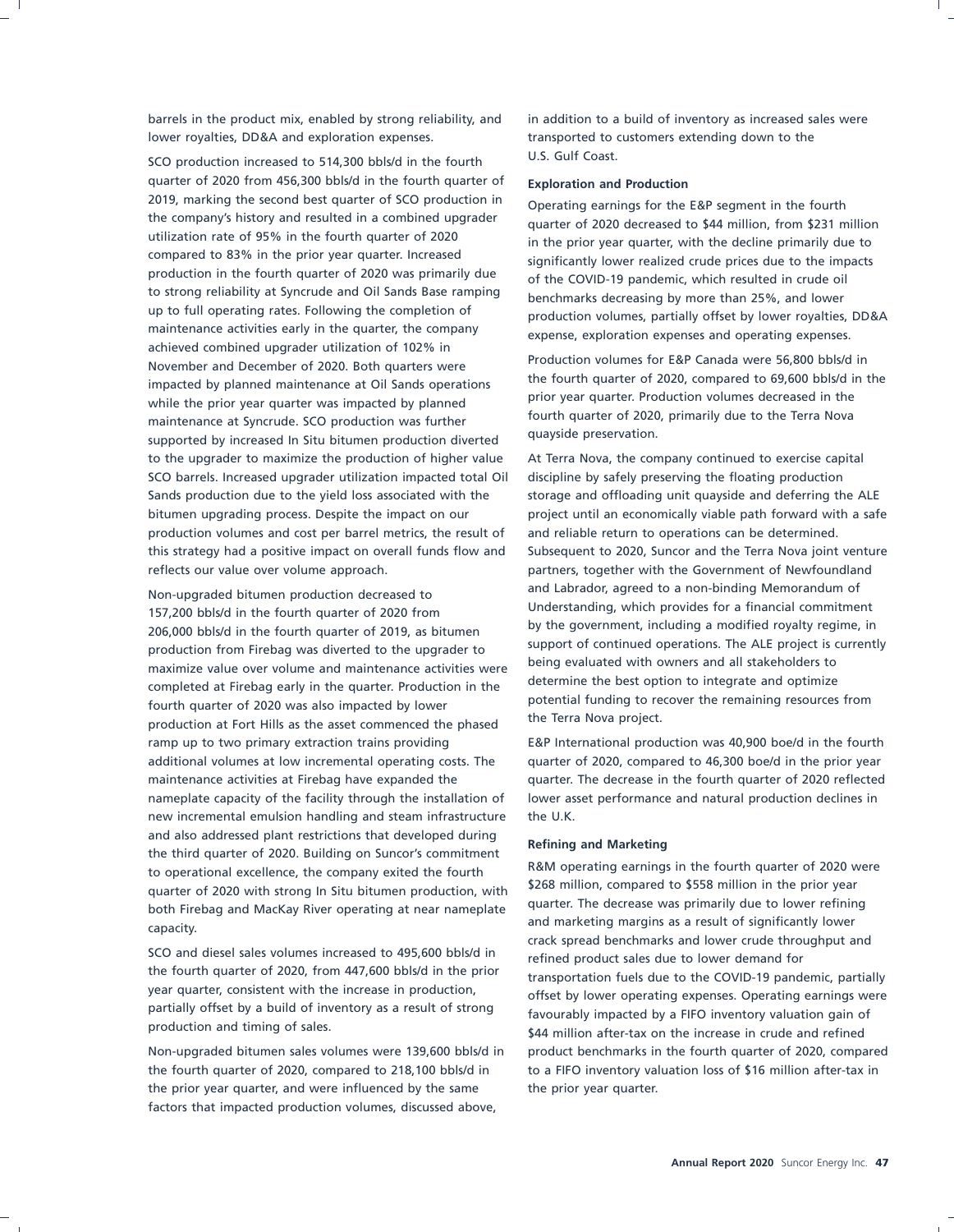Refinery crude throughput was 438,000 bbls/d and refinery **Corporate and Eliminations** utilization was 95% in the fourth quarter of 2020, compared Corporate and Eliminations had an operating loss of to refinery crude throughput of 447,500 bbls/d and refinery \$303 million in the fourth quarter of 2020, compared to an utilization of 97% in the prior year quarter, with the decline operating loss of \$284 million in the fourth quarter of 2019, due to lower demand for refined products during the fourth with the increased operating loss primarily due to an<br>quarter of 2020 as a result of the COVID-19 pandemic. The increase in interest expense associated with increa export channels, including integration with the retail offset by favourable tax settlements. During the fourth<br>
network, within its downstream business to achieve higher and retained of the company's elimination of profit of 2020. year quarter.

Refined product sales decreased in the fourth quarter of suncor capitalized \$26 million of its borrowing costs in the 2020 to 508,800 bbls/d, compared to 534,600 bbls/d in the fourth quarter of 2020 as part of the cost of major prior year quarter, as a result of the impacts of the development assets and construction projects in progress,<br>COVID-19 pandemic.<br>COVID-19 pandemic.

increase in interest expense associated with increased debt in Suncor leveraged its strong domestic sales network and 2020 and higher share-based compensation expense, partially quarter of 2020, the company's elimination of profit utilization rates which continued to outperform the amounted to \$21 million after-tax, compared to a realization<br>Canadian refining industry average in the fourth quarter of \$11 million of after-tax intersequent profit in t of \$11 million of after-tax intersegment profit in the prior

compared to \$37 million in the prior year quarter.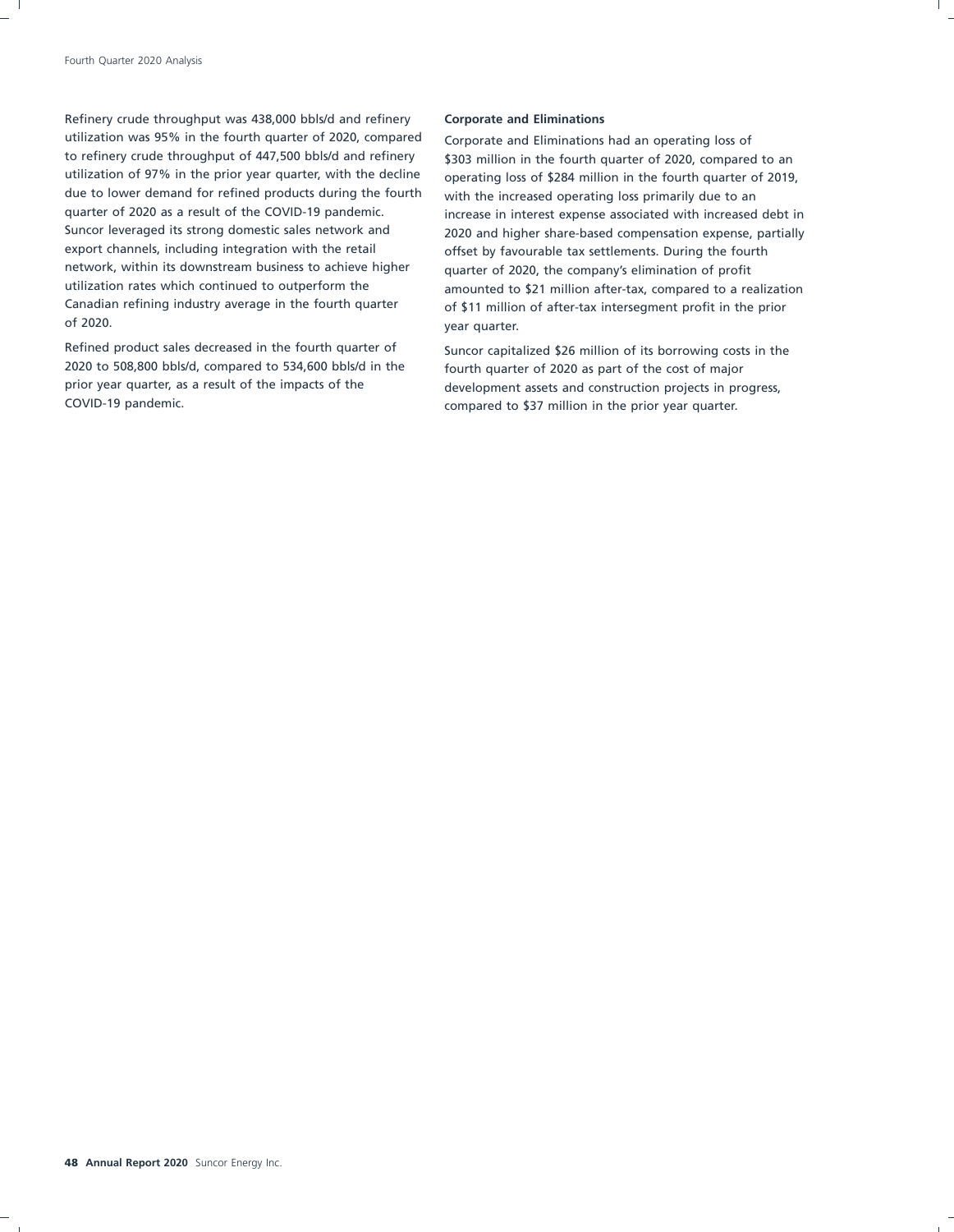### **6. Quarterly Financial Data**

### **Financial Summary**

| Three months ended<br>(\$ millions, unless otherwise noted)                                      | <b>Dec 31</b><br>2020 | Sept 30<br>2020 | June 30<br>2020 | Mar 31<br>2020 | <b>Dec 31</b><br>2019 | Sept 30<br>2019 | June 30<br>2019 | Mar 31<br>2019 |
|--------------------------------------------------------------------------------------------------|-----------------------|-----------------|-----------------|----------------|-----------------------|-----------------|-----------------|----------------|
| Total production (mboe/d)                                                                        |                       |                 |                 |                |                       |                 |                 |                |
| Oil Sands                                                                                        | 671.5                 | 519.0           | 553.7           | 630.1          | 662.3                 | 670.0           | 692.2           | 657.2          |
| <b>Exploration and Production</b>                                                                | 97.7                  | 97.2            | 101.8           | 109.7          | 115.9                 | 92.3            | 111.7           | 107.1          |
|                                                                                                  | 769.2                 | 616.2           | 655.5           | 739.8          | 778.2                 | 762.3           | 803.9           | 764.3          |
| <b>Revenues and other income</b>                                                                 |                       |                 |                 |                |                       |                 |                 |                |
| Operating revenues, net of royalties                                                             | 6 6 1 5               | 6427            | 4 2 2 9         | 7 391          | 9 487                 | 9 803           | 10 071          | 8983           |
| Other income (loss)                                                                              | (21)                  | 30              | 16              | 365            | 111                   | 93              | 27              | 414            |
|                                                                                                  | 6 5 9 4               | 6 4 5 7         | 4 2 4 5         | 7756           | 9 5 9 8               | 9896            | 10 098          | 9 3 9 7        |
| Net (loss) earnings                                                                              | (168)                 | (12)            | (614)           | (3525)         | (2335)                | 1 0 3 5         | 2729            | 1 470          |
| per common share – basic (dollars)                                                               | (0.11)                | (0.01)          | (0.40)          | (2.31)         | (1.52)                | 0.67            | 1.74            | 0.93           |
| per common share – diluted (dollars)                                                             | (0.11)                | (0.01)          | (0.40)          | (2.31)         | (1.52)                | 0.67            | 1.74            | 0.93           |
| Operating (loss) earnings <sup>(1)</sup>                                                         | (142)                 | (302)           | (1489)          | (309)          | 782                   | 1 1 1 4         | 1 2 5 3         | 1 209          |
| per common share $-$ basic <sup>(1)</sup> (dollars)                                              | (0.09)                | (0.20)          | (0.98)          | (0.20)         | 0.51                  | 0.72            | 0.80            | 0.77           |
| Funds from operations <sup>(1)</sup>                                                             | 1 2 2 1               | 1 1 6 6         | 488             | 1 0 0 1        | 2 5 5 3               | 2675            | 3 0 0 5         | 2 5 8 5        |
| per common share $-$ basic <sup>(1)</sup> (dollars)                                              | 0.80                  | 0.76            | 0.32            | 0.66           | 1.66                  | 1.72            | 1.92            | 1.64           |
| Cash flow provided by (used in)<br>operating activities                                          | 814                   | 1 2 4 5         | (768)           | 1 3 8 4        | 2 3 0 4               | 3 1 3 6         | 3 4 3 3         | 1 548          |
| per common share – basic (dollars)                                                               | 0.53                  | 0.82            | (0.50)          | 0.91           | 1.50                  | 2.02            | 2.19            | 0.98           |
| $\mathsf{ROCE}^{(1)}$ (%) for the twelve months ended                                            | (6.9)                 | (10.2)          | (7.5)           | (1.3)          | 4.9                   | 9.7             | 10.4            | 8.2            |
| $\mathsf{ROCE}^{(1)(2)}$ (%) excluding major projects in<br>progress for the twelve months ended | (7.4)                 | (10.8)          | (7.9)           | (1.4)          | 5.1                   | 9.9             | 10.6            | 8.3            |
| After-tax unrealized foreign exchange<br>gain (loss) on U.S. dollar denominated<br>debt          | 539                   | 290             | 478             | (1021)         | 235                   | (127)           | 221             | 261            |
| Common share information (dollars)                                                               |                       |                 |                 |                |                       |                 |                 |                |
| Dividend per common share                                                                        | 0.21                  | 0.21            | 0.21            | 0.47           | 0.42                  | 0.42            | 0.42            | 0.42           |
| Share price at the end of trading                                                                |                       |                 |                 |                |                       |                 |                 |                |
| Toronto Stock Exchange (Cdn\$)                                                                   | 21.35                 | 16.26           | 22.89           | 22.46          | 42.56                 | 41.79           | 40.85           | 43.31          |
| New York Stock Exchange (US\$)                                                                   | 16.78                 | 12.23           | 16.86           | 15.80          | 32.80                 | 31.58           | 31.16           | 32.43          |

(1) Non-GAAP financial measures. See the Advisories – Non-GAAP Financial Measures section of this MD&A. ROCE excludes capitalized costs related to major projects in progress. Operating earnings (loss) for each quarter are defined in the Non-GAAP Financial Measures Advisory section and reconciled to GAAP measures in the Consolidated Financial Information and Segment Results and Analysis sections of each Quarterly Report to Shareholders issued by Suncor (Quarterly Reports) in respect of the relevant quarter. Funds from operations and ROCE for each quarter are defined and reconciled to GAAP measures in the Non-GAAP Financial Measures Advisory section of each Quarterly Report issued by Suncor in respect of the relevant quarter.

(2) ROCE excluding major projects in progress and impairments would have been 8.7%, 8.0%, 8.6%, and 5.4% for the second quarter of 2019, third quarter of 2019, fourth quarter of 2019 and first quarter of 2020, respectively, excluding the impacts of the \$1.116 billion deferred tax recovery for the Alberta corporate income tax rate change in the second quarter of 2019.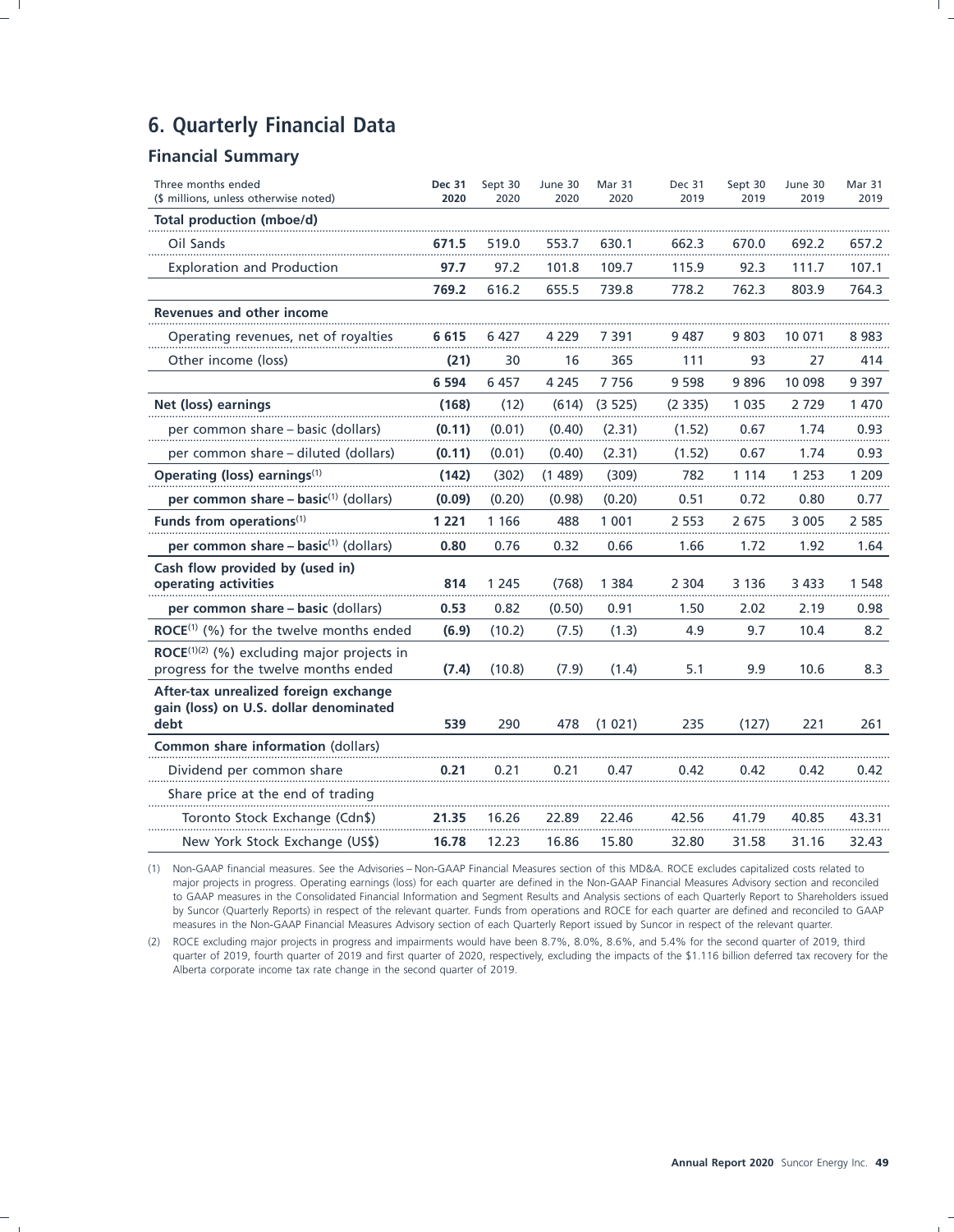### **Business Environment**

| Three months ended<br>(average for the period ended, except as noted)         |            | Dec 31<br>2020 | Sept 30<br>2020 | June 30<br>2020              | Mar 31<br>2020 | <b>Dec 31</b><br>2019 | Sept 30<br>2019 | June 30<br>2019                         | Mar 31<br>2019 |
|-------------------------------------------------------------------------------|------------|----------------|-----------------|------------------------------|----------------|-----------------------|-----------------|-----------------------------------------|----------------|
| WTI crude oil at Cushing                                                      | US\$/bbl   | 42.65          | 40.95           | 27.85                        | 46.10          | 56.95                 | 56.45           | 59.85                                   | 54.90          |
| Dated Brent crude                                                             | US\$/bbl   | 44.20          | 43.00           | 29.20                        | 50.15          | 63.30                 | 61.90           | 68.85                                   | 63.20          |
| Dated Brent/Maya FOB price<br>differential                                    | US\$/bbl   | 3.30           | 3.50            | 2.70                         | 15.95          | 9.30                  | 5.20            | 6.75                                    | 4.45           |
| MSW at Edmonton                                                               | Cdn\$/bbl  | 50.25          | 51.30           | 30.20                        | 52.00          | 68.10                 | 68.35           | 73.90                                   | 66.45          |
| <b>WCS</b> at Hardisty                                                        | US\$/bbl   | 33.35          | 31.90           | 16.35                        | 25.60          | 41.10                 | 44.20           | 49.20                                   | 42.50          |
| Light/heavy crude oil differential for<br>WTI at Cushing less WCS at Hardisty | US\$/bbl   | (9.30)         |                 | $(9.05)$ $(11.50)$ $(20.50)$ |                |                       |                 | $(15.85)$ $(12.25)$ $(10.65)$ $(12.40)$ |                |
| SYN-WTI (differential) premium                                                | US\$/bbl   | (3.05)         | (2.45)          | (4.55)                       | (2.70)         | (0.70)                | 0.40            | 0.15                                    | (2.30)         |
| Condensate at Edmonton                                                        | US\$/bbl   | 42.55          | 37.55           | 22.20                        | 46.20          | 53.00                 | 52.00           | 55.85                                   | 50.50          |
| Natural gas (Alberta spot) at AECO                                            | Cdn\$/mcf  | 2.65           | 2.25            | 2.00                         | 2.05           | 2.50                  | 0.95            | 1.05                                    | 2.60           |
| Alberta Power Pool Price                                                      | Cdn\$/MWh  | 46.15          | 43.85           | 29.90                        | 67.05          | 46.95                 | 46.85           | 56.55                                   | 69.45          |
| New York Harbor 2-1-1 crack <sup>(1)</sup>                                    | US\$/bbl   | 9.85           | 10.20           | 12.20                        | 14.75          | 18.45                 | 19.70           | 22.40                                   | 19.10          |
| Chicago 2-1-1 crack <sup>(1)</sup>                                            | US\$/bbl   | 7.95           | 7.75            | 6.75                         | 9.75           | 14.35                 | 17.05           | 21.50                                   | 15.40          |
| Portland $2-1-1$ crack $(1)$                                                  | US\$/bbl   | 13.15          | 12.55           | 12.20                        | 18.30          | 25.45                 | 23.90           | 29.10                                   | 19.35          |
| Gulf Coast 2-1-1 $crack(1)$                                                   | US\$/bbl   | 9.00           | 8.55            | 9.00                         | 13.00          | 17.00                 | 20.00           | 21.70                                   | 17.90          |
| Exchange rate                                                                 | US\$/Cdn\$ | 0.77           | 0.75            | 0.72                         | 0.74           | 0.76                  | 0.76            | 0.75                                    | 0.75           |
| Exchange rate (end of period)                                                 | US\$/Cdn\$ | 0.78           | 0.75            | 0.73                         | 0.71           | 0.77                  | 0.76            | 0.76                                    | 0.75           |

(1) 2-1-1 crack spreads are indicators of the refining margin generated by converting two barrels of WTI into one barrel of gasoline and one barrel of diesel. The company previously quoted 3-2-1 crack margin benchmarks based on wider use and familiarity with these benchmarks and, although the 3-2-1 crack spread is more commonly quoted, the company's refinery production is better aligned with a 2-1-1 crack spread, which better reflects the approximate composition of Suncor's overall refined product mix. The crack spreads presented here generally approximate the regions into which the company sells refined products through retail and wholesale channels.

### **Significant or Unusual Items Impacting Net (Loss) Earnings** \$186 million (\$142 million after-tax) related to the

Trends in Suncor's quarterly net (loss) earnings and cash flow Keystone XL pipeline project in the Oil Sands segment. provided by operating activities are driven primarily by **•** During the first quarter of 2020, the company recorded production volumes, which can be significantly impacted by **•** non-cash after-tax impairment charges of \$1 production volumes, which can be significantly impacted by non-cash after-tax impairment charges of \$1.376 billion<br>factors such as the COVID-19 pandemic beginning in the first on its share of the Fort Hills assets in the O quarter of 2020, operational incidents and the Government segment, and \$422 million against its share of the White of Alberta's mandatory production curtailments implemented Rose and Terra Nova assets, in the E&P segment, due to during 2019. a decline in forecasted crude oil prices as a result of

provided by operating activities are also affected by changes COVID-19 pandemic and changes to their respective<br>in commodity prices, price differentials, refining crack capital, operating and production plans. in commodity prices, price differentials, refining crack spreads and foreign exchange rates, as described in the • During the first quarter of 2020, the company recorded<br>Financial Information section of this MD&A. In addition to • an after-tax hydrocarbon inventory write-down to the impacts of changes in production volumes and business realizable value of \$177 million, in the Oil Sands environment, net (loss) earnings over the last eight quarters segment, and \$220 million, in the R&M segment, as a were affected by the following events or significant result of a significant decline in benchmarks and demand

- \$423 million against its share of the White Rose assets, in was included in net earnings but was excluded from uncertainty surrounding the future of the West White quarter of 2020, and realized through operating Rose Project. **Earnings and funds from operations in the second** earnings and funds from operations in the second
- During the fourth quarter of 2020, the company equarter of 2020 when the product was sold. recorded a provision to transportation expense for

- on its share of the Fort Hills assets, in the Oil Sands Trends in Suncor's quarterly net (loss) earnings and cash flow decreased global demand due to the impacts of the
- an after-tax hydrocarbon inventory write-down to net adjustments: for crude oil and refined products due to • During the fourth quarter of 2020, the company COVID-19 mitigation efforts. The full hydrocarbon recorded non-cash after-tax impairment charges of inventory write-down amount of \$397 million after-tax the E&P segment, as a result of the high degree of operating earnings and funds from operations in the first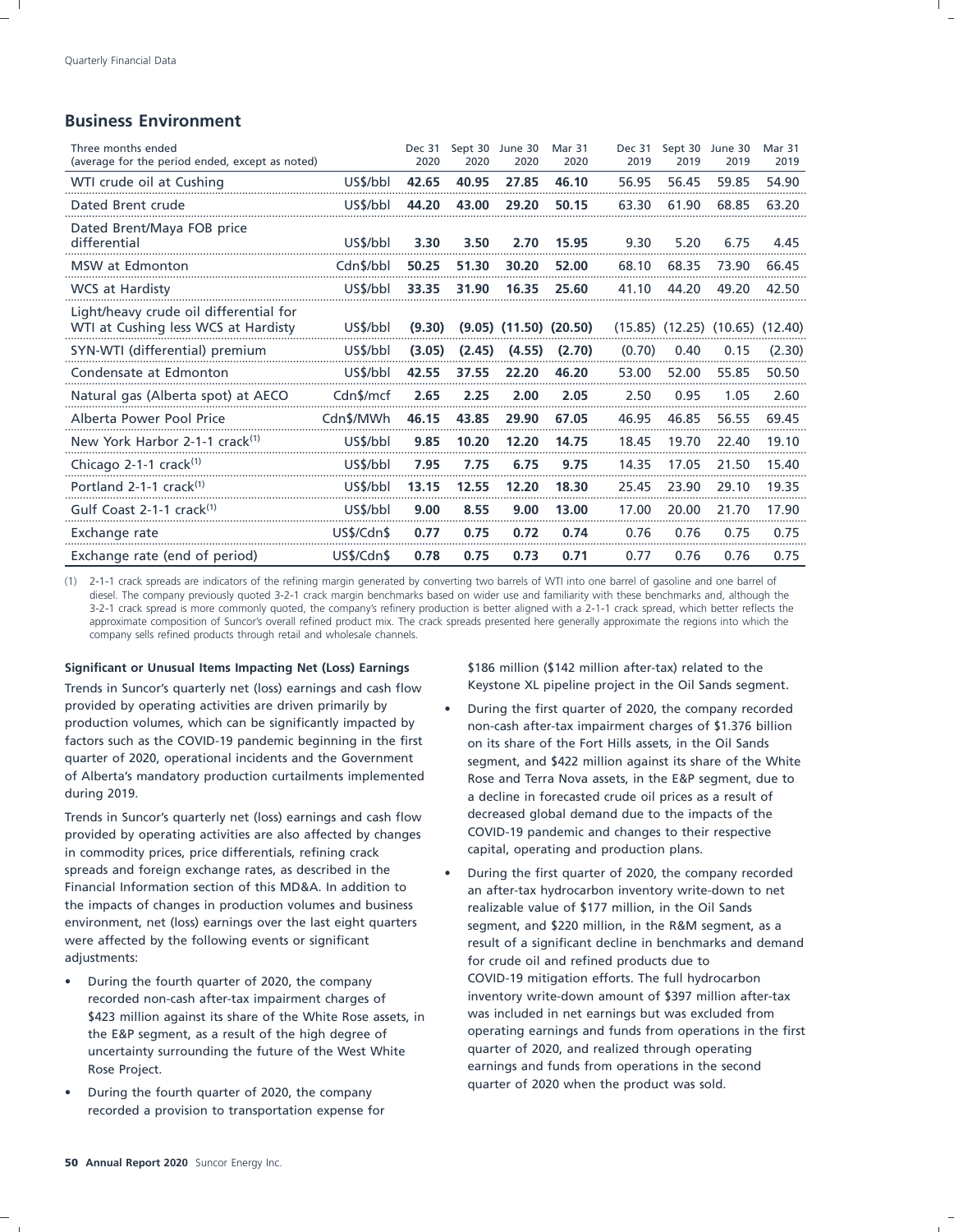- During the fourth quarter of 2019, the company In the second quarter of 2019, the company recorded a crude oil prices and \$393 million against its interest in income tax rate from 12% to 8%. White Rose, in the E&P segment, due to increased capital <br>cost estimates at the West White Rose Project.<br>interest in Canbriam for total proceeds and an
- certain non-core assets. fourth quarter of 2018 following the company's
- recorded after-tax non-cash impairment charges of \$1.116 billion deferred income tax recovery associated \$2.803 billion on its share of the Fort Hills assets, in the with the Government of Alberta's substantive enactment Oil Sands segment, due to a decline in forecasted heavy of legislation for the staged reduction of the corporate
- The third quarter of 2019 included an after-tax gain of equivalent gain of \$151 million (\$139 million after-tax), \$48 million in the E&P segment related to the sale of which had previously been written down to nil in the assessment of forward natural gas prices and the impact on estimated future cash flows.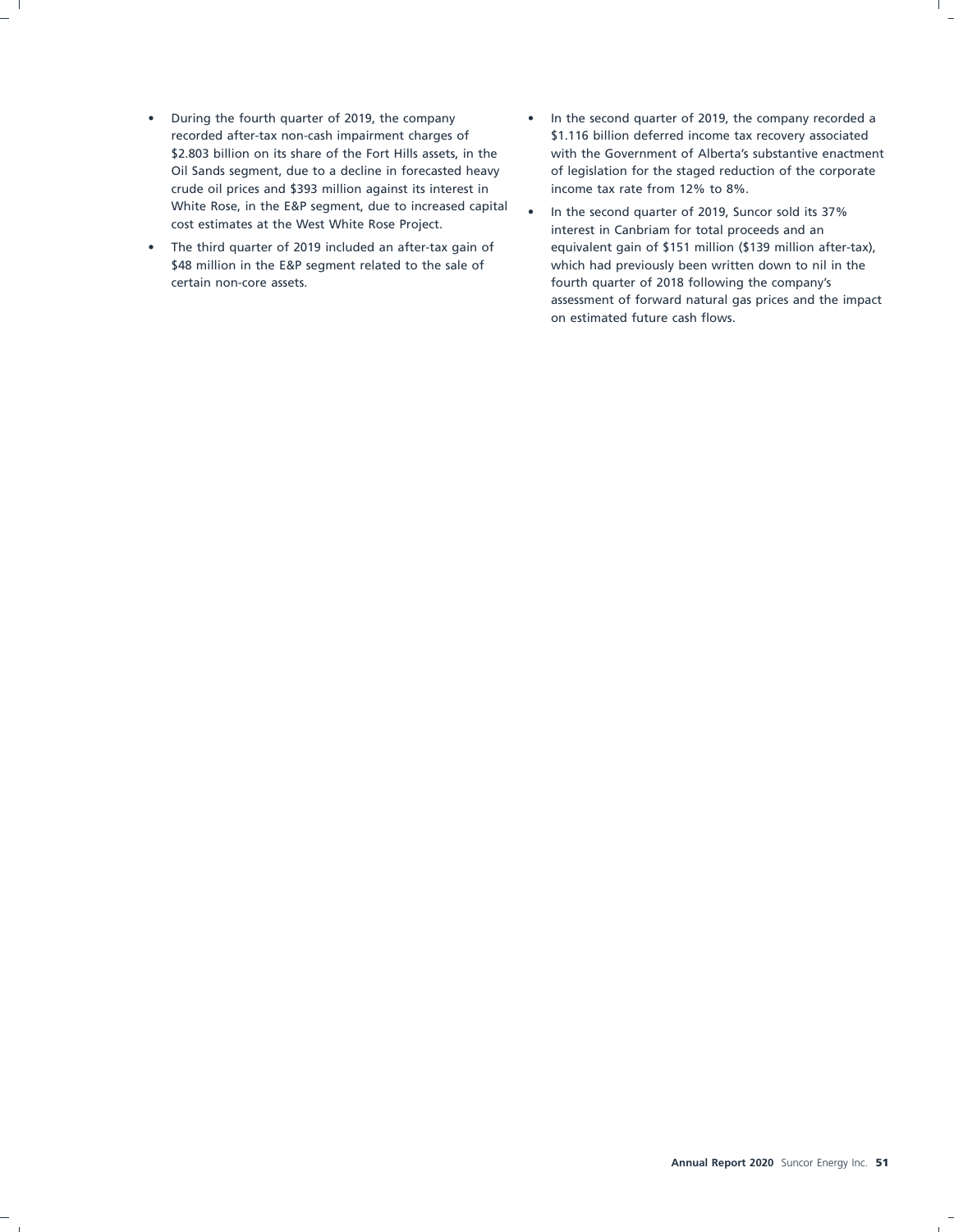### **7. Capital Investment Update**

### **Capital and Exploration Expenditures by Segment**

| Year ended December 31 (\$ millions) | 2020  | 2019  | 2018  |
|--------------------------------------|-------|-------|-------|
| Oil Sands                            | 2 736 | 3.522 | 3.546 |
| <b>Exploration and Production</b>    |       |       | 146   |
| Refining and Marketing               | 515   |       | 356   |
| Corporate and Eliminations           | 186   | 48    | 58    |
| Total                                | 3926  | 5 558 | 5 406 |
| Less: capitalized interest on debt   |       |       | 56    |
|                                      | 3.806 | 5 436 | 5 250 |

### **Capital and Exploration Expenditures by Type, excluding capitalized interest**

| Year ended December 31, 2020 (\$ millions) | Asset<br>Sustainment<br>and<br>Maintenance <sup>(1)</sup> | Economic<br>Investment <sup><math>(2)</math></sup> | Total |
|--------------------------------------------|-----------------------------------------------------------|----------------------------------------------------|-------|
| Oil Sands                                  |                                                           |                                                    |       |
| Oil Sands Base                             | 1 241                                                     |                                                    |       |
| In Situ                                    |                                                           | 384                                                | 596   |
| <b>Fort Hills</b>                          | 155                                                       |                                                    | 176   |
| Syncrude                                   | 320                                                       |                                                    | 394   |
| <b>Exploration and Production</b>          | h                                                         |                                                    |       |
| Refining and Marketing                     | 390                                                       | -16                                                | 506   |
| Corporate and Eliminations                 | 64                                                        | 118                                                | 182   |
|                                            |                                                           |                                                    | 3 ጸበ6 |

(1) Asset sustainment and maintenance capital expenditures include capital investments that deliver on existing value by ensuring compliance or maintaining relations with regulators and other stakeholders, maintaining current processing capacity, and delivering existing developed reserves.

(2) Economic investment capital expenditures include capital investments that result in an increase in value through adding reserves, improving processing capacity, utilization, cost or margin, including associated infrastructure.

In the second quarter of 2020, in response to the excluding capitalized borrowing costs of \$120 million. COVID-19 pandemic and OPEC+ supply issues, the company Activity in 2020 included the following: announced plans to reduce its planned 2020 capital<br> **Oil Sands Base**<br> **Oil Sands Base** asset sustainment and maintenance capital<br> **Oil Sands Base asset sustainment and maintenance capital** preserve the financial health and resiliency of the company<br>
expenditures were \$1.241 billion in 2020 and were primarily<br>
expenditures were \$1.241 billion in 2020 and were primarily and navigate the current business environment. Suncor met<br>this \$1.9 billion capital reduction target by the end of 2020 focused on ensuring continued safe, reliable and efficient this \$1.9 billion capital reduction target by the end of 2020,<br>reducing its conital supenditures to \$2,806 billion which was operations, as well as environmental compliance. The reducing its capital expenditures to \$3.806 billion which was operations, as well as environmental compliance. The<br>An approximate 22% decrease compared to the original 2020 company's planned maintenance program in 2020 inc an approximate 33% decrease compared to the original 2020 work at Upgrader 1 and Upgrader 2, and the continued<br>
capcontrating an except surfainment and maintenance development of tailings infrastructure in addition to other concentrating on asset sustainment and maintenance<br>
reliability and sustainment projects across the operations. high-value and low capital economic investment projects.<br>Taxzeted epital reductions in 2020 included the deferred and the majority of the repair costs expected to be reimbursed Targeted capital reductions in 2020 included the deferral and<br>through insurance proceeds anticipated to be received<br>through insurance proceeds anticipated to be received through insurance projects, the reduction in spending across through the reduction of projects, the reduction of projects, the reduction of projects, the reduction of projects, the reduction of the reduction of the reducti various assets and increased execution efficiency.

equipment and exploration activities totaled \$3.806 billion,

projects designed to maintain safe and reliable operations, as a reliability and sustainment projects across the operations.<br>2020 also included capital expenditures related to the rebuild well as advancing and completing select late stage,<br>at the Oil Sands Base plant secondary extraction facility, with birk unlue and law constant as a secondary extraction facility, with

In 2020, Suncor's capital expenditures on property, plant and Cil Sands Base economic capital of \$254 million in 2020 was<br>In 2020, Suncor's capital expenditures on property, plant and focused on projects expected to improv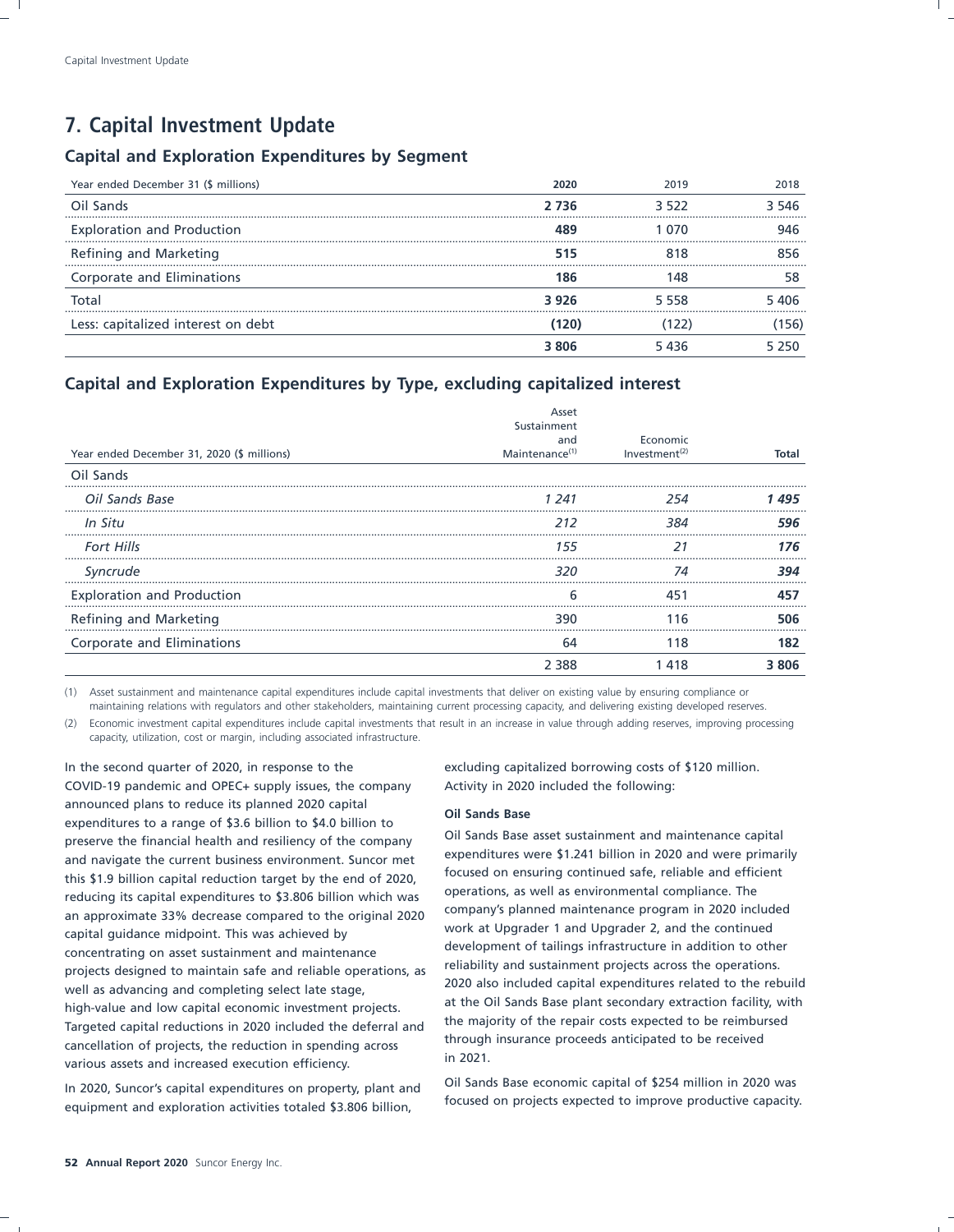pipelines between Suncor's Oil Sands Base and Syncrude. The to the following projects and initiatives: asset was brought into service in the fourth quarter of 2020. **Oil Sands operations**

In Situ capital expenditures were \$596 million in 2020, of progress low-carbon power generation to replace the investment activities, which focused on the ongoing design maintain production capacity at existing facilities includes and construction of well pads to develop additional reserves continued development of new reserves by building new Firebag and MacKay River in future years as production from the continued implementation of AHS at the existing well pads declines. Asset sustainment and Millennium mine. maintenance capital expenditures were primarily directed<br>
Asset sustainment and maintenance capital expenditures for<br>
Asset sustainment and maintenance capital expenditures for<br>
Asset sustainment and maintenance capital ex towards the rebuild at the MacKay River central processing 2021 include the five-year planned turnaround at Oil Sands<br>facility.

Fort Hills capital expenditures were \$176 million in 2020, with \$155 million directed towards asset sustainment and **Fort Hills**<br>capital expenditures related to mine and tailings **Accept** such capital expenditures related to mine and tailings Asset sustainment and maintenance capital expenditures for development to support ongoing operations.

Syncrude capital expenditures were \$394 million in 2020, the capacity. majority of which was for asset sustainment and **Syncrude**<br>maintenance capital expenditures focused on improving asset  $\frac{2021}{2000}$ maintenance capital expenditures focused on improving asset For 2021, plans for economic investment will include capital<br>reliability and included capital related to turnarounds and the progress the Mildred Lake Extension W maintenance. Syncrude economic capital was primarily Sustaining capital expenditures for 2021 will focus on<br>hatusen Superformed Dil Sanda Pesa and Superude which beysen and planned maintenance and reliability programs aimed at between Suncor's Oil Sands Base and Syncrude, which have planned maintenance and reliability programs aimed at <br>maintaining production capacity, which includes planned enhanced integration between the assets and provided maintenance at the largest Syncrude coker. increased operational flexibility.

in 2020, and were primarily focused on economic investment explorement projects including development drilling at Hebron and and Fenja. projects, including development drilling at Hebron and Buzzard, and development work on the Fenja project and **Refining and Marketing** the West White Rose Project. The company expects that sustaining capital will focus on

were primarily related to the ongoing sustainment of, and enhancement to, refinery and retail operations. **Corporate** 

Power Projected towards the company's information technology and<br>in 2019. other corporate initiatives.

This also included the construction of interconnecting Suncor anticipates 2021 capital expenditures to be directed

**In Situ** For 2021, plans for economic investment include capital to which \$384 million was directed towards economic coke-fired boilers at Oil Sands Base. Additional investment to that are expected to maintain existing production levels at well pads at In Situ and improving mining efficiency through

Base Upgrader 2. Asset sustainment and maintenance capital **Fort Hills**<br>
Fort Hills capital expenditures were \$176 million in 2020 maintenance at Upgraders 1 and 2.

2021 will focus on ongoing development of mining and **Syncrude** tailings management projects to preserve production

to progress the Mildred Lake Extension-West Mine.

### **Exploration and Production Exploration and Production**

E&P capital and exploration expenditures were \$457 million Capital expenditures for 2021 are expected to include<br>in 2020, and were primarily focused on economic investment economic investments at Hebron, Hibernia, Buzzard,

Refining and Marketing **ong and Marketing** ongoing sustainment and enhancement to refinery and retail R&M capital expenditures were \$506 million in 2020, and operations, and other economic investment projects on <br>uses a rimarily related to the engeing surfainment of end logistics and the company's retail and wholesale netw

**Corporate** For 2021, the company plans to make economic investments Corporate capital expenditures were \$182 million, primarily and digital technology initiatives and the Forty Mile Wind Corporation technology in digital technology initiatives and the Forty Mile Wind directed to company's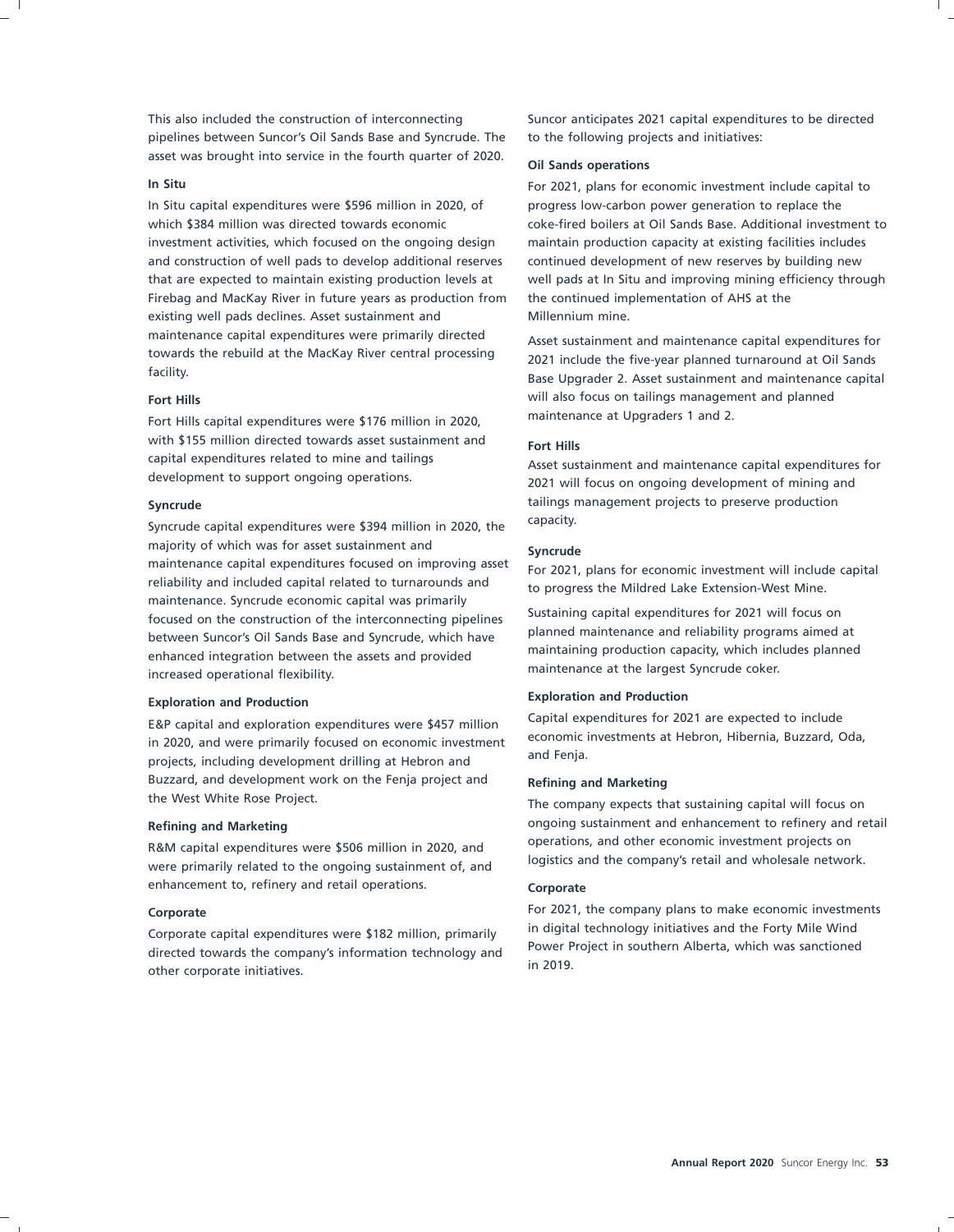### **8. Financial Condition and Liquidity**

### **Liquidity and Capital Resources**

| At December 31 (\$ millions, except as noted)                               | 2020   | 2019   | 2018    |
|-----------------------------------------------------------------------------|--------|--------|---------|
| Cash flow provided by (used in)                                             |        |        |         |
| Operating activities                                                        | 2675   | 10 421 | 10.580  |
| Investing activities                                                        | (4524) | (5088) | (6697)  |
| Financing activities                                                        | 1 786  | (5537) | (4426)  |
| Foreign exchange (loss) gain on cash and cash equivalents                   | (12)   | (57)   | 92      |
| Decrease in cash and cash equivalents                                       | (75)   | (261)  | (451)   |
| Cash and cash equivalents, end of year                                      | 1885   | 1960   | 2 2 2 1 |
| Return on Capital Employed $(\%)^{(1)}$                                     |        |        |         |
| Excluding major projects in progress <sup>(2)(3)</sup>                      | (7.4)  | 5.1    | 8.2     |
| Including major projects in progress <sup>(2)</sup>                         | (6.9)  | 4.9    | 8.0     |
| Net debt to funds from operations <sup><math>(1)(4)(5)</math></sup> (times) | 5.1    | 1.5    | 1.5     |
| Interest coverage on long-term debt (times)                                 |        |        |         |
| Earnings basis <sup>(6)</sup>                                               | (4.9)  | 34     | 64      |
| Funds from operations basis $(1)(5)(7)$                                     | 3.9    | 13.4   | 14.1    |

(1) Non-GAAP financial measures. See the Advisories – Non-GAAP Financial Measures section of this MD&A.

(2) 2020 ROCE includes asset impairment charges of \$2.221 billion after-tax. 2019 ROCE includes asset impairment charges of \$3.352 billion after-tax.

(3) Excludes capitalized costs related to major projects in progress. ROCE excluding major projects in progress would have been (3.0%) in 2020, excluding the impact of impairments of \$2.221 billion after-tax. ROCE excluding major projects in progress would have been 8.6% in 2019, excluding the impacts of impairments of \$3.352 billion after-tax and the impact of the \$1.116 billion deferred tax recovery relating to a change in the Alberta corporate income tax rate.

(4) Net debt is equal to total debt less cash and cash equivalents.

(5) Funds from operations and metrics that use funds from operations are non-GAAP financial measures. See the Non-GAAP Financial Measures Advisory section of this MD&A.

(6) Equal to net earnings plus income taxes and interest expense, divided by the sum of interest expense and capitalized interest on debt.

(7) Equal to funds from operations plus current income tax and interest expense, divided by the sum of interest expense and capitalized interest on debt.

in 2020 compared to \$10.421 billion in 2019. The decrease target in response to the COVID-19 pandemic. This was was primarily due to the significant decline in crude oil and partially offset by an increase in investing working capital refined product realizations, as crude oil and crack spread related to the timing of payments. benchmarks decreased by more than 30% compared to the **Cash Flow provided by (used in) Financing Activities** prior year due to the impacts of the COVID-19 pandemic and<br>OPEC+ supply issues. Cash flow provided by operating<br>activities in 2020 was also negatively impacted by lower<br>overall upstream production volumes and refinery crud lower production as well as cost reduction initiatives **Management of debt levels continues to be a** priority for executed in 2020. Suncor given the company's long-term plans and future

2020 compared to \$5.088 billion in 2019. The decrease was ability to manage project costs and debt levels. primarily due to lower capital expenditures as the company

**Cash Flow provided by Operating Activities** reduced, deferred or cancelled certain capital projects to Cash flow provided by operating activities was \$2.675 billion meet its previously announced \$1.9 billion capital reduction

expected volatility in the pricing environment. Suncor **Cash Flow used in Investment Activities** believes a phased and flexible approach to existing and Cash flow used in investing activities was \$4.524 billion in future projects should assist the company in maintaining its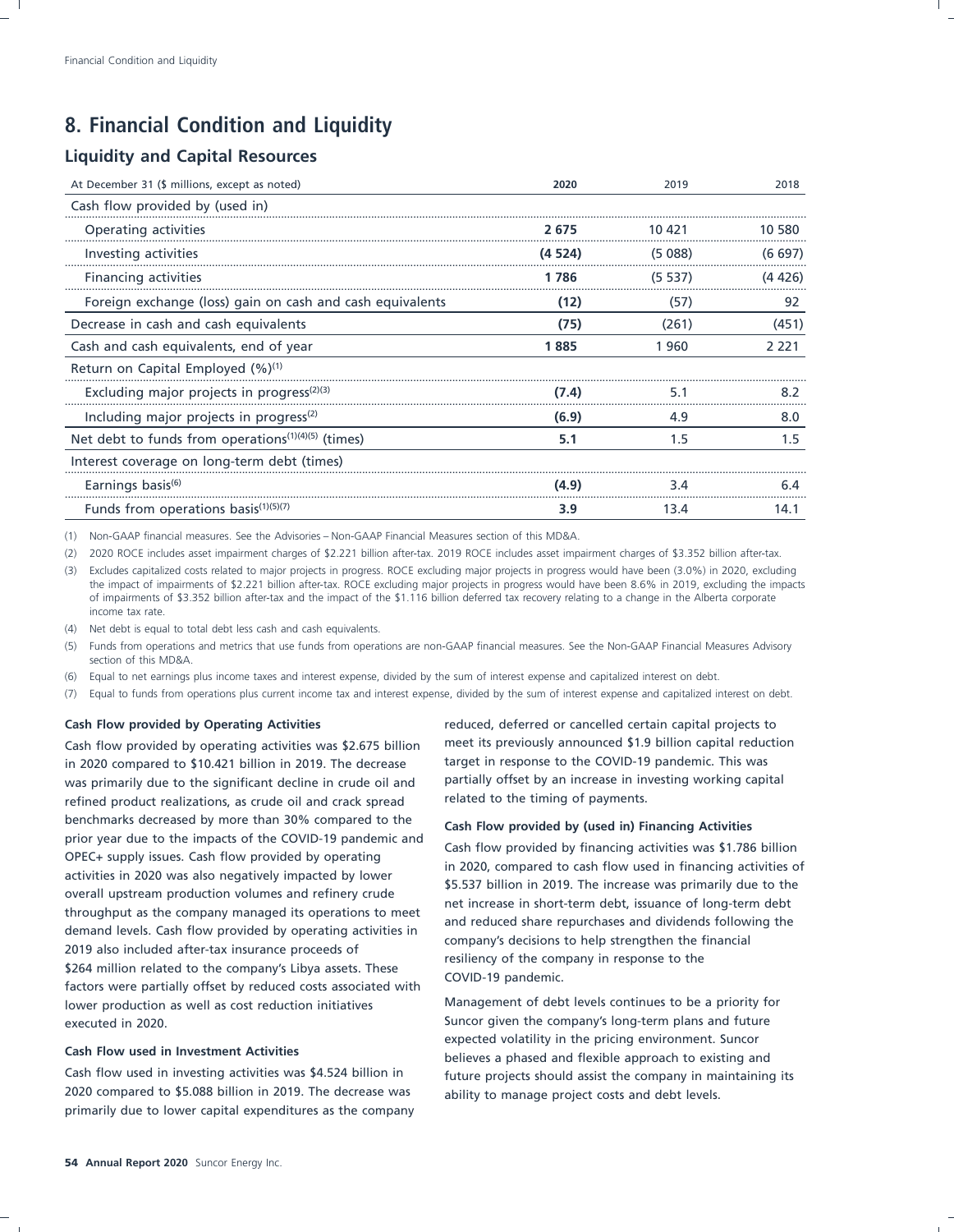Suncor's capital resources consist primarily of cash flow<br>provided by operating activities, cash and cash equivalents<br>and approximately \$7.9 billion of liquidity.<br>and available credit facilities, including commercial paper Suncor's management believes the company will have the A summary of total and unutilized credit facilities at capital resources to fund its planned 2021 capital spending December 31, 2020 is as follows: program of \$3.8 to \$4.5 billion and to meet current and future working capital requirements through cash and cash equivalents balances, cash flow provided by operating activities, available committed credit facilities, issuing commercial paper, if needed, and accessing capital markets.<br>The company's cash flow provided by operating activities depends on a number of factors, including commodity prices, production and sales volumes, refining and marketing margins, operating expenses, taxes, royalties, foreign exchange rates and demand for transportation fuels.

The company has invested excess cash in short-term financial instruments that are presented as cash and cash equivalents. The objectives of the company's short-term investment portfolio are to ensure the preservation of capital, maintain adequate liquidity to meet Suncor's cash flow requirements<br>and deliver competitive returns derived from the quality and<br>December 31, 2020 (December 31, 2019 – \$4.701 billion). diversification of investments within acceptable risk **Total Debt to Total Debt Plus Shareholders' Equity** parameters. The maximum weighted average term to maturity of the short-term investment portfolio is not Suncor is subject to financial and operating covenants expected to exceed six months, and all investments will be related to its bank debt and public market debt. Failure to with counterparties with investment grade debt ratings. meet the terms of one or more of these covenants may

December 31, 2020 are short-term investments with requires total debt to not exceed 65% of its total debt plus<br>weighted average days to maturity of approximately 16 days shareholders' equity. At December 31, 2020, total de weighted average days to maturity of approximately 16 days. Shareholders' equity. At December 31, 2020, total<br>In 2020, the company earned approximately \$5 million of total debt plus shareholders' equity was 37.8% In 2020, the company earned approximately \$5 million of (December 31, 2019 – 29.9%) and increased due to higher interest income on these investments.

from \$997 million in 2019, due to the issuance of impairments of \$2.221 billion after-tax in 2020 and due 2030, US\$450 million of 2.80% senior unsecured notes shareholders' equity would have been 28.4% at

Available lines of credit at December 31, 2020 increased to compliance with all operating covenants as at <br>\$6.043 billion compared to \$4.701 billion at December 31, 2000. \$6.043 billion, compared to \$4.701 billion at December 31,

**Capital Resources** 2019, primarily due to an additional \$2.8 billion of credit<br>
facilities secured in 2020, partially offset by increased

| (\$ millions)                                                 | 2020    |
|---------------------------------------------------------------|---------|
| Fully revolving and expires in 2023                           | 3 500   |
| Fully revolving and expires in 2022                           | 7064    |
| Fully revolving and expires in 2021                           | 380     |
| Can be terminated at any time at the option<br>of the lenders | 130     |
| Total credit facilities                                       | 11 074  |
| Credit facilities supporting outstanding<br>commercial paper  | (3566)  |
| Credit facilities supporting standby letters of<br>credit     | (1158)  |
| Total unutilized credit facilities <sup>(1)</sup>             | 6 3 5 0 |

constitute an Event of Default as defined in the respective **Available Sources of Liquidity** debt agreements, potentially resulting in accelerated **Cash and Cash Equivalents** repayment of one or more of the debt obligations. The Included in cash and cash equivalents of \$1.885 billion at company is in compliance with its financial covenant that<br>Included in cash and cash equivalents of \$1.885 billion at requires total debt to not exceed 65% of its t debt levels and lower shareholders' equity as a result of net **Financing Activities and Struth Einancing Activities** losses, including impairment charges recorded in 2020. Total Suncor's interest on debt and lease liabilities (before debt to total debt plus shareholders' equity would have capitalized interest) in 2020 was \$1.050 billion, an increase been 34.4% at December 31, 2020, excluding the impact of \$1.25 billion of 5.00% senior unsecured medium term notes \$3.352 billion after-tax in 2019. Total debt to total debt plus due 2023, US\$550 million of 3.10% senior unsecured notes December 31, 2019, excluding the impact of impairments of due 2025, and an increase in short-term debt. \$3.352 billion after-tax in 2019. The company is currently in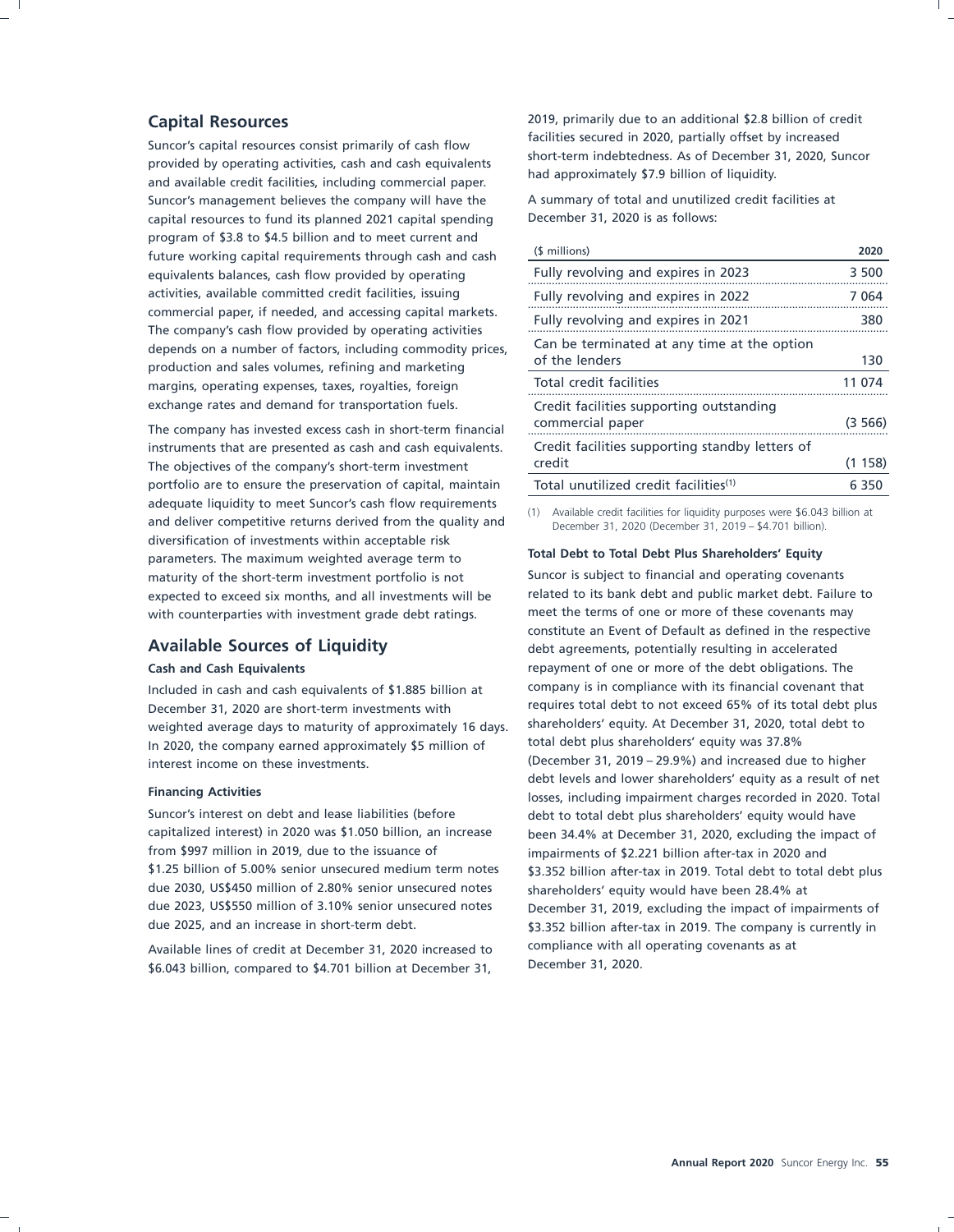| At December 31                                            |         |         | <b>Credit Ratings</b>                                                                                                     |                               |                      |
|-----------------------------------------------------------|---------|---------|---------------------------------------------------------------------------------------------------------------------------|-------------------------------|----------------------|
| (\$ millions, except as noted)                            | 2020    | 2019    | The company's credit ratings impact its cost of funds and                                                                 |                               |                      |
| Short-term debt                                           | 3 5 6 6 | 2 1 5 5 | liquidity. In particular, the company's ability to access                                                                 |                               |                      |
| Current portion of long-term<br>debt                      | 1413    |         | unsecured funding markets and to engage in certain<br>activities on a cost-effective basis is primarily dependent         |                               |                      |
| Current portion of long-term<br>lease liabilities         | 272     | 310     | upon maintaining a strong credit rating. A lowering of the<br>company's credit rating may also have potentially adverse   |                               |                      |
| Long-term debt                                            | 13 812  | 12 8 84 | consequences for the company's funding capacity or access to                                                              |                               |                      |
| Long-term lease liabilities                               | 2 6 3 6 | 2621    | the capital markets, may affect the company's ability, and<br>the cost, to enter into normal course derivative or hedging |                               |                      |
| Total debt                                                | 21 699  | 17 970  | transactions, and may require the company to post                                                                         |                               |                      |
| Less: Cash and cash equivalents                           | 1885    | 1960    | additional collateral under certain contracts.                                                                            |                               |                      |
| Net debt                                                  | 19814   | 16 010  | As at February 24, 2021, the company's long-term senior                                                                   |                               |                      |
| Shareholders' equity                                      | 35 757  | 42 042  | debt ratings are:                                                                                                         |                               |                      |
| Total debt plus shareholders'<br>equity                   | 57 456  | 60 012  | Long-Term Senior Debt                                                                                                     | Rating                        | Long-Term<br>Outlook |
| Total debt to total debt plus<br>shareholders' equity (%) | 37.8    | 29.9    | Standard & Poor's                                                                                                         | BBB+                          | Negative             |
|                                                           |         |         | Dominion Bond Rating Service                                                                                              | A (low)                       | Negative             |
| <b>Change in Net Debt</b>                                 |         |         | Moody's Investors Service                                                                                                 | R <sub>2</sub> <sub>2</sub> 1 | Stable               |

### (\$ millions)

| Total debt - December 31, 2019                         | 17 970 | As at February 24, 2021, the company's commercial paper        |                   |                   |
|--------------------------------------------------------|--------|----------------------------------------------------------------|-------------------|-------------------|
| Increase in long-term debt                             | 2634   | ratings are:                                                   |                   |                   |
| Increase in short-term debt                            | 1 445  |                                                                | Cdn               | U.S.              |
| Increase in lease liability during the year            | 312    | <b>Commercial Paper</b>                                        | Program<br>Rating | Program<br>Ratinc |
| Lease payments                                         | (335)  | Standard & Poor's                                              | $A-1$ (low)       | $A-2$             |
| Foreign exchange on debt, and other                    | (327)  | Dominion Bond Rating Service                                   | $R-1$ (low)       | Not rated         |
| Total debt - December 31, 2020                         | 21 699 | Moody's Investors Service                                      | Not rated         | P <sub>2</sub>    |
| Less: Cash and cash equivalents -<br>December 31, 2020 | 1885   | Refer to the Description of Capital Structure – Credit Ratings |                   |                   |
| Net debt – December 31, 2020                           | 19 814 | section of Suncor's 2020 AIF for a description of credit       |                   |                   |

At December 31, 2020, Suncor's net debt was \$19.814 billion, **Common Shares** compared to \$16.010 billion at December 31, 2019. During 2020, total debt increased by \$3.729 billion, primarily due to **Outstanding Shares** a net increase in short-term and long-term debt and additional leases entered into in 2020, partially offset by<br>favourable foreign exchange rates on U.S. dollar denominated debt, as compared to December 31, 2019, and lease principal payments made in 2020.

For the year ended December 31, 2020, the company's net debt to funds from operations measure was 5.1 times, which As at February 24, 2021, the total number of common shares is higher than management's maximum target of less than outstanding was 1,522,582,394 and the total number of 3.0 times, reflecting lower funds from operations and an exercisable and non-exercisable common share options increase in net debt. Suncor will remain disciplined in its outstanding was 35,774,491. Once exercisable, each pay down between \$1.0 billion and \$1.5 billion of debt common share. in 2021. At December 31, 2020, the exercise prices of the outstanding

| Total dept plus shareholders<br>equity                    | 57 456 | 60 012 | Long-Term Senior Debt        | Rating  | Long-Term<br>Outlook |
|-----------------------------------------------------------|--------|--------|------------------------------|---------|----------------------|
| Total debt to total debt plus<br>shareholders' equity (%) | 37.8   | 29.9   | Standard & Poor's            | BBB+    | Negative             |
|                                                           |        |        | Dominion Bond Rating Service | A (low) | Negative             |
| hange in Net Debt                                         |        |        | Moody's Investors Service    | Baa1    | Stable               |

| Increase in short-term debt                 | 445    |                              | Cdn               |                   |
|---------------------------------------------|--------|------------------------------|-------------------|-------------------|
| Increase in lease liability during the year | 312    | <b>Commercial Paper</b>      | Program<br>Rating | Program<br>Rating |
| Lease payments                              | (335)  | Standard & Poor's            | $A-1$ (low)       |                   |
| Foreign exchange on debt, and other         | (327)  | Dominion Bond Rating Service | $R-1$ (low)       | Not rated         |
| Total debt - December 31, 2020              | 21 699 | Moody's Investors Service    | Not rated         |                   |

Refer to the Description of Capital Structure – Credit Ratings section of Suncor's 2020 AIF for a description of credit ratings listed above.

| (thousands)                            | December 31, 2020 |
|----------------------------------------|-------------------|
| Common shares                          | 1 525 151         |
| Common share options - exercisable     | 26 943            |
| Common share options - non-exercisable | 11 430            |

capital allocation and, at current commodity prices, plans to outstanding common share option may be exercised for one

exercisable common share options exceeded the company's share price.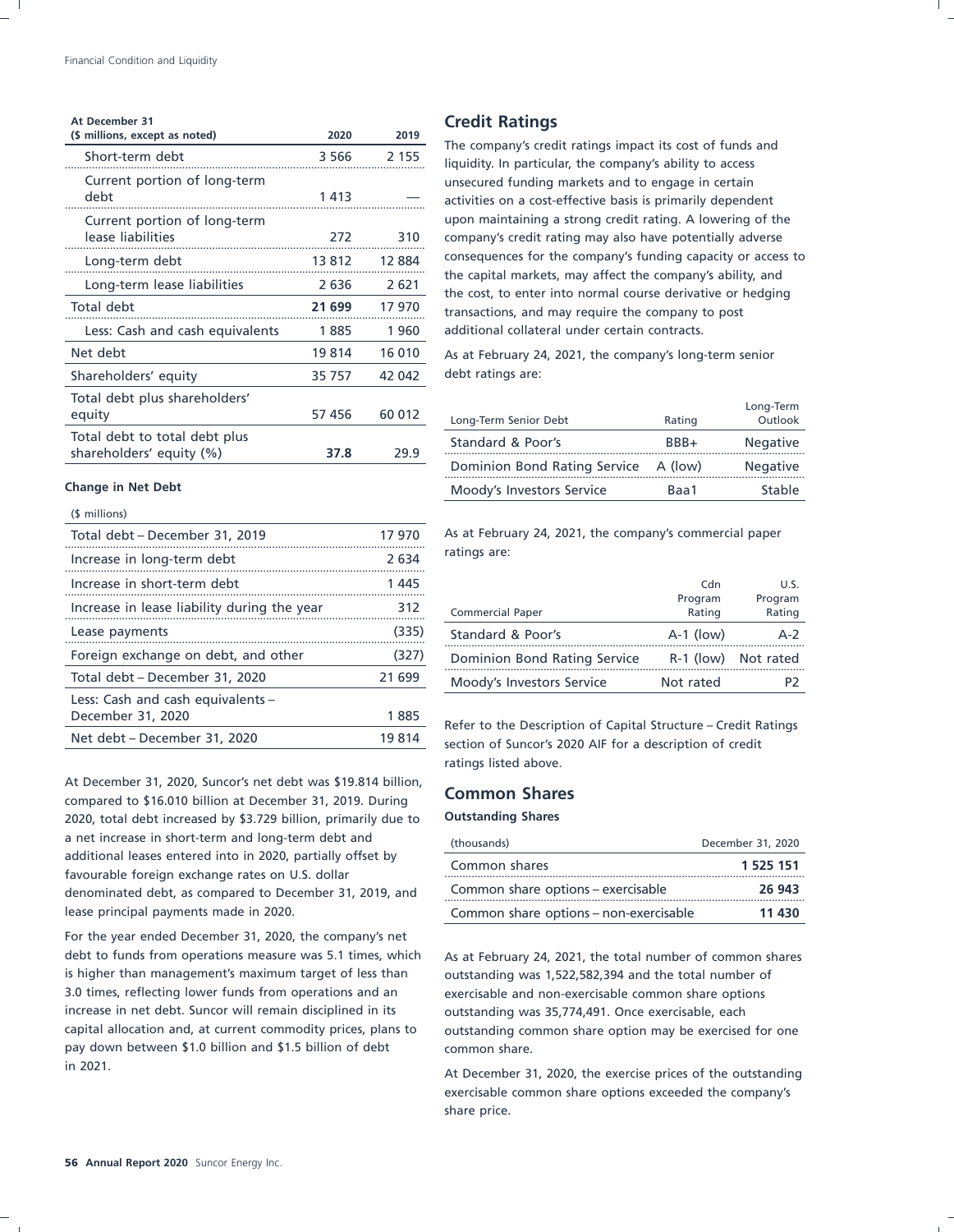Subsequent to the end of the year, the TSX accepted a the company. notice filed by Suncor to commence a new NCIB to purchase The actual number of common shares that may be purchased shares through the facilities of the TSX, New York Stock under the NCIB and the timing of any such purchases will be Exchange and/or alternative trading platforms. The notice determined by Suncor. Suncor believes that, depending on provides that, beginning February 8, 2021 and ending the trading price of its common shares and other relevant February 7, 2022, Suncor may purchase for cancellation up to factors, purchasing its own shares represents an attractive 44,000,000 common shares, which is equal to approximately investment opportunity and is in the best interests of the 2.9% of Suncor's issued and outstanding common shares. As company and its shareholders. The company does not expect at January 31, 2021, Suncor had 1,525,150,794 common the decision to allocate cash to repurchase shares will affect shares issued and outstanding. Suncor security holders may its long-term growth strategy.

**Share Repurchases Share Repurchases obtain a copy of the notice, without charge, by contacting** 

| At December 31<br>(\$ millions, except as noted)                | 2020  | 2019    | 2018    |
|-----------------------------------------------------------------|-------|---------|---------|
| Share repurchase activities (thousands of common shares)        |       |         |         |
| Shares repurchased                                              | 7 527 | 55 298  | 64 426  |
| Share repurchase cost                                           | 307   | 2 2 7 4 | 3 0 5 3 |
| Weighted average repurchase price per share (dollars per share) | 40.83 | 41 12   | 47 38   |

obligations in the table below, Suncor has other obligations<br>for goods and services that were entered into in the normal<br>course of business, which may terminate on short notice,<br>and non-cancellable commitments. including commitments for the purchase of commodities for which an active, highly liquid market exists, and which are expected to be re-sold shortly after purchase.

**Contractual Obligations, Commitments,** The company does not believe it has any guarantees or<br> **Cuarantees** and Off Palance Shaat off-balance sheet arrangements that have, or are reasonably **Guarantees, and Off-Balance Sheet**<br>likely to have, a current or future material effect on the<br>company's financial condition or financial performance company's financial condition or financial performance, In addition to the enforceable and legally binding including liquidity and capital resources.

|                                                                                          | Payment due by period |       |       |       |       |            |        |
|------------------------------------------------------------------------------------------|-----------------------|-------|-------|-------|-------|------------|--------|
| (\$ millions)                                                                            | 2021                  | 2022  | 2023  | 2024  | 2025  | Thereafter | Total  |
| Fixed and revolving term debt <sup>(1)</sup>                                             | 2 207                 | 952   | 1 281 | -655  | । २५४ | 17 834     | 25 283 |
| Decommissioning and restoration costs <sup>(2)</sup>                                     | 253                   |       |       | 397   |       | 12 475     | 14 099 |
| Long-term contracts, pipeline capacity<br>and energy services commitments <sup>(3)</sup> |                       | -262  | 1 354 | 1755  | 1 193 | 9326       | 15 943 |
| Exploration work commitments                                                             |                       |       |       |       |       |            |        |
| Other long-term obligations <sup>(4)</sup>                                               |                       |       | 19    | 8     | 18    |            |        |
| lota                                                                                     |                       | ' 484 | 2 954 | 3 325 | 3 058 |            | 55 932 |

(1) Includes debt that is redeemable at Suncor's option and interest payments on fixed-term debt.

(2) Represents the undiscounted amount of decommissioning and restoration costs.

(3) The company has also entered into a pipeline commitment of \$5.9 billion with a contract term of 20 years, which is contingent upon completion of the pipeline. This amount is not included within long-term contracts, pipeline capacity and energy services commitments.

(4) Includes Libya EPSA signature bonus and merger consent. Please refer to note 22 to Suncor's 2020 audited Consolidated Financial Statements.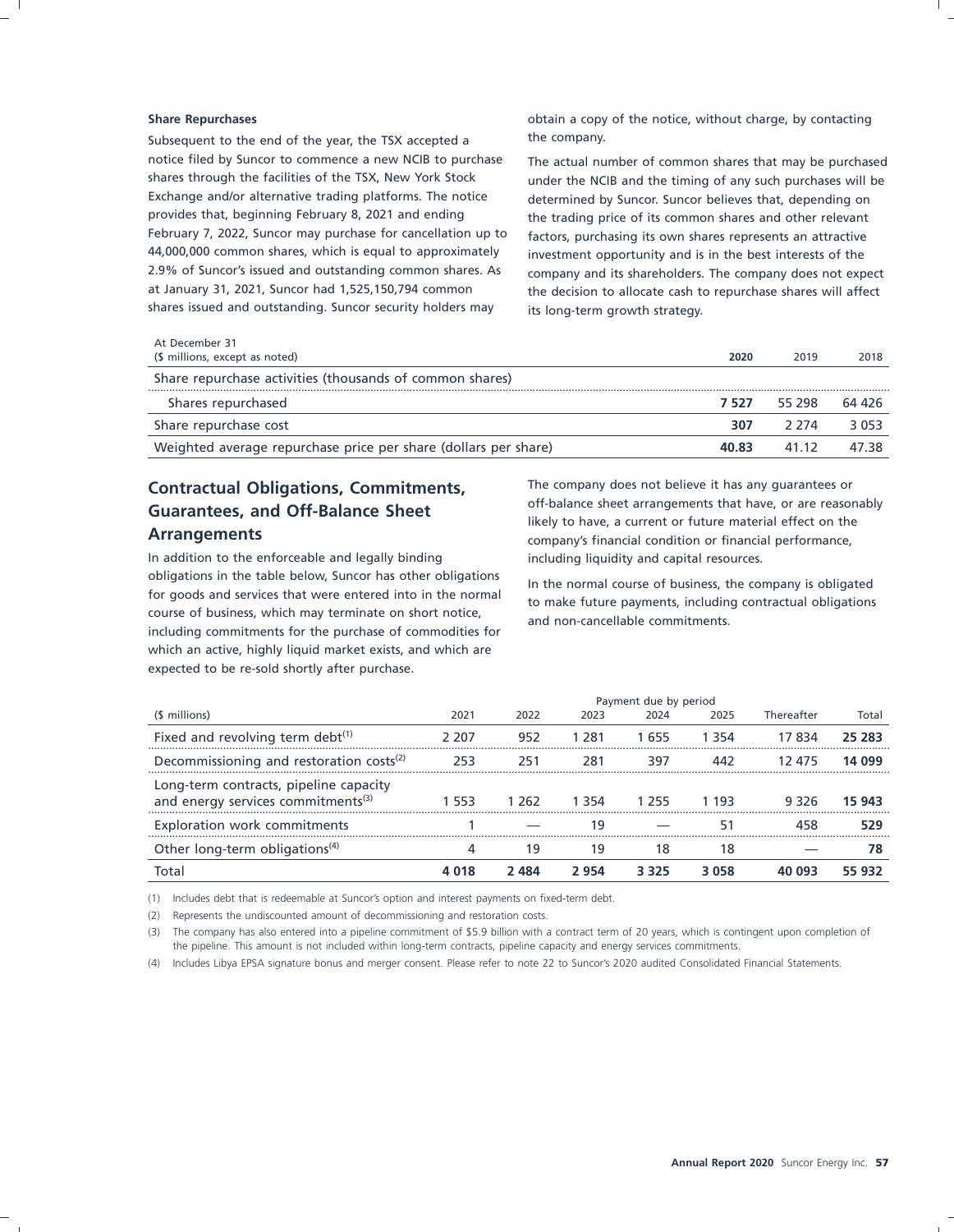### **Transactions with Related Parties Transactions With Related Parties Action** Financial Instruments

The company enters into transactions with related parties in The company uses derivative financial instruments, such as the normal course of business. These transactions primarily physical and financial contracts, to manage certain exposures include sales to associated entities in the company's R&M to fluctuations in interest rates, commodity prices and segment. For more information on these transactions and for foreign currency exchange rates as part of its overall risk a summary of Compensation of Key Management Personnel, management program, as well as for trading purposes. For refer to note 31 to the 2020 audited Consolidated Financial the year ended December 31, 2020, the pre-tax earnings Statements. **impact of risk management and trading activities was** impact of risk management and trading activities was

\$175 million (2019 – pre-tax earnings of \$155 million).

Gains or losses related to derivatives are recorded as Other Income in the Consolidated Statements of Comprehensive Income.

| (\$ millions)                                                | 2020 | 2019 |
|--------------------------------------------------------------|------|------|
| Fair value outstanding, beginning of year                    | (39) |      |
| Cash settlements – received during the year                  | 257  |      |
| Changes in fair value recognized in earnings during the year |      |      |
| Fair value outstanding, end of year                          | 121  | 39)  |

The fair value of derivative financial instruments is recorded on the Consolidated Balance Sheets.

| Fair value of derivative contracts at |       |      |
|---------------------------------------|-------|------|
| December 31 (\$ millions)             | 2020  | 2019 |
| Accounts receivable                   | 153   | 94   |
| Accounts payable                      | (274) | 133) |
|                                       | (121) | 39)  |

### **Risks Associated with Derivative Financial Instruments** to market volatility, as well as the need for stable cash flow

counterparties to derivative financial instruments are unable to fulfil their obligations under these contracts. The company management group that reviews and monitors practices and<br>minimizes this risk by entering into agreements with policies and provides independent verification an minimizes this risk by entering into agreements with investment grade counterparties. Risk is also minimized of these activities. through regular management review of the potential For further details on our derivative financial instruments, exposure to and credit ratings of such counterparties. including assumptions made in the calculation of fair value, Suncor's exposure is limited to those counterparties holding a sensitivity analysis of the effect of changes in commodity derivative contracts with net positive fair values at a prices on our derivative financial instruments, and additional

reviews by management to determine appropriate hedging Financial Statements. requirements based on the company's tolerance for exposure

Suncor may be exposed to certain losses in the event that to finance future growth. Commodity risk management and<br>counternarties to derivative financial instruments are unable trading activities are governed by a separate

reporting date. discussion of exposure to risks and mitigation activities, refer Suncor's risk management activities are subject to periodic to note 27 to the company's 2020 audited Consolidated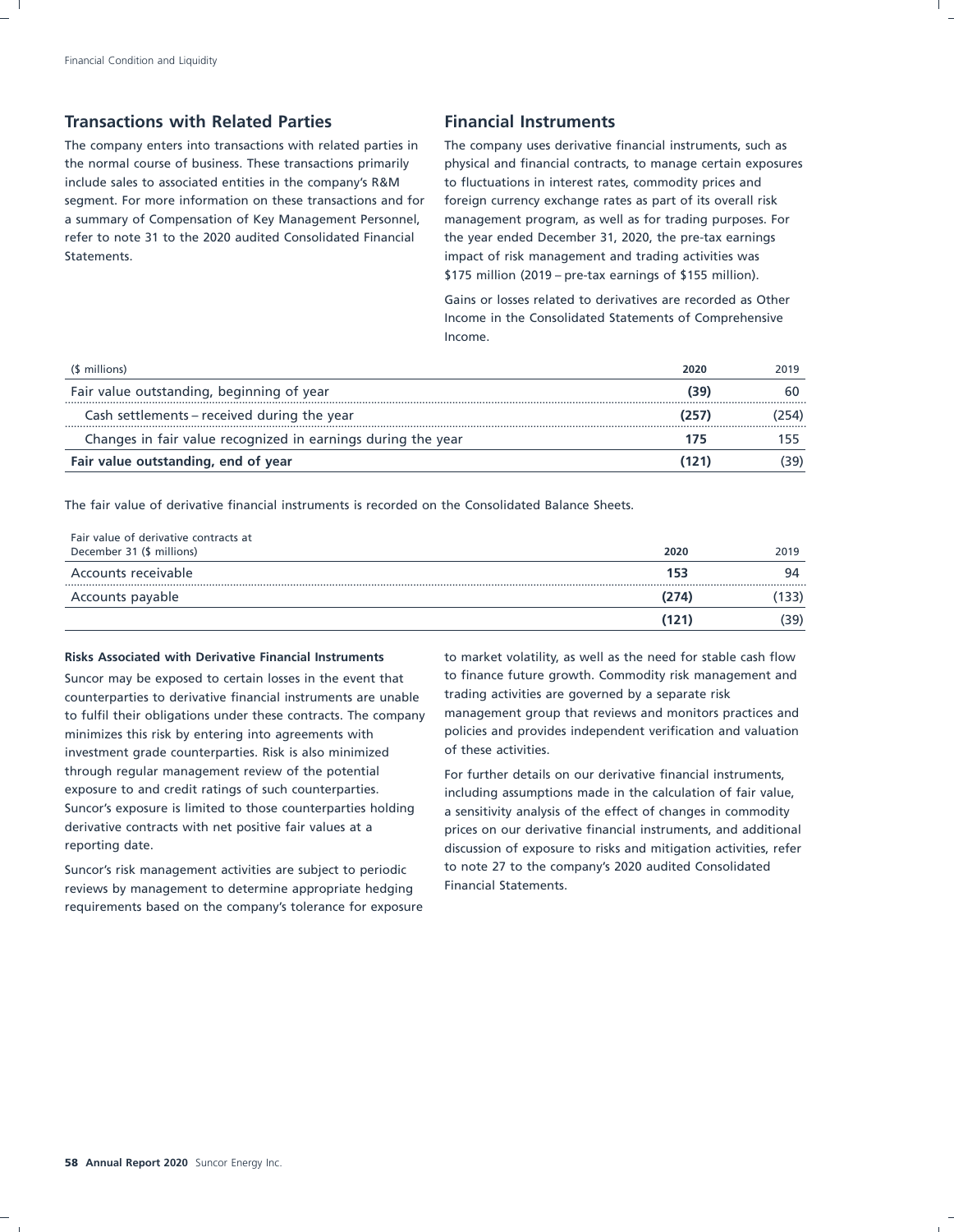### **9. Accounting Policies and Critical Accounting Estimates**

Suncor's significant accounting policies are described in gains, losses, and disclosures of contingencies. These note 3 to the audited Consolidated Financial Statements for estimates and judgments are subject to change based on the year ended December 31, 2020. The subsection of the vear end new information.

*(Amendments to IFRS 3)*. The amendments narrowed and around the world to help mitigate the spread of clarified the definition of a business. The amendments clarified the definition of a business. The amendments COVID-19 include restrictions on travel, quarantines in<br>include an election to use a concentration test. This is a contain areas, and forced closures for certain types simplified assessment that results in an asset acquisition if places and businesses. These measures have caused<br>substantially all of the fair value of the gross assets is equilibrium dependence operations and a concentrated in a single identifiable asset or a group of increase in economic uncertainty, with reduced demand for<br>similar identifiable assets. If an election to use a subsequently commodities loading to vehatile prices a concentration test is not made, or the test failed, then the rates, and a decline in long-term interest rates. Our assessment focuses on the existence of a substantive process. assessment focuses on the existence of a substantive process.<br>One important distinction is that "goodwill" can only be entitled and process are particularly sensitive to a recognized as a result of acquiring a business, but not as a are closely linked to Suncor's financial performance,<br>
result of an asset acquisition. The company adopted the and including crude oil refined petroleum products result of an asset acquisition. The company adopted the including crude oil, refined petroleum products (such as jet<br>including crude oil, refined petroleum products (such as jet<br>fuel and gasoline), patural gas and electric amendments prospectively on the effective date of fuel and gasoline), natural gas and electricity. The potential<br>January 1, 2020, and there was no impact to the company's direct and indirect impacts of the economic downtur January 1, 2020, and there was no impact to the company's direct and indirect impacts of the economic downturn have<br>Consolidated Financial Statements as a result of the initial been considered in management's estimates, an Consolidated Financial Statements as a result of the initial been considered in management's estimates, and

# **Pronouncements**

In January 2020, the IASB issued amendments to IAS 1 the timing, level of adoption, duration of efficacy and In January 2020, the IN January 10 clarify that liabilities overall effectiveness of the vaccine against variants overall effectiveness of the vaccine against variants or *Presentation of Financial Statements* to clarify that liabilities are classified as either current or non-current, depending on mutations. As such, the COVID-19 pandemic contin<br>the ovictories of the substantive right at the end of the present challenges to our operations and business the existence of the substantive right at the end of the present challenges to our operations and business the substantive right at the end of the substantive right at the substantive right at the substantive right at the reporting period for an entity to defer settlement of the reporting period for an entity to defer settlement of the<br>length or severity of this pandemic but continues to monitor liability for at least twelve months after the reporting length or severity of this pan<br>noriod. The amondments are effective lanuary 1, 2022 with its impact on our operations. period. The amendments are effective January 1, 2023 with early adoption permitted. The amendments are required to The financial statement areas that require significant be adopted retrospectively. The company does not anticipate estimates and judgments are as follows: any significant impact from these amendments on the **Oil and Gas Reserves** Consolidated Financial Statements as a result of the initial The company's estimate of oil and gas reserves is considered application.

The preparation of financial statements in accordance with<br>IFRS requires management to make estimates and judgments<br>that affect reported assets, liabilities, revenues, expenses,<br>that affect reported assets, liabilities, re

**Adoption of New IFRS Standards** On January 30, 2020, the World Health Organization<br>
Definition of a Business<br>
In October 2018, the IASB issued *Definition of a Business*<br>
In October 2018, the IASB issued *Definition of a* In October 2018, the IASB issued *Definition of a Business* March 10, 2020, declared it to be a pandemic. Actions taken certain areas, and forced closures for certain types of public substantially all of the fair value of the gross assets is significant disruption to business operations and a significant<br>concentrated in a single identifiable asset or a group of sincrease in economic uncertainty with re similar identifiable assets. If an election to use a commodities leading to volatile prices and currency exchange<br>concentration test is not made, or the test failed, then the rates and a decline in long-term interest rates One important distinction is that "goodwill" can only be reduction in the demand for, and prices of, commodities that recognized as a result of acquiring a business, but not as a assumptions at period end have been reflected in our results **Recently Announced Accounting Recently Announced Accounting Recently Announced Accounting** *n i financial statement note.* 

The standards, amendments and interpretations that are<br>
issued, but not yet effective up to the date of authorization<br>
of the company's Consolidated Financial Statements, and<br>
that may have an impact on the disclosures and **Classification of Liabilities as Current or Non-Current** are beginning to be distributed, there is uncertainty as to

in the measurement of depletion, depreciation, impairment, **Significant Accounting Estimates and** and decommissioning and restoration obligations. The **udgments**<br> **Example 2018**<br> **Example 2019**<br> **Example 2019**<br> **Example 2019**<br> **Example 2019**<br> **Example 2019**<br> **Example 2019**<br> **Example 2019**<br> **Example 2019**<br> **Example 2019**<br> **Example 2019**<br> **Example 2019**<br> **Example 2019**<br> **E**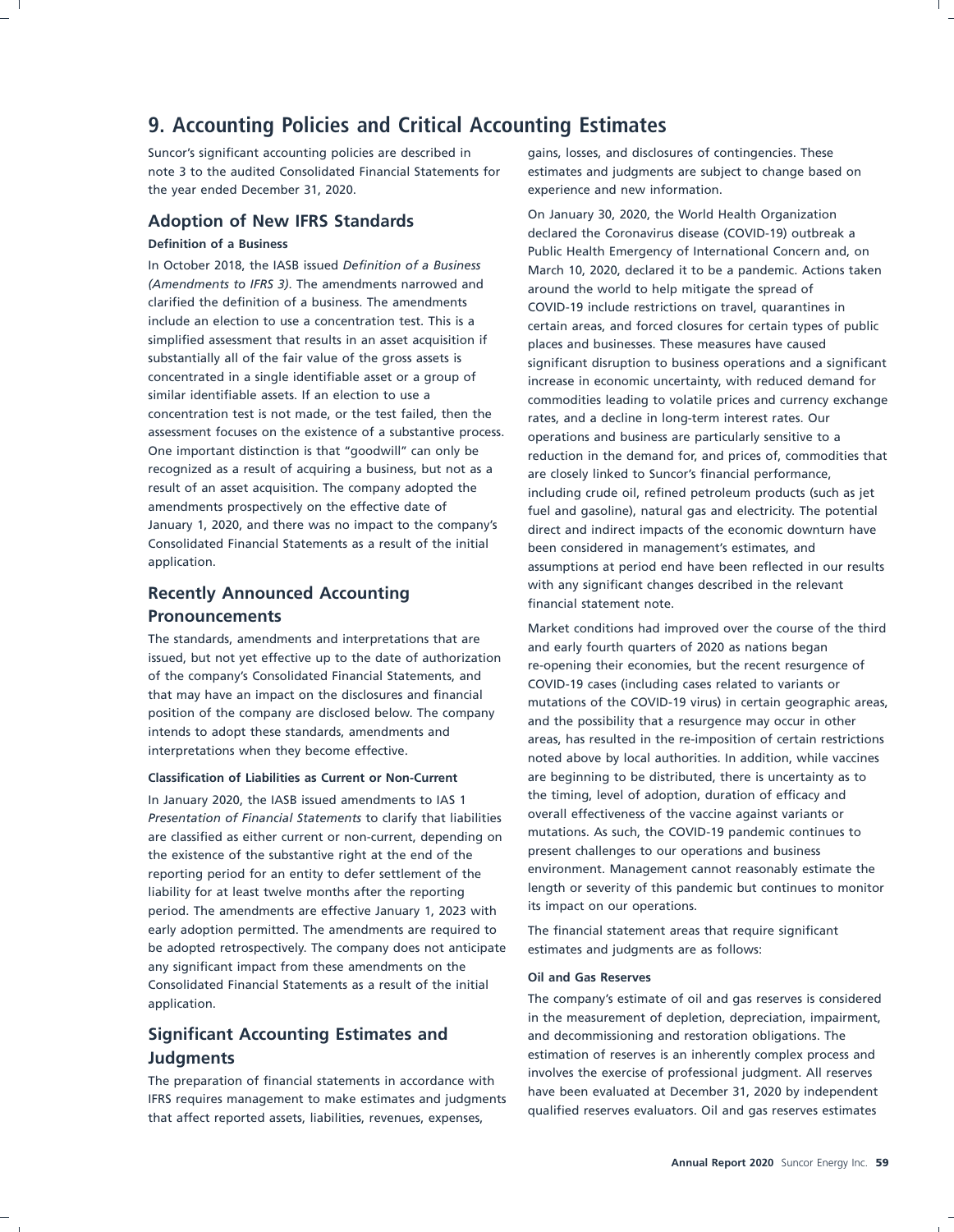are based on a range of geological, technical and economic discount rates, expected production volumes, future projected future commodity prices, engineering data, and margins. In determining the recoverable amount, the timing and amount of future expenditures, all of which management may also be required to make judgments are subject to uncertainty. Estimates reflect market and regarding the likelihood of occurrence of a future event. regulatory conditions existing at December 31, 2020, which Changes to these estimates and judgments will affect the and regulatory conditions and assumptions can materially value. In addition, the evolving worldwide demand for impact the estimation of net reserves. energy and global advancement of alternative sources of

The company is required to apply judgment when amount and could affect the carrying value of the related designating the nature of oil and gas activities as when determining whether the costs of these activities shall uncertain. be expensed or capitalized.

Certain exploration and evaluation costs are initially viable decommissioning and restoration of Exploration and<br>Capitalized with the intent to establish commercially viable exploration accets and Property. Plant and Equip capitalized with the intent to establish commercially viable exaluation assets and Property, Plant and Equipment based<br>
reserves. The company is required to make judgments about an estimated future decommissioning and rest reserves. The company is required to make judgments about on estimated future decommissioning and restoration costs.<br>future events and circumstances and applies estimates to a consequence applies iudement in accessing the resources. The costs are subject to technical, commercial and company's decommissioning and restoration obligations at management review to confirm the continued intent to management review to confirm the continued intent to the end of each reporting period. Management also uses<br>develop the project. Level of drilling success or changes to the subment to determine whether the pattern of the a develop the project. Level of drilling success or changes to fundament to determine whether the nature of the activities<br>project economics, resource quantities, expected production performed is related to decommissioning a techniques, production costs and required capital activities or normal operating activities. expenditures are important judgments when making this determination. Management uses judgment to determine<br>  $\frac{1}{2}$  Actual costs are uncertain and estimates may vary as a result when these costs are reclassified to Property, Plant and<br>Equipment besed an equatal factors, including the ovirtence and the Cortain technologies, the emergence of new Equipment based on several factors, including the existence and the of certain technologies, the emergence of new Equipment based on several factors, including the existence and the emergence of new plans. of reserves, appropriate approvals from regulatory bodies,<br>initially experience, prices and the company's internal and the estimated timing of future decommissioning and joint arrangement partners and the company's internal restoration may change due to certain factors, including project approval process.

generate identifiable cash inflows that are largely<br>
independent of the cash inflows of other assets or groups of<br>
The company provides benefits to employees, including<br> **Employee Future Benefits** to employees, including assets. The allocation of assets into CGUs requires significant<br>independence benefits to employees, including using the allocation of the integration of pensions and other post-retirement benefits. The cost of judgment and interpretations with respect to the integration pensions and other post-retirement benefits. The cost of judgment and interpretations with respect to the integration defined benefit pension plans and other pos between assets, the existence of active markets, similar and process are post-retirement benefits received by employees is estimated based on a process of the way. exposure to market risks, shared infrastructure, and the way actuarial valuation methods that require professional in which management monitors the operations.

impairment and impairment reversal indicators based on levels, the return on plan assets, mortality rates and future various internal and external factors. The medical costs. Changes to these estimates may have a

determined based on the higher of fair value less costs of **Other Provisions** disposal or value-in-use calculations. The key estimates the The determination of other provisions, including, but not<br>
company applies in determining the recoverable amount<br>
imited to provisions for revolty disputes, oper normally include estimated future commodity prices,

factors, including projected future rates of production, operating and development costs, income taxes, and refining could differ significantly from other points in time recoverable amounts of CGUs and individual assets and may throughout the year, or future periods. Changes in market then require a material adjustment to their related carrying **Example 19 oil and Gas Activities**<br> **Oil and Gas Activities** could result in a change in assumptions used in determining the recoverable<br>
The company is required to apply judgment when a smount and could affect the carrin designating the nature of oil and gas activities as assets. The timing in which global energy markets transition<br>exploration, evaluation, development or production, and the same carbon based sources to alternative operay i from carbon-based sources to alternative energy is highly

### **Decommissioning and Restoration Costs**

**Exploration and Evaluation Costs**<br> **Exploration and Evaluation costs are initially**<br> **Exploration and evaluation costs are initially**<br> **Exploration and evaluation costs are initially** future events and circumstances and applies estimates to Management applies judgment in assessing the existence and<br>assess the economic viability of extracting the underlying extent as well as the expected method of reclam assess the economic viability of extracting the underlying extent as well as the expected method of reclamation of the resources. The costs are subject to technical, commercial and expensive decommissioning and restoration performed is related to decommissioning and restoration

reserves life. Changes to estimates related to future expected **Determination of Cash Generating Units (CGUs)** costs, discount rates, inflation assumptions, and timing may A CGU is the lowest grouping of integrated assets that have a material impact on the amounts presented.

judgment. Estimates typically used in determining these Asset Impairment and Reversals **and Sexual Asset Impairment and Reversals** and the state of employee turnover, Management applies judgment in assessing the existence of future claim costs, discount rates, future salary and benefit The recoverable amount of CGUs and individual assets is material impact on the amounts presented.

limited to, provisions for royalty disputes, onerous contracts,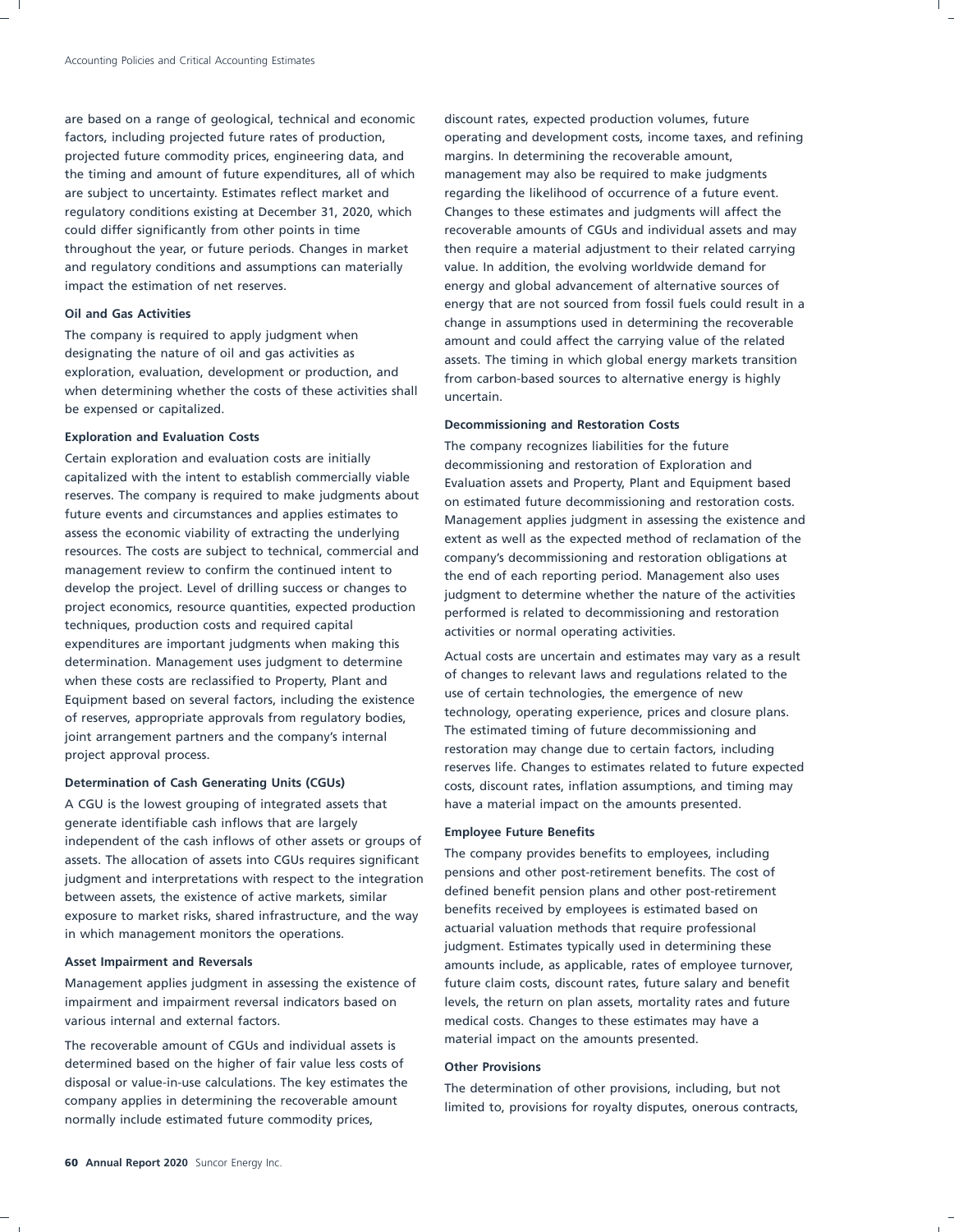litigation and constructive obligations, is a complex process a future outflow of funds to a taxation authority. The the interpretation of laws and regulations, and estimates on to be settled, which requires judgment as to the ultimate the timing and amount of expected future cash flows and outcome. Deferred tax liabilities could be impacted by discount rates. changes in the company's judgment of the likelihood of a

Management evaluates tax positions, annually or when jurisdictions in which the company operates. circumstances require, which involves judgment and could be **Fair Value of Financial Instruments** subject to differing interpretations of applicable tax legislation. The company recognizes a tax provision when a The fair value of a financial instrument is determined, payment to tax authorities is considered probable. However, whenever possible, based on observable market data. If not interpretations of standards may result in changes to those methodologies that utilize observable market data that positions and, potentially, a material increase or decrease in includes forward commodity prices, foreign exchange rates the company's assets, liabilities and net earnings. and interest rates to estimate the fair value of financial

Deferred tax assets are recognized when it is considered details that market participants would utilize in a fair value<br>probable that deductible temporary differences will be recovered in the foreseeable future. To the extent that future taxable income and the application of existing tax **Functional Currency** laws in each jurisdiction differ significantly from the The designation of the functional currency of the company deferred tax assets could be impacted.  $\qquad \qquad \qquad$  on the composition of revenue and costs in the locations in

Deferred tax liabilities are recognized when there are **manuform** which it operates. taxable temporary differences that will reverse and result in

that involves judgment about the outcomes of future events, company records a provision for the amount that is expected **Income Taxes Income Taxes Income Taxes Income Taxes** and **Income Taxes** and the tax laws in the the the tax laws in the the the tax laws in the

the results of audits and reassessments and changes in the available, the company uses third-party models and valuation **Deferred Income Taxes**<br>Deferred **Income Taxes** information, the company incorporates transaction-specific<br>Deferred tax assets are recognized when it is considered<br>details that market participants usual utilize in a fair v measurement, including the impact of non-performance risk.

company's estimate, the ability of the company to realize the and each of its subsidiaries is a management judgment based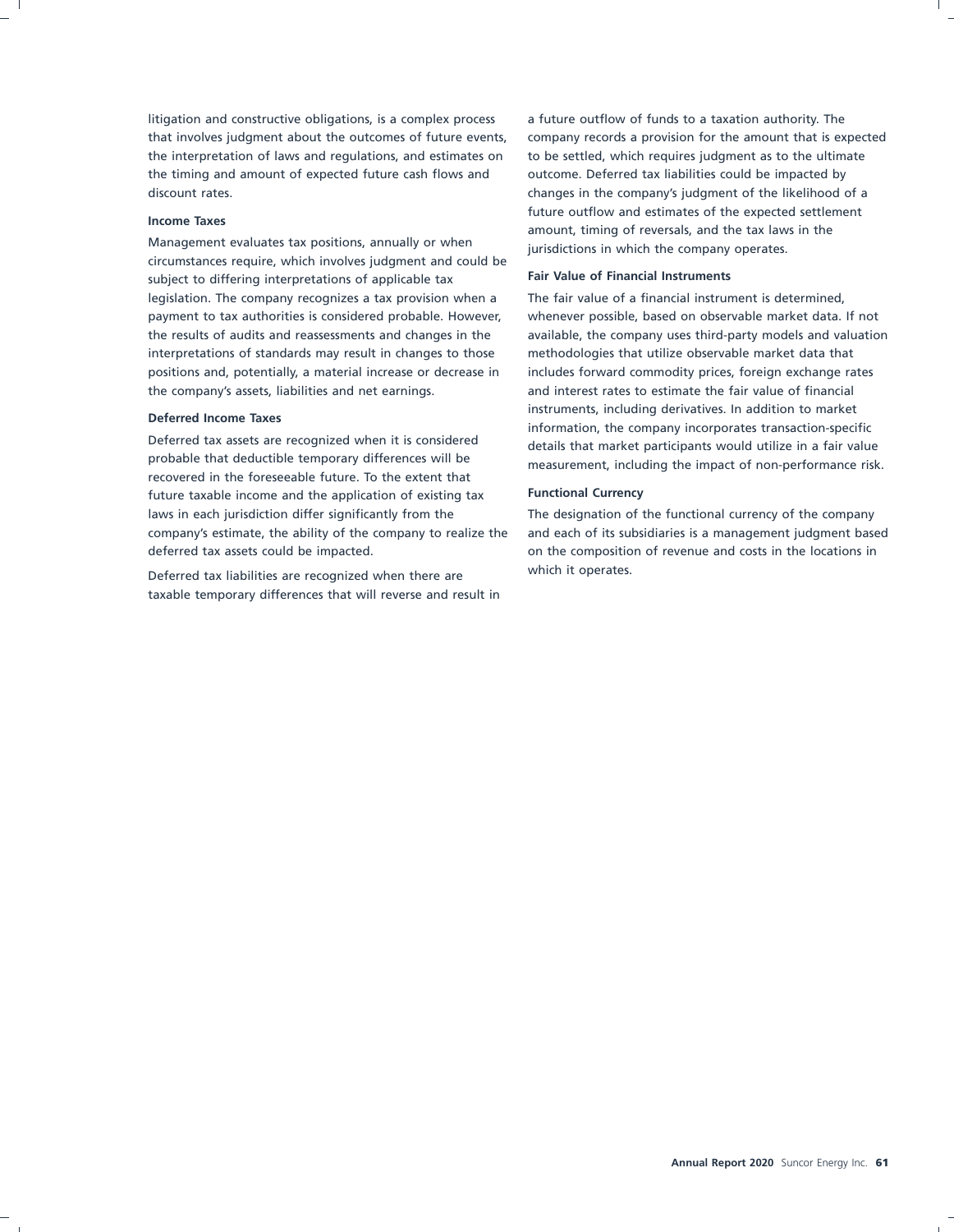### **10. Risk Factors**

Suncor is committed to a proactive program of enterprise such as Suncor. Suncor's production from Oil Sands includes inherent to its assets, activities and operations. Some of are typically more expensive to produce and process. In these risks are common to operations in the oil and gas addition, the market prices for these products may differ industry as a whole, while some are unique to Suncor. The from the established market indices for light and medium realization of any of the following risks could have a grades of crude oil. As a result, the price received for material adverse effect on Suncor's business, financial bitumen and SCO may differ from the benchmark they are condition, reserves and results of operations. The priced against.

processes. The prices for all of these commodities can be an absolut market events and conditions, including excess global influenced by global and regional supply and demand influenced by global and regional supply and demand<br>factors which are factors that are boyond the company's decreased global demand due to the COVID-19 pandemic,

Crude oil prices are also affected by, among other things,<br>
global economic health (particularly in emerging markets),<br>
market access constraints, regional and international supply<br>
market access constraints, regional and between light and heavy grades of crude oil (including **Major Operational Incidents (Safety,** blended bitumen), and between conventional oil and SCO. **Environmental and Reliability)**

Refined petroleum product prices and refining margins are  $\frac{1}{5}$  Each of Suncor's primary operating businesses – Oil Sands, also affected by, among other things, crude oil prices, the  $\frac{1}{5}$  ERP and Refining and Mar also affected by, among other things, crude oil prices, the E&P, and Refining and Marketing – requires significant levels<br>availability of crude oil and other feedstock, levels of refined of investment in the design operati product inventories, regional refinery availability, market decommissioning of facilities, and carries the additional<br>access, marketplace competitiveness, and other local market economic risk associated with operating reli access, marketplace competitiveness, and other local market economic risk associated with operating reliably or enduring<br>factors. Natural gas prices in North America are affected by, a protracted operational outage. The br among other things, supply and demand, and by prices for integration of Suncor's operations adds complexity.<br>alternative energy sources. Decreases in product margins or

In addition, oil and natural gas producers in North America, regulatory approvals and permits, or, in the case of a major<br>and particularly in Canada, may receive discounted prices for a purronmental or safety incident, del and particularly in Canada, may receive discounted prices for environmental or safety incident, delays in resuming normal<br>their production relative to certain international prices, due environmental or safety inits or crim in part to constraints on the ability to transport and sell such the company.<br>products to international markets. A failure to resolve such constraints may result in continued discounted or reduced<br>commodity prices realized by oil and natural gas producers<br>hazards and risks such as, among others, fires (including<br>modity prices realized by oil and natural gas p

risk management intended to enable decision-making significant quantities of bitumen and SCO that may trade at through consistent identification and assessment of risks a discount to light and medium crude oil. Bitumen and SCO

**Volatility of Commodity Prices**<br>
Suncor's financial performance is closely linked to prices for<br>
crude oil in the company's upstream business and prices for<br>
eriod of low and/or volatile commodity prices, particularly<br>
fo

factors, which are factors that are beyond the company's decreased global demand due to the COVID-19 pandemic,<br>control and can result in a high degree of price volatility have caused significant weakness and volatility in have caused significant weakness and volatility in commodity control and can result in a high degree of price volatility.

availability of crude oil and other feedstock, levels of refined of investment in the design, operation, and maintenance and<br>product inventories, regional refinery availability, market decommissioning of facilities, and ca a protracted operational outage. The breadth and level of

alternative energy sources. Decreases in product margins or<br>increases in natural gas prices could have a material adverse<br>effect on Suncor's business, financial condition, reserves and<br>results of operations.<br>results of ope operations, fines, civil suits or criminal charges against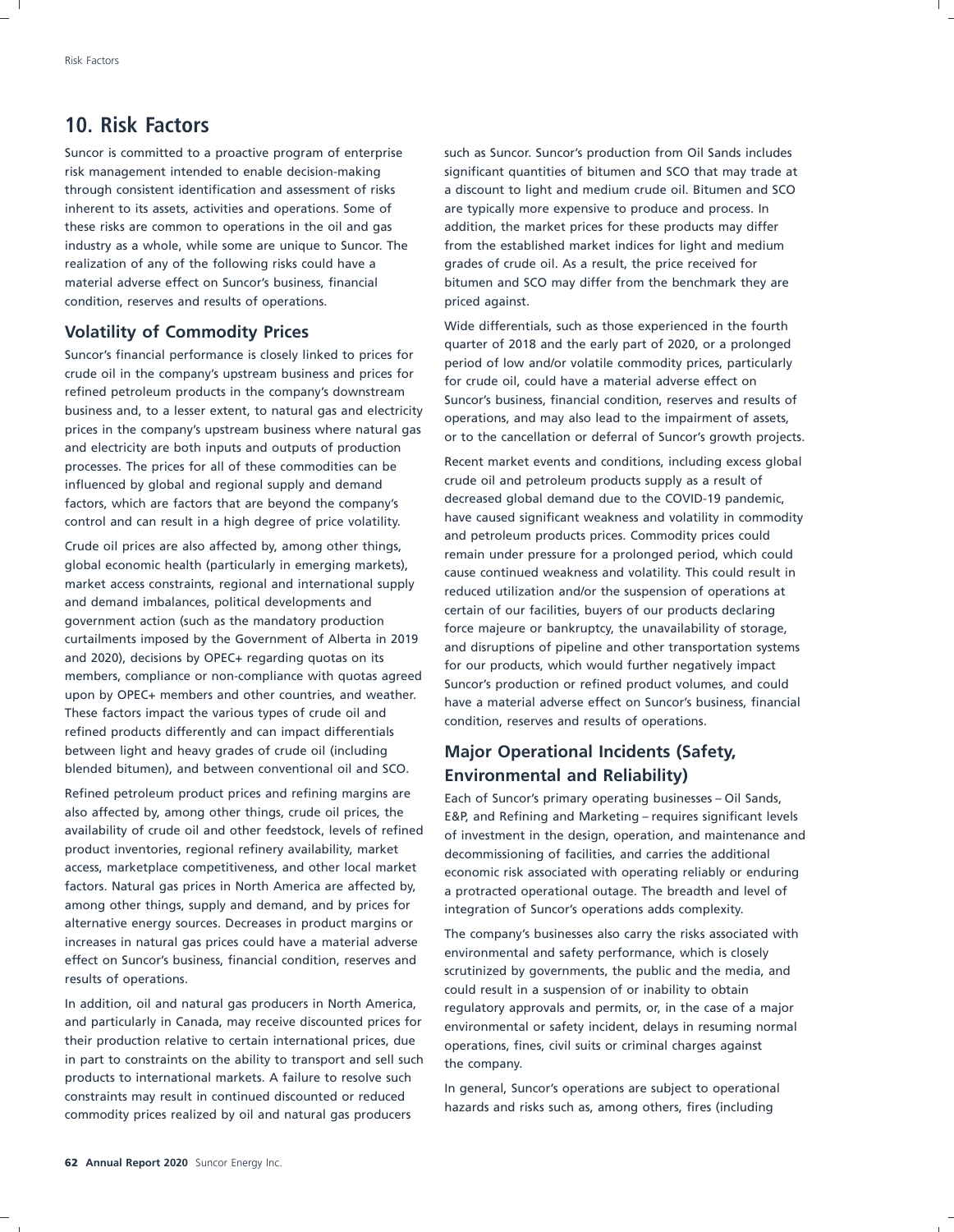forest fires), explosions, blow-outs, power outages, company's equipment, harm to individuals, force a prolonged periods of extreme cold or extreme heat, severe shutdown of facilities or operations, or result in a winter climate conditions, flooding, droughts and other shortage of appropriate equipment or specialists extreme weather conditions, railcar incidents or derailments, exercised to perform planned operations; and the migration of harmful substances such as, among others,<br>oil spills, gaseous leaks or a release of deleterious substances<br>the slight has risks permelly inherent in the energyism of of spills, gaseous leaks or a release of deleterious substances to all of the risks normally inherent in the operation of or tailings into water systems, pollution and other or tailings into water systems, pollution and other<br>environmental risks, and accidents, any of which can<br>environmental risks, and accidents, any of which can environmental risks, and accidents, any or which can<br>interrupt operations or cause personal injury or death, or and the set are duration aloudouse as chutdouse due to Interrupt operations or cause personal injury or death, or loss of production, slowdowns or shutdowns due to damage to property, equipment (including information technology and related data and controls systems), and the quality of feedstock, or other incidents. environment.

The reliable operation of production and processing facilities program, which includes an insurance component, such at planned levels and Suncor's ability to produce higher at planned levels and Suncor's ability to produce higher insurance may not provide comprehensive coverage in all<br>value products can also be impacted by, among other things, all cancers not are all such ricks insurable. The value products can also be impacted by, among other things, circumstances, nor are all such risks insurable. The company<br>failure to follow the company's policies, standards and self-insures some risks, and the sompany's in operating procedures or operate within established does not cover all the costs arising out of the allocation of operating parameters, equipment failure through inadequate maintenance, unanticipated erosion or corrosion of facilities, manufacturing and engineering flaws, and The occurrence of any of the foregoing could have a<br>labour charters are intervaling. The company is also subject material adverse effect on Suncor's business, financi labour shortage or interruption. The company is also subject<br>the approximate or interruption such as solutions treasures treasures and results of operations. to operational risks such as sabotage, terrorism, trespass, theft and malicious software, network or cyberattacks. **Continued Impact of the**

In addition to the foregoing factors that affect Suncor's **COVID-19 Pandemic**<br>business generally, each business unit is susceptible to

- production, slowdowns, shutdowns or restrictions on its suppliers, customers or employees, including the systems, and other risks inherent to oil sands operations; surrounding new variations or mutations of the
- uncertainties associated with drilling for oil and natural actions that have and may be taken by governmental gas, the operation and development of such properties authorities in response thereto, has resulted, and may formations, pressures, or the presence of hydrogen releases, uncontrollable flows of crude oil, natural gas or shortages; reductions in trade volumes; temporary
- Suncor's E&P offshore operations occur in areas subject<br>than a certain number of individuals, shelter-in-place<br>to hurricanes and other extreme weather conditions,<br>such as winter storms, pack ice, icebergs and fog. The<br>oc

equipment failures, unavailability of feedstock, price and

Although the company maintains a risk management Failure to follow the company's policies, standards and self-insures some risks, and the company's insurance coverage<br>operating procedures or operate within established liabilities and risk of loss arising from Suncor operations.

business generally, each business unit is susceptible to<br>additional risks due to the nature of its business, including,<br>among others, the following:<br>outbreak of epidemics, pandemics and other public health Suncor's Oil Sands business is susceptible to loss of crises in geographic areas in which Suncor has operations, ability to produce higher value products, due to the COVID-19 pandemic and the ongoing uncertainty as to the failure of any one or more interdependent component extent and duration of the pandemic, as well as uncertainty • For Suncor's E&P businesses, there are risks and COVID-19 virus. The ongoing COVID-19 pandemic, and and wells (including encountering unexpected continue to result in, among other things, increased volatility<br>
formations, pressures, or the presence of hydrogen in financial markets, commodity prices and foreign currency sulphide), premature declines of reservoirs, sour gas exchange rates; disruptions to global supply chains; labour well fluids and other accidents; operational restrictions and restrictions on gatherings greater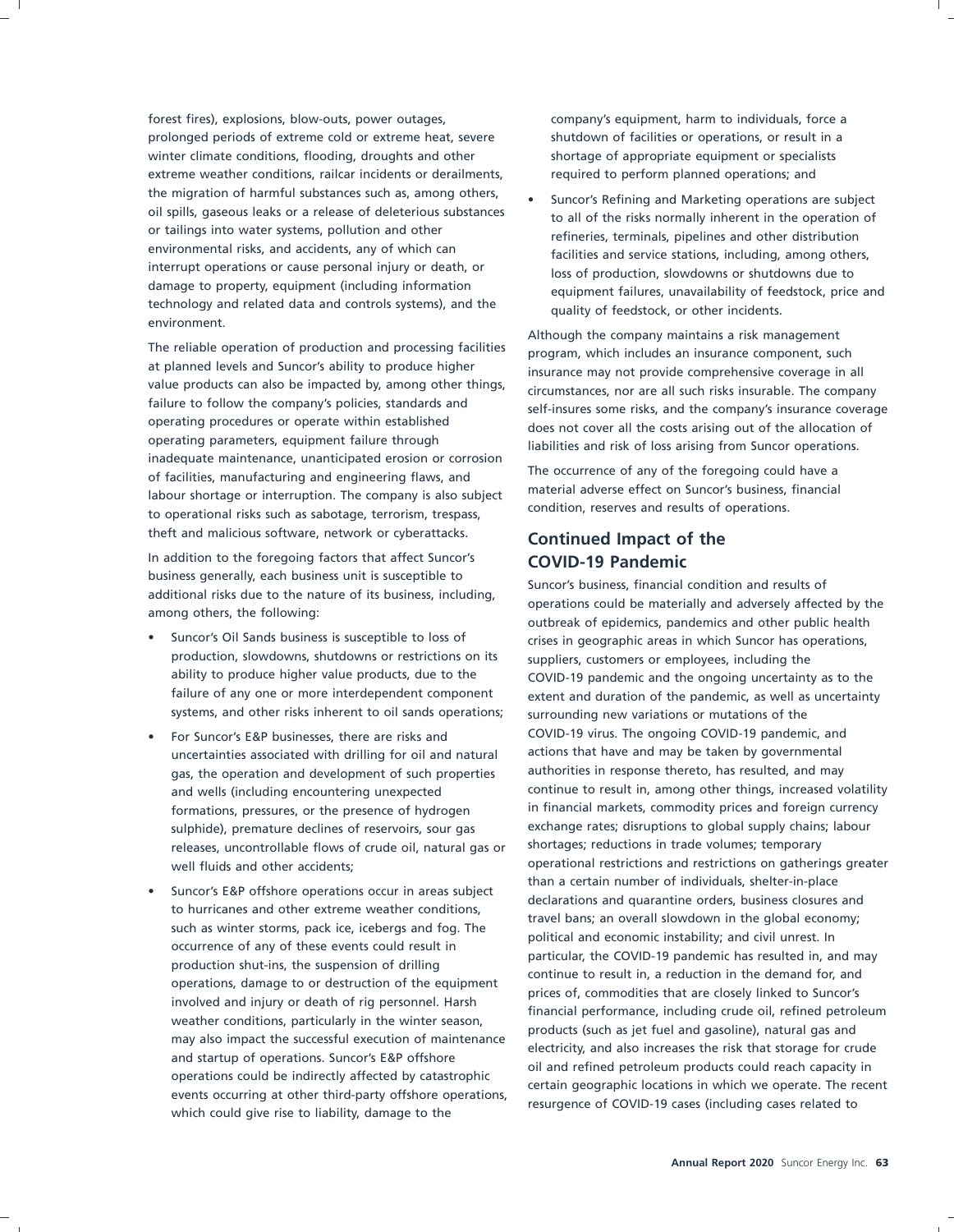variants or mutations of the COVID-19 virus) in certain operations (temporarily or permanently), reputational geographic areas, and the possibility that a resurgence may damage, delays, increased costs, denial of operating and occur in other areas, has resulted in the re-imposition of growth permit applications, censure, liability for cleanup certain restrictions noted above by local authorities. In costs and damages, and the loss of important licences addition, while vaccines are beginning to be distributed, and permits. there is uncertainty as to the timing, level of adoption,<br>duration of efficacy and effectiveness of the vaccine against<br>significant changes to ovisting approximation of the vaccine duration of efficacy and effectiveness of the vaccine against significant changes to existing operations, Suncor must<br>variants or mutations. This continues the risk and uncertainty a htsin unrisus foderal provincial territ variants or mutations. This continues the risk and uncertainty obtain various federal, provincial, territorial, state and<br>as to the extent and duration of the COVID-19 pandemic and servational permits and regulatory propos as to the extent and duration of the COVID-19 pandemic and municipal permits and regulatory approvals, and must also<br>the resultant impact on commodity demand and prices. A the resultant impact on commodity demand and prices. A obtain licences to operate certain assets. These processes can<br>prolonged period of decreased demand for, and prices of, involve among other things, Indigenous and stak prolonged period of decreased demand for, and prices of, involve, among other things, Indigenous and stakeholder<br>these commodities, and any applicable storage constraints, involve, anonymetristic environmental in these commodities, and any applicable storage constraints, consultation, government intervention, environmental impact<br>could also result in us voluntarily curtailing or shutting in could also result in us voluntarily curtailing or shutting in assessments and public hearings, and may be subject to production and a decrease in our refined product volumes production and a decrease in our refined product volumes conditions, including security deposit obligations and other<br>and refinery utilization rates, which could adversely impact commitments. Compliance can also be effecte and refinery utilization rates, which could adversely impact commitments. Compliance can also be affected by the loss of our business, financial condition and results of operations. Suncor is also subject to risks relating to the health and auditing. safety of our people, as well as the potential for a slowdown or temporary suspension of our operations in locations Failure to obtain, comply with, satisfy the conditions of or<br>imported by an outbreak Sush a suspension in operations maintain regulatory permits, licences and approval impacted by an outbreak. Such a suspension in operations in all maintain regulatory permits, licences and approvals, or impacted by a suspension in operations is a substantial failure to obtain them on a timely basis or on failure to obtain them on a timely basis or on s<br>recense to the COVD 10 pendemic This could penetically terms, could result in prosecution, fines, delays, terms, could result in prosecution, fines, delays,<br>impact Supervice production or refined product volumes and abandonment or restructuring of projects, impacts to impact Suncor's production or refined product volumes and<br>refinent utilization rates for a sustained period of time all of production, reputational damage, and increased costs, all of production, reputational damage, and increased costs, and increased costs, and increased costs, and increased costs, and increased costs, and increased costs, and increased costs, and the matrice period of time, all of the which could have a material adverse effect on Suncor's which could have a material adverse effect on Suncort which could have a material adverse effect on Suncortines business, financial condition and results of operations.

territorial, state and municipal laws in numerous countries. Intrastructure provide a portion of Suncor's terminal in the company is also subject to require and intervention. The company is also subject to regulation and intervention by governments in oil and gas industry matters, such as, Changes in government policy, regulation or other laws, or among others, land tenure, royalties, taxes (including income the interpretation thereof, or opposition to Suncor's projects taxes), government fees, production rates (including or third-party pipeline and infrastructure projects that delays restrictions on production such as the mandatory production or prevents necessary permits or regulatory approvals, or curtailments imposed by the Government of Alberta in 2019 which makes current operations or growth projects less and 2020), environmental protection, water, wildlife, fish, air profitable or uneconomic could materially impact Suncor's quality, safety performance, the reduction of GHG and other operations, existing and planned projects, financial emissions, the export of crude oil, natural gas and other condition, reserves and results of operations. Obtaining products, interactions with foreign governments, the necessary approvals or permits has become more difficult awarding or acquisition of exploration and production rights, due to increased public opposition and Indigenous oil sands leases or other interests, the imposition of specific consultation requirements as well as increased political drilling obligations, control over the development, involvement. The federal government's *Impact Assessment* reclamation and abandonment of fields and mine sites, mine *Act* (IAA) (formerly Bill C-69) also came into force in financial security requirements, approval of logistics August 2019 and will impact whether, and the manner in infrastructure, and possibly expropriation or cancellation of which, large energy projects are approved. The IAA process contract rights. As part of ongoing operations, the company could also result in significant delays in, or challenges is also required to comply with a large number of obtaining, necessary approvals, additional compliance costs, environmental health and safety regulations under a variety impacts to staffing and resource levels, and also increase of Canadian, U.S., U.K., Norwegian and other foreign, exposure to other risks to Suncor's business, including permit federal, provincial, territorial, state and municipal laws and approvals, and project development and execution, all of regulations. Failure to comply with applicable laws and which could have a material adverse effect on Suncor's regulations may result in, among other things, the business, financial condition, reserves and results imposition of fines and penalties, production constraints, a of operations. compulsory shutdown of facilities or suspension of

skilled staff, inadequate internal processes and compliance

operations. Suncor's businesses can also be indirectly **Government/Regulatory Policy** impacted by a third party's inability to obtain regulatory Suncor's businesses operate under federal, provincial, approval for a shared infrastructure project or a third-party<br>Suncor's businesses operate under the numerous countries infrastructure project on which a portion of Sun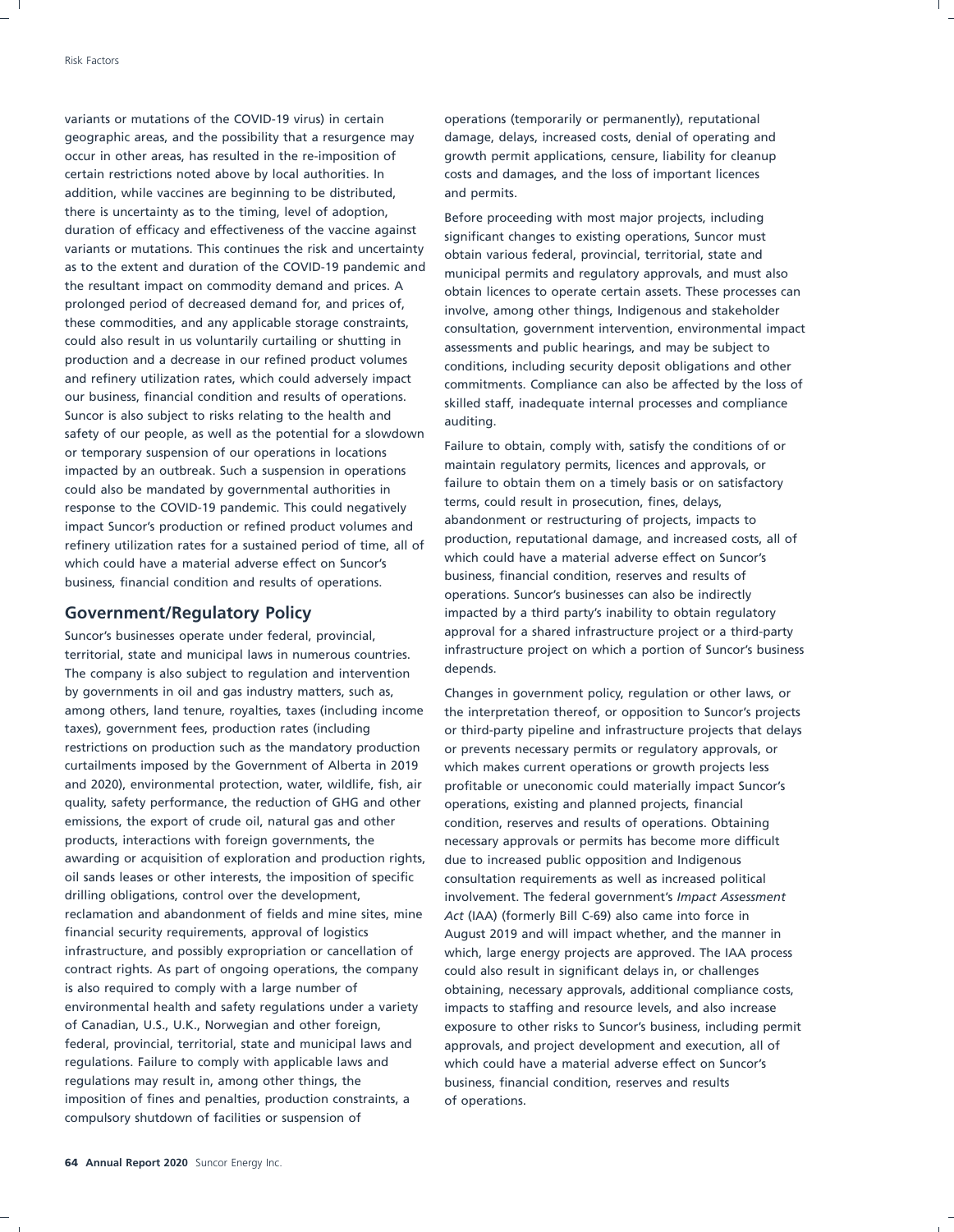Public support for climate change action and receptivity to<br>alternative or renewable energy technologies has grown in to Suncor. recent years. Governments in Canada and around the world Suncor continues to monitor the international and domestic adopting ambitious emissions reduction targets and that GHG regulations and targets will continue to become supporting legislation, including measures relating to carbon more stringent, and while Suncor continues its efforts to pricing, clean energy and fuel standards, and alternative reduce the intensity of its GHG emissions, the absolute GHG energy incentives and mandates. There has also been emissions of the company may rise as a result of growth, increased activism and public opposition to fossil fuels, and mergers and acquisition activities and changes in future oil sands in particular. operatorship of Syncrude assets. Increases in GHG emissions

Changes to environmental regulations, including regulation impact could be material.<br>relating to climate change, could impact the demand for the Fresh diamation of the company's products, or could require increased capital<br>expenditures, operating expenses, abandonment and<br>reclamation obligations and distribution costs. These<br>potential added costs may not be recover Such regulatory changes could necessitate that Suncor **Greenhouse Gas (GHG) Emissions and** develop new technologies or pursue growth in other energy **Fourage CHS** develop new technologies or pursue growth in other energy **Targets**<br>products in addition to Suncor's existing products. Such an approximate a sustainability goals, Suncor has committed to technology development or growth projects could require a<br>significant investment of capital and resources and any delay reducing the GHG emissions intensity of its operations by reducing the GHG emissions intensity of its operations by significant investment of capital and resources, and any delay<br>in or failure to identify develop and deploy such significantly by 2030 (based on a 2014 baseline yea in or failure to identify, develop and deploy such a 2014 based on a 2014 baseline year). Our ability to include the such that in the set of the set of the set of the set of the set of the set of the set of the set of the technologies or obtain regulatory approvals for these these these of our SHG emissions on both an absolute basis and in<br>technology projects could prevent Supcor from obtaining respect of our 2030 emissions intensity reduct technology projects could prevent Suncor from obtaining respect of our 2030 emissions intensity reduction target is<br>technology projects could prevent Suncor from obtaining subject to numerous risks and uncertainties, and o regulatory approvals for projects or being able to successfully taken in implementing these objectives may also expose us<br>emissions requilations in the jurisdictions in which Suncor to certain additional and/or heightened financial and emissions regulations in the jurisdictions in which Suncor and the certain additions regulations in the jurisdictions in which Suncor to compate operational risks. operates may also make it difficult for Suncor to compete with companies operating in other jurisdictions with less A reduction in GHG emissions relies on, among other things, costly regulations. In addition, legislation or policies that our ability to implement and improve energy efficiency at all limit the purchase of production from the oil sands may be of our facilities, future development and growth adopted in domestic and/or foreign jurisdictions, which, in opportunities, development and deployment of new turn, may limit the world market for Suncor's upstream technologies, investment in low-carbon power and transition production and reduce the prices the company receives for to low-carbon fuels. In the event that we are unable to its petroleum products, and could result in delayed implement these strategies and technologies as planned development, stranded assets or the company being unable without negatively impacting our expected operations or to further develop its hydrocarbon resources. The complexity,

**Carbon Risk** breadth and velocity of changes in GHG emissions<br> **Carbon Risk** breadships the potential impact

have responded to these shifting societal attitudes by efforts to address climate change. While it currently appears Existing and future laws and regulations in support of a<br>
transition to low-carbon energy and climate change action<br>
is also a risk that Suncor could face litigation initiated by<br>
may impose significant constraints on foss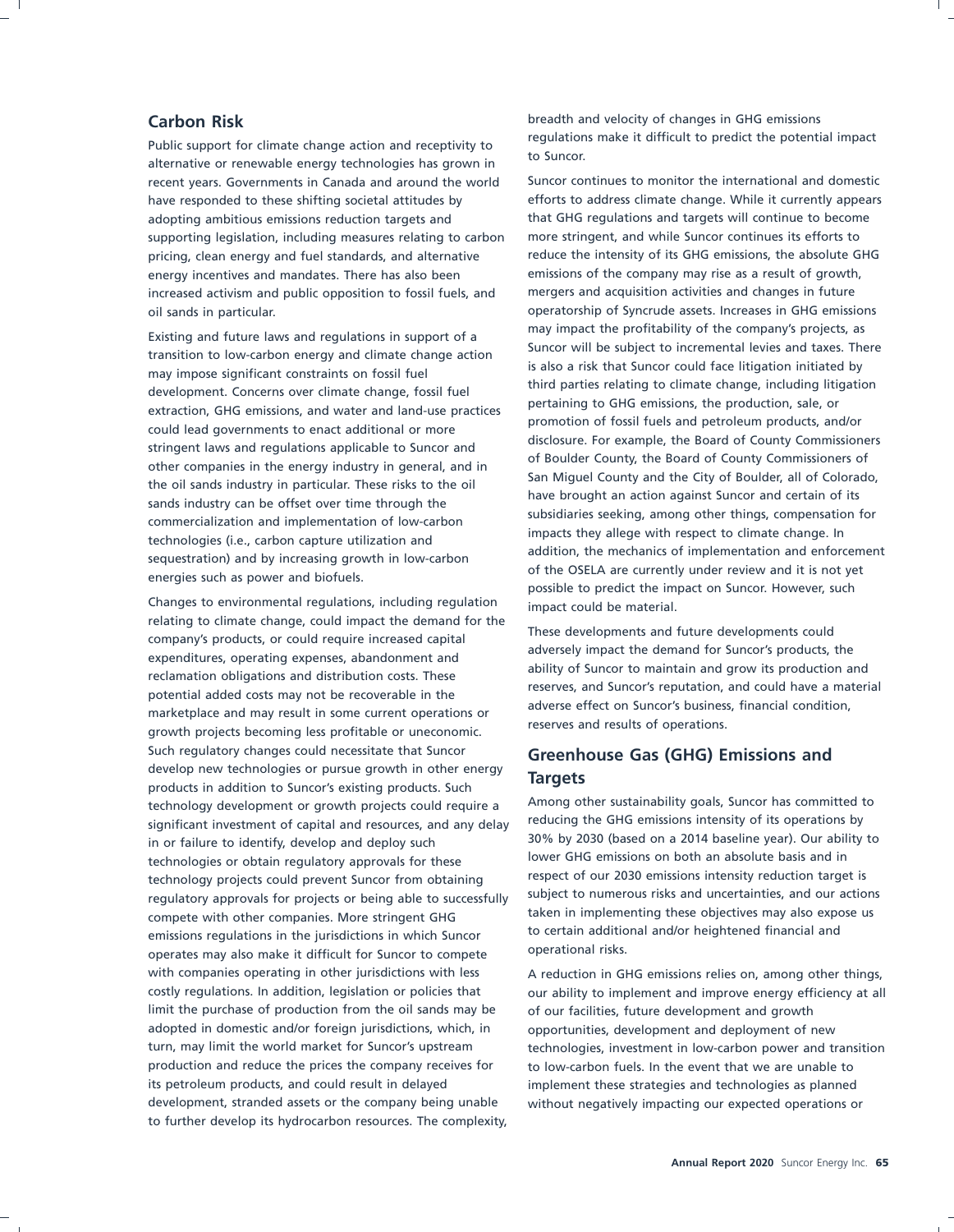business plans, or in the event that such strategies or permit such water release. The absence of effective technologies do not perform as expected, we may be unable government regulations in this area could impact our to meet our GHG targets or goals on the current timelines, operations and the success and timing of closure and or at all. reclamation plans, which could have a material adverse

target and goals could require significant capital expenditures and resources, with the potential that the costs **Alberta's Land-Use Framework (LARP)** required to achieve our target and goals materially differ The implementation of, and compliance with, the terms of from our original estimates and expectations, which from our original estimates and expectations, which the LARP may adversely impact Suncor's current properties<br>differences may be material. In addition, while the intent is differences may be material. In addition, while the intent is and projects in northern Alberta due to, among other things, to improve efficiency and increase the offering of to improve efficiency and increase the offering of the environmental limits and thresholds. The impact of the LARP<br>low-carbon energy, the shift in resources and focus towards and surror's energings may be outside of the se low-carbon energy, the shift in resources and focus towards on Suncor's operations may be outside of the control of the control of the control of the control of the control of the control of the control of the emissions re emissions reduction could have a negative impact on our company, as Suncor's operations could be impacted as a<br>contraction operation in the overall final cost of investing in and operating results. The overall final cost of investing in and result of restrictions imposed due to the cumulative impact<br>implementing an emissions intensity reduction strategy and reduced and post-onerators in the area an implementing an emissions intensity reduction strategy and of development by the other operators in the area and not<br>technologies in furtherance of such strategy, and the cololy in relation to Super is direct impact. The u technologies in furtherance of such strategy, and the solely in relation to Suncor's direct impact. The uncertainty<br>resultant change in the deployment of our resources and express in Suncer's future development and existin resultant change in the deployment of our resources and of changes in Suncor's future development and existing<br>focus, could have a material adverse effect on Suncor's and approximate as a small of the LAPD and factory and focus, could have a material adverse effect on Suncor's operations required as a result of the LARP, and/or any<br>business, financial condition, reserves and results business, financial condition, reserves and results updates or changes to the LARP, could have a material of operations.

### reserves and results of operations. **Environmental Compliance**

Regulator's Tailings Directive to seek approval for its updated from AEP to provide domestic and utility water for the fluid tailings management plans. If a mine fails to meet a company's Oil Sands business. Water licences, like all condition of its approved plan, the applicable company could regulatory approvals, contain conditions to be met in order be subject to enforcement actions, including being required to maintain compliance with the licence. There can be no to curtail production, and financial consequences, including assurance that the licences to withdraw water will not be being subject to a compliance levy or being required to post rescinded or that additional conditions will not be added. It additional security under the MFSP. The full impact of the is also possible that regional water management approaches TMF, the Tailings Directive and updates to the dam may require water-sharing agreements between regulations, including the financial consequences of stakeholders. In addition, any changes or expansions of the exceeding compliance levels, is not yet fully known, as company's projects may rely on securing licences for certain associated policy updates and regulation updates are additional water withdrawal, and there can be no assurance still under development. Such updates could also restrict the that these licences will be granted in a timely manner or technologies that the company may employ for tailings that they will be granted on terms favourable to Suncor. management and reclamation, which could adversely impact There is also a risk that future laws or changes to existing the company's business plans. There could also be risks if the laws or regulations relating to water access could cause company's tailings management operations fail to operate as capital expenditures and operating expenses relating to anticipated. The occurrence of any of the foregoing could water licence compliance to increase. The occurrence of any have a material adverse effect on Suncor's business, financial of the foregoing could have a material adverse effect on condition, reserves and results of operations. Suncor's business, financial condition, reserves and results

of operations. In addition, an integrated water management approach to support operations and successful reclamation and closure **Species at Risk Act** requires the release of treated oil sands mine water to the Woodland caribou have been identified as "threatened"<br>environment, which is not currently permitted for oil sands and a reader the Species at Pick Act (Canada). I environment, which is not currently permitted for oil sands under the *Species at Risk Act* (Canada). In response to the mines under existing laws. A Federal Oil Sands Mine Effluent Government of Canada's Recovery Strategy for Woodland<br>Regulation is under development and existing provincial Caribou provincial caribou range plans are being do Regulation is under development and existing provincial Caribou, provincial caribou range plans are being developed.<br>Water release guidelines are being updated. There is no support has existing planned and potential future water release guidelines are being updated. There is no Suncor has existing, planned and potential future projects<br>Suncor has existing, planned and potential future projects of the care of the settle is a settle that the d certainty as to when regulations authorizing such water within caribou ranges in Alberta. The development and<br>
release would be enacted, the content of any such implementation of range plans in these areas may have release would be enacted, the content of any such implementation of range plans in these areas may have an<br>regulations, and the ability of and timing for the company impact on the pass and amount of development in these regulations, and the ability of and timing for the company impact on the pace and amount of development in these<br>to obtain the required approvals under such requlations to are and could potentially increase certs for recto

In addition, achieving our GHG emissions intensity reductions effect on Suncor's business, financial condition, reserves and In addition, reserves and In addition, reserves and In additions in the United States of examples

adverse effect on Suncor's business, financial condition,

### **Tailings Management and Water Release Alberta Environment and Parks (AEP) Water Licences**

Each oil sands mine is required under the Alberta Energy Suncor currently relies on water obtained under licences

areas and could potentially increase costs for restoration or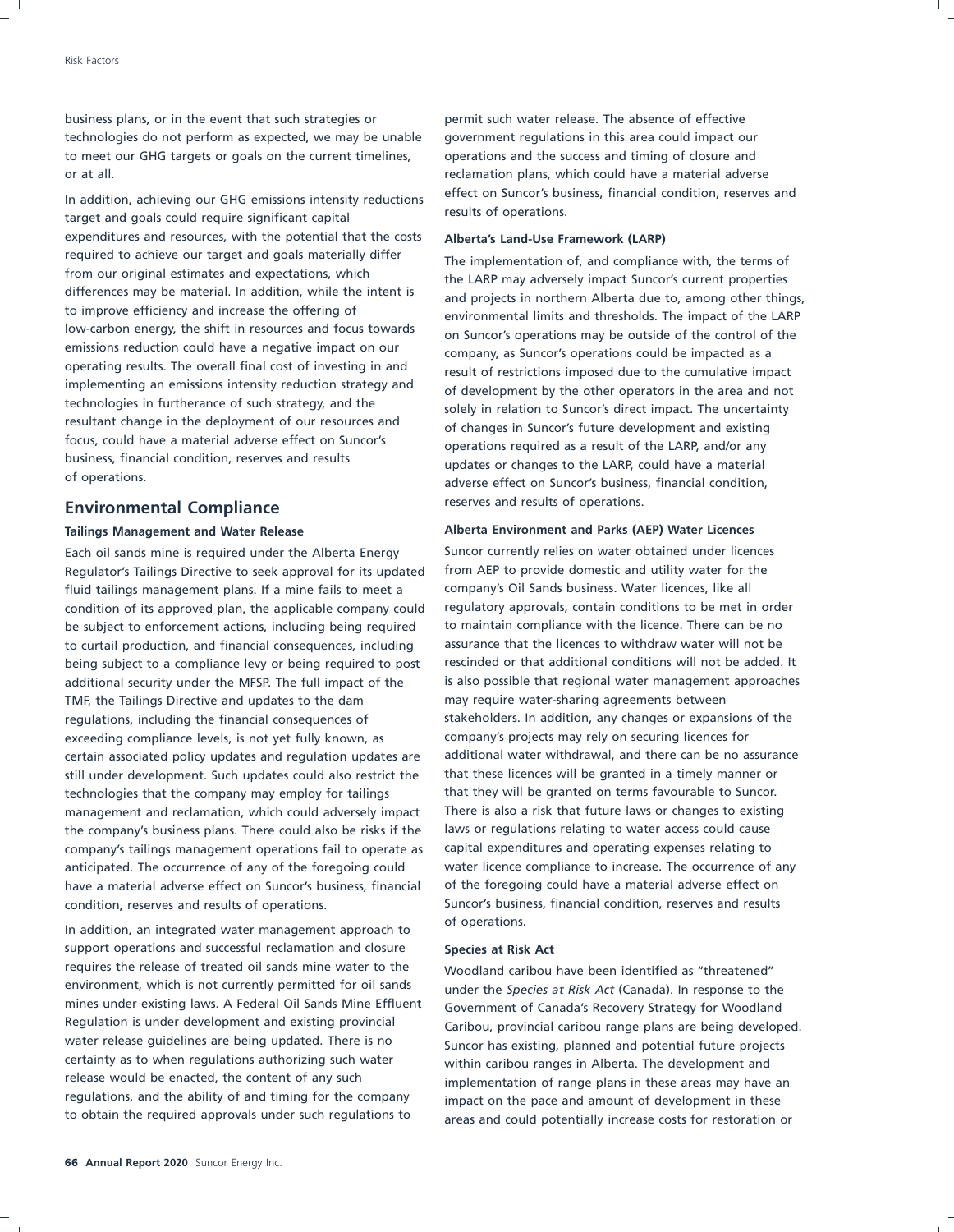effect on Suncor's business, financial condition, reserves and of operations. results of operations.

A number of Canadian federal, provincial and U.S. state air computer hardware, software and networked systems,<br>quality regulations and frameworks are in place currently including the systems of cloud providers and third pa quality regulations and frameworks are in place currently including the systems of cloud providers and third parties<br>and being developed, changed and/or implemented, which which suppor conducts business. Digital transforma and being developed, changed and/or implemented, which with which Suncor conducts business. Digital transformation<br>could have an impact on the company's existing operations continues to increase the number of and complexit and planned projects including by, among other things, systems. In the ordinary course of Suncor's business, Suncor<br>requiring the company to invest additional capital or incuration collects and stores sensitive data includ additional operating and compliance expenses, including, property, proprietary business information and personal<br>among other things, potentially requiring the company to information of the company's employees and retail among other things, potentially requiring the company to information of the company's employees and retail<br>
retrofit equipment to meet new requirements and increase retrofit equipment to meet new requirements and increase customers. Suncor's operations are also dependent upon a<br>monitoring and mitigation plans. The full impact of these large and complex information framework. Sunces re monitoring and mitigation plans. The full impact of these large and complex information framework. Suncor relies on<br>regulations and frameworks is not yet known; however, they industry accepted security measures, controls a regulations and frameworks is not yet known; however, they industry accepted security measures, controls and technology<br>could have a material adverse effect on Suncor's business, the protect Suncor's information systems an could have a material adverse effect on Suncor's business, to protect Suncor's information systems and securely<br>
financial condition, reserves and results of operations.<br>
maintain confidential and proprietary information s

The markets for bitumen blends or heavy crude oil are more<br>Insited then these for light crude oil making them more all natural disasters and acts of war. Although the company limited than those for light crude oil, making them more<br>susceptible to supply and domand changes and imbalances and intialins a risk management program, which includes an susceptible to supply and demand changes and imbalances and imaintains a risk management program, which includes an succeptible to supply and demand changes and imbalances and insurance component that may provide coverage control systems, the company does not maintain stand-<br>the refined product viold and the bigher cost to transport of the lower insurance. Furthermore, not all cyber risks are the refined product yield and the higher cost to transport cyber insurance. Furthermore, not all cyber risks are<br>the magnetic and the principle and this price insurable. As a result, Suncor's existing insurance may not the more viscous product on pipelines, and this price<br>alifferential see he emplified due to supply and demand<br>provide adequate coverage for losses stemming from a differential can be amplified due to supply and demand

including the lack of new pipelines due to an inability to Any such attack, breach, access, disclosure or loss of secure required approvals and negative public perception. In and information could recult in local claims or secure required approvals and negative public perception. In information could result in legal claims or proceedings,<br>order to secure future market access, financial commitments order to secure future market access, financial commitments liability under laws that protect the privacy of personal could be made for projects that do not proceed. There is a could be made for projects that do not proceed. There is a information, regulatory penalties, disruptions to Suncor's risk that constrained market access for oil sands production, approximation dereased performance and pro risk that constrained market access for oil sands production, operations, decreased performance and production,<br>growing inland production and refinery outages could create increased certs and damage to Sunser's reputation, widening differentials that could impact the profitability of<br>product sales. Market access for refined products may also be<br>consequences to Supper or third parties, which could be constrained by insufficient takeaway capacity, which could material adverse effect on Suncor's business, financial create a supply/demand imbalance. The occurrence of any of condition and results of operations. the foregoing could have a material adverse effect on the

offsetting requirements, which could have a material adverse company's business, financial condition, reserves and results

### **Digital and Cybersecurity**

**Air Quality Management**<br>A number of Canadian federal, provincial and U.S. state air<br>A number of Canadian federal, provincial and U.S. state air<br>A number of Canadian federal, provincial and U.S. state air<br>A number of Canad could have an impact on the company's existing operations continues to increase the number of, and complexity of, such<br>and planned projects including by, among other things, such and the ordinary course of Suncor's busines collects and stores sensitive data, including intellectual maintain confidential and proprietary information stored on Alberta Wetland Policy<br> **Alberta Wetland Policy**<br> **Alberta Wetland Policy**<br> **Alberta Wetland Policy**<br> **Alberta Wetland Policy**<br> **Alberta Wetland Policy**<br> **Alberta Wetland Policy**<br> **Alberta Wetland Policy**<br> **Alberta Wetland** Pursuant to the Alberta Wetland Policy, development in<br>
wetland areas may be obligated to avoid wetlands or<br>
mitigate the development's effects on wetlands or<br>
mitigate the development's effects on wetlands. Certain<br>
Sunco **Market Access**<br>The market fact hit was blands as began stude all are more employee error, malfeasance or other disruptions, including insurance component that may provide coverage for the (whether as a result of the availability, proximity, and capacity of pipeline facilities, railcars, or otherwise). Heavy operational impacts from an attack to, or breach of, Suncor's capacity of pipeline facilities, railcars, or otherwise). Heavy operational impacts from an atta information technology and infrastructure, including process crude oil generally receives lower market prices than light cyberattack to, or breach of, its information technology and imbalances. infrastructure. Any such attack or breach could compromise Market access for Suncor's oil sands production may be Suncor's networks, and the information Suncor stores could<br>
constrained by insufficient pipeline takeaway capacity, be accessed published disclosed lest stelen or comp be accessed, publicly disclosed, lost, stolen or compromised. increased costs, and damage to Suncor's reputation, physical consequences to Suncor or third parties, which could have a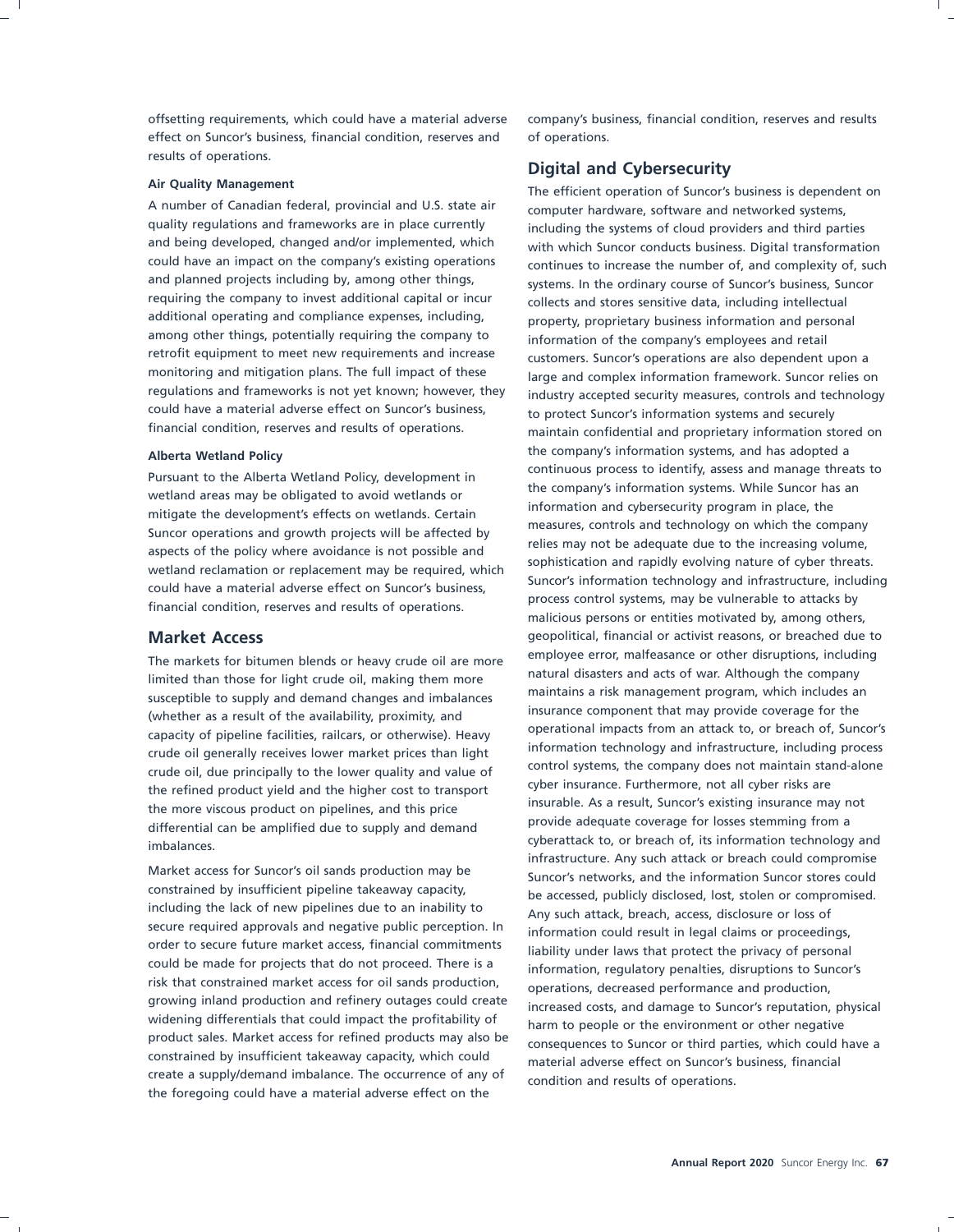The global petroleum industry is highly competitive in many aspects, including the exploration for and the development<br>of new sources of supply, the acquisition of crude oil and<br>natural gas interests, and the refining, distribution and<br>marketing of refined petroleum products. Sunco industries in supplying energy, fuel and related products to Project development and execution risk consists of four consumers. The increasing volatility of the political and social related primary risks: landscape at provincial, federal, territorial, state, municipal • Development – a failure to select the right projects and and international levels adds complexity. in the state of the identify effective scope and solution;

For Suncor's Oil Sands and E&P businesses, it is difficult to **•** Engineering – a failure in the specification, design or assess the number, level of production and ultimate timing technology selection; of all potential new projects or when existing production<br>
levels may increase. Although current commodity pricing and<br>
increased regulatory requirements have slowed certain larger<br>
projects in the short term, an increase may have an impact on regional infrastructure, including • Commissioning and startup – a failure of the facility to pipelines, and could place stress on the availability and cost meet agreed performance targets, including operating of all resources required to build and run new and existing costs, efficiency, yield and maintenance costs.

expects that fluctuations in demand for refined products, regulation and public expectations in relation to the impact margin volatility and overall marketplace competitiveness of oil sands development on the environment, which could<br>will continue. In addition, to the extent that the company's significantly impact the company's ability to will continue. In addition, to the extent that the company's from either cost and/or selling price fluctuations. venture assets; the accuracy of project cost and schedule

Security threats and terrorist or activist activities may impact<br>
Suncor's personnel, which could result in injury, death,<br>
extortion, hostage situations and/or kidnapping, including<br>
unlawful confinement. A security threa operated by Suncor could result in the interruption or The occurrence of any of the foregoing could have a cessation of key elements of Suncor's operations and may material adverse effect on Suncor's business, financial result in property damage. Outcomes of such incidents could condition, reserves and results of operations.

**Competition**<br> **Competition**<br> **Condition, reserves and results of operations.** 

- 
- 
- 
- 

oil sands operations. Project development and execution can also be impacted by, For Suncor's Refining and Marketing business, management among other things, the effect of changing government downstream business unit participates in new product necessary environmental and other regulatory approvals; the markets, it could be exposed to margin risk and volatility complexity and diversity of Suncor's portfolio, including joint There is a risk that increased competition could cause costs<br>to increase, put further strain on existing infrastructure and<br>cause margins for refined and unrefined products to be<br>volatile, and impact demand for Suncor's pr **Security and Terrorist Threats** environments and confined construction areas; the environments and integration of new facilities within the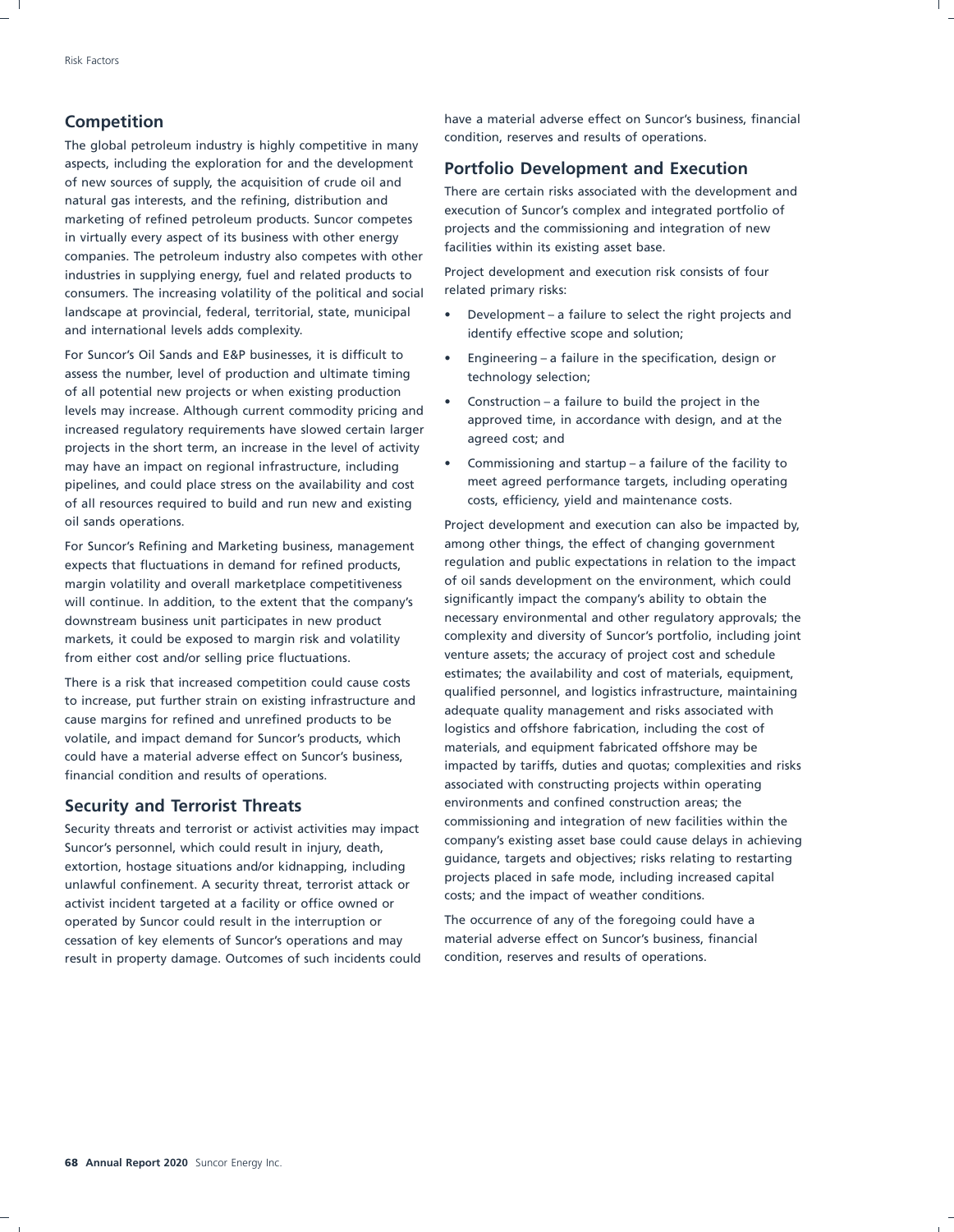There are risks associated with sustainability, growth and other capital projects that rely largely or partly on new These co-owners may have objectives and interests that do technologies and the incorporation of such technologies into not coincide with and may conflict with Suncor's interests. new or existing operations, including that the results of the Major capital and operating expenditure decisions affecting application of new technologies may differ from simulated, joint arrangements may require agreement among the test or pilot environments, or that third-party intellectual co-owners, while certain operational decisions may be made property protections may impede the development and solely at the discretion of the operator of the applicable incorporating new technologies cannot be assured. consensus with respect to major decisions concerning the Advantages accrue to companies that can develop and adopt direction and operation of the assets and the development emerging technologies in advance of competitors. The of projects, no assurance can be provided that the future inability to develop, implement and monitor new demands or expectations of the parties relating to such technologies may impact the company's ability to develop its assets and projects will be met satisfactorily or in a timely new or existing operations in a profitable manner or comply manner. Failure to satisfactorily meet demands or with regulatory requirements, which could have a material expectations by all of the parties may affect the company's adverse effect on Suncor's business, financial condition, participation in the operation of such assets or in the reserves and results of operations. The such as the company's ability to development of such projects, the company's ability to

In order to achieve Suncor's business objectives, the company disputes may arise pertaining to the timing, scope, funding time, deliver growth and sustaining projects safely, on being jointly developed. budget and on schedule. The ability to achieve these two<br>sets of objectives is critically important for Suncor to deliver and paterial advance offect on Suncor's business financial value to shareholders and stakeholders. These ambitious condition, reserves and results of operations. business objectives compete for resources, and may negatively impact the company should there be inadequate **Financial Risks** consideration of the cumulative impacts of prior and parallel **Access to Capital**<br>initiatives on people, processes and systems. The initiatives on people, processes and systems. The<br>
establishment of the Transformation Management Office to<br>
support Suncor expects that future capital expenditures will be<br>
support Suncor's digital transformation is expec

**Technology Risk** and risk management practices, the approval of other<br> **The and risk management practices**, the approval of other<br> **Participants**, and the selection of technology.

implementation of new technology. The success of projects assets. While joint venture counterparties may generally seek obtain or maintain necessary licences or approvals, or the **Cumulative Impact and Pace of Change** timing for undertaking various activities. In addition, must operate efficiently, reliably and safely, and, at the same and/or capital commitments with respect to projects that are

material adverse effect on Suncor's business, financial

**Joint Arrangement Risk** and the company's securities in particular. Investors and<br>
Suncor has entered into joint arrangements and other<br>
contractual arrangements with thin parties, including<br>
correction arrangements with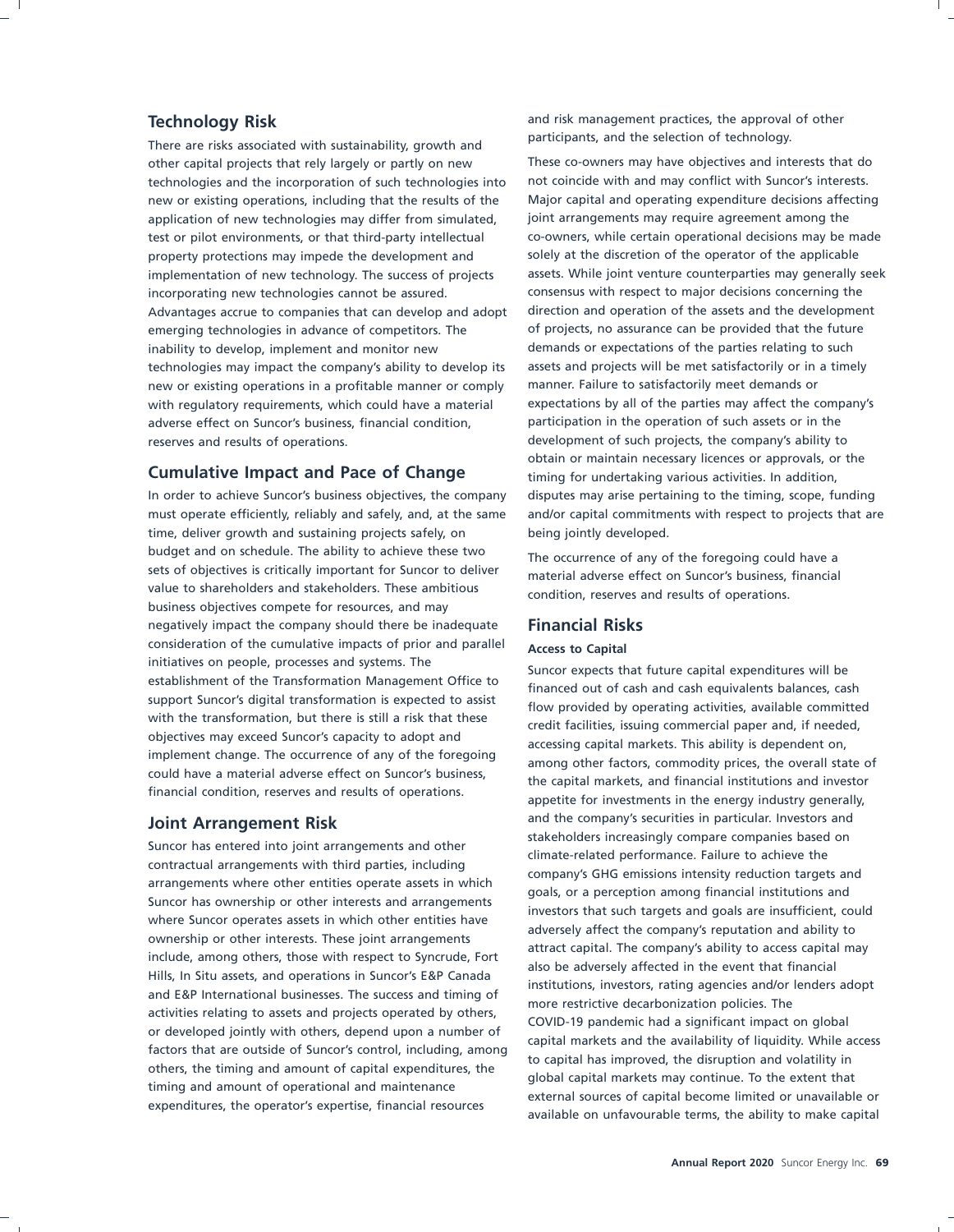part with debt, that may increase its debt levels above expressions of circumstances, could leave the company unable to liquidate part with debt, that may increase its debt levels above or offset a position, or unable to d industry standards for oil and gas companies of similar size. The industry of unable to do so at or near the i<br>Depending an future development and gravith plane. Previous market price; and counterparty default risk. Depending on future development and growth plans, additional debt financing may be required that may not be The occurrence of any of the foregoing could have a available or, if available, may not be available on favourable material adverse effect on Suncor's business, financial terms, including higher interest rates and fees. Neither the condition and results of operations. articles of Suncor (the Articles) nor its by-laws limit the<br>amount of indebtedness that may be incurred; however,<br>**Exchange Rate Fluctuations** and indebtedness that may be incurred; however,<br>The company's 2020 audited Cons Suncor is subject to covenants in its existing credit facilities<br>and sooks to avoid an unfavourable cost of dobt. The level of Statements are presented in Canadian dollars. The majority and seeks to avoid an unfavourable cost of debt. The level of and statements are presented in Canadian dollars. The majority and statements are presented in Canadian dollars. The majority and the level of indebted as a set the company's indebtedness, and the level of indebtedness of oil surforts reverties from the sale of oil and natural gas the company's indebtedness, and the level of indebtedness of indebtedness of the company's ability to relative to the company's ability to generate cash flow, from commodities are based on prices that are determined<br>time to time could impair its ability to abtain additional referenced to, U.S. dollar benchmark prices, whil time to time, could impair its ability to obtain additional<br>Financing an a timely besis to take advantage of business majority of Suncor's expenditures are realized in Canadian financing on a timely basis to take advantage of business and inductive or Suncor's expenditures are realized in Canadian financing on a timely basis to take advantage of business and localizes. Suncor also has assets and opportunities that may arise and could negatively affect its approximately 65% of the company's debt, that are credit ratings.

Suncor is required to comply with financial and operating reporting currency (Canadian dollars) at each balance sheet<br>covenants under existing credit facilities and debt securities. covenants under existing credit facilities and debt securities. date. Suncor's financial results, therefore, can be affected Covenants are reviewed based on actual and forecast results significantly by the exchange rates between the Canadian<br>and the company has the ability to make changes to its allow and the U.S. dellar. The company also undert and the company has the ability to make changes to its dollar and the U.S. dollar. The company also undertakes<br>development plans, capital structure and/or dividend policy development plans, capital structure and/or dividend policy operations administered through international subsidiaries,<br>to comply with covenants under the credit facilities. If Suncor and therefore to a lesser extent. Sunc to comply with covenants under the credit facilities. If Suncor and, therefore, to a lesser extent, Suncor's results can be does not comply with the covenants under its credit facilities does not comply with the covenants under its credit facilities affected by the exchange rates between the Canadian dollar<br>and debt securities, there is a risk that repayment could be and the sure, the British nound and the and debt securities, there is a risk that repayment could be and the euro, the British pound and the Norwegian krone.<br>accelerated and/or the company's access to capital could be the representation and starting the new give accelerated and/or the company's access to capital could be These exchange rates may vary substantially and may give<br>restricted or only be available on unfavourable terms.

subsidiaries. Their ratings of Suncor's long-term and relative to the U.S. dollar will increase the revenues received short-term debt are based on a number of factors, including from the sale of commodities. An increase in the value of the company's financial strength, as well as factors not the Canadian dollar relative to the U.S. dollar will decrease entirely within its control, including conditions affecting the revenues received from the sale of commodities. A decrease oil and gas industry generally, and the wider state of the in the value of the Canadian dollar relative to the U.S. dollar economy. Credit ratings may be important to customers or from the previous balance sheet date increases the amount counterparties when Suncor competes in certain markets and of Canadian dollars required to settle U.S. dollar when it seeks to engage in certain transactions, including denominated obligations. As at December 31, 2020, the transactions involving over-the-counter derivatives. There is a Canadian dollar strengthened in relation to the U.S. dollar to risk that one or more of Suncor's credit ratings could be \$0.78 from \$0.77 at the start of 2020. Exchange rate downgraded, which could potentially limit its access to fluctuations could have a material adverse effect on Suncor's private and public credit markets and increase the company's business, financial condition, reserves and results cost of borrowing. The cost of operations.

The occurrence of any of the foregoing could have a **Interest Rate Risk** material adverse effect on Suncor's business, financial The company is exposed to fluctuations in short-term<br>condition, reserves and results of operations.

activities, which may make use of derivative financial<br>instruments. Suncor is also exposed to linear rate instruments are maturing and require refinancing, or instruments to manage its exposure to commodity price and<br>other market risks exposure to financial risks which when new debt capital needs to be raised. The company is other market risks, creates exposure to financial risks, which when hew debt capital needs to be raised. The company is other market risks, creates exposure to financial risks, which also exposed to changes in interest rat include, but are not limited to, unfavourable movements in

investments and maintain existing properties may commodity prices, interest rates or foreign exchange could be constrained. The constrained. The constrained of  $\alpha$  is a financial or opportunity loss to the company; a If the company finances capital expenditures in whole or in lack of counterparties, due to market conditions or other If the company unable to liquidate

denominated in U.S. dollars and translated to Suncor's rise to favourable or unfavourable foreign currency Rating agencies regularly evaluate the company, including its exposure. A decrease in the value of the Canadian dollar

Canadian and U.S. interest rates as Suncor maintains a **Energy Trading and Risk Management Activities and the** portion of its debt capacity in revolving and floating rate **Exposure to Counterparties** credit facilities and commercial paper, and invests surplus The nature of Suncor's energy trading and risk management cash in short-term debt instruments and money market<br>
instruments. Suncor is also exposed to interest rate risk when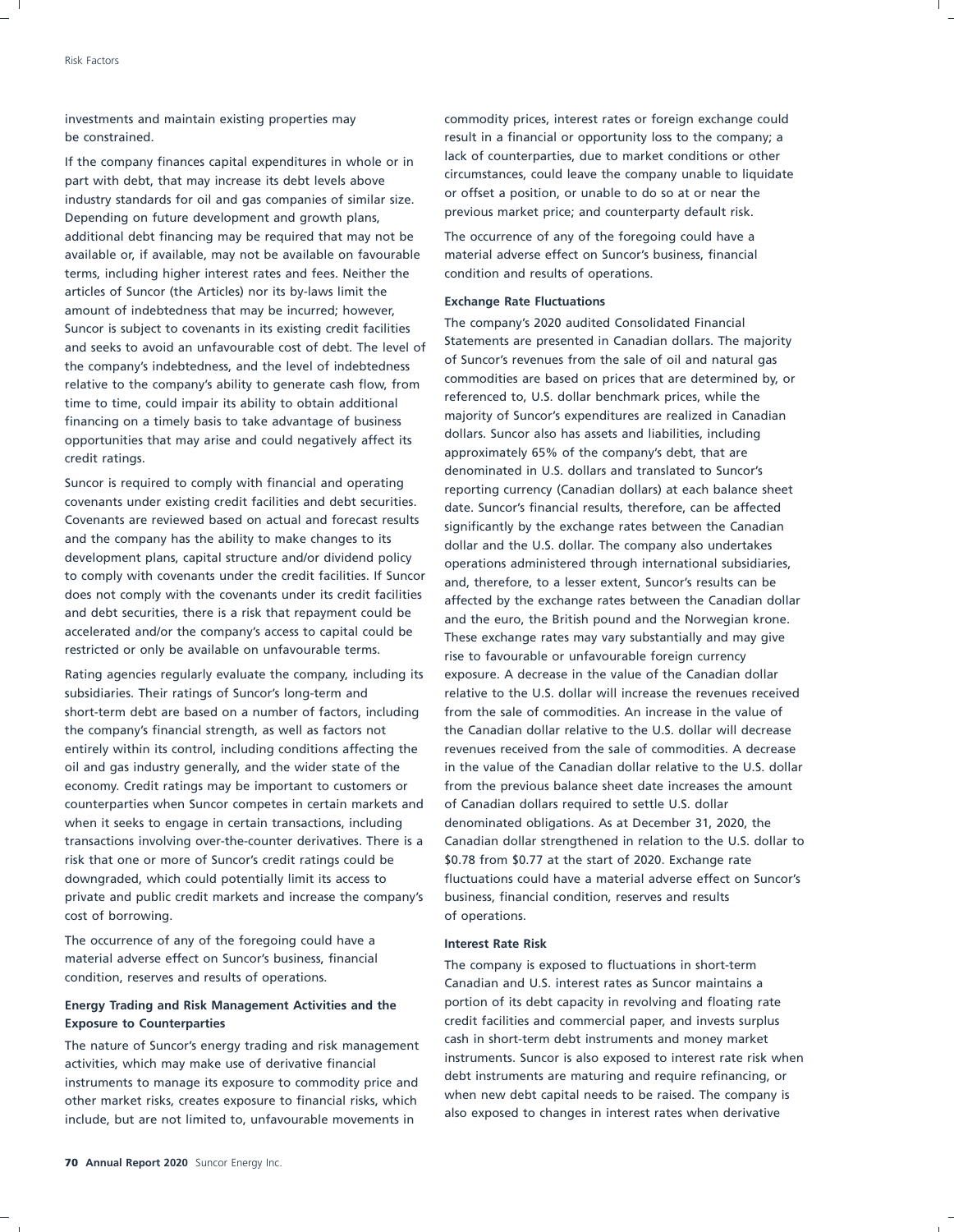instruments are used to manage the debt portfolio, including **Uncertainties Affecting Reserves Estimates** hedges of prospective new debt issuances. Unfavourable<br>
changes in interest rates could have a material adverse effect<br>
on Suncor's business, financial condition and results<br>
of operations.<br>
of operations.<br>
There are numer

governments in numerous jurisdictions.<br>**Third-Party Service Providers**<br>**Royalties can be impacted by changes in crude oil and** 

natural gas pricing, production volumes, and capital and a large number of third-party service providers, including<br>operating costs, by changes to existing legislation or PSCs, a service and output semporalisy transport (p operating costs, by changes to existing legislation or PSCs, input and output commodity transport (pipelines, rail, and by results of requlatory audits of prior year filings and  $\frac{1}{2}$ ,  $\frac{1}{2}$ ,  $\frac{1}{2}$ ,  $\frac{1}{2}$ ,

Suncor's payment of future dividends on its common shares the oversupply of feedstock into the system that exceeds<br>and future share repurchases by Suncor of its common shares aincline cancelly. Short term aparational const and future share repurchases by Suncor of its common shares pipeline capacity. Short-term operational constraints on will be dependent on, among other things, legislative and will be dependent on, among other things, legislative and pipeline systems arising from pipeline interruption and/or<br>stock exchange requirements, the prevailing business strategy increased supply of stude ail have assumed stock exchange requirements, the prevailing business increased supply of crude oil have occurred in the past and<br>environment, the company's financial condition, results of and accurate the future. There is a rick that thir environment, the company's financial condition, results of could occur in the future. There is a risk that third-party<br>operations, cash flow, the need for funds to finance ongoing authors sould impact funger's production o operations, cash flow, the need for funds to finance ongoing outages could impact Suncor's production or price<br>operations and growth projects, debt covenants and other and solitations which sould have a material odycare i operations and growth projects, debt covenants and other realizations, which could have a material adverse effect on<br>business considerations as the company's Board of Directors surface financial condition and results considers relevant. There can be no assurance that Suncor of operations. will continue to pay dividends or repurchase shares in the future. **Foreign Operations**

dependent upon success in exploiting its current reserves government sovereignty over the company's international<br>base and acquiring or discovering additional reserves. Without additions to its E&P reserves through exploration, restrictions and restrictions on repatriation of funds; loss of acquisition or development activities, Suncor's production acquisition or development activities, Suncor's production<br>from its offshore assets will decline over time as reserves are appropriation actionalization terrarian uses in from its offshore assets will decline over time as reserves are expropriation, nationalization, terrorism, war, insurrection, depleted. The business of exploring for, developing or and secondition and other political sides depleted. The business of exploring for, developing or and geopolitical and other political risks; increases in taxes<br>acquiring reserves is capital intensive. To the extent Suncor's and geograment revelties compliance with acquiring reserves is capital intensive. To the extent Suncor's and government royalties; compliance with existing and<br>cash flow is insufficient to fund capital expenditures and approximate anti-extention law including the cash flow is insufficient to fund capital expenditures and emerging anti-corruption laws, including the *Corruption of* external sources of capital become limited or unavailable, *Foreign Public Officials Act* (Canada), the *Foreign Corrupt* addition, suncor may be unable to develop or acquire quasi-government agencies; changes in laws and policies additional reserves to replace its crude oil and natural gas additional reserves to replace its crude oil and natural gas governing operations of foreign-based companies; and production at acceptable costs.

**Royalties and Taxes** expenditures with respect to the company's reserves will vary Suncor is subject to royalties and taxes imposed by from its estimates, and such variances could be material.

Royalties can be impacted by changes in crude oil and Suncor's businesses are reliant on the operational integrity of natural gas pricing, production volumes, and capital and and by results of regulatory audits of prior year filings and trucking, marine) and utilities associated with various Suncor other such events. The final determination of these events other such events. The final determination of these events and jointly owned facilities, including electricity. A disruption may have a material impact on the company's royalties may have a material impact on the company's royalties in service or limited availability by one of these third parties<br>expense. can also have a dramatic impact on Suncor's operations and An increase in Suncor's royalties expense, income taxes, growth plans. Pipeline constraints that affect takeaway property taxes, carbon taxes, levies, tariffs, duties, quotas, capacity or supply of inputs, such as hydrogen and power for border taxes, and other taxes and government-imposed example, could impact the company's ability to produce at compliance costs could have a material adverse effect on capacity levels. Disruptions in pipeline service could adversely Suncor's business, financial condition, reserves and results affect commodity prices, Suncor's price realizations, refining of operations. operations and sales volumes, or limit the company's ability **Dividends and Share Repurchases** be to produce and deliver production. These interruptions may<br>be caused by the inability of the pipeline to operate or by<br>Suncor's payment of future dividends on its common shares Suncor's business, financial condition and results

The company has operations in a number of countries with<br> **E&P Reserves Replacement**<br>
Suncor's future offshore production, and therefore its cash<br>
the company's energing and social systems. As a result, Suncor's future offshore production, and therefore its cash the company's operations and related assets are subject to a<br>flows and results of operations from E&P, are highly flows and results of operations from E&P, are highly number of risks and other uncertainties arising from foreign<br>dependent upon success in exploiting its current reserves approximant coverignty over the company's internat base and acquiring or discovering additional reserves.<br>Without additions to its E&P reserves through exploration, and restrictions and restrictions on reportinging of funds less of Suncor's ability to make the necessary capital investments to *Practices Act* (United States) and the United Kingdom *Bribery* maintain and expand its reserves will be impaired. In *Act*; renegotiation of contracts with government entities and addition, Suncor may be unable to develop or acquire economic and legal sanctions (such as restrictions against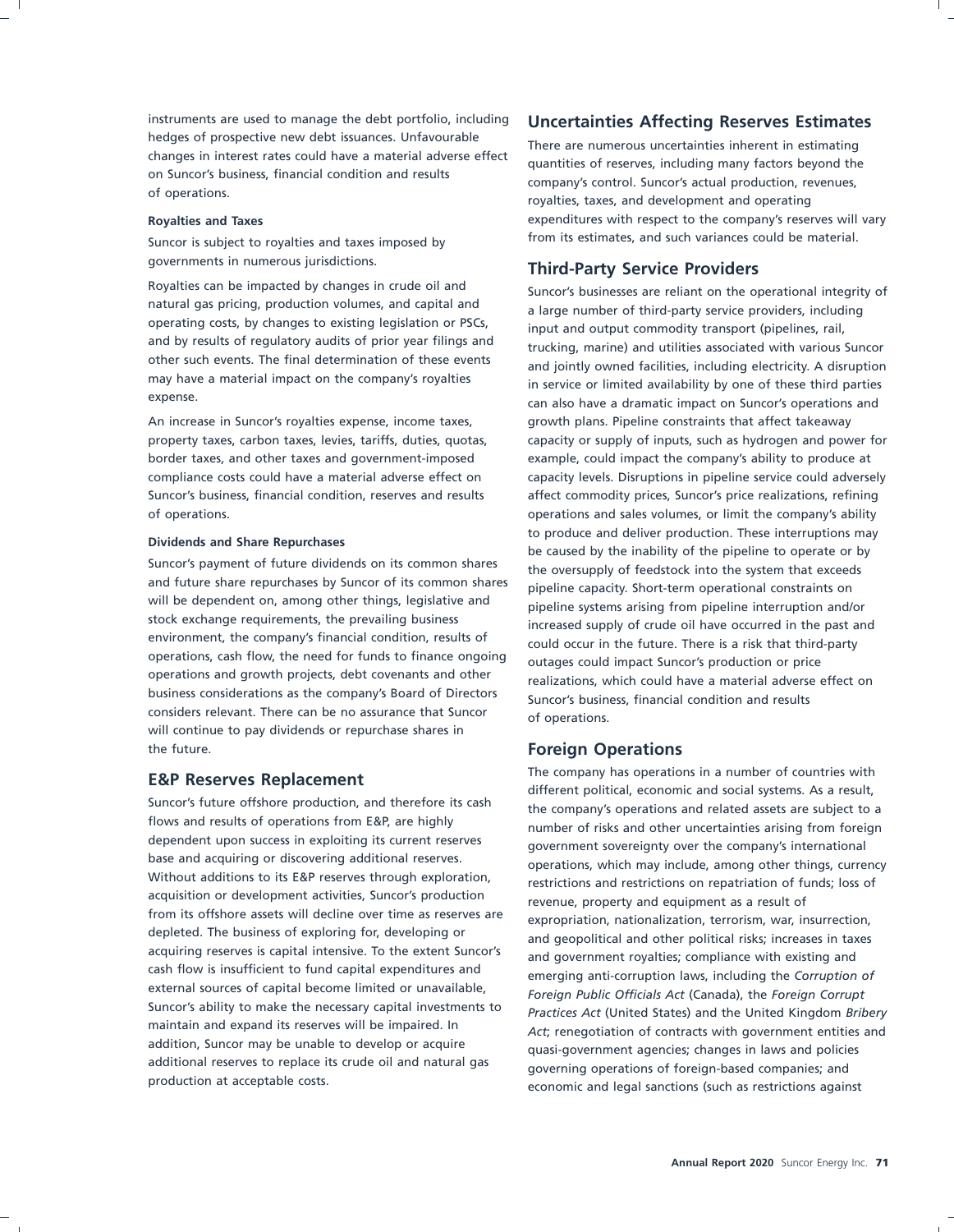countries experiencing political violence, or countries that competitive compensation. The labour market in Alberta has other governments may deem to sponsor terrorism). been historically tight, and, while the current economic

to be managed. The increasing age of the company's existing<br>farging courts as may not be able to subject farging parsons workforce and changing skillsets as technology continues to foreign courts or may not be able to subject foreign persons workforce and changing skillsets as technology continues to foreign persons evolve adds further pressure. The availability of competent to the jurisdiction of a court in Canada or the U.S. In evolve adds further pressure. The availability of competent<br>and skilled contractors for current and future operations is addition, as a result of activities in these areas and a<br>continuing qualition of an international framework for also a risk depending on market conditions. Materials may continuing evolution of an international framework for a risk depending on market conditions. Materials may<br>connect connectivity and accountability for international also be in short supply due to smaller labour forces in corporate responsibility and accountability for international and the in short supply due to smaller labour forces in many corporate supply due to smaller labour forces in many corporate supply to a supply due to smaller t crimes, there is a risk the company could also be exposed to ability of perations. Suncor's ability to operate safely crimes, there is a risk the company could also be exposed to and effectively and complete all projects o potential claims for alleged breaches of international or **budget has the potential to be significantly impacted by** local law.

The impact that future potential terrorist attacks, regional The company's success also depends in large measure on<br>Hibya and Syria, may have an the eil and ass industry, and ertain key personnel. The loss of the services of such key Libya and Syria, may have on the oil and gas industry, and<br>Concurs on the services of such key Liberal and the service of the services of the services of such key on our operations in particular, is not known at this time.<br>This uncortainty may affect operations in unprodictable ways business, financial condition, reserves and results of This uncertainty may affect operations in unpredictable ways,<br>including digruptions of the two cupplies and markets of the contributions of the existing management including disruptions of fuel supplies and markets,<br>narticularly crude oil, and the possibility that infractructure team to the immediate and near-term operations of the particularly crude oil, and the possibility that infrastructure<br>facilities including pipelines, production facilities processing company are likely to continue to be of central importance facilities, including pipelines, production facilities, processing company are likely to continue. plants and refineries, could be direct targets of, or collateral damage of, an act of terror, political violence or war. Suncor **Labour Relations** may be required to incur significant costs in the future to may be required to incur significant costs in the future to<br>safeguard its assets against terrorist activities or to remediate<br>potential damage to its facilities. There can be no assurance<br>that Suncor will be successful in

Despite Suncor's training and policies around bribery and<br>
other forms of corruption, there is a risk that Suncor, or a supportiations for three collective agreements will take place other forms of corruption, there is a risk that Suncor, or Negotiations for three collective agreements will take place<br>Some of its employees or contractors, could be charged with  $\frac{1}{12}$  and the verteinterruptions invo some of its employees or contractors, could be charged with in 2021. Any work interruptions involving the company's<br>bribery or corruption. Any of these violations could result in amployees (including as a result of a strik bribery or corruption. Any of these violations could result in employees (including as a result of a strike or lockout),<br>onerous penalties. Even allegations of such behaviour could contract trades utilized in the company's onerous penalties. Even allegations of such behaviour could contract trades utilized in the company's projects or impair Suncor's ability to work with governments or operations, or any jointly owned facilities operated by<br>non-government organizations and could result in the formal apother entity present a significant risk to the compa non-government organizations and could result in the formal another entity present a significant risk to the company and<br>exclusion of Suncor from a country or area, sanctions, fines, and have a material adverse offect on S exclusion of Suncor from a country or area, sanctions, fines, exclude have a material adverse effect on Suncor's business,<br>project cancellations or delays, the inability to raise or expressive condition and results of oper borrow capital, reputational impacts and increased investor concern. **Land Claims and Indigenous Consultation**

### **Skills, Resource Shortage and Reliance on** company's business. **Key Personnel** The requirement to consult with Indigenous Peoples in

upon the availability of, and competition for skilled labour also increased in recent years. In addition, in recent years, and materials supply. There is a risk that the company may the Canadian federal government and the provincial have difficulty sourcing and retaining the required labour for government in Alberta have made a commitment to renew current and future operations. The risk could manifest itself their relationships with the Indigenous Peoples of Canada. primarily through an inability to recruit new staff without a The federal government has stated it now fully supports the dilution of talent, to train, develop and retain high-quality United Nations Declaration on the Rights of Indigenous and experienced staff without unacceptably high attrition, Peoples (the Declaration) without qualification and that and to satisfy an employee's work/life balance and desire for Canada intends ''nothing less than to adopt and implement

If a dispute arises in the company's foreign operations, the situation has partially moderated this effect, it remains a risk If a dispute arises in the company's existing  $\epsilon$ these risks and this impact could be material.

financial condition and results of operations.

The occurrence of any of the foregoing could have a **Indigenous Peoples have claimed Indigenous** title and rights material adverse effect on Suncor's business, financial to portions of Western Canada. In addition, Indigenous condition, reserves and results of operations. The Peoples have filed claims against industry participants relating in part to land claims, which may affect the

The successful operation of Suncor's businesses will depend respect of oil and gas projects and related infrastructure has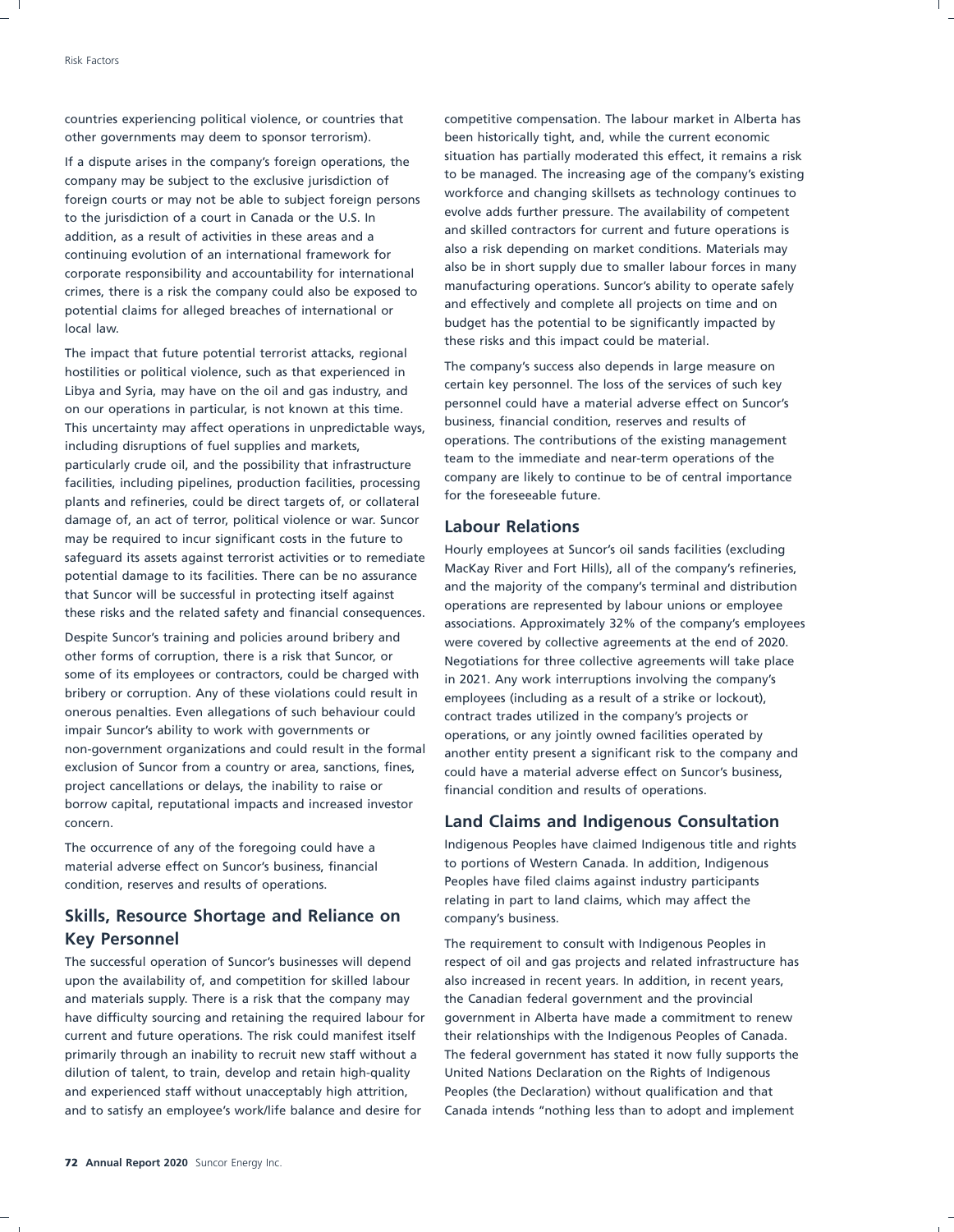Constitution''. On December 3, 2020, the federal government on how Suncor's business, financial condition and results of introduced Bill C-15, *An Act respecting the United Nations* operations are reported. *Declaration on the Rights of Indigenous Peoples*, as a means of adopting the Declaration into Canadian law while stating **Insurance Coverage** that the legislative framework would ''ensure sustained and Suncor maintains insurance coverage as part of its risk continued efforts to uphold the rights of Indigenous Peoples management program. However, such insurance may not now and in the future." Although Suncor supports the provide comprehensive coverage in all circumstances, nor are principles of the Declaration, it is unknown whether Bill all such risks insurable. The company self-insures some risks, C-15 will pass into law and, if so, how the Declaration will and the company's insurance coverage does not cover all the therefore also remains unclear what the impact of the arising from Suncor operations. Declaration on the Crown's duty to consult with Indigenous Suncor's insurance policies are generally renewed on an<br>Peoples will be should Bill C-15 become law.

land claims, consultation requirements with Indigenous certain insurance policies can vary substantially. In some Peoples or adoption of the Declaration into Canadian law instances, certain insurance may become unavailable or have a material adverse effect on Suncor's business, financial increased costs could lead the company to decide to reduce, condition, reserves and results of operations. or possibly eliminate, coverage. In addition, insurance is

There is a risk that Suncor or entities in which it has an discontinue providing insurance coverage for their own interest may be subject to litigation, and claims under such policy or strategic reasons. Should any of these insurers litigation may be material. Various types of claims may be refuse to continue to provide insurance coverage, the raised in these proceedings, including, but not limited to, company's overall risk exposure could be increased. environmental damage, climate change and the impacts thereof, breach of contract, product liability, antitrust, **Trade Risk Relating to CUSMA** bribery and other forms of corruption, tax, patent Under CUSMA, Canada is no longer subject to the infringement, disclosure, employment matters and in relation proportionality provisions in NAFTA's energy chapter, to an attack, breach or unauthorized access to Suncor's enabling Canada to expand oil and gas exports beyond the information technology and infrastructure. Litigation is U.S. Further, the change to the oil and gas rules of origin subject to uncertainty and it is possible that there could be under CUSMA allows Canadian exporters to more easily material adverse developments in pending or future cases. qualify for duty-free treatment for shipments to the U.S. The Unfavourable outcomes or settlements of litigation could ''non-market economy'' clause may limit Canada's willingness encourage the commencement of additional litigation. to enter into free trade negotiations with non-market Suncor may also be subject to adverse publicity and economies. reputational impacts associated with such matters, regardless CUSMA will also phase out NAFTA's Chapter 11 Investor-State<br>of whether Suncor is ultimately found liable. There is a risk picnute Sottlement Provision (ISDS). T of whether Suncor is ultimately found liable. There is a risk Dispute Settlement Provision (ISDS). This provision allowed<br>that the outcome of such litigation may be materially investors of a NAFTA party to bring proceeding that the outcome of such litigation may be materially investors of a NAFTA party to bring proceedings directly<br>adverse to the company and/or the company may be adverse to the company and/or the company may be against the government of another NAFTA party for alleged<br>required to incur significant expenses or devote significant processes of its obligations. Under CUSMA, for three v required to incur significant expenses or devote significant breaches of its obligations. Under CUSMA, for three years<br>
resources in defence against such litigation, the success of a flar the termination of NAFTA, legacy i resources in defence against such litigation, the success of after the termination of NAFTA, legacy investment claims<br>which cannot be quaranteed.

Based on their inherent limitations, disclosure controls and arbitration. procedures and internal controls over financial reporting may The occurrence of any of the foregoing could have a<br>not prevent or detect misstatements, and even those controls<br>material adverse effect on Suncor's business, financial<br>determined to be offective can provide only resconsib determined to be effective can provide only reasonable material adverse effect on Suncor's business,<br>condition, reserves and results of operations. assurance with respect to financial statement preparation and presentation. Failure to adequately prevent, detect and

the Declaration in accordance with the Canadian correct misstatements could have a material adverse effect

ultimately be adopted into Canadian law and interpreted. It costs arising out of the allocation of liabilities and risk of loss

annual basis and, depending on factors such as market Suncor is unable to assess the effect, if any, that any such conditions, the premiums, policy limits and/or deductibles for may have on Suncor's business; however, the impact could available only for reduced amounts of coverage. Significantly purchased from a number of third-party insurers, often in **Litigation Risk** layered insurance arrangements, some of whom may

and pending claims will be covered under NAFTA Chapter 11. **Control Environment Control Environment Control Environment** the system of the judicial system or regular international system or regular international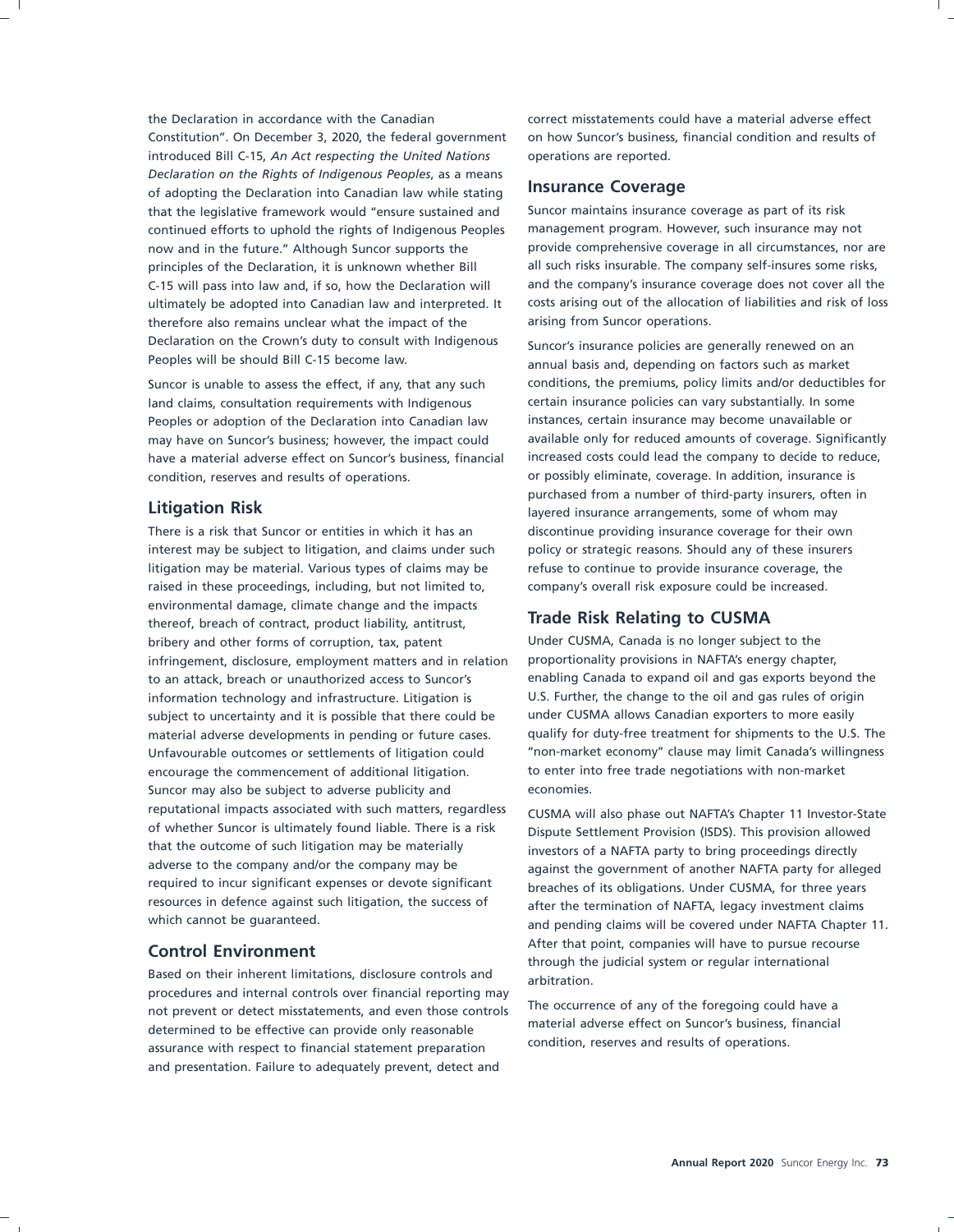### **11. Other Items**

Based on their evaluation as of December 31, 2020, Suncor's<br>Chief Executive Officer and Chief Financial Officer concluded<br>About the company's disclosure particle and approaching that the company's disclosure controls and procedures<br>(as defined in Rules 13a-15(e) and 15d-15(e) under the<br>United States Securities Exchange Act of 1934, as amended<br>December 31, 2020. (the Exchange Act)), are effective to ensure that information Based on their inherent limitations, disclosure controls and required to be disclosed by the company in reports that are procedures and internal control over financial reporting may filed or submitted to Canadian and U.S. securities authorities not prevent or detect misstatements, and even those controls is recorded, processed, summarized and reported within the determined to be effective can provide only reasonable time periods specified in Canadian and U.S. securities laws. In assurance with respect to financial statement preparation addition, as of December 31, 2020, there were no changes in and presentation. the internal control over financial reporting (as defined in **Corporate Guidance** Exchange Act Rules 13a-15(f) and 15d-15(f)) that occurred during the year ended December 31, 2020 that have There have been no changes to the corporate guidance materially affected, or are reasonably likely to materially ranges previously issued on February 3, 2021. For further<br>affect, the company's internal control over financial details and advisories regarding Suncor's 2021 cor affect, the company's internal control over financial reporting. Management will continue to periodically sumply guidance, see www.suncor.com/guidance. evaluate the company's disclosure controls and procedures and internal control over financial reporting and will make any modifications from time to time as deemed necessary.

**Control Environment** The effectiveness of our internal control over financial<br>
The effectiveness of our internal control over financial<br>
The effectiveness of our internal control over financial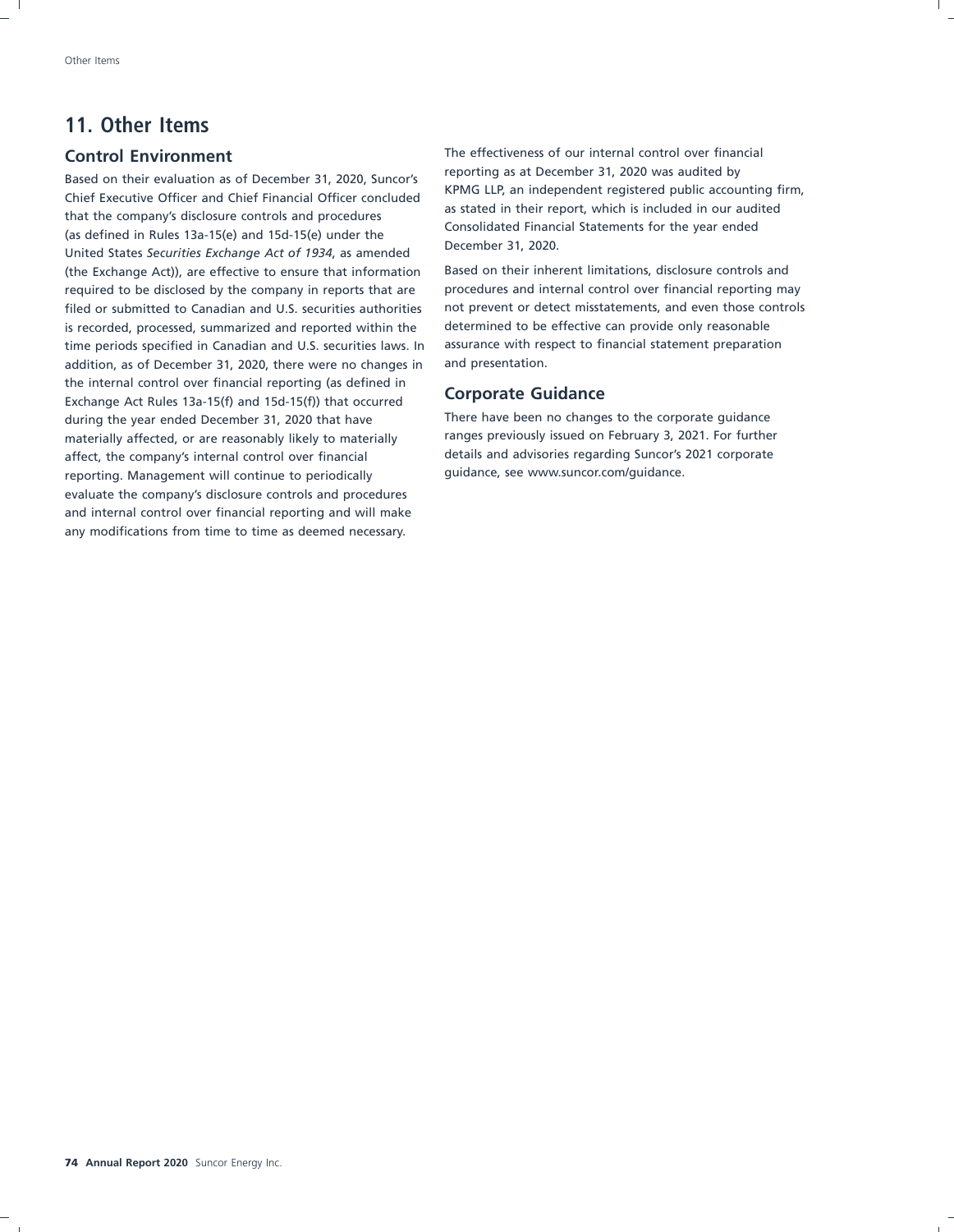### **12. Advisories**

### **Non-GAAP Financial Measures**

Certain financial measures in this MD&A – namely operating earnings (loss), ROCE, funds from (used in) operations, free funds flow, discretionary free funds flow (deficit), Oil Sands operations cash operating costs, Fort Hills cash operating costs, Syncrude cash operating costs, refining and marketing margin, refining operating expense, LIFO inventory valuation methodology and related per share or per barrel amounts – are not prescribed by GAAP. These non-GAAP financial measures are included because management uses the information to analyze business performance, leverage and liquidity, and it may be useful to investors on the same basis. These non-GAAP financial measures do not have any standardized meaning and, therefore, are unlikely to be comparable to similar measures presented by other companies. Therefore, these non-GAAP financial measures should not be considered in isolation or as a substitute for measures of performance prepared in accordance with GAAP. Except as otherwise indicated, these non-GAAP financial measures are calculated and disclosed on a consistent basis from period to period. Specific adjusting items may only be relevant in certain periods.

### **(a) Operating Earnings (Loss)**

Operating earnings (loss) is a non-GAAP financial measure that adjusts net earnings (loss) for significant items that are not indicative of operating performance. Management uses operating earnings (loss) to evaluate operating performance because management believes it provides better comparability between periods. For the years ended December 31, 2020, December 31, 2019 and December 31, 2018, consolidated operating earnings (loss) are reconciled to net earnings (loss) in the Financial Information section of this MD&A and operating earnings (loss) for each segment are reconciled to net earnings (loss) in the Segment Results and Analysis section of this MD&A. Operating earnings (loss) for the three months ended December 31, 2020 and December 31, 2019 are reconciled to net earnings (loss) below.

### **(b) Bridge Analyses of Operating Earnings (Loss)**

Throughout this MD&A, the company presents charts that illustrate the change in operating earnings (loss) from the comparative period through key variance factors. These factors are analyzed in the Operating Earnings (Loss) narratives following the bridge analyses in particular sections of this MD&A. These bridge analyses are presented because management uses this presentation to evaluate performance.

- The factor for Sales Volumes and Mix is calculated based on sales volumes and mix for the Oil Sands and E&P segments and throughput volumes for the R&M segment.
- The factor for Price, Margin and Other Revenue includes upstream price realizations before royalties, with the exception of Libya, which is net of royalties, and upstream marketing and logistics. Also included are refining and marketing margins, other operating revenue, and the net impacts of sales and purchases of third-party crude, including product purchased for use as diluent in the company's Oil Sands operations and subsequently sold as part of diluted bitumen.
- The factor for Royalties excludes the impact of Libya, as royalties in Libya are taken into account in Price, Margin and Other Revenue as described above.
- The factor for Inventory Valuation includes the after-tax impact of the FIFO method of inventory valuation in the company's R&M segment, as well as the impact of the deferral or realization of profit or loss on crude oil sales from the Oil Sands segment to Suncor's refineries, as both represent inventory valuation adjustments, and downstream short-term commodity risk management activities.
- The factor for Insurance Proceeds includes the after-tax insurance proceeds related to the company's assets in Libya.
- The factor for Operating and Transportation Expense includes project startup costs, operating, selling and general expense, and transportation expense.
- The factor for Financing Expense and Other includes financing expenses, other income, operational foreign exchange gains and losses, changes in gains and losses on disposal of assets that are not operating earnings (loss) adjustments, changes in statutory income tax rates, and other income tax adjustments.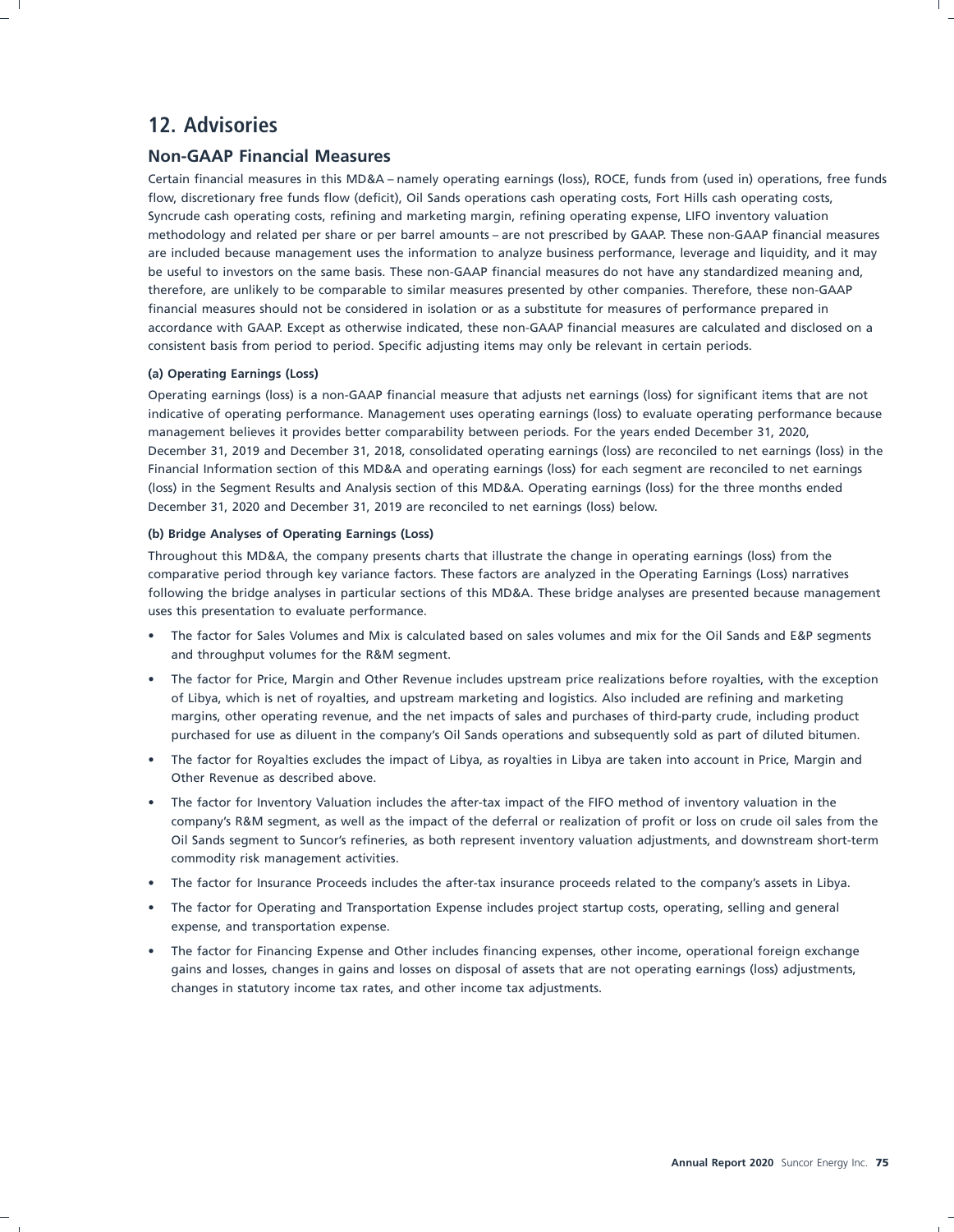### **(c) Return on Capital Employed (ROCE)**

ROCE is a non-GAAP financial measure that management uses to analyze operating performance and the efficiency of Suncor's capital allocation process. Average capital employed is calculated as a twelve-month average of the capital employed balance at the beginning of the twelve-month period and the month-end capital employed balances throughout the remainder of the twelve-month period. Figures for capital employed at the beginning and end of the twelve-month period are presented to show the changes in the components of the calculation over the twelve-month period.

The company presents two ROCE calculations – one including and one excluding the impacts on capital employed for major projects in progress. Major projects in progress includes accumulated capital expenditures and capitalized interest for significant projects still under construction or in the process of being commissioned, and acquired assets that are still being evaluated. Management uses ROCE excluding the impacts of major projects in progress on capital employed to assess the performance of operating assets.

| Year ended December 31<br>(\$ millions, except as noted)                   |           | 2020    | 2019    | 2018    |
|----------------------------------------------------------------------------|-----------|---------|---------|---------|
| Adjustments to net (loss) earnings                                         |           |         |         |         |
| Net (loss) earnings attributed to common shareholders                      |           | (4319)  | 2899    | 3 2 9 3 |
| Add after-tax amounts for:                                                 |           |         |         |         |
| Unrealized foreign exchange (gain) loss on<br>U.S. dollar denominated debt |           | (286)   | (590)   | 989     |
| Net interest expense                                                       |           | 698     | 638     | 541     |
|                                                                            | A         | (3907)  | 2 9 4 7 | 4 8 2 3 |
| Capital employed – beginning of twelve-month period                        |           |         |         |         |
| Net debt                                                                   |           | 16 010  | 15 129  | 12 907  |
| Shareholders' equity                                                       |           | 42 042  | 44 005  | 45 383  |
|                                                                            |           | 58 052  | 59 134  | 58 290  |
| Capital employed - end of twelve-month period                              |           |         |         |         |
| Net debt                                                                   |           | 19814   | 16 010  | 15 129  |
| Shareholders' equity                                                       |           | 35 757  | 42 042  | 44 005  |
|                                                                            |           | 55 571  | 58 0 52 | 59 134  |
| Average capital employed                                                   | B         | 56 239  | 60 40 2 | 60 347  |
| ROCE - including major projects in progress (%)                            | A/B       | (6.9)   | 4.9     | 8.0     |
| Average capitalized costs related to major projects in<br>progress         | C         | 3 2 6 5 | 2 4 5 2 | 1412    |
| ROCE – excluding major projects in progress $(\%)^{(1)}$                   | $A/(B-C)$ | (7.4)   | 5.1     | 8.2     |

(1) ROCE excluding major projects in progress would have been (3.0%) in 2020, excluding the impact of impairments of \$2.221 billion after-tax. ROCE excluding major projects in progress would have been 8.6% in 2019, excluding the impacts of impairments of \$3.352 billion after-tax and the impact of the \$1.116 billion deferred tax recovery relating to a change in the Alberta corporate income tax rate.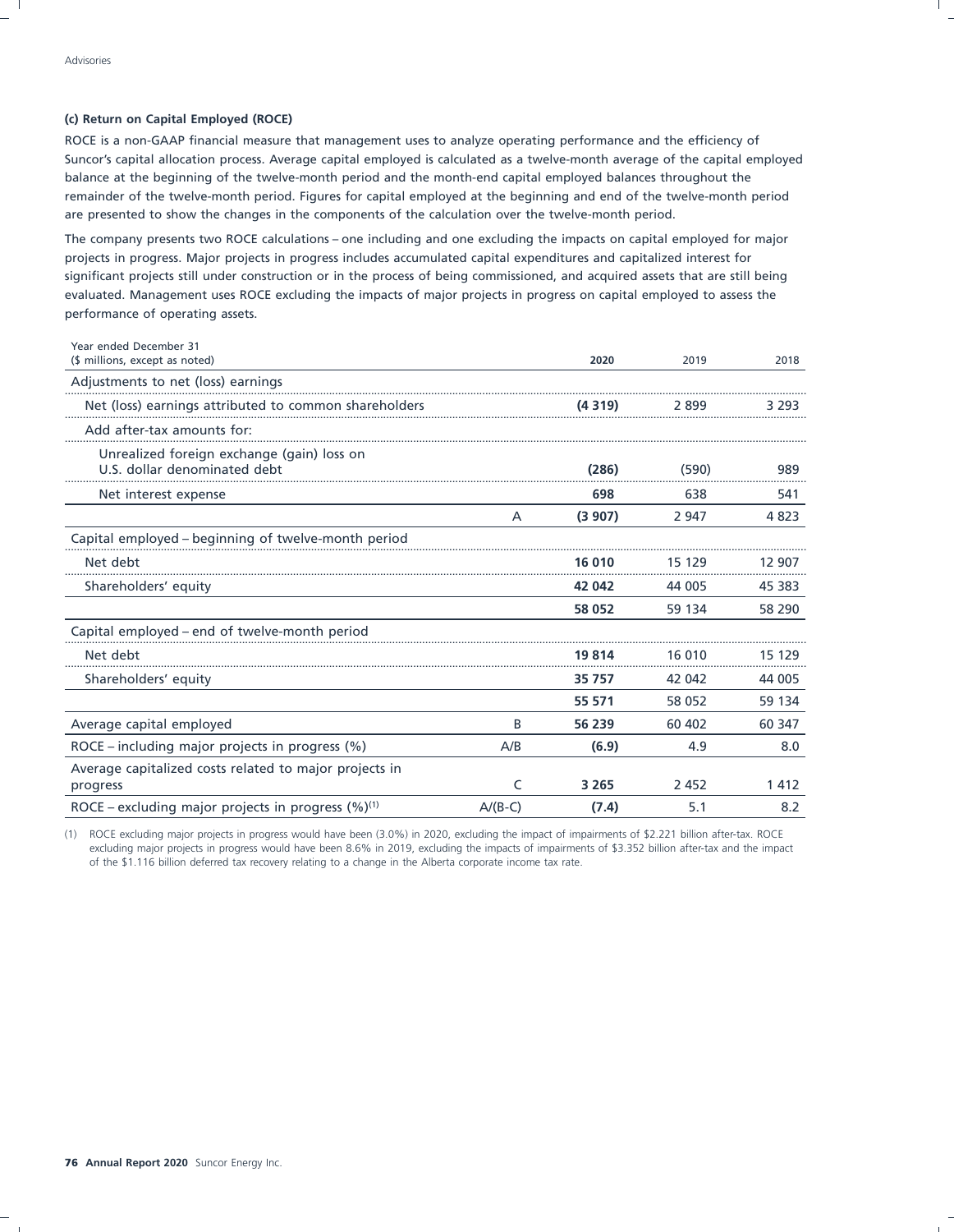### (d) Funds from (used in) Operations

Funds from (used in) operations is a non-GAAP financial measure that adjusts a GAAP measure - cash flow provided by operating activities - for changes in non-cash working capital, which management uses to analyze operating performance and liquidity. Changes to non-cash working capital can be impacted by, among other factors, the timing of offshore feedstock purchases and payments for commodity and income taxes, the timing of cash flows related to accounts receivable and accounts payable, and changes in inventory which management believes reduces comparability between periods.

|                                                                            |        | Oil Sands |         |       | Production |       |      | Refining and Marketing |         |  |  |
|----------------------------------------------------------------------------|--------|-----------|---------|-------|------------|-------|------|------------------------|---------|--|--|
| Year ended December 31 (\$ millions)                                       | 2020   | 2019      | 2018    | 2020  | 2019       | 2018  | 2020 | 2019                   | 2018    |  |  |
| Net (loss) earnings                                                        | (3796) | (427)     | 945     | (832) | 1 0 0 5    | 807   | 866  | 3 0 0 0                | 3 1 5 4 |  |  |
| Adjustments for:                                                           |        |           |         |       |            |       |      |                        |         |  |  |
| Depreciation, depletion,<br>amortization and impairment                    | 6430   | 8 1 7 0   | 4 0 2 4 | 2 147 | 1505       | 967   | 867  | 823                    | 684     |  |  |
| Deferred income taxes                                                      | (797)  | (1565)    | 351     | (321) | (215)      | (112) | (24) | (49)                   | 72      |  |  |
| Accretion                                                                  | 224    | 221       | 209     | 48    | 43         | 48    | 6    | 6                      |         |  |  |
| Unrealized foreign exchange (gain)<br>loss on U.S. dollar denominated debt |        |           |         |       |            |       |      |                        |         |  |  |
| Change in fair value of financial<br>instruments and trading inventory     | 81     | 21        | (59)    | (17)  | 16         | (89)  | 44   | 70                     | (32)    |  |  |
| (Gain) loss on disposal of assets                                          | (1)    | (14)      | (108)   |       | (228)      | 91    | (24) | (11)                   | (7)     |  |  |
| Share-based compensation                                                   | (59)   | 16        | (28)    | (9)   |            | (5)   | (36) | 3                      | (21)    |  |  |
| <b>Exploration expenses</b>                                                |        |           |         | 80    | 66         | 11    |      |                        |         |  |  |
| Settlement of decommissioning and<br>restoration liabilities               | (212)  | (413)     | (428)   | (7)   | (32)       | (23)  | (12) | (19)                   | (17)    |  |  |
| Other                                                                      | 116    | 52        | 58      | (35)  | (17)       | 84    | 21   | 40                     | (42)    |  |  |
| Funds from (used in) operations                                            | 1986   | 6 0 6 1   | 4 9 6 4 | 1054  | 2 1 4 3    | 1779  | 1708 | 3 8 6 3                | 3798    |  |  |
| (Increase) decrease in non-cash<br>working capital                         |        |           |         |       |            |       |      |                        |         |  |  |
| Cash flow provided by operating                                            |        |           |         |       |            |       |      |                        |         |  |  |

activities

| Year ended December 31 (\$ millions)                                       | 2020  | Corporate<br>and Eliminations<br>2019 | 2018             | 2020    | Total<br>2019 | 2018    |
|----------------------------------------------------------------------------|-------|---------------------------------------|------------------|---------|---------------|---------|
| Net (loss) earnings                                                        | (557) |                                       | $(679)$ $(1613)$ | (4319)  | 2899          | 3 2 9 3 |
| Adjustments for:                                                           |       |                                       |                  |         |               |         |
| Depreciation, depletion, amortization and impairment                       | 82    | 74                                    | 63               | 9 5 2 6 | 10 572        | 5738    |
| Deferred income taxes                                                      | 23    | (89)                                  | 129              | (1119)  | (1918)        | 440     |
| Accretion                                                                  |       |                                       |                  | 278     | 270           | 266     |
| Unrealized foreign exchange (gain) loss on U.S. dollar<br>denominated debt | (312) | (624)                                 | 1 0 9 0          | (312)   | (624)         | 1 0 9 0 |
| Change in fair value of financial instruments and trading<br>inventory     |       |                                       |                  | 108     | 107           | (179)   |
| (Gain) loss on disposal of assets                                          | q     |                                       |                  | (16)    | (253)         | (24)    |
| Share-based compensation                                                   | (134) | 25                                    | (63)             | (238)   | 44            | (117)   |
| <b>Exploration expenses</b>                                                |       |                                       |                  | 80      | 66            | 11      |
| Settlement of decommissioning and restoration liabilities                  |       |                                       |                  | (231)   | (464)         | (469)   |
| Other                                                                      | 17    | 44                                    | 23               | 119     | 119           | 123     |
| Funds from (used in) operations                                            | (872) | (1249)                                | (369)            | 3876    | 10818         | 10 172  |
| (Increase) decrease in non-cash working capital                            |       |                                       |                  | (1 201) | (397)         | 408     |
| Cash flow provided by operating activities                                 |       |                                       |                  | 2675    | 10 421        | 10 580  |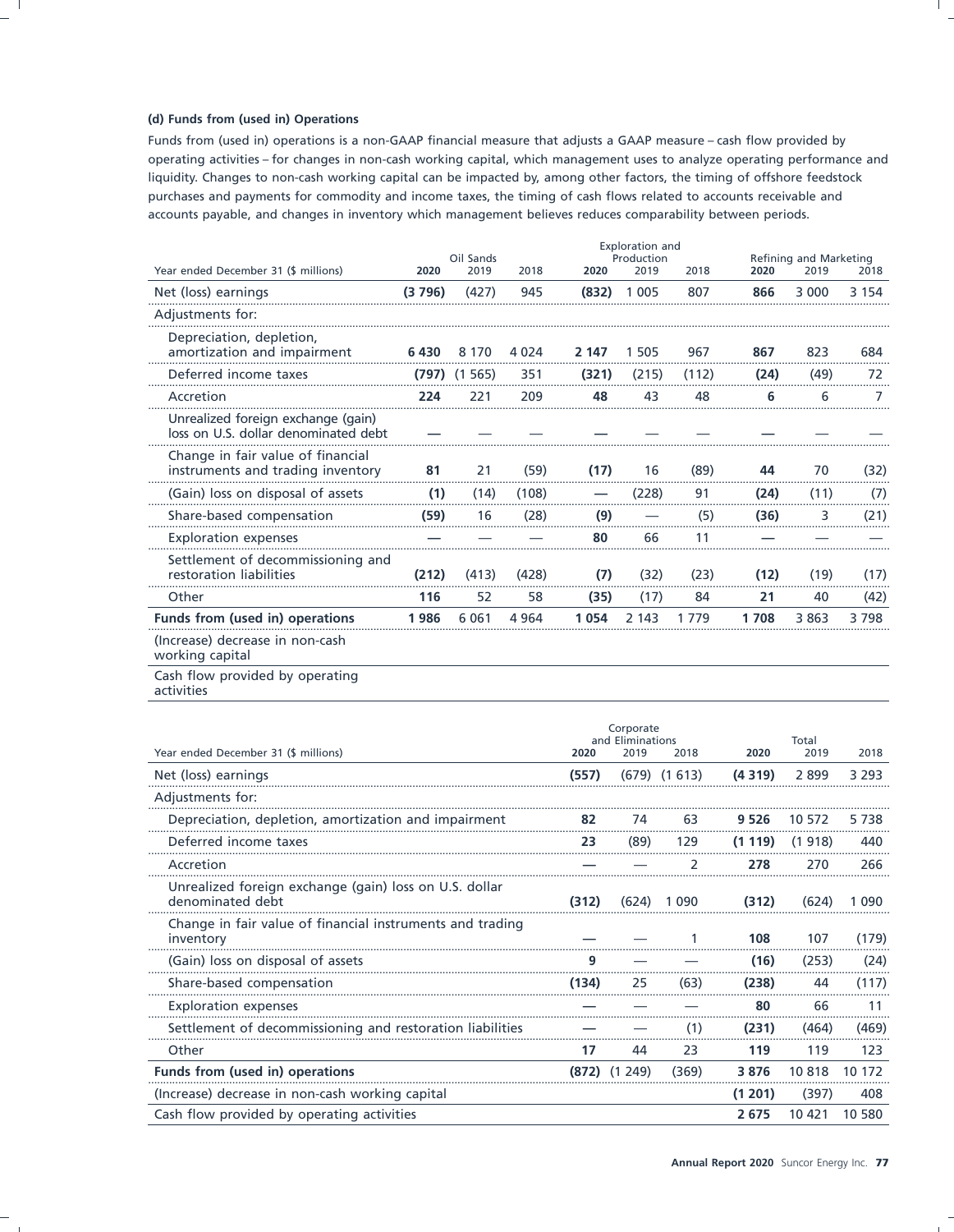### **(e) Free Funds Flow and Discretionary Free Funds Flow (Deficit)**

Free funds flow is a non-GAAP financial measure that is calculated by taking funds from operations and subtracting capital expenditures, including capitalized interest. Discretionary free funds flow (deficit) is a non-GAAP financial measure that is calculated by taking funds from operations and subtracting asset sustainment and maintenance capital, inclusive of associated capitalized interest, and dividends. Both free funds flow and discretionary free funds flow (deficit) reflect cash available for increasing distributions to shareholders and to fund growth investments. Management uses free funds flow and discretionary free funds flow (deficit) to measure the capacity of the company to increase returns to shareholders and other decisions relating to capital allocation. The following is a reconciliation of discretionary free funds flow for Suncor's last three years of operations.

| (\$ millions)                                                         | 2020   | 2019    | 2018    |
|-----------------------------------------------------------------------|--------|---------|---------|
| Funds from operations                                                 | 3876   | 10 818  | 10 172  |
| Asset sustaining and maintenance capital and dividends <sup>(1)</sup> | (4104) | (5 904) | (5 740) |
| Discretionary free funds flow (deficit)                               | (228)  | 4914    | 4 432   |

(1) Includes capitalized interest on sustaining capital of \$46 million in 2020, \$63 million in 2019 and \$60 million in 2018.

### **(f) Oil Sands Operations, Fort Hills and Syncrude Cash Operating Costs**

Cash operating costs are calculated by adjusting Oil Sands segment OS&G expense for i) non-production costs that management believes do not relate to production performance, including, but not limited to, share-based compensation adjustments, CEWS, COVID-19 related costs and safe-mode costs, research costs and the expense recorded as part of a non-monetary arrangement involving a third-party processor; ii) revenues associated with excess capacity, including excess power generated and sold that is recorded in operating revenue; iii) project startup costs; and iv) the impacts of changes in inventory levels and valuation, such that the company is able to present cost information based on production volumes. Oil Sands operations and Syncrude production volumes include production of diesel that is internally consumed and feedstock transfers between assets through the interconnecting pipelines. Beginning in 2020, the company revised the methodology for calculating Syncrude cash operating costs to better align with the Oil Sands operations and Fort Hills cash operating costs methodology. Prior period Syncrude cash operating costs had previously included future development costs and have been restated to exclude these costs. Oil Sands operations, Fort Hills and Syncrude cash operating costs are reconciled in the Segment Results and Analysis – Oil Sands section of this document. Management uses cash operating costs to measure operating performance.

### **(g) Refining and Marketing Margin and Refining Operating Expense**

Refining and marketing margin and refining operating expense are non-GAAP financial measures. Refining and marketing margin is calculated by adjusting R&M segment operating revenue, other income and purchases of crude oil and products (all of which are GAAP measures) for non-refining margin pertaining to the company's supply, marketing and ethanol businesses, as well as removing the impact of marketing and logistics gains and losses. Refinery operating expense is calculated by adjusting R&M segment OS&G for i) non-refining costs pertaining to the company's supply, marketing and ethanol businesses; and ii) non-refining costs that management believes do not relate to the production of refined products, including, but not limited to, CEWS, share-based compensation and enterprise shared service allocations. Management uses refining and marketing margin and refining operating expense to measure operating performance on a production barrel basis.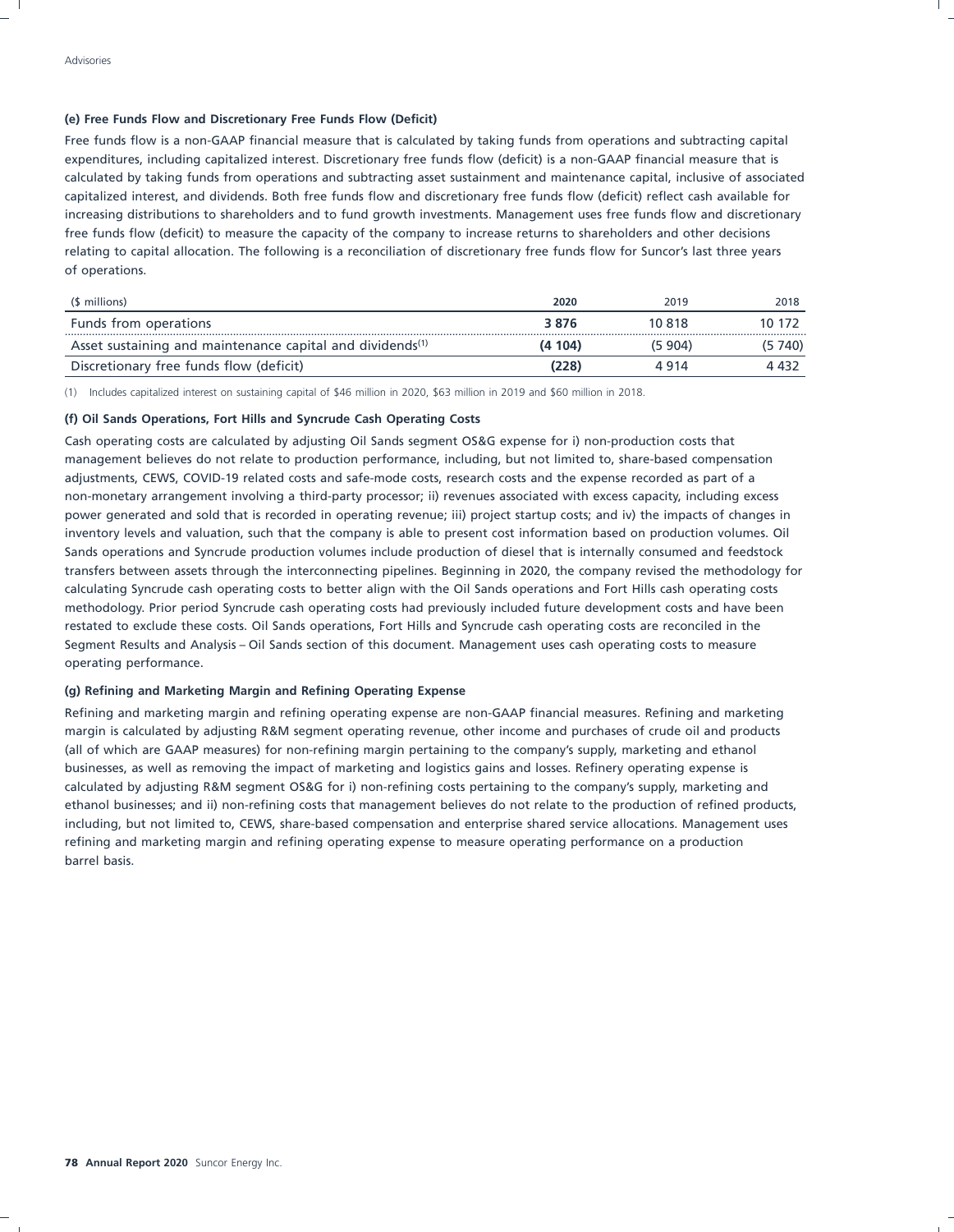| 2020    | 2019    | 2018    |
|---------|---------|---------|
|         |         |         |
| 4 0 2 9 | 7 008   | 7 1 2 2 |
| 48      | 75      | 68      |
| (57)    | (60)    | 48      |
| 4020    | 7023    | 7 2 3 8 |
| 158 991 | 173 705 | 169 138 |
| 25.30   | 40.45   | 42.80   |
| 532     | (628)   | 644     |
| 4 5 5 2 | 6 3 9 5 | 7882    |
| 28.65   | 36.80   | 46.60   |
|         |         |         |
| 1892    | 2 1 7 3 | 2 0 4 3 |
| (1018)  | (1246)  | (1142)  |
| 874     | 927     | 901     |
| 158 991 | 173 705 | 169 138 |
| 5.50    | 5.35    | 5.35    |
|         |         |         |

(1) Refinery production is the output of the refining process, and differs from crude oil processed as a result of volumetric adjustments for non-crude feedstock, volumetric gain associated with the refining process, and changes in unfinished product inventories.

(2) Beginning in 2020, refining and marketing margins have been revised to better reflect the refining, product supply and rack forward businesses. Prior periods have been restated to reflect this change.

### **(h) Impact of First-in, First-out (FIFO) Inventory Valuation on Refining and Marketing Net Earnings**

GAAP requires the use of a FIFO inventory valuation methodology. For Suncor, this results in a disconnect between the sales prices for refined products, which reflect current market conditions, and the amount recorded as the cost of sale for the related refinery feedstock, which reflects market conditions at the time when the feedstock was purchased. This lag between purchase and sale can be anywhere from several weeks to several months, and is influenced by the time to receive crude after purchase (which can be several weeks for foreign offshore crude purchases), regional crude inventory levels, the completion of refining processes, transportation time to distribution channels, and regional refined product inventory levels.

Suncor prepares and presents an estimate of the impact of using a FIFO inventory valuation methodology compared to a LIFO methodology, because management uses the information to analyze operating performance and compare itself against refining peers that are permitted to use LIFO inventory valuation under United States GAAP (U.S. GAAP).

The company's estimate is not derived from a standardized calculation and, therefore, may not be directly comparable to similar measures presented by other companies, and should not be considered in isolation or as a substitute for measures of performance prepared in accordance with GAAP or U.S. GAAP.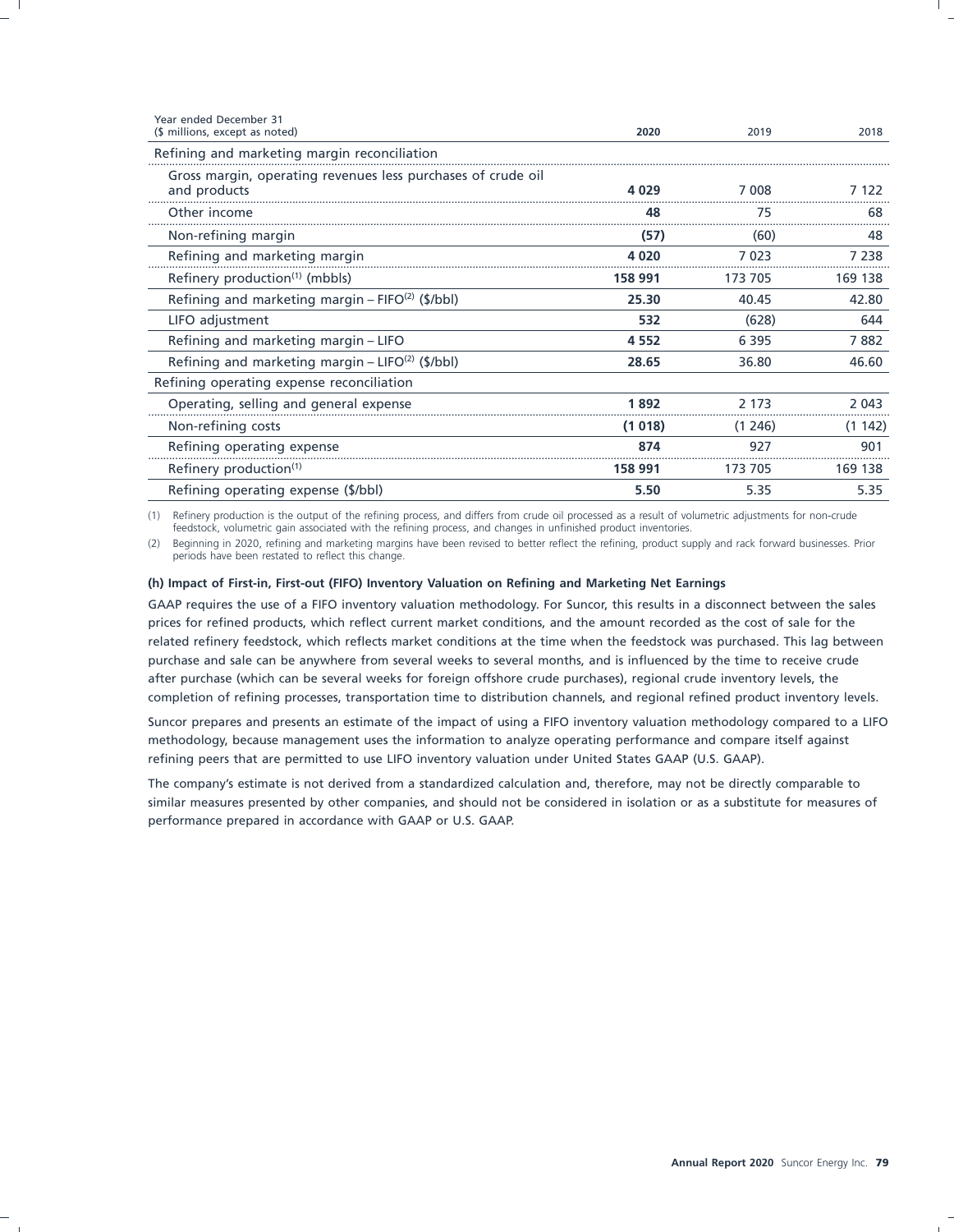### (i) Operating (Loss) Earnings Reconciliations - Fourth Quarter 2020 and 2019

| Three months ended December 31                                      | Oil Sands |                      | Exploration and<br>Production |       | Refining and<br>Marketing |      | Corporate<br>and Eliminations |       | Total |        |
|---------------------------------------------------------------------|-----------|----------------------|-------------------------------|-------|---------------------------|------|-------------------------------|-------|-------|--------|
| (\$ millions)                                                       | 2020      | 2019                 | 2020                          | 2019  | 2020                      | 2019 | 2020                          | 2019  | 2020  | 2019   |
| Net (loss) earnings as reported                                     |           | <b>(293)</b> (2 682) | (379)                         | (162) | 268                       | 558  | 236                           | (49)  | (168) | (2335) |
| Asset impairments                                                   |           | 2959                 | 423                           | 393   |                           |      |                               |       |       | 3 352  |
| Provision for Keystone XL pipeline<br>project                       | 142       |                      |                               |       |                           |      |                               |       | 142   |        |
| Unrealized foreign exchange gain<br>on U.S. dollar denominated debt |           |                      |                               |       |                           |      | (539)                         | (235) | (539) | 235)   |
| Operating (loss) earnings                                           | 151)      |                      |                               | 231   | 268                       | 558  | (303)                         | '284' | (142) | 782    |

### (j) Funds from Operations Reconciliations - Fourth Quarter 2020 and 2019

| Three months ended December 31                                            |       | Oil Sands        |       | Exploration and<br>Production |      | Refining and<br>Marketing |       | Corporate<br>and Eliminations |         | Total            |  |
|---------------------------------------------------------------------------|-------|------------------|-------|-------------------------------|------|---------------------------|-------|-------------------------------|---------|------------------|--|
| (\$ millions)                                                             | 2020  | 2019             | 2020  | 2019                          | 2020 | 2019                      | 2020  | 2019                          | 2020    | 2019             |  |
| Net (loss) earnings                                                       |       | $(293)$ $(2682)$ | (379) | (162)                         | 268  | 558                       | 236   | (49)                          |         | $(168)$ $(2335)$ |  |
| Adjustments for:                                                          |       |                  |       |                               |      |                           |       |                               |         |                  |  |
| Depreciation, depletion,<br>amortization and impairment                   | 1058  | 5 0 8 1          | 835   | 803                           | 207  | 211                       | 20    | 18                            | 2 1 2 0 | 6 1 1 3          |  |
| Deferred income taxes                                                     | (154) | (890)            | (160) | (112)                         | (53) | (7)                       | 43    | 7                             |         | $(324)$ $(1002)$ |  |
| Accretion                                                                 | 55    | 54               | 13    | 10                            | 1    |                           |       |                               | 69      | 65               |  |
| Unrealized foreign exchange<br>gain on U.S. dollar denominated<br>debt    |       |                  |       |                               |      |                           | (602) | (246)                         | (602)   | (246)            |  |
| Change in fair value of financial<br>instruments and trading<br>inventory | 49    | (20)             | 5     | 13                            | (9)  | (6)                       |       |                               | 45      | (13)             |  |
| Loss (gain) on disposal of assets                                         | 1     | (1)              |       |                               | (18) | (8)                       | 9     |                               | (8)     | (9)              |  |
| Share-based compensation                                                  | 25    | 22               | 3     | 2                             | 15   | 11                        | 52    | 28                            | 95      | 63               |  |
| <b>Exploration expenses</b>                                               |       |                  |       | 27                            |      |                           |       |                               |         | 27               |  |
| Settlement of decommissioning<br>and restoration liabilities              | (41)  | (128)            |       | (16)                          | (7)  | (7)                       |       |                               | (48)    | (151)            |  |
| Other                                                                     | 29    | (31)             | (5)   | (10)                          | 11   | 40                        | 7     | 42                            | 42      | 41               |  |
| Funds from (used in) operations                                           | 729   | 1 4 0 5          | 312   | 555                           | 415  | 793                       | (235) | (200)                         | 1 2 2 1 | 2 5 5 3          |  |
| Increase in non-cash working<br>capital                                   |       |                  |       |                               |      |                           |       |                               | (407)   | (249)            |  |
| Cash flow provided by operating<br>activities                             |       |                  |       |                               |      |                           |       |                               | 814     | 2 3 0 4          |  |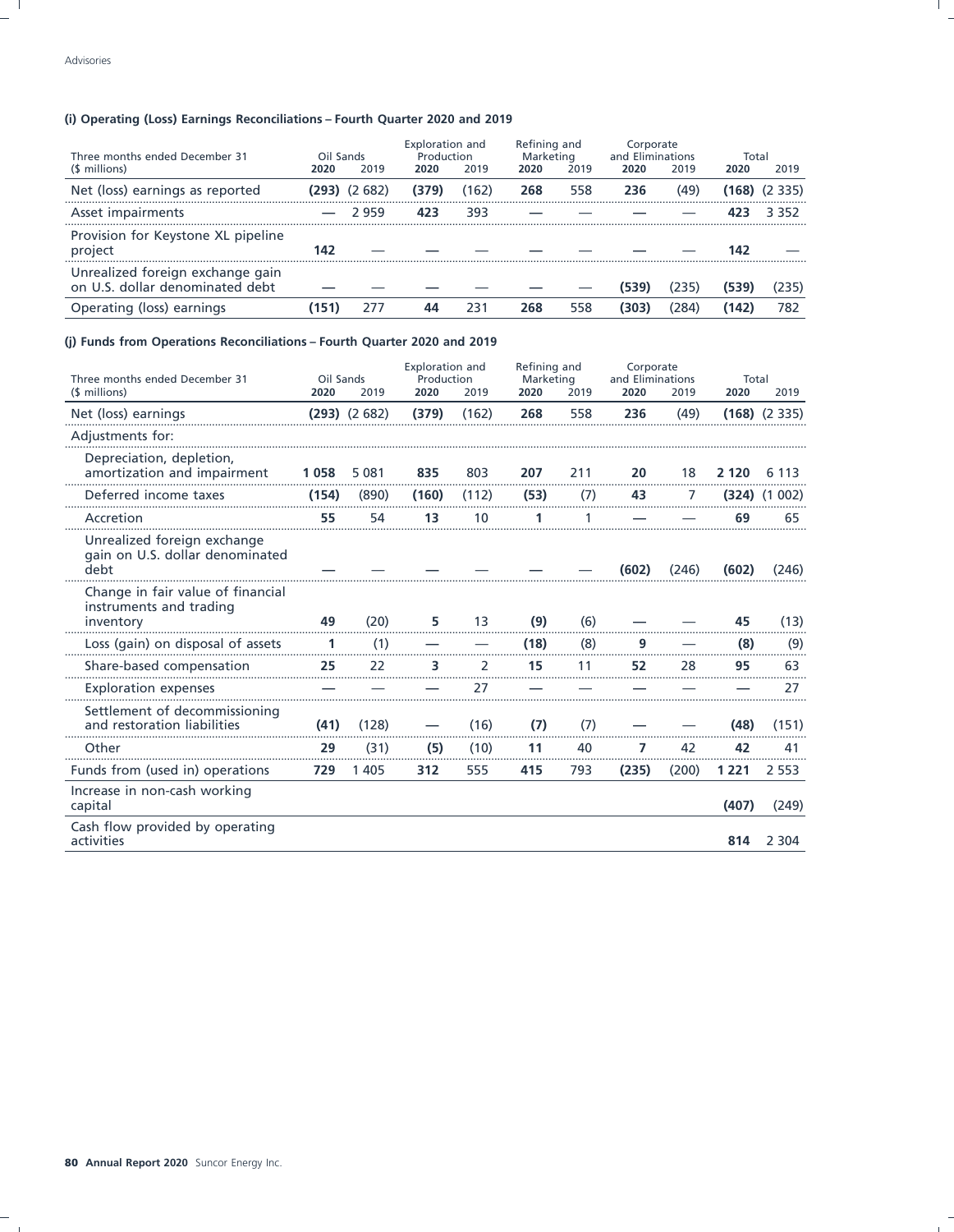### **Measurement Conversions**

Certain crude oil and natural gas liquids volumes have been converted to mcfe or mmcfe on the basis of one bbl to six mcf. Also, certain natural gas volumes have been converted to boe or mboe on the same basis. Any figure presented in mcfe, mmcfe, boe or mboe may be misleading, particularly if used in isolation. A conversion ratio of one bbl of crude oil or natural gas liquids to six mcf of natural gas is based on an energy equivalency conversion method primarily applicable at the burner tip and does not necessarily represent value equivalency at the wellhead. Given that the value ratio based on the current price of crude oil as compared to natural gas is significantly different from the energy equivalency of 6:1, conversion on a 6:1 basis may be misleading as an indication of value.

### **Common Abbreviations**

The following is a list of abbreviations that may be used in this MD&A:

| Measurement             |                                                                                                | <b>Places and Currencies</b> |                                                                                |  |  |  |
|-------------------------|------------------------------------------------------------------------------------------------|------------------------------|--------------------------------------------------------------------------------|--|--|--|
| bbl                     | barrel                                                                                         | U.S.                         | <b>United States</b>                                                           |  |  |  |
| bbls/d                  | barrels per day                                                                                | U.K.                         | United Kingdom                                                                 |  |  |  |
| mbbls/d                 | thousands of barrels per day                                                                   | B.C.                         | <b>British Columbia</b>                                                        |  |  |  |
| boe<br>boe/d            | barrels of oil equivalent<br>barrels of oil equivalent per day                                 | \$ or Cdn\$<br>US\$          | Canadian dollars<br>United States dollars                                      |  |  |  |
| mboe                    | thousands of barrels of oil equivalent                                                         | £                            | Pounds sterling                                                                |  |  |  |
| mboe/d                  | thousands of barrels of oil equivalent per day                                                 | €                            | Euros                                                                          |  |  |  |
| mcf<br>mcfe             | thousands of cubic feet of natural gas<br>thousands of cubic feet of natural gas<br>equivalent |                              | Financial and Business Environment<br>Depreciation, depletion and amortization |  |  |  |
| mmcf                    | millions of cubic feet of natural gas                                                          | <b>WTI</b>                   | West Texas Intermediate                                                        |  |  |  |
| mmcf/d                  | millions of cubic feet of natural gas per day                                                  | <b>WCS</b>                   | Western Canadian Select                                                        |  |  |  |
| mmcfe                   | millions of cubic feet of natural gas equivalent                                               | <b>SCO</b>                   | Synthetic crude oil                                                            |  |  |  |
| mmcfe/d                 | millions of cubic feet of natural gas equivalent                                               | <b>SYN</b>                   | Synthetic crude oil benchmark                                                  |  |  |  |
|                         | per day                                                                                        | <b>MSW</b>                   | Mixed Sweet Blend                                                              |  |  |  |
| m <sup>3</sup>          | cubic metres                                                                                   | <b>NYMEX</b>                 | New York Mercantile Exchange                                                   |  |  |  |
| <b>MW</b><br><b>MWh</b> | <b>Megawatts</b><br>Megawatt hour                                                              |                              |                                                                                |  |  |  |

Financing and capital activities, and the expected impact of<br>that were made by the company in light of information<br>available at the time the statement was made and consider<br>Suppose the supervisions and its parameters of bi Suncor's experience and its perception of historical trends,<br>
including expectations and assumptions concerning: the<br>
accuracy of reserves estimates; the current and potential<br>
adverse impacts of the COVID-19 pandemic, inc *orders or gatherings of individuals; commodity prices and Forward-looking statements in this MD&A include references interest and foreign exchange rates; the performance of to: assets and equipment; capital efficiencies and cost savings;* • *Suncor's strategy to aim to maximize shareholder returns, applicable laws and government policies; future production its plans on how to achieve this strategy, its belief that rates; the sufficiency of budgeted capital expenditures in its balance sheet strength and financial health provide labour, services and infrastructure; the satisfaction by third supporting long-term value creation and return to parties of their obligations to Suncor; the development and shareholders;*

**Forward-Looking Information** information that address expectations or projections about<br>the future, and statements and information about Suncor's This MD&A contains certain forward-looking statements and<br>forward-looking information (collectively, forward-looking<br>statements) within the meaning of applicable Canadian and<br>U.S. securities laws and other information base

- *carrying out planned activities; the availability and cost of the foundation for its capital allocation framework by*
- substitute that it is well positioned to succeed due<br>regulatory and third-party approvals. All statements and<br>to the company's competitive advantages: financial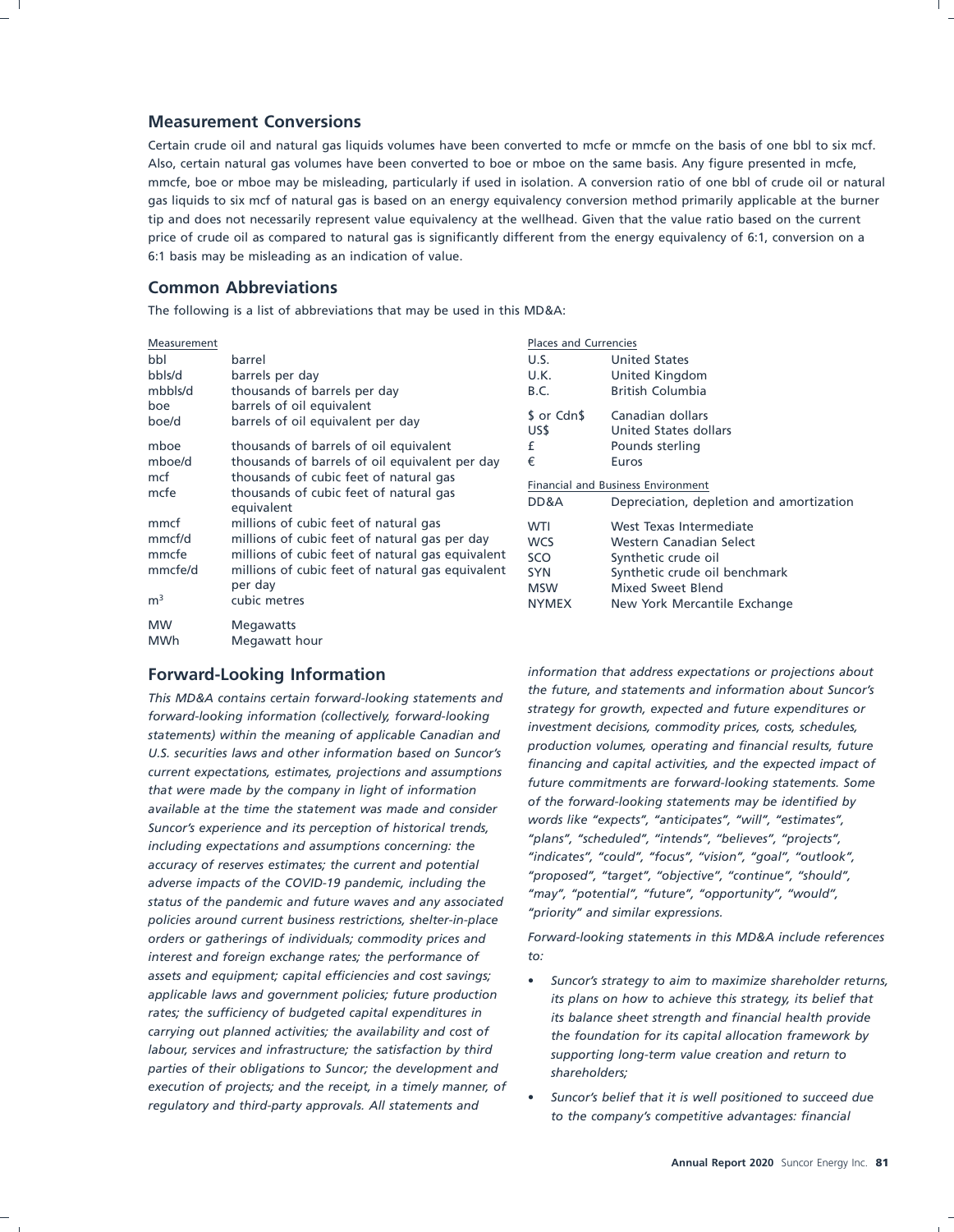*strength, a highly efficient, tightly integrated suite of that this sale helps enable the company to allocate assets, an industry-leading long-life, low-decline oil sands resources to core assets and maximize shareholder* reserves base and its investment in sustainability, many returns;

- *Suncor's belief that its growth and development plans rates by the end of 2021; are focused on projects and initiatives that will create* • *statements about Suncor's incremental free funds flow*
- *Suncor's belief that the company's regional oil sands Suncor's expectation that its income tax receivable advantage provides the company with the economies of balances will be received in late 2021; scale required to realize synergies between assets;*
- *of its regional operations, drive operating efficiencies,* • *the expectation that the primary focus for both cost improve performance and develop regional synergies management and capital discipline in 2021 will be to through integration which will further support Syncrude's ability to achieve its cost and productivity operating costs through implementation of digital targets;*
- *flexibility will allow Suncor to optimize the production of and drive additional value and that, through the trading and marketing expertise, drives additional value the business while increasing productivity; as equity barrels move down the value chain and that,* • *the expectation that capital discipline will continue to through this midstream and marketing network and our focus on asset sustainment and maintenance projects geographical diversity, the company is able to maximize designed to maintain safe and reliable operations, as crude production and refinery utilization by securing well as advancing high-value economic investment sales outlets while receiving global-based pricing for the*
- *Suncor's expectation that driving down costs and a technologically progressive; continued focus on improved productivity and reliability workplace of the future, bolster operational excellence on its cost reduction targets achieved in 2020;*
- *Suncor's belief that its growth will be enhanced by* • *Suncor's expectation that the majority of the repair costs investments in lower carbon energy and that unleashing secondary extraction facility will be reimbursed through critical in achieving its environmental, operational and*
- *cogeneration units will provide reliable steam generation down between \$1.0 billion and \$1.5 billion of debt and required for Suncor's extraction and upgrading repurchase between \$500 million and \$1.0 billion of the* ability to generate cash flow and confidence in the *carbon power alternative while delivering value underlying value of the company;*
- *the expectation that Suncor will sell its interest in the Project, including the expectation that the project will contingent consideration up to US\$50 million and that it generate significant value through sustainable power will close no later than the third quarter of 2021 and*

- *technology and innovation; the expectation that Fort Hills will be operating at full*
- *long-term value for the company through free funds target by 2025, including the projects which are expected flow growth; to help Suncor meet this target;*
	-
- *Suncor's expectations with respect to its investments in* • *the expectation that Suncor will take over as operator of new technologies and renewable energy, including* LanzaJet, Inc. and the Varennes Carbon Recycling facility;
- *technologies that will facilitate the transition to the* • *the belief that Suncor's broad asset base and operational workplace of the future, bolster operational excellence higher value SCO in the upstream, while its extensive acceleration of Suncor's transformation, the company will logistics assets and sales channels, enhanced by its continue to work to reduce the cost structure of running*
- *projects, and will continue to invest in projects that are majority of its production; economically robust, sustainably minded and*
- *Suncor's expectation that its digital transformation will will help it achieve maximum value for its operations* and that the acceleration of its digital transformation<br>
structural cost savings and that the implementation of *structural cost savings and that the implementation of strategy and the implementation of process and digital technologies will facilitate the transition to the technology improvements are foundational to building and drive additional value;*
- *related to the rebuild at the Oil Sands Base plant the full potential of its people and technology will be insurance proceeds anticipated to be received in 2021; financial goals;*
- *Suncor's expectations for the coke-fired boiler that Suncor will remain disciplined in its capital replacement project, including the expectation that the allocation and, at current commodity prices, plans to pay operations to generate electricity that will be company's shares in 2021, signifying the company's to Suncor;*
- *Statements about the sanctioned Forty Mile Wind Power Golden Eagle Area Development for US\$325 million and*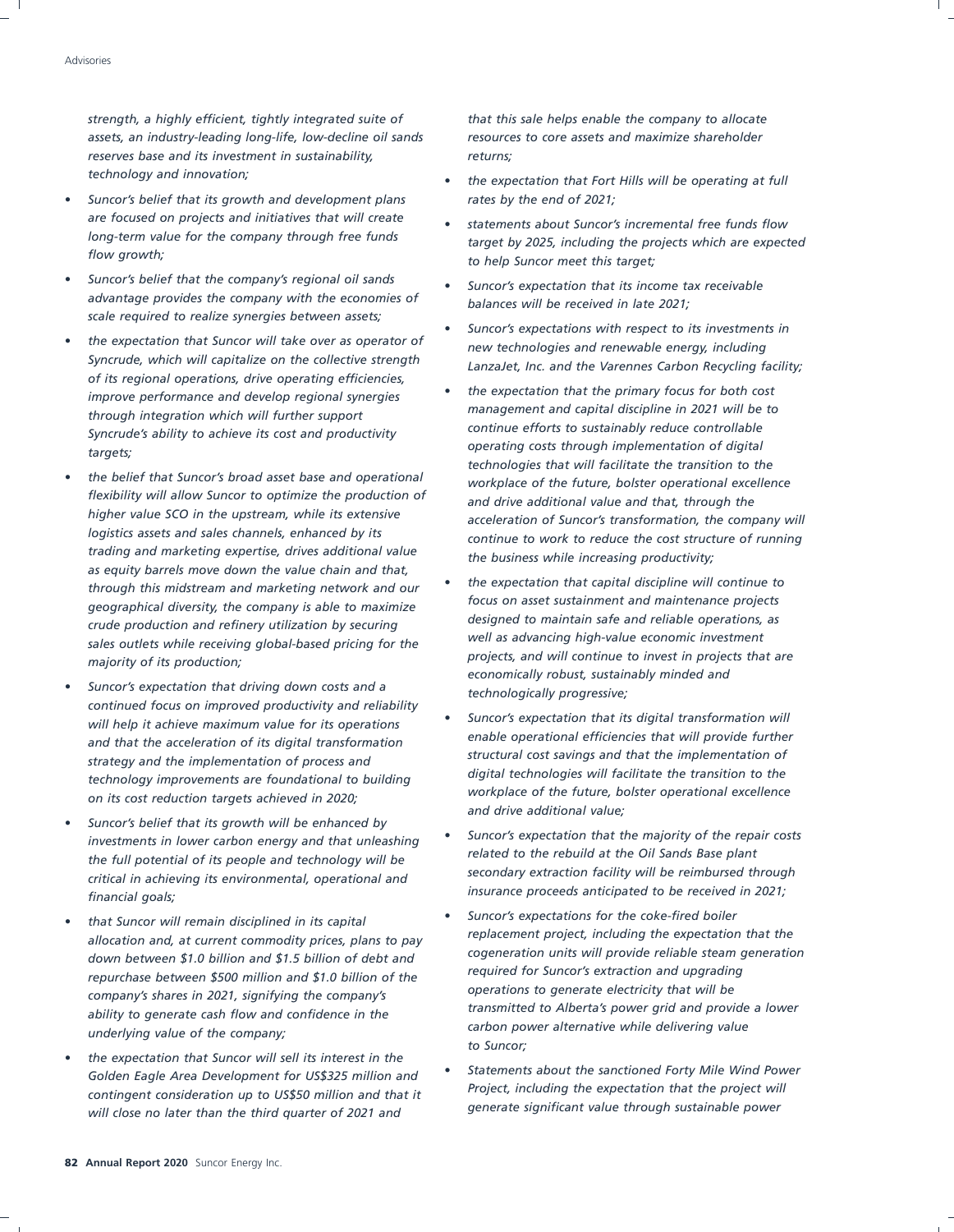*generation and retention of the generated carbon The anticipated duration and impact of planned credits for utilization in Suncor's upstream business and maintenance events, including: the belief that the project is part of Suncor's* • *planned five-year turnaround at Oil Sands Base toward the greenhouse gas emissions intensity reduction with maintenance, including at its largest coker; and target of 30% by 2030;* • *planned maintenance at the Commerce City, Edmonton*

- *expectations for the Oil Sands segment, including the and Montreal refineries. expectation that Suncor will continue to advance Also: incremental debottlenecks to maximize the value of the* • *economic sensitivities; Firebag asset which will depend on economic conditions* • *Suncor's belief that its indicative 5-2-2-1 index will supported by integrated well pad development and continue to be an appropriate measure against SAGD technologies, that the initiatives such as Solvent SAGD technologies, that the initiatives such as actual results*; *actual results; AHS and Permanent Aquatic Storage Structure (combined with continued advancement of digital* • *the company's priority regarding returning value to technologies) will contribute in part to Suncor's shareholders, and the company's ongoing ability to AHS and the expected benefits therefrom, the belief that shareholders; the Syncrude joint venture owners will focus on* • *statements about Suncor's share repurchase program, potential developments opportunities which may support purchasing its own shares represents an attractive*
- *will sustain Syncrude's current production levels by will not affect its long-term growth strategy; extending the life of the North Mine using existing* • *the company's belief that it does not have any environmental impacts of building infrastructure and or are reasonably likely to have, a current or future*
- *segment's focus primarily on low-cost projects that resources; deliver significant returns, cash flow and long-term* • *Suncor's planned 2021 capital spending program of \$3.8 to leverage existing facilities and infrastructure to spending program and to meet current and future provide incremental production and including working capital requirements through cash and cash development drilling at Hebron, Golden Eagle and Oda, markets; with continued development work at Buzzard Phase 2* • *Suncor's expectations as to how its 2021 capital and the Fenja project in Norway;*
- *the expectation that an economically viable path therefrom; forward with a safe and reliable return to operations can* • *the objectives of the company's short-term investment be determined for the Terra Nova Project; and*
- *maintain existing production levels at Firebag and short-term investment portfolio will not exceed six*

- *sustainability strategy of making meaningful progress Upgrader 2, maintenance at Upgrader 1 and Syncrude*
	-

- 
- 
- *incremental free funds flow target, the deployment of generate cash flow and commitment to return cash to*
- *optimizing transfers on the interconnecting pipelines including its belief that, depending on the trading price between Suncor's Oil Sands Base and Syncrude and the of its common shares and other relevant factors, future in-situ production, including Meadow Creek, investment opportunity and is in the best interests of the Lewis, OSLO, Gregoire, Chard and Kirby; company and its shareholders, and Suncor's expectation* • *the expectation that the Mildred Lake Extension project that the decision to allocate cash to repurchase shares*
- *extraction and upgrading facilities while minimizing the guarantees or off-balance sheet arrangements that have, that the project will come online in 2025; material effect on the company's financial condition or* • *expectations for the E&P segment, including the financial performance, including liquidity and capital*
- *value, and ongoing development activities offshore the to \$4.5 billion and the belief that the company will have east coast of Canada and in the U.K. North Sea intended the capital resources to fund its planned 2021 capital development drilling and development work done in equivalents balances, cash flow provided by operating 2020 that will extend the productive life of existing activities, available committed credit facilities, issuing fields which are planned to continue in 2021, along with commercial paper and, if needed, accessing capital*
	- *expenditures will be directed and the expected benefits*
- *portfolio and the expectation that the maximum* • *the expectation that well pads under construction will weighted average term to maturity of the company's MacKay River in future years as production from existing months, and all investments will be with counterparties* with investment grade debt ratings;
	- *management of debt levels continuing to be a priority for Suncor given the company's long-term growth plans and future expected volatility in the commodity pricing*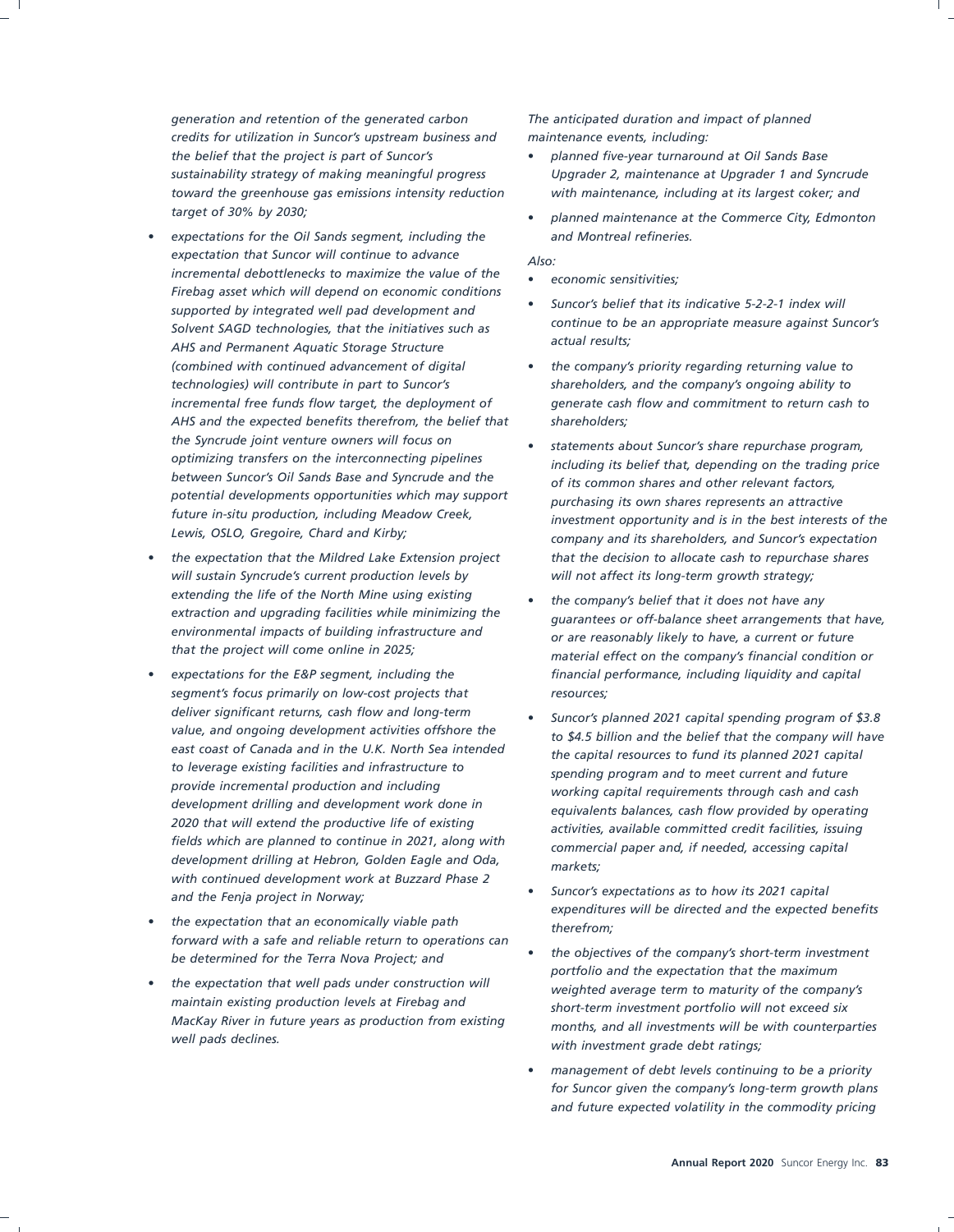environment, and Suncor's belief that a phased and failures and other accidents, uncontrollable flows of crude *flexible approach to existing and future projects should oil, natural gas or well fluids, and pollution and other costs and debt levels; disrupt output from producing assets or impact drilling*

- *bringing on new production; political, economic and socio- amendments and interpretations when they become*
- 

*performance and involve a number of risks and uncertainties, Factors that affect Suncor's R&M segment include, but are some that are similar to other oil and gas companies and not limited to, fluctuations in demand and supply for refined some that are unique to Suncor. Suncor's actual results may products that impact the company's margins; market differ materially from those expressed or implied by its competition, including potential new market entrants; the forward-looking statements, so readers are cautioned not to company's ability to reliably operate refining and marketing*

*and R&M, may be affected by a number of factors. and other impacts of competing projects drawing on the*

*are not limited to, volatility in the prices for crude oil and Additional risks, uncertainties and other factors that could other production, and the related impacts of fluctuating influence the financial and operating performance of all of light/heavy and sweet/sour crude oil differentials; changes in Suncor's operating segments and activities include, but are the demand for refinery feedstock and diesel fuel, including not limited to, changes in general economic, market and the possibility that refiners that process the company's business conditions, such as commodity prices, interest rates failure or other accidents; Suncor's ability to operate its Oil and supply effects resulting from the COVID-19 pandemic Sands facilities reliably in order to meet production targets; and the actions of OPEC+); fluctuations in supply and the output of newly commissioned facilities, the performance demand for Suncor's products; the successful and timely Suncor's dependence on pipeline capacity and other logistical and regulatory projects; risks associated with the constraints, which may affect the company's ability to development and execution of Suncor's projects and the distribute products to market; Suncor's ability to finance Oil commissioning and integration of new facilities; the Sands growth and sustaining capital expenditures; the possibility that completed maintenance activities may not availability of bitumen feedstock for upgrading operations, improve operational performance or the output of related which can be negatively affected by poor ore grade quality, facilities; the risk that projects and initiatives intended to unplanned mine equipment and extraction plant achieve cash flow growth and/or reductions in operating maintenance, tailings storage, and in situ reservoir and costs may not achieve the expected results in the time bitumen; changes in operating costs, including the cost of including increased competition from other oil and gas labour, natural gas and other energy sources used in oil companies or from companies that provide alternative sands processes; and the company's ability to complete sources of energy; labour and material shortages; actions by projects, including planned maintenance events, both on government authorities, including the imposition or time and on budget, which could be impacted by reassessment of, or changes to, taxes, fees, royalties, duties competition from other projects (including other oil sands and other government-imposed compliance costs, and projects) for goods and services and demands on mandatory production curtailment orders and changes surrounding area (including housing, roads and schools). impact the company's business, including environmental*

*the ability and willingness of parties with whom Suncor has limited to, volatility in crude oil and natural gas prices; material relationships to perform their obligations to the operational risks and uncertainties associated with oil and company; the unavailability of, or outages to, third-party gas activities, including unexpected formations or pressures, infrastructure that could cause disruptions to production or premature declines of reservoirs, fires, blow-outs, equipment*

*assist Suncor in maintaining its ability to manage project environmental risks; adverse weather conditions, which could programs, resulting in increased costs and/or delays in* • *Suncor's intention to adopt certain accounting standards, economic risks associated with Suncor's foreign operations, effective; and including the unpredictability of operating in Libya due to* • *expectations with respect to changes to law and ongoing political unrest; and market demand for mineral* rights and producing properties, potentially leading to losses *Forward-looking statements are not guarantees of future on disposition or increased property acquisition costs.*

facilities in order to meet production or sales targets; and *The financial and operating performance of the company's risks and uncertainties affecting construction or planned reportable operating segments, specifically Oil Sands, E&P, maintenance schedules, including the availability of labour same resources during the same time period. Factors that affect Suncor's Oil Sands segment include, but*

*proprietary production will be closed, experience equipment and currency exchange rates (including as a result of demand of which may be difficult to predict during initial operations; implementation of capital projects, including growth projects equipment performance, or the unavailability of third-party anticipated or at all; competitive actions of other companies, infrastructure in Alberta's Wood Buffalo region and the thereto; changes to laws and government policies that could (including climate change), royalty and tax laws and policies; Factors that affect Suncor's E&P segment include, but are not*